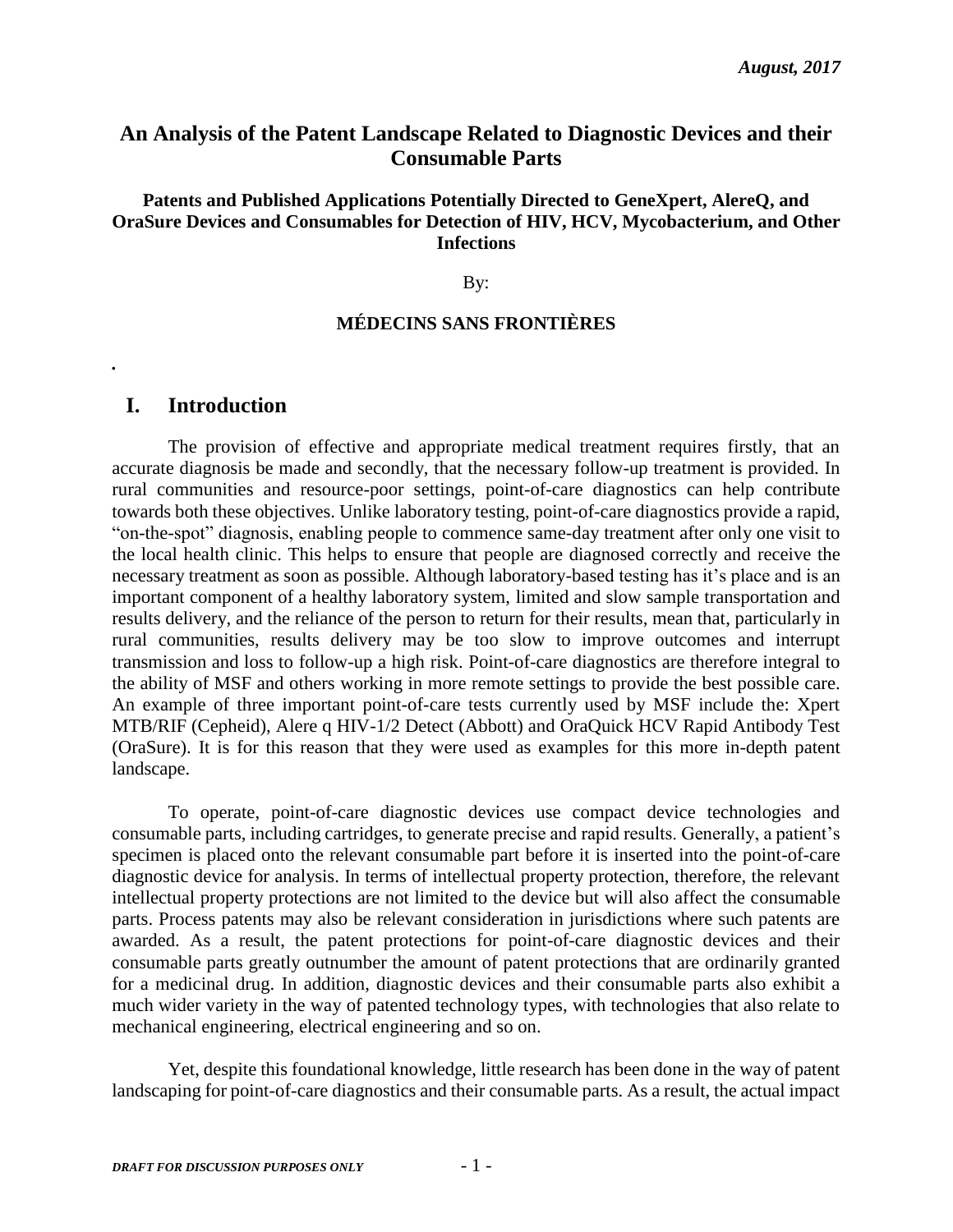of this patenting behaviour remains relatively under-explored. Moreover, unlike the pharmaceutical industry where a single patent may significantly impair the ability of a competitor to bring a competitive product to the market, in the medical device industry it is common practice to "design around" any significant technological impediments.<sup>1</sup> Yet, despite more patents and patent holders than ever before, it remains unclear whether these intellectual property rights have impaired the innovation and development of new research tools, $<sup>2</sup>$  such as point-of-care diagnostics</sup> and their consumable parts, or indeed feature as a significant cost-driver.

One of the primary concerns over this proliferation of patents relates to the possible anticommons that may arise as a result, particularly where patenting on upstream innovations hinders the ability to develop new technologies downstream.<sup>3</sup> The concern being that the combination of multiple patents may result in a breakdown of licensing negotiations or may, alternatively, lead to a level of royalty stacking that makes end product development either commercially unfeasible or worse yet, impossible.<sup>4</sup> As described by Shapiro (2000), the result of such a patent system is the creation of "patent thickets", meaning 'an overlapping set of patent rights requiring that those seeking to commercialize new technology obtain licenses from multiple patentees.<sup>5</sup> For instance, a striking example can be found in the cellular phone technology, where every new product development includes literally thousands of essential patents.<sup>6</sup>

In contrast, a study by Walsh (2003) found that, despite the increased number and complexity of patent protections, there was little evidence that projects were stopped due to patent protections, at least in relation to the development of biomedical research tools.<sup>7</sup> With licensing said to be routine, royalty stacking or negotiation break-down were not considered as limiting new technological developments or innovation.<sup>8</sup> However, at least with regards to point-of-care diagnostics, technological development has been slow and competition weak. As a result, the prices are often unaffordable for the communities that have the greatest need for such technologies, namely, the remote and vulnerable communities in the some of the least-developed and developing parts of the world.

<sup>5</sup> Carl Shapiro, 'Navigating the Patent Thicket: Cross Licenses, Patent Pools, and Standard Setting' (2000) in Adam B. Joffe et al. (eds) *Innovation Policy and the Economy* (1<sup>st</sup> ed, MIT Press, 2001) 119.

 $\overline{a}$ 

<sup>&</sup>lt;sup>1</sup>GMTA, 'Patents for Medical Devices and Pharmaceuticals' (19 March 2012) Global Medical Technology Alliance: Innovating for a Healthier World 1.

<sup>2</sup> John P. Walsh et al., Research Tool Patenting and Licensing and Biomedical Innovation (2003) in a book called "Patents in the Knowledge Based Economy", 333.

<sup>3</sup> Michael A Heller and Rebecca S Eisenberg, Can Patents Deter Innovation? The Anticommons in Biomerdical Research (1998) 280 (5364) *Science* 698, 698.

<sup>4</sup> John P. Walsh et al., Research Tool Patenting and Licensing and Biomedical Innovation (2003) in a book called "Patents in the Knowledge Based Economy", 287.

<sup>6</sup>Mark A Lemley and Carl Shapiro, Patent Holdup and Royalty Stacking (2006-2007) 85 *Texas Law Review* 1991, 1992.

<sup>7</sup> John P. Walsh et al., Research Tool Patenting and Licensing and Biomedical Innovation (2003) in a book called "Patents in the Knowledge Based Economy", 333.

<sup>8</sup> John P. Walsh et al., Research Tool Patenting and Licensing and Biomedical Innovation (2003) in a book called "Patents in the Knowledge Based Economy", 322-323.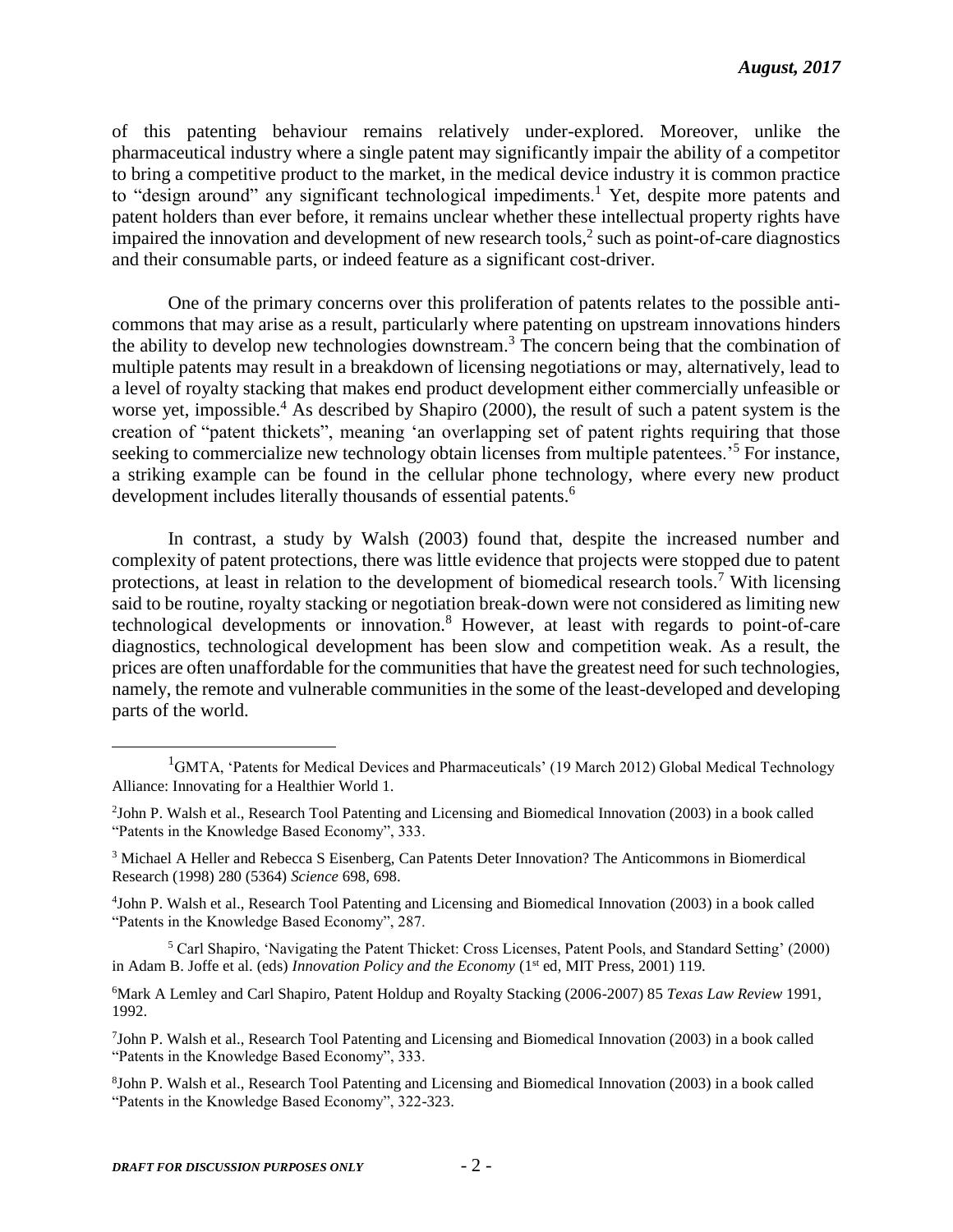To determine if the myriad of patents is potentially blocking innovation in this specific field, a first step was undertaken to perform a patent landscape analysis on three point-of-care diagnostics that are particularly pertinent to MSF and others working in low- and middle-income countries. The first two, GeneXpert (made by Cepheid) and AlereQ (made by Alere) rely on PCRbased technology. The third device, OraQuick (made by OraSure) relies on a chromatography method. The technology underlying these devices is well known in the field and will be described in more detail below.

In addition, the patent landscape includes the important patents on the consumable parts that are used with those point-of-care diagnostic devices. For example, the GeneXpert and AlereQ devices rely on cartridges in which human samples are placed and chemical reactions occur. By patenting the consumable parts, this could result in a significant, ongoing cost for users of the machines. On the other hand, machine users could potentially enjoy dramatically reduced cost if consumable parts, such as cartridges, could be made inexpensively by third-party providers without the threat of patent infringement litigation; assuming that this party either have had worked around or successfullyy challenged any blocking patents, or would be able to negotiate a deal for transfer of the needed proprietary technologies including know-how, produce the identical product more cheaply, and be prepared to sell it at a lower price (given that the diagnostics industry is not subdivided into originator and generic products, as is more commonly seen with medicines).

This study represents a first step in understanding the relevant patent landscape related to three point-of-care medical devices and their consumable parts, including cartridges. The landscape reveals 32 representative families of patents and patent applications directed to both the devices and consumable parts. Because the patents were owned by a diverse set of companies, there is a significant possibility that the manufactures of the various devices have licensed technology from these third parties, although such licenses are often not public, and not easily searchable, even if they are. Additionally, assessing the patent status in low- and middle-income countries was often quite difficult due to the lack of patent database resources in the relevant jurisdictions. Accordingly, blocking patents from high-income countries may not be present in low- and middle-income countries. The absence of blocking patents in low- and middle-income countries may provide an avenue for device manufacturers to bring competing devices to market.

This report is limited to the objective of providing a technical scoping of the most relevant patents associated with the three identified diagnostics. The report does not provide Freedom to Operate conclusion and advice, nor provide broader policy analysis around the issue of access to more affordable diagnostics. Due to the limitation of access to information, it does not cover an analysis on possible license agreements attached to the concerned technologies. Due to the limitation of information from potential competitors' technologies, the report also does not provide a conclusive definition of the potential, specific blocking patents. Further research is suggested after this first step to explore and establish further understanding about the potential intersection between patents and the other contributing factors, such as licensing, to the cost and access challenges facing endusers.

A number of additional steps are suggested to further develop this work to address the issues below: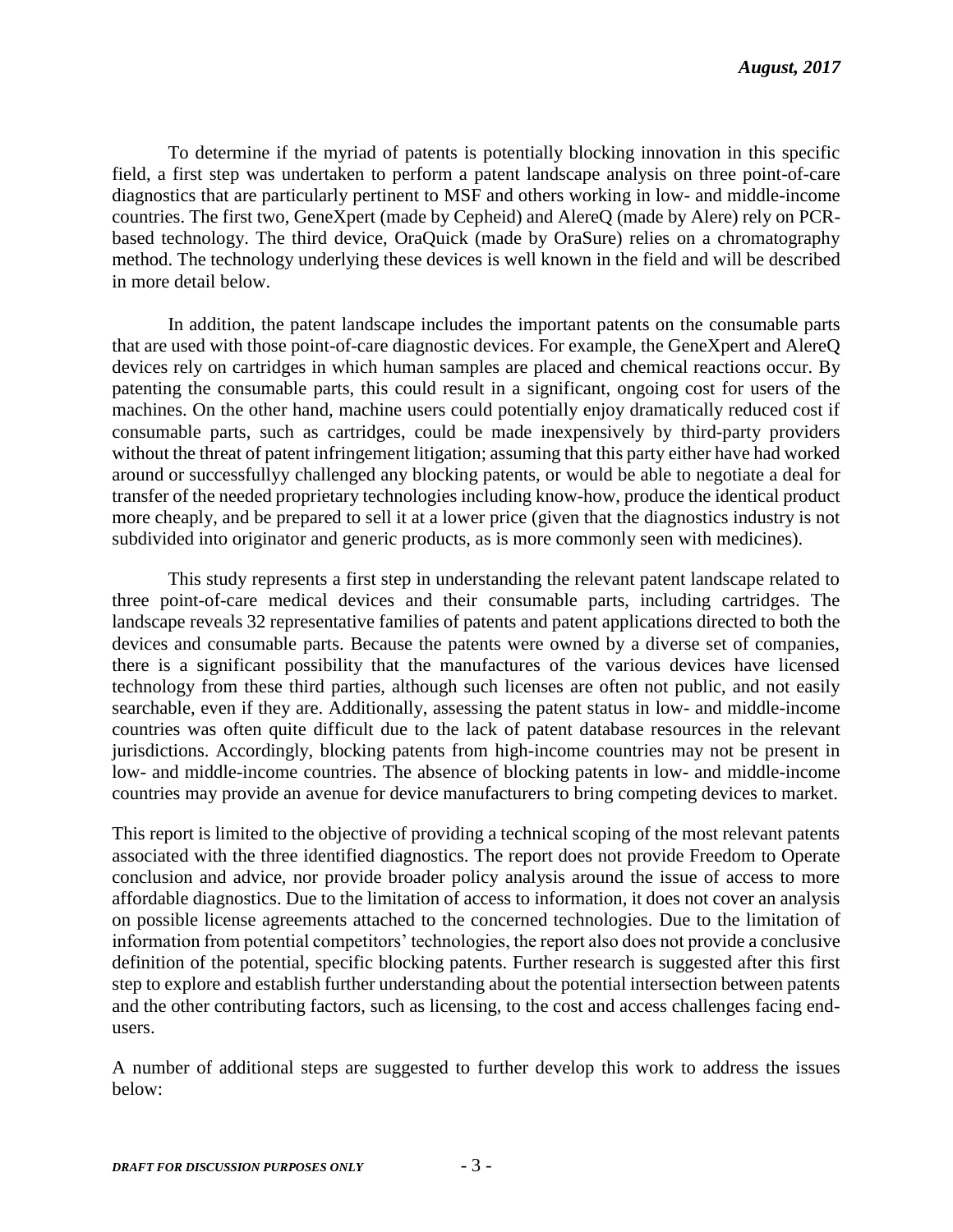- (1) Identify possible exclusive or highly restricted license agreements associated with the key technologies;
- (2) Further analysis on competitors' approach in order to define potential blocking patents or blocking patent thickets;
- (3) The effect of relevant patenting on blocking follow-on innovation and/or competition;
- (4) The potential contribution of the cost of pursuing, maintaining and obtaining patents on the cost of goods of the final diagnostics;
- (5) The effects of patents on the limiting the freedom of choice of product available to endusers (e.g. as with Myriad and their BRCA1+2 lab test in the USA).

## **II. Executive Summary**

The objectives of this document are to:

- 1. Identify the most relevant patents and published applications that may cover the GeneXpert, AlereQ, and OraSure devices and consumable parts; and
- 2. Identify which countries have pending applications or issued patents related to the most relevant patents and applications.

This document and the appended chart identify the most relevant patents and published applications that may cover one or more aspect of the GeneXpert, AlereQ, and OraSure devices. The patents and applications are organized into two categories. The first category includes patents and published applications that may cover one or more aspect of the GeneXpert and/or AlereQ devices and their consumable parts (cartridges). The second category includes patents and published applications that may cover one or more aspect of the OraSure device (which does not use cartridges). Within each category, the patents and published applications are arranged in order of relevance, with the first patent/application being the most relevant and the last patent/application being the least relevant.

Patents and published applications that may cover the GeneXpert and AlereQ devices and cartridges are grouped together because these devices rely on very similar base technology, *e.g.,* the polymerase chain reaction ("PCR"). Accordingly, a single search was conducted to capture patents and published applications that may cover both of these devices and their cartridges.

The OraSure device uses a technology that is different than that used by the GeneXpert and AlereQ devices. In particular, the OraSure device uses a technique called lateral flow chromatography (described in more detail below). For that reason, patents and published applications directed to the OraSure device are included in a separate category.

## **II. The Devices**

The GeneXpert (Cepheid), AlereQ (Alere), and OraQuick (OraSure) devices are point of care machines capable of rapidly diagnosing a patient with one or more disease, *e.g.*, hepatitis C ("HCV"), HIV, tuberculosis, and mycobacterium infections. These devices use known diagnostic techniques to detect the presence of infection in a patient's sample. Although the underlying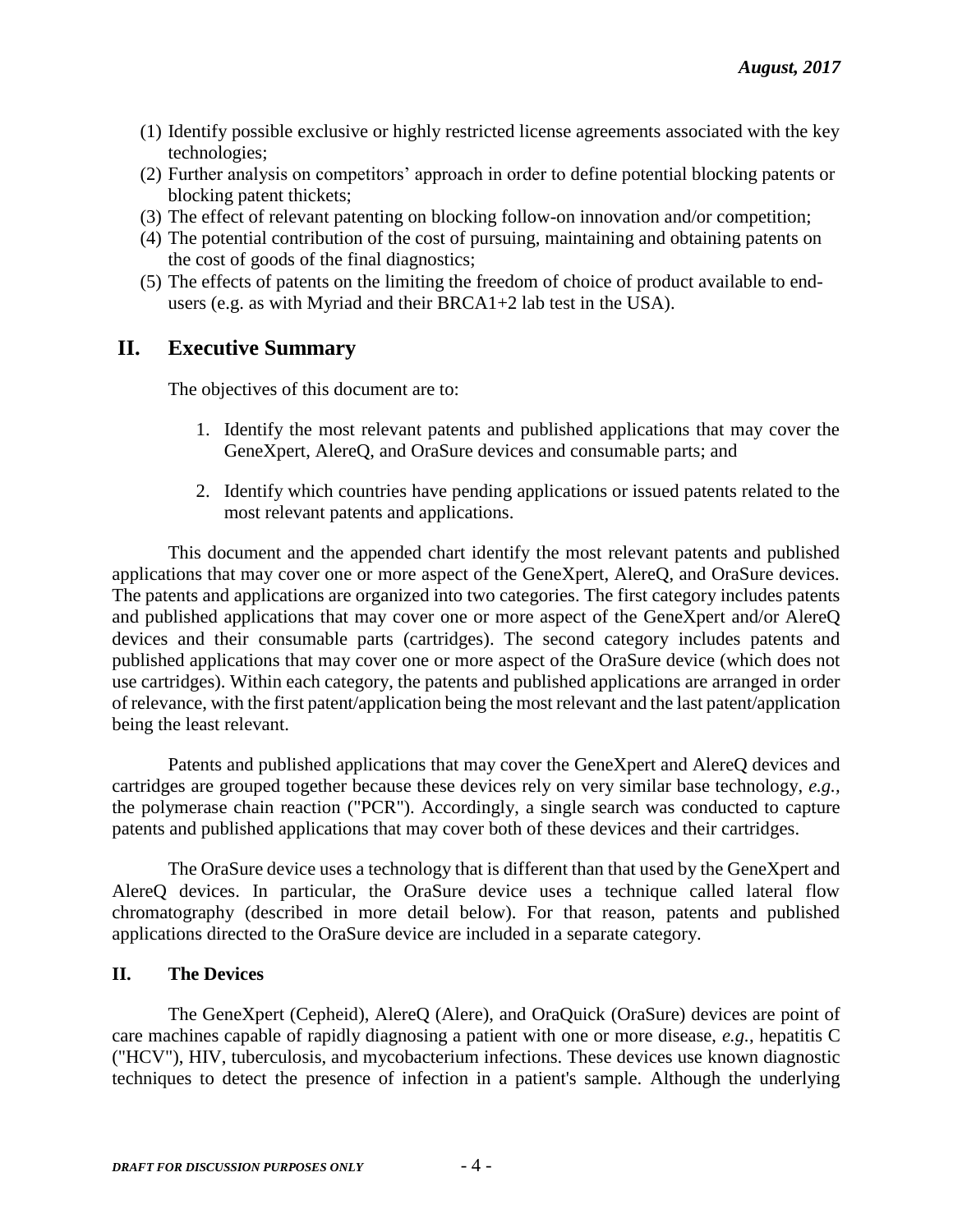diagnostic techniques are well known, the manner in which these devices use the known techniques is the subject of the present analysis.

## **A. GeneXpert and AlereQ**

Both the GeneXpert and AlereQ devices use a technique called the polymerase chain reaction ("PCR") to amplify target deoxyribonucleic acid (DNA) or ribonucleic acid (RNA) present in a patient's sample. These devices amplify and then detect the presence of pathogenic (*e.g.,* mycobacterium, HCV, or HIV) DNA and/or RNA in a sample.

PCR was first invented in 1985 and relies on the enzymatic amplification of a DNA fragment in a sample. By employing PCR, the GeneXpert and AlereQ devices are able to amplify a minute amount of DNA that is unique to a particular pathogen. By amplifying the pathogen DNA, the devices create a sufficient DNA signal that can then be detected by the device. Thus, a health care worker can ascertain that a particular pathogen is present in a patient, because the pathogen's unique DNA is amplified and detected. Although the original patents covering PCR have expired, there are myriad patents that followed that relate to improvements in PCR techniques. Many of these follow-on PCR patents have also expired and a search of the PCR patent landscape was limited in the present project as outlined below.

The GeneXpert and AlereQ devices are structurally similar. The sample is deposited onto a cartridge, which is inserted into a larger device. Each cartridge comes pre-loaded with the necessary reagents for extracting nucleic acids (*e.g.,* DNA/RNA), amplifying target DNA/RNA, and detecting the presence of the target DNA/RNA in the sample. Once the cartridge is inserted into the larger device, the system runs a program which extracts, amplifies (by PCR), and detects target DNA/RNA, providing a yes/no readout for the presence of target DNA/RNA.

Accordingly, patents and published applications included here are directed to one or more of the following aspects of the GeneXpert and AlereQ devices and cartridges:

- 1. means for isolating and/or purifying nucleic acids, including a chamber or vessel, reagents, and necessary machinery (*e.g.,* pumps);
- 2. means for amplifying target DNA/RNA, including a chamber or vessel, reagents, and necessary machinery (*e.g.,* a thermocycler, which is a device that adjusts the temperature of a reaction chamber for specific periods of time); and
- 3. means for detection of the amplified target DNA/RNA (*e.g.,* reagents for conducting real time PCR, which is a form of PCR that uses fluorescence to detect the amount of a PCR product after each cycle).

## **B. OraSure OraQuick**

The OraSure OraQuick lateral flow device detects the presence of anti-viral antibodies in a patient's blood or saliva, using a method called lateral flow chromatography to separate and identify target antibodies. A patient infected with HIV or HCV, for example, will develop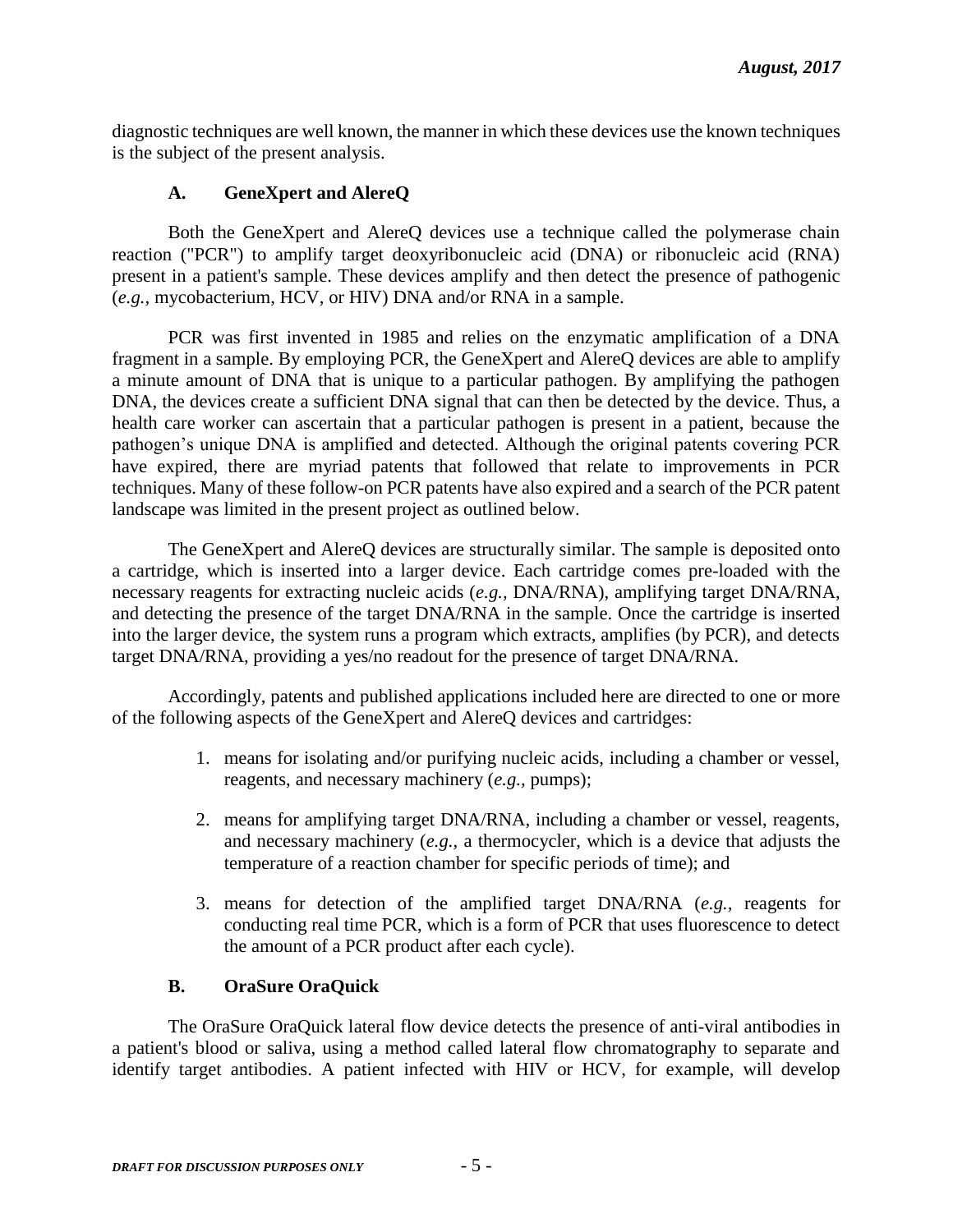antibodies against HIV or HCV. The OraSure device acts by detecting the presence of those antibodies in the patient's saliva or blood.

Briefly, a user swabs a subject's mouth with a flat portion of the device (or applies their blood to an applicator attached to the device). The subject then inserts the flat portion into a vial, which is pre-loaded with reagents to allow the subject's proteins (including antibodies) to travel by capillary action up an absorbent paper (*e.g.,* a capillary matrix). Pre-deposited at a set point on the paper are target viral proteins or peptides from, *e.g.*, HIV or HCV. If the subject has been infected with HIV or HCV, the subject will likely have developed antibodies that can bind the deposited viral proteins. As the subject's proteins travel up the absorbent paper, the subject's antibodies directed to those viral proteins, if present, bind and become immobilized at that spot. Detection chemistry (using regents that include Protein A and colloidal gold) allow the deposited antibodies of interest to be visualized by eye as a red mark on the chromatography paper.

Accordingly, patents and published applications included here are directed to one or more of the following aspects of the OraSure device:

- 1. An absorbent paper (*e.g.,* capillary matrix) having a surface for receiving oral fluid;
- 2. A lateral flow chromatography strip where the capillary matrix pulls up the oral fluid and delivers the oral fluid to a receiving area of the strip;
- 3. Means for visual detection of a target on the lateral chromatographic strip; and
- 4. A housing apparatus that acts as a handle for inserting the paper into a subject's mouth (for sample collection).

## **III. The Search**

Four searches of PCT, US, EP, Chinese, Indian, and Indonesian patents and published applications were performed using the Thomson Innovation database. First, a term-based search directed to the Cepheid GeneXpert and AlereQ molecular devices and their cartridges was performed. This search was directed to terms related to devices, instruments, thermocyclers, cartridges, amplification, the polymerase chain reaction, detection, and quantification, as well as for specific conditions such as hepatitis C, HIV, tuberculosis, and other mycobacterium infections. Select search terms were limited to the claims, and the search was further limited to patents and applications published after 1995. This search attempted to identify patents and publications directed to the Cepheid GeneXpert and AlereQ molecular devices, as well as their respective cartridges. This term search yielded 672 total hits that were reviewed for relevance.

The second search was a term-based search directed to the OraSure system. Terms related to lateral flow immunoassays, nitrocellulose or cellulose membranes, colloidal or colorimetric gold, HIV or HCV, and protein A were searched. The search was limited to patents and applications published after 1995. This term search yielded 367 total hits that were reviewed for relevance.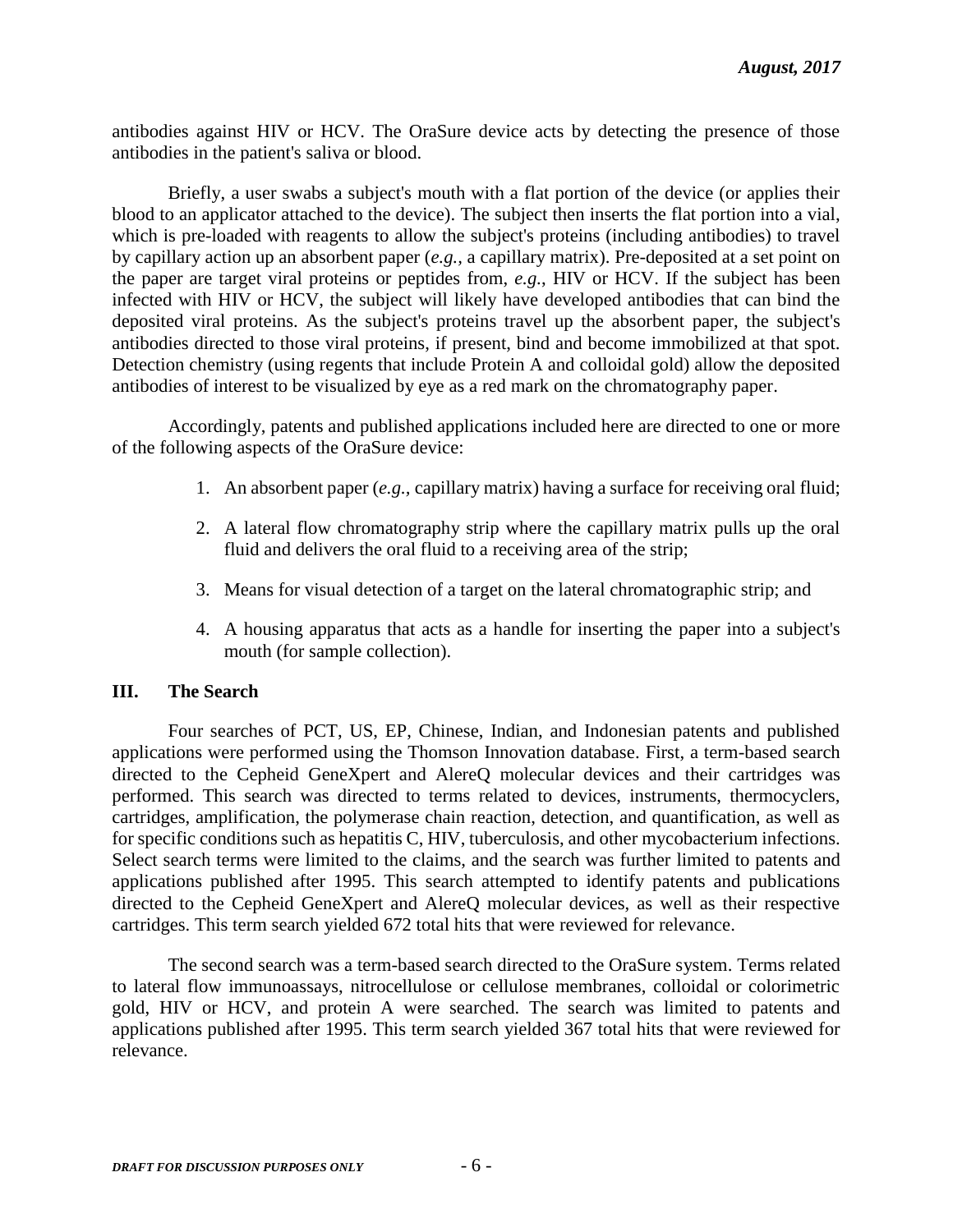Targeted searching based on patent assignee was also conducted. The third search was an assignee search directed to any patents or published applications listing Cepheid or Alere as the assignee or applicant. This search yielded 1601 total hits that were reviewed for relevance. It is important to note that this search yielded several patent families in the chart, below, that are not solely assigned to Cepheid or Alere. In some cases, a predecessor company was listed on the published international application. For example, Inverness Medical Switzerland is a predecessor company of Alere Switzerland, and several of the older patent families identified were at one time listed in the name of Inverness Medical Switzerland. It is also interesting to note that several patent families were identified that are relevant to the OraSure OraQuick device that are assigned to Alere or one of its predecessors. Additional research may be warranted to identify any potential coverage Alere may have over the OraSure OraQuick device.

Finally, the fourth search was an assignee search directed to any patents or published applications listing Clondiag, The US Department of Defense, or the University of Medicine and Dentistry of New Jersey as the assignee or applicant. The search was further limited to those publications also having device terms, amplification terms, and detection terms in the claims. This search yielded 90 total hits that were reviewed for relevance.

Following each term search and the assignee search, INPADOC databases available through WIPO and Espacenet were searched to identify additional patents and applications, which are related the patents and publications identified in the term searches, in jurisdictions not available through Thomson Innovation.

Lastly, an online search of product information for the Cepheid GeneXpert, AlereQ, and OraQuick platforms was used to identify patents identified as relevant by the companies that manufacture and market each of the devices.

Relevant patents and published applications are provided in the attached chart.

## **IV. The Results**

The attached chart provides a list of patents and published applications that may cover one or more aspect of the GeneXpert, AlereQ, and/or OraSure devices. The chart is organized to provide the title, the applicant, the international PCT application publication number, the expected expiration date, a brief summary of the technology, the reasons for inclusion, and representative claim(s).

The summaries are based on a brief review of the claims of the patents and publications. Further review of each specification, any issued claims, and any prosecution history will be necessary to draw specific conclusions as to the precise scope of the claims. In addition, the information provided in the chart is based on knowledge of the GeneXpert, AlereQ, and OraQuick technologies obtained through review of the product literature available online. Accordingly, this analysis is limited by the information publically available at the time the attached chart was created.

The representative claims are based on the published PCT application, where available (unless otherwise indicated). The expected expiration date is based on the PCT filing date (unless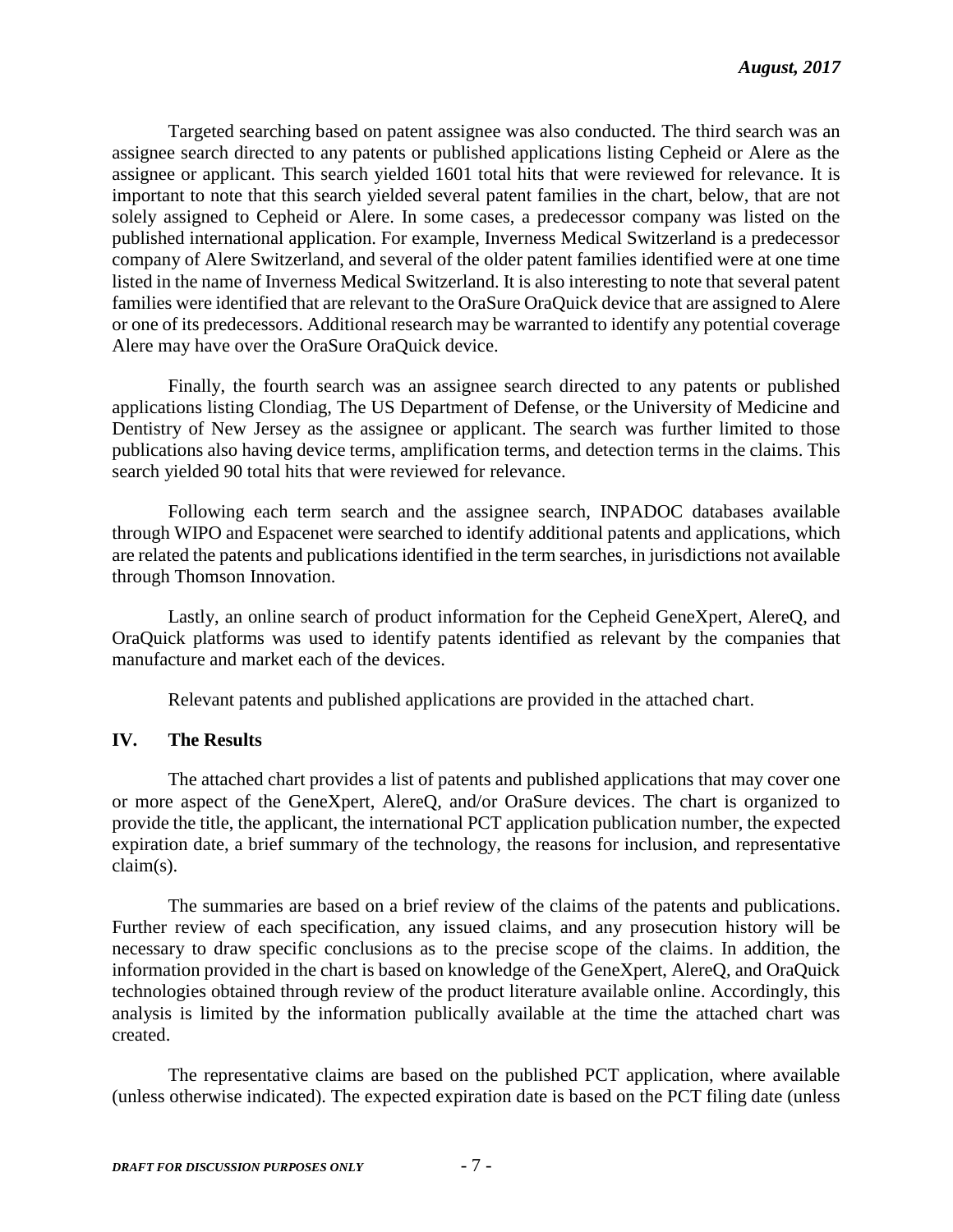otherwise indicated), absent any patent term extension, and subject to the actual issuance of a patent.

Below the bibliographic information, the status of each application in each of the countries of priority concerns for access to point-of-care diagnostics or having potential development and manufacture capacities on these diagnostic systems is listed. As indicated in the chart, several of the countries are not searchable by the databases used here, and there were no related patents or applications identified through the INPADOC searches. Subsequent term searches of various databases may allow us to fill in some of the missing countries.

Applicant and assignee information is based solely on publically available information. In particular, the applicant and assignee information is collected from the published PCT application and/or the United State Patent and Trademark Office (USPTO) assignment database, where available. Assignments made subsequent to the PCT publication or assignments that were not recorded with the USPTO are not included in this analysis, nor are any licensing agreements.

Below is a brief summary of each of the patent families identified through the searches described above. Within each category, the patent families are arranged in order of relevance, with the first patent family considered the most relevant.

## **A. The GeneXpert and AlereQ Patent Landscape for Devices and their Cartridges**

*Patent Family 1* is directed to methods of amplifying a target RNA present in a sample obtained directly from a person. These patents/publications are assigned to **Coyote Bioscience Co., LTD.** of China. This family is included because the product literature for the GeneXpert HIV viral load device listed this PCT application, and because sample claims specify that the claimed method includes several elements of the GeneXpert and AlereQ technologies, including (i) a reaction vessel that includes the sample and the necessary reagents for amplifying target RNA and (ii) running the amplification. Because the language of these claims is broad, these claims may cover the methods used in the GeneXpert and AlereQ technologies. This application was filed in China.

*Patent Family 2* is directed to a detection device. This patent family is assigned to **Clondiag Gmbh** of Germany. These patents/publications are included because the claimed device may be used in at least the AlereQ device, as Clondiag is a predecessor to Alere. This application was filed in the US, EPO, China, and Brazil. The applications in this family are very similar to the applications in Patent Family 19, below.

*Patent Family 3* is directed to a detection device. This patent family is assigned to **Clondiag Gmbh** of Germany. These patents/publications are included because the claimed device may be used in at least the AlereQ device, as Clondiag is a predecessor to Alere. This application was filed in the US, EPO, China, and Brazil. The applications in this family are very similar to the applications in Patent Family 18, above.

*Patent Family 4* is directed to a device capable detecting a target nucleic acid in a biological sample. These patents/publications are assigned to **Bioneer Corporation** of Korea, and they are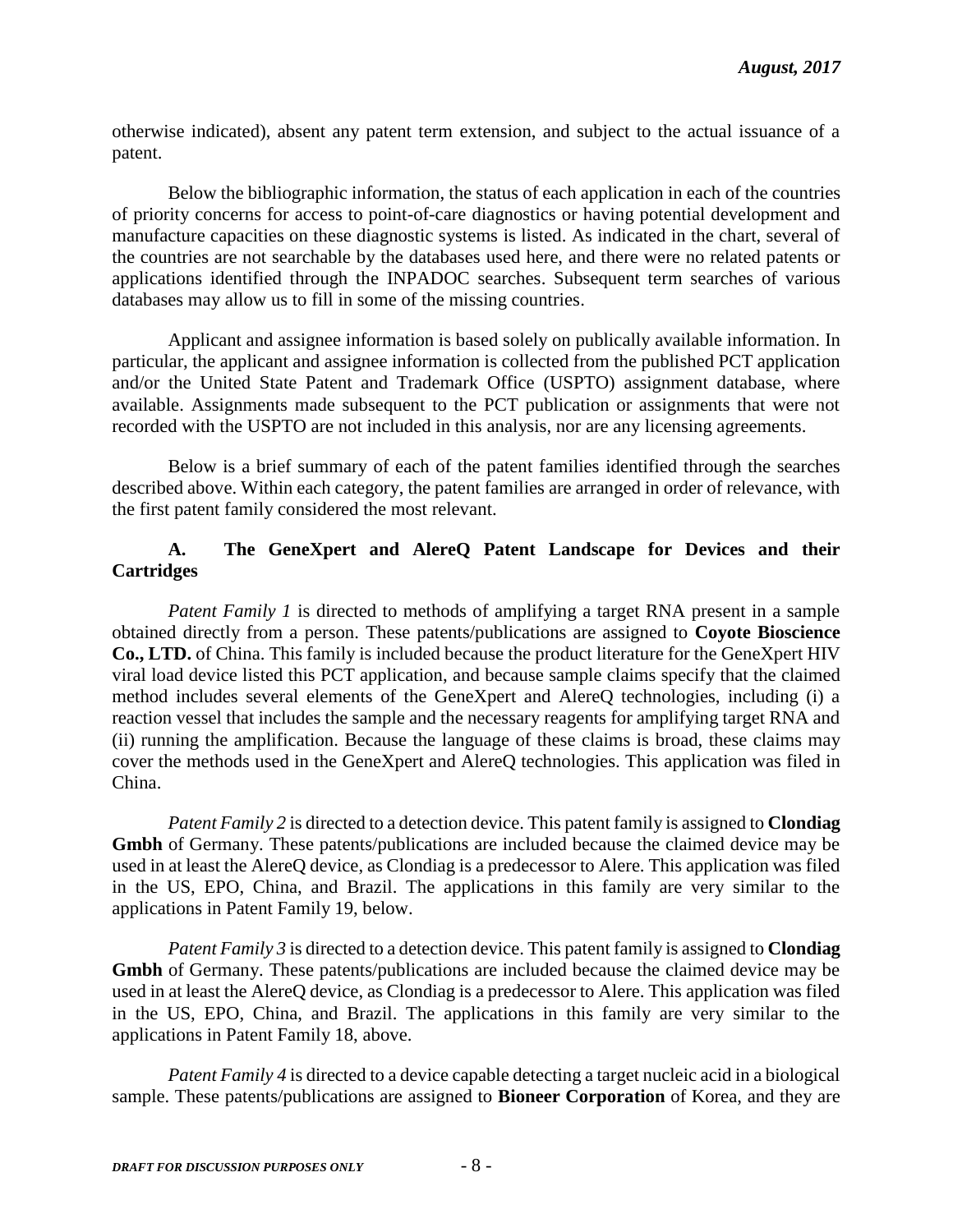included because sample claims recite that the device includes several elements of the GeneXpert and AlereQ technologies, including (i) automated purification, (ii) nucleic acid amplification, and (iii) measuring amplified target nucleic acids. Though other elements of the apparatus are listed, it is unclear whether the GeneXpert and AlereQ technologies also include these other features, based on the manufactures' websites, and thus the patents and publications in this family may be relevant. This application was filed in the US, EPO, China, India, and Russia.

*Patent Family 5* is directed to a device for detecting a target nucleic acid in a sample. These patents/publications are assigned to **Micronics, Inc.** of the US, and they are included because sample claims recite that the system includes several elements of the GeneXpert and AlereQ technologies, including a sample collection component and a cartridge for receiving the collection component, as well as means for (i) extraction, (ii) amplification, (iii) and detection of amplified target nucleic acids. This application was filed in the US. Micronics, Inc. is also listed as the assignee of WO 2004/065010, WO 2007/106579 A2, and WO 2011/094577 A2, each of which is also included in this chart because they claim similar subject matter

*Patent Family 6* is directed to a system for rapid analysis of biological samples. These patents/publications are assigned to **Nanobiosym, Inc.** of the US, and they are included because representative claims recite that the system includes several elements of the GeneXpert and AlereQ technologies, including (i) a mobile device that receives an integrated chip (*e.g.,* a cartridge), where the device controls a fluidic system in the chip; and (ii) where the chip includes elements for nucleic acid extraction, amplification, and detection. This application was filed in the US, EPO, and China.

*Patent Family 7* is directed to a method for microfluidic analysis of a fluid sample. These patents/publications are assigned to **Micronics, Inc.** of the US, and they are included because representative claims recite that the method includes several elements of the GeneXpert and AlereQ technologies, including loading a card (*e.g.*, a cartridge) with a sample, extracting components (*e.g.*, nucleic acids) from the sample, amplifying a target (*e.g.*, a nucleic acid), and detecting the amplified target. This application was filed in the US, EPO, and India. Micronics, Inc. is also listed as the assignee of WO 2007/106552 A2, WO 2007/106579 A2, and WO 2011/094577 A2, each of which is also included in this chart.

*Patent Family 8* is directed to a method of rapid thermal cycling (*e.g.*, PCR amplification). These patents/publications are assigned to the **University of Utah Research Foundation** of the US. These patents/publications are included because the listed US patents are provided in the product literature for the GeneXpert HIV viral load device, and because representative claims recite a PCR method that could broadly cover the PCR methods used by the GeneXpert and AlereQ technologies. This application was filed in the US and EPO. Notably, all US and EP patents in this family have **expired**; however, as noted in this chart, the status of related applications in other listed countries is unknown.

*Patent Family 9* is directed to a method for determining the concentration of a nucleic acid in a sample. This patent family is assigned to **Roche Diagnostics GMBH** of Germany. These patents/publications are included because the listed US patents are provided in the product literature for the GeneXpert HIV viral load device, and because the claims broadly recite a method that includes amplifying a nucleic acid and measuring the amount of the amplified nucleic acid in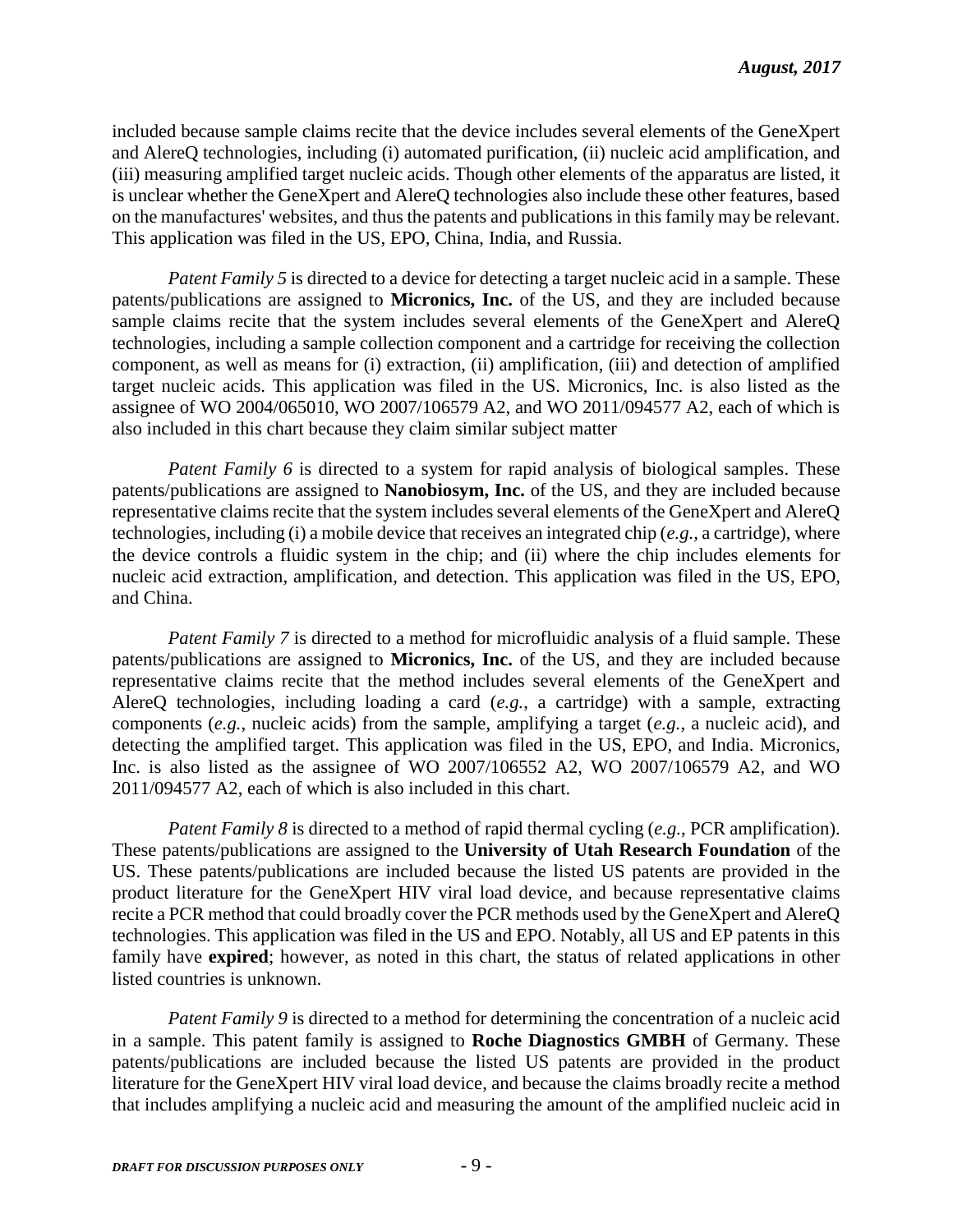real time (*e.g.,* as part of a single process). This method is commonly referred to as real-time PCR (RT-PCR) or quantitative PCR (qPCR); and both the GeneXpert and AlereQ technologies appear to use a form of this method. This application was filed in the US and EPO.

*Patent Family 10* is directed to a PCR device. This patent family is assigned to **Applied Biosystems, LLC** of the US. These patents/publications are included because the listed US Patent No. 6,814,934 B1 is provided in the product literature for the GeneXpert HIV viral load device, and because representative claims are directed to an instrument capable of performing real time PCT (RT-PCR). Both the GeneXpert and AlereQ technologies appear to use a form of this method. This application was filed in the US, EPO, South Africa, and Brazil. Notably, all US and EP patents in this family have **likely expired**; however, as noted in this chart, the status of related applications in other listed countries is unknown.

*Patent Family 11* is directed to a PCR device that can accept more than one cartridge. This patent family is assigned to **Cepheid** of the US. These patents/publications are included because the GeneXpert device appears to have the ability to accept more than one cartridge simultaneously.This application was filed in the US, EPO, China, and India.

*Patent Family 12* is directed to methods of performing a PCR. This patent family is assigned to **Cepheid** of the US. These patents/publications are included because both the GeneXpert and AlereQ technologies rely on PCR, and because this family is assigned to Cepheid it is possible that at least the GeneXpert device uses the recited methods. This application was filed in the US and EPO.

*Patent Family 13* is directed to a docking mechanism for receiving a cartridge. This patent family is assigned to Akubio Limited, although the US cases are assigned to **Inverness Medical Switzerland**, which is a predecessor of Alere Switzerland. These patents/publications are included because both the GeneXpert and AlereQ technologies use cartridges inserted into a processing device, and because this family is assigned to a company related to Alere, it is possible that at least the AlereQ device uses the recited docking mechanism. This application was filed in the US and EPO.

*Patent Family 14* is directed to methods for preparing a sample for a PCR. This patent family is assigned to **Cepheid** of the US. These patents/publications are included because the method includes use of a device that includes various chambers, including a lysing chamber and a reaction chamber. Because this family is assigned to Cepheid, it is possible that these methods may be used in at least the GeneXpert device. This application was filed in the US, EPO, and China. Notably, all US and EP applications in this family have been abandoned or withdrawn; however, as noted in this chart, the status of related applications in other listed countries is unknown.

*Patent Family 15* is directed to a device for detecting a target substance in a liquid sample, wherein the device has multiple connected chambers. This patent family is assigned to **Inverness Medical Switzerland**, which is a predecessor of Alere Switzerland, and the US and EP cases are assigned to Alere Switzerland. These patents/publications are included because the claimed device may be used in at least the AlereQ device. This application was filed in the US, EPO, and China.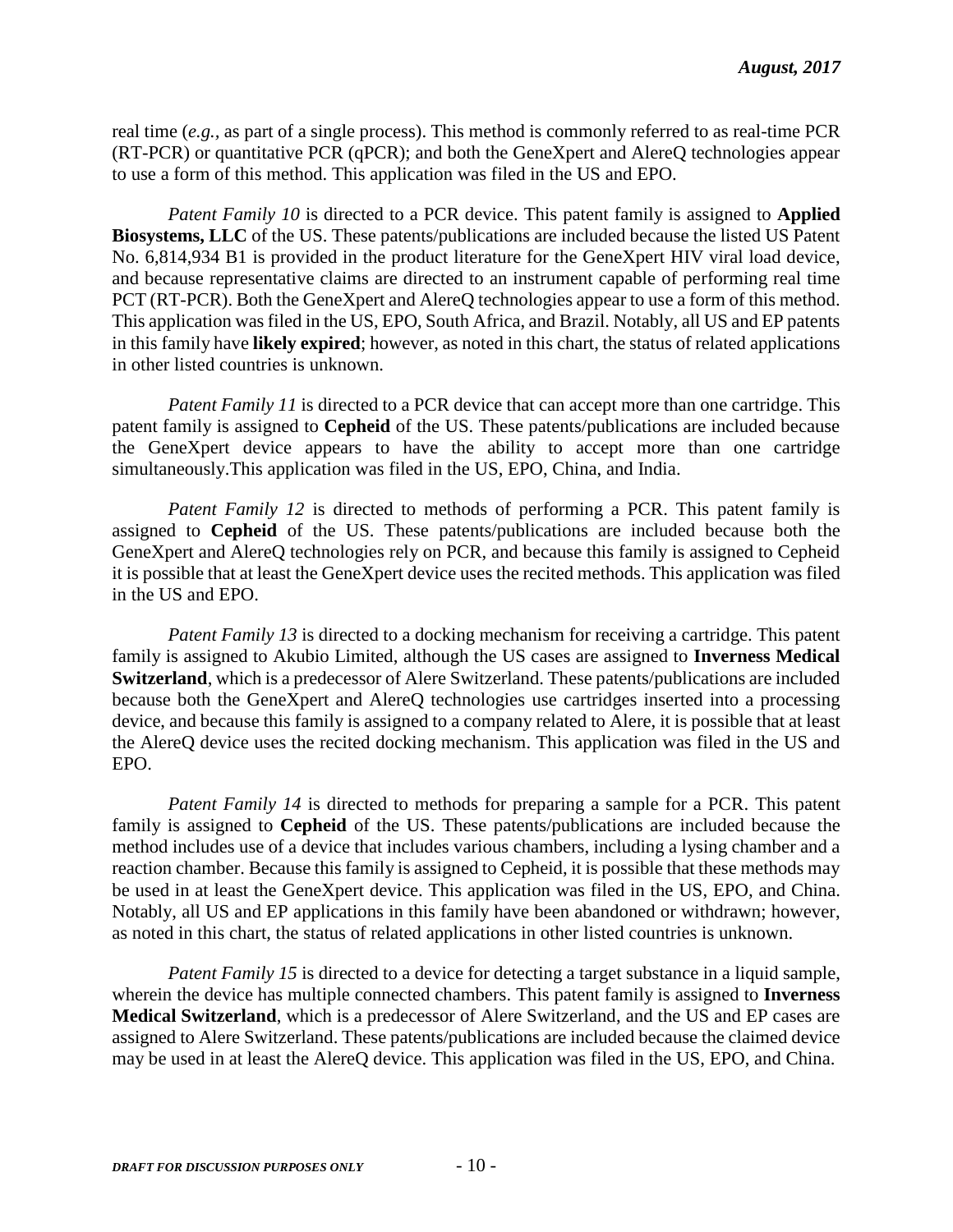*Patent Family 16* is directed to a device for detecting a target substance in a liquid sample, wherein the device has multiple connected chambers. This patent family is assigned to **Cepheid**  of US. These patents/publications are included because both the Cepheid device and the Alere device include a multi-chambered apparatus, and, because this family is assigned to Cepheid, it is possible that the claimed device may be used in at least the GeneXpert device. This application was filed in the US. Notably, there are no pending US applications in this family; however, as noted in this chart, the status of related applications in other listed countries is unknown.

*Patent Family 17* is directed to a loading system for a device, wherein cartridges can be inserted into the device. This patent family is assigned to **Cepheid** of the US. These patents/publications are included because both the GeneXpert and AlereQ technologies use a device that accepts at least one removable cartridge. Because this family is assigned to Cepheid, it is possible that the claimed loading system may be used in at least the GeneXpert device. This application was filed in the US, EPO, China, and India.

*Patent Family 18* is directed to a component of a PCR machine, specifically a system for loading a sample into a reaction vessel and for controlling the temperature of the vessel. This patent family is assigned to **Cepheid** of US. These patents are included because both the GeneXpert and AlereQ technologies rely on PCR and include a device for conducting a PCR. Because this family is assigned to Cepheid, it is possible that at least the GeneXpert device uses the claimed component. This application was filed in the US. Notably, there are no pending US applications in this family; however, as noted in this chart, the status of related applications in other listed countries is unknown.

*Patent Family 19* is directed to a device that can detect the amount of light reflected by a sample to determine the amount of a target substance in the sample. This patent family is assigned to **Alere Switzerland**. These patents/publications are included because the claimed device may used in at least the AlereQ device. This application was filed in the US, EPO, and China.

*Patent Family 20* is directed to a PCR device. This patent family is assigned to **I-STAT Corporation** of the US. These patents/publications are included because sample claims recite that the device includes several elements of the GeneXpert and AlereQ technologies, including means for nucleic acid extraction, amplification, and detection, all contained in a single device. This application was filed in the US and EPO.

*Patent Family 21* is directed to a point-of-care device for detecting a target nucleic acid in a sample. This patent family is assigned to **Advanced Theranostics Inc.** of Canada. This published PCT application is included because sample claims recite that the device includes several elements of the GeneXpert and AlereQ technologies, including nucleic acid extraction, amplification, and detection, all contained in a single device. This application was filed in the US, EPO, and China. .

*Patent Family 22* is directed to a device that includes a diagnostic card that is capable of running an assay for the rapid detection of one or more pathogens in a sample. This patent family is assigned to **Welch Allyn, Inc.** of the US. These patents/publications are included because sample claims recite that the claimed apparatus includes several elements of the GeneXpert and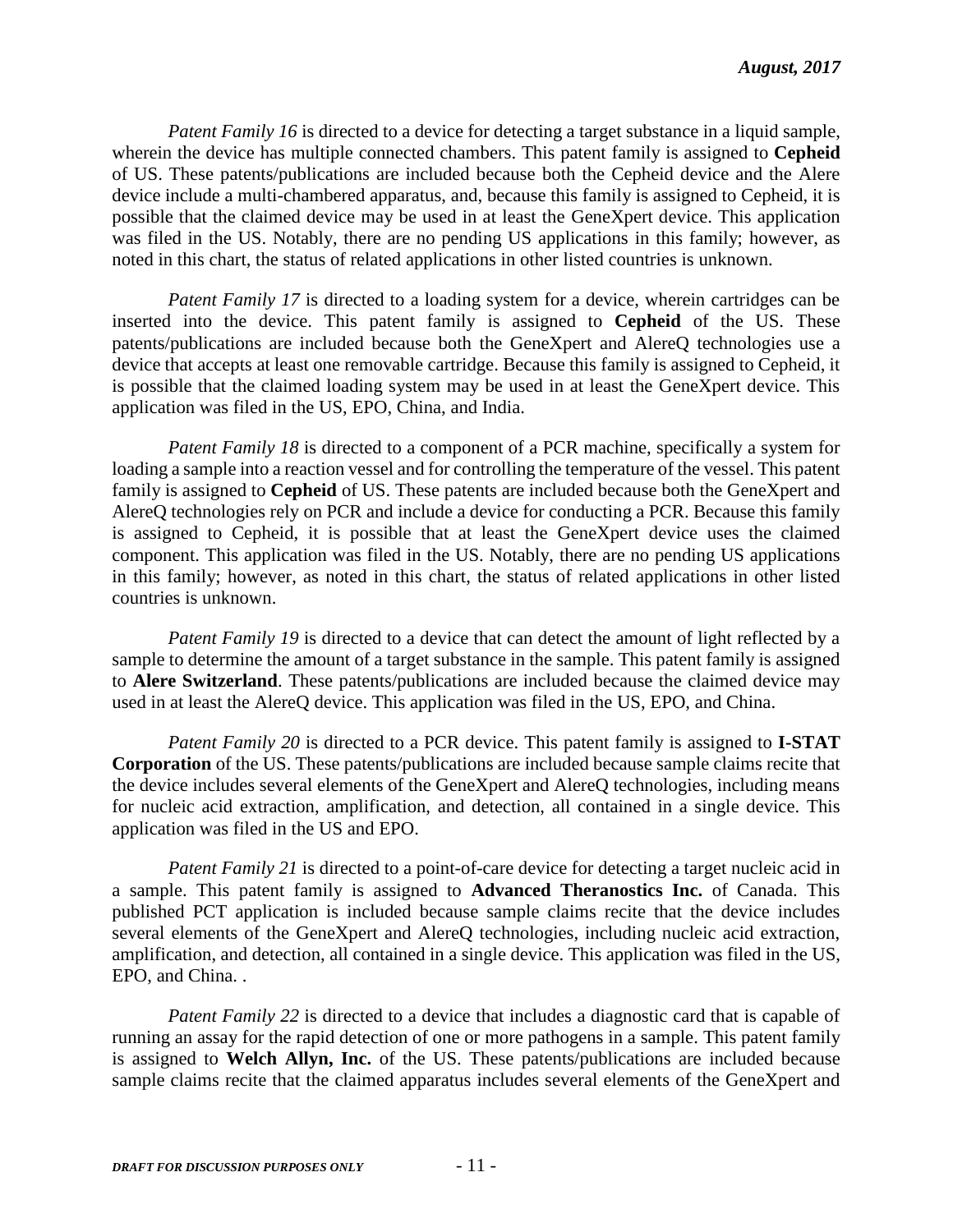AlereQ technologies, including nucleic acid extraction, amplification, and detection, all contained in a single device. This application was filed in the US, EPO, and China.

*Patent Family 23* is directed to a cartridge that can be used for the detection of target nucleic acids in a sample. This patent family is assigned to **Micronics Inc.** of the US. These patents/publications are included because sample claims recite that the cartridge includes several elements of the GeneXpert and AlereQ technologies, including extraction, amplification, and detection of target nucleic acids, where all the necessary components are contained in a single unit. The application was filed in the US, EPO, and India. The assignee of this family is also listed as the assignee of WO 2007/106552 A2, WO 2004/065010, and WO 2011/094577 A2, each of which is also included in this chart.

*Patent Family 24* is directed to a cartridge for detecting a target in a sample. This patent family is assigned to **Micronics Inc.** of the US. These patents/publications are included because sample claims recite that the cartridge includes several elements, such as fluidic circuits and pumps, which may be used in one or both of the GeneXpert and AlereQ technologies. The assignee of this family is also listed as the assignee of WO 2007/106552 A2, WO 2007/106579 A2, and WO 2004/065010, each of which is also included in this chart. This application was filed in the US, EP, China, and India.

*Patent Family 25* is directed to a microchip that can be used to amplify a DNA or RNA target and detect the amplified product . This patent family is assigned to **Clondiag Chip Technologies Gmbh** of Germany. These patents/publications are included because the claimed chip may be used in at least the AlereQ cartridge. This application was filed in the US and EPO; however, there are no application currently pending in either the US or EPO.

*Patent Family 26* is directed to a method of detecting and measuring the amount of an amplified DNA or RNA in a sample. This patent family is assigned to **Clondiag Chip Technologies Gmbh** of Germany. These patents/publications are included because the claimed device may be used in at least the AlereQ device, as Clondiag is a predecessor to Alere. This application was filed in the US and EPO; however, there are no application currently pending in either the US or EPO.

*Patent Family 27* is directed to a device for purifying DNA from a sample. This patent family is assigned to **Canon U.S. Life Sciences, Inc.** of the US. These patents/publications are included because sample claims recite that the device includes several elements of the GeneXpert and AlereQ technologies, including means for nucleic acid extraction, contained in a single device. The available product literature for the GeneXpert and AlereQ technologies does not provide the specific methods used for extracting and isolating DNA. Thus, it is possible that the claims in this family may broadly cover this aspect of the GeneXpert and AlereQ technologies. This application was filed in the US and EPO.

*Patent Family 28* is directed to a device for amplifying target nucleic acids preset in a sample. This patent family is assigned to **Biomerieux** of the US. These patents/publications are included because sample claims recite that the device includes several elements of the GeneXpert and AlereQ technologies, including means for nucleic acid amplification. The available product literature for the GeneXpert and AlereQ technologies does not provide the specific methods used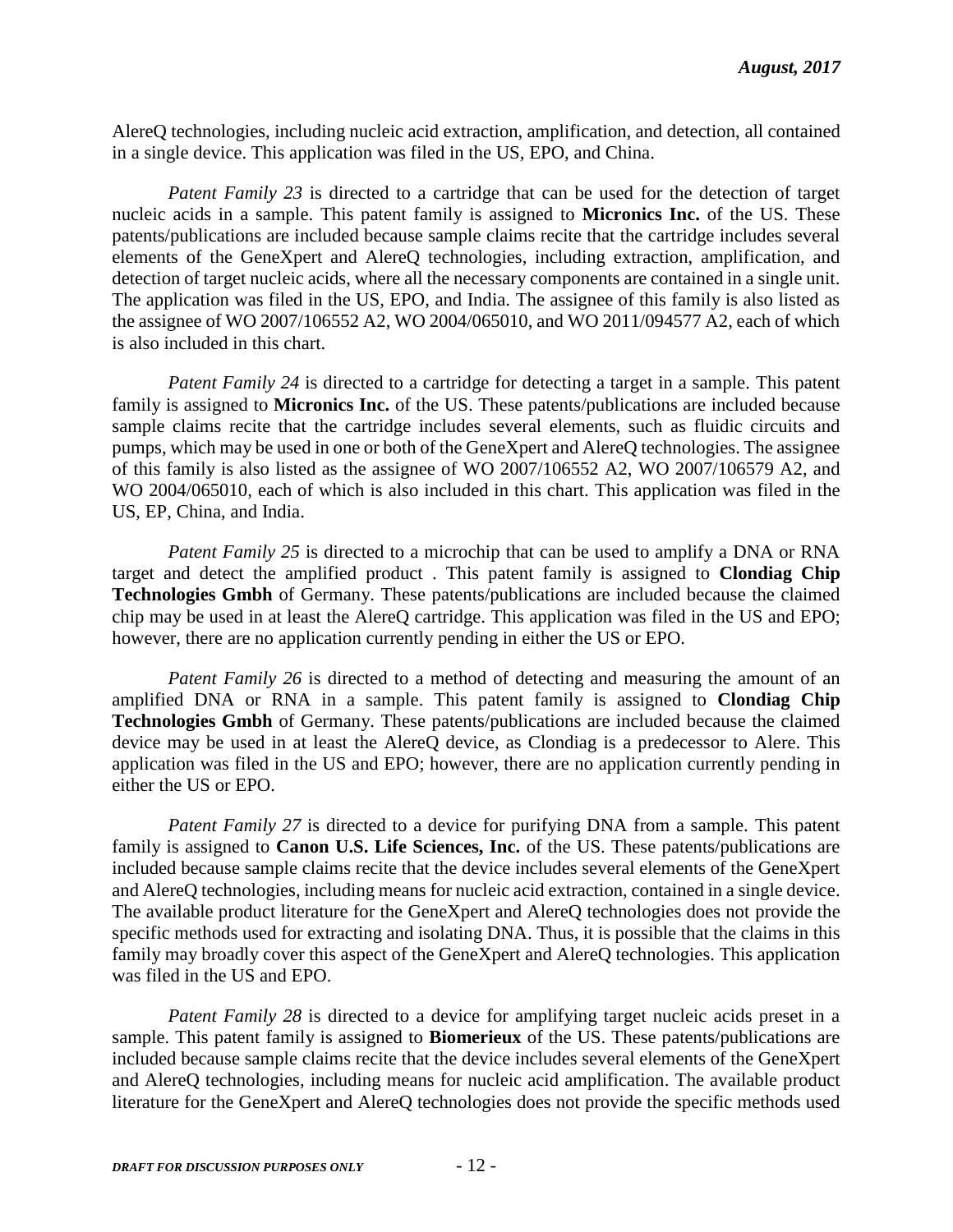for DNA amplification. Thus, it is possible that the claims in this family may broadly cover the subject technologies.

*Patent Family 29* is directed to a method for detecting the presence of mycoplasma specific nucleic acids. This patent family is assigned to the **University of California** of the US. These patents/publications are included because the listed US Patent No. 5,851,767 is provided in the product literature for the GeneXpert HIV viral load device, and because sample claims recite that the method includes several elements of the GeneXpert and AlereQ technologies (in particular, as the devices are used to detect mycoplasma in a sample), including means for mycoplasma detection in a sample through detection of mycoplasma specific nucleic acids. The available product literature for the GeneXpert and AlereQ technologies does not provide the specific methods used for detection of mycoplasma in a sample. Thus, it is possible that the claims in this family may broadly cover the GeneXpert and AlereQ technologies, in so far as they are directed to detection of mycoplasma in a subject. This application was filed in the US. Notably, the US patents identified in the search described above are expired; however, as noted in this chart, the status of related applications in other listed countries is unknown.

*Patent Family 30* is directed to a cartridge for analyzing a sample. This patent family is assigned to **Inverness Medical Switzerland**, which is a predecessor of Alere Switzerland. These patents/publications are included because both the GeneXpert and AlereQ devices use cartridges. Because this family is assigned to a predecessor of Alere, it is possible that the AlereQ cartridges use this technology. This application was filed in the US. EPO, and China. Notably, all identified US and EP applications have been abandoned or withdrawn. However, as noted in this chart, the status of related applications in other listed countries is unknown.

*Patent Family 31* is directed to a cartridge for analyzing a fluid sample, wherein the cartridge includes means for analyzing the sample. This patent family is assigned to **Akubio Limited of Great Britain**; however, the US patent in this family is assigned to Inverness Medical Switzerland, which is a predecessor of Alere Switzerland. These patents/publications are included because both the GeneXpert and AlereQ devices use cartridges that are preloaded with various reagents used in the analysis of a sample. Because this family is assigned to a predecessor of Alere, it is possible that the AlereQ cartridges use this technology. This application was filed in the US. EPO, and China. Notably, there are no pending cases in the US or EP; however, as noted in this chart, the status of related applications in other listed countries is unknown.

*Patent Family 32* is directed to a cartridge for conducting a chemical reaction, wherein the cartridge has sensors and a reaction vessel. This patent family is assigned to **Cepheid**. These patents/publications are included because both the GeneXpert and AlereQ devices use cartridges similar to those described in this family. Because this family is assigned to Cepheid, it is possible that the GeneXpert cartridges use this technology. This application was filed in the US and EPO.

## **B. The OraSure OraQuick Patent Landscape**

*Patent Family 33* is directed to a device for collection and lateral flow chromatography of an oral fluid. This patent family is assigned to **OraSure Technologies** of the US. Based on a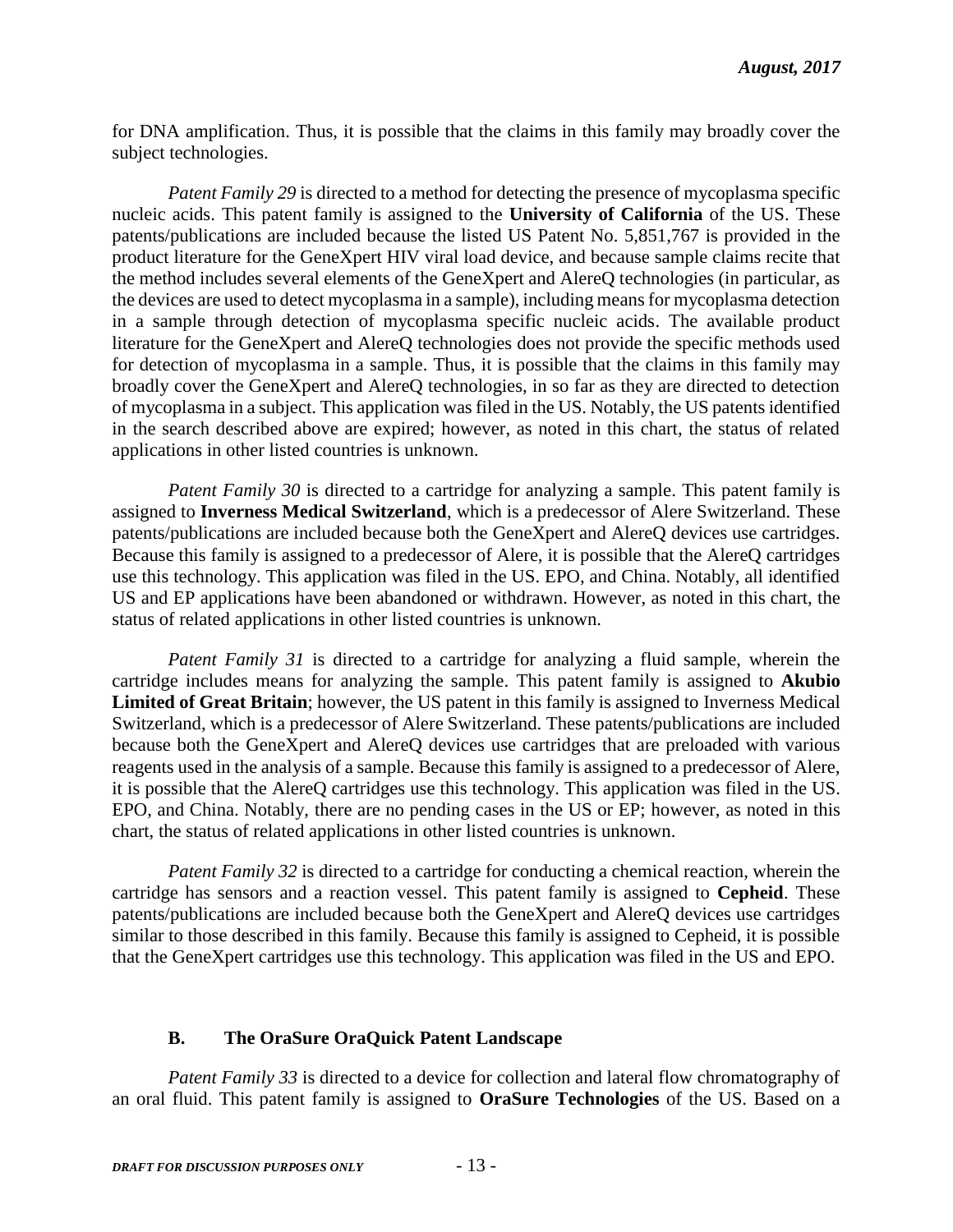review of the product literature and the PCT claims, this patent family appears to be specifically directed to the OraSure OraQuick lateral flow device. However, further analysis of issued claims in relevant countries is necessary to draw conclusions as to whether any issued patents in this family cover the OraSure OraQuick device. The patents and published applications in this family are directed to a device for collection and lateral flow chromatography of an oral fluid. Sample claims recite that the apparatus includes several elements of the OraQuick technology, including (i) a capillary matrix having a surface for receiving oral fluid; (ii) a lateral flow chromatography strip where the capillary matrix pulls up the oral fluid and delivers the oral fluid to a receiving area of the lateral flow chromatography strip; (iii) means for visual detection of a target on the lateral chromatographic strip; and (iv) a housing apparatus that acts as a handle for inserting the capillary matrix into a subject's mouth (for sample collection); and methods of use thereof for the detection of a target in a sample. This application was filed in the US and EPO.

*Patent Family 34* is directed to a chromatography device or kit for detecting human antibodies in a sample. This patent family is assigned to **Genelabs Diagnostics PTE Ltd.** of Singapore. These patents/publications are included because sample claims recite that the device includes several elements of the OraQuick technology, including (i) a chromatographic element; (ii) a releasable binding partner comprising an antibody or a detectable label; (iii) an immobilized binding partner positioned on the chromatographic element, where the immobilized binding partner can be an HIV or mycobacterium antigen. This application was filed in the US, EPO, and China.

*Patent Family 35* is directed to an immunoassay analytical test device. This patent family is assigned to **Clinical Diagnostic Chemicals Limited** of Great Britain. These patents/publications are included because representative claims recite that the apparatus comprises several elements of the subject technology, including (i) a pad for collecting fluid from a subject; (ii) the pad can also be an area that is exposed to a solution that will move the analyte across a membrane; (iii) detection means for permitting detection of the analyte (*e.g.*, use of an antibody). Broadly construed, the published PCT claims may read on the OraQuick technology. This application was filed in the US and EPO.

*Patent Family 36* is directed to a rapid test kit for detection of nucleotides (DNA and/or RNA). This patent family is assigned to **Ultrapid Nanodiagnostics Inc.** of the US. These patents/publications are included because sample claims recite that the kit includes several elements of the OraQuick technology, including (i) a membrane; (ii) a genetic probe immobilized on the membrane; (iii) and a stain for visual detection of a target. Broadly construed, the published PCT claims may read on the OraQuick technology. This application was filed in the US, EPO, China, and India. Notably, each US and EPO application is abandoned or withdrawn.

*Patent Family 37* is directed to a method for detecting and/or measuring the amount of a target in a liquid sample. This patent family is assigned to **Quantrx Biomedical Corporation** of the US. These patents are included because sample claims recite that the method includes several elements of the OraQuick technology, including (i) a test strip comprising a membrane; (ii) a mobile or mobilizable detectable tracer (*e.g.*, a means of detection); (iii) and a sample application area. Accordingly, the various elements of the claimed method may cover the OraQuick technology. This application was filed in the US.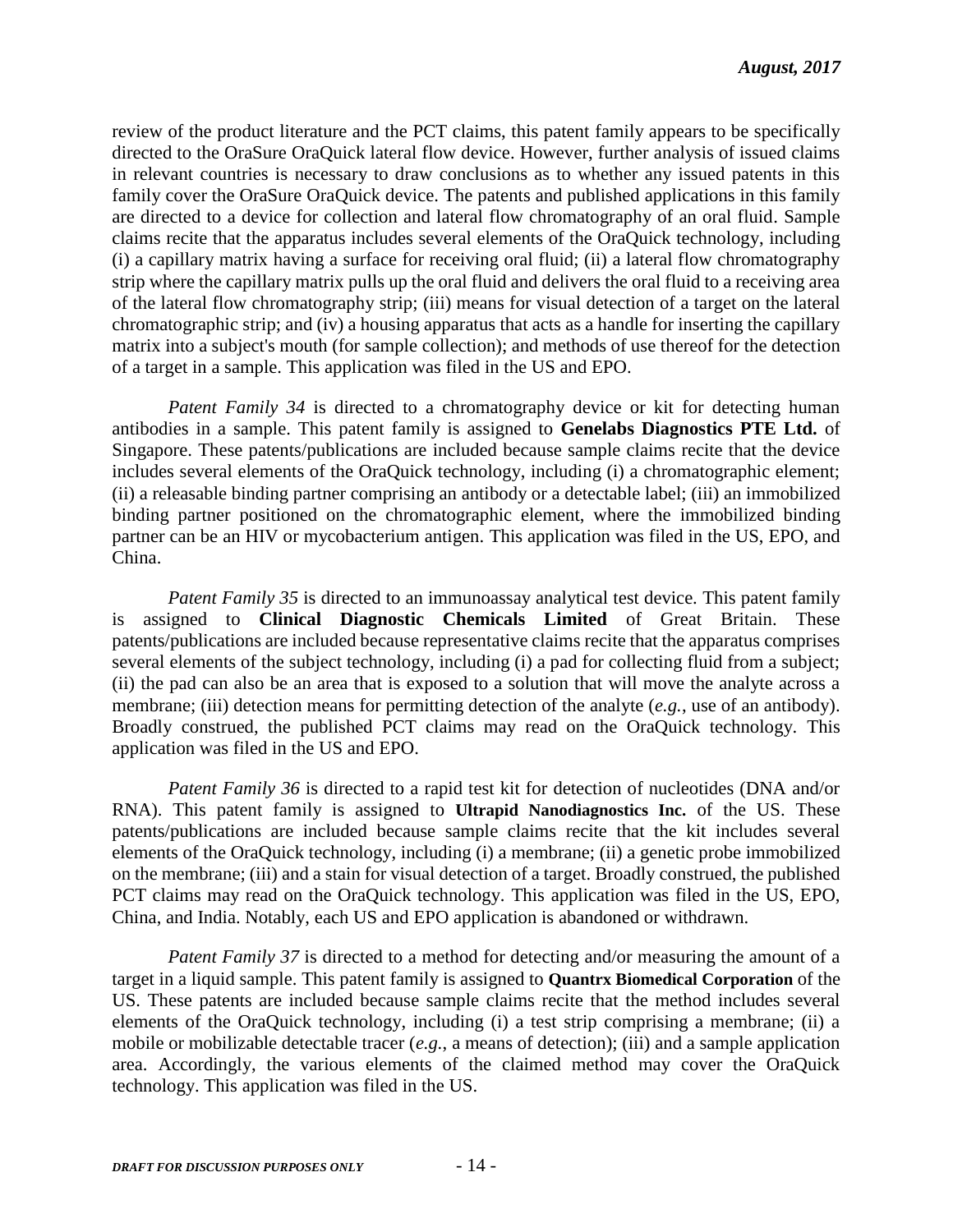*Patent Family 38* is directed to a device for determining the presence or absence of a target in a fluid sample. This patent family is assigned to **Medmira Inc.** of Canada. These patents/publications are included because sample claims recite that the device includes several elements of the OraQuick technology, including (i) a test unit comprising a reaction zone in contact with an absorbent zone (*e.g.*, a chromatographic membrane); (ii) an immobilized capture reagent capable of binding with a target; and (iii) an indicator reagent (*e.g.*, a means for visual detection of the target). Accordingly, the various elements of the claimed device may cover the OraQuick technology. This application was filed in the US, EPO, and China.

*Patent Family 39* is directed to a diagnostic test strip for detecting a target in a liquid sample. This patent family is assigned to **Advantage Diagnostics Corporation** of the US. These patents/publications are included because sample claims recite that the test strip includes several elements of the OraQuick technology, including (i) an element that binds the target, where the target can be an antibody (*e.g.*, an antibody to HIV or HCV), and where the binding element can include protein A and colloidal gold (for visualization purposes); (ii) a sample application area configured to receive a liquid sample; and a test area including an immobilized binding agent specific for the target. Accordingly, the various elements of the claimed test strip may cover the OraQuick technology. This application was filed in the US, EPO, China, and Brazil.

*Patent Family 40* is directed to an assay kit for detecting a target in a sample. This patent family is assigned to **ANP Technologies, Inc.** of the US. These patents/publications are included because sample claims recite that the kit includes several elements of the subject technology, including (i) a detector that specifically binds a target; b) a conjugate; (c) a capture molecule, which specifically binds the target; and (d) a reporter, where the reporter can include colloidal gold (*e.g.*, for visualization purposes). Accordingly, the various elements of the claimed kit may cover the OraQuick technology. This application was filed in the US, EPO, and India.

*Patent Family 41* is directed to a test strip for detecting a target in oral fluid. This patent family is assigned to **Beijing Calypte Biomedical Technology Ltd.** of China. These patents/publications are included because the claims recite that the test strip consists of several elements of the OraQuick technology, including (i) a conjugate pad, (ii) a test zone, and (iii) a control zone pad made of at least one matrix material; where the conjugate pad lies downstream of the sample pad, and is striped with a conjugate (for detection); where the test zone is immobilized with a specific binding reagent that specifically binds to the target analyte; and the control zone is immobilized with a capture reagent (for visualization). This application was filed in the US, EPO, China, India, Brazil, Mexico, and Russia. Notably, the only issued patent in this family is in China, and there are no pending US or EP cases. However, as noted in this chart, the status of related applications in other listed countries is unknown.

*Patent Family 42* is directed to a device for the detection of a target in a fluid sample using lateral flow techniques. This patent family is assigned to **UNILEVER PLC** of Great Britain. These patents/publications are included because sample claims recite that the device includes several elements of the OraQuick technology, including (i) a labeled specific binding reagent for a target substance, (ii) which labeled specific binding reagent is mobile within a porous carrier when in the moist state; (iii) an immobilized binding partner positioned on the porous carrier. This application was filed in the US and EPO. Notably, the issued US and EP patents in this family are likely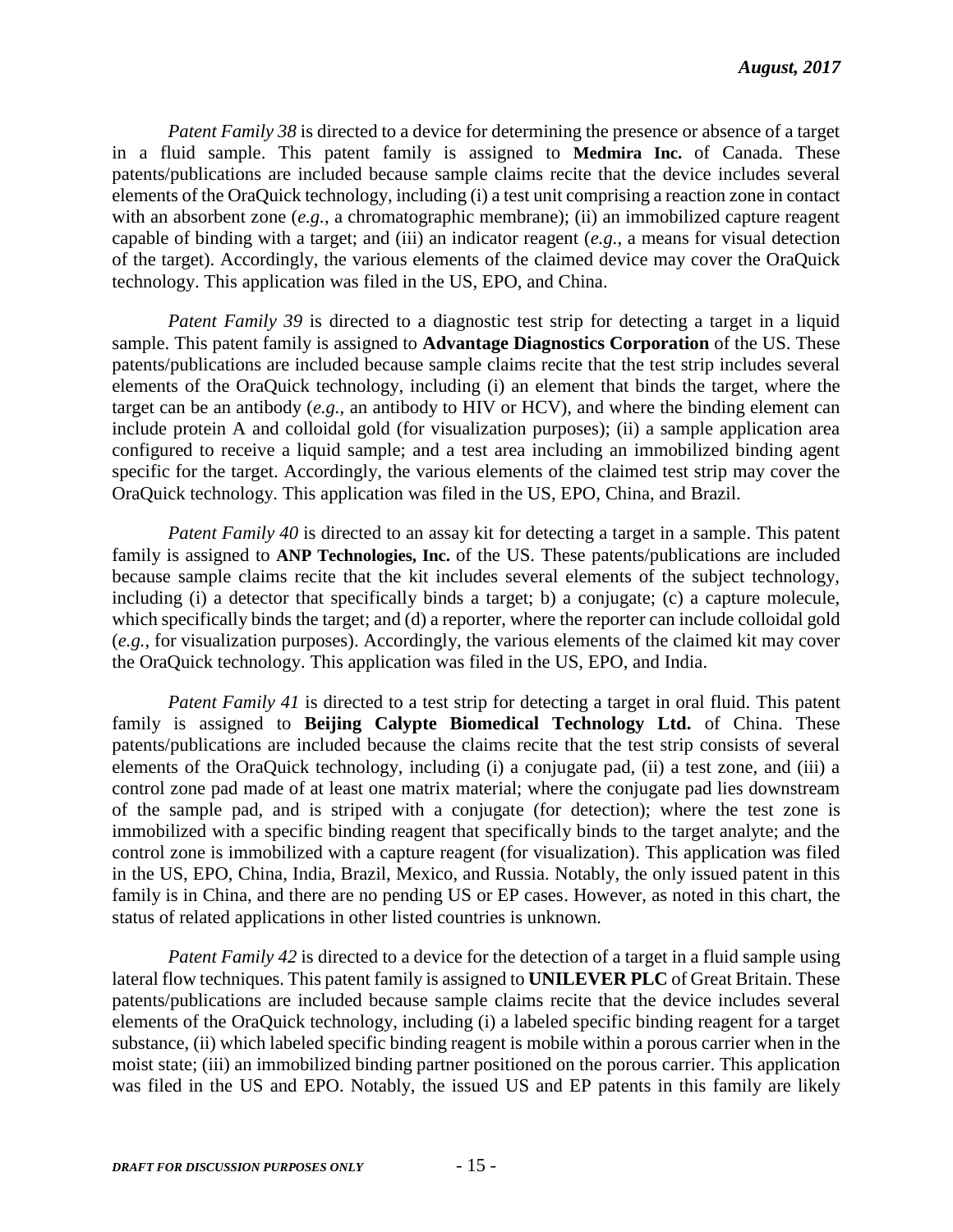expired, and there are no pending US or EP applications. However, as noted in this chart, the status of related applications in other listed countries is unknown.

*Patent Family 43* is directed to a device for the detection of a target in a fluid sample using lateral flow technology. This patent family is assigned to **Biosite Diagnostics, Inc.** of the US. These patents/publications are included because sample claims recite that the device includes several elements of the OraQuick technology, including the use of lateral flow to detect a target substance in a liquid sample. This application was filed in the US and EPO. Notably, the issued US and EP patents in this family are likely expired, and there are no pending US or EP applications. However, as noted in this chart, the status of related applications in other listed countries is unknown.

*Patent Family 44* is directed to a device for the detection of a target substance in a liquid. This patent family is assigned to **Unipath Ltd.** of Great Britain. These patents/publications are included because sample claims recite that the device includes several elements of the OraQuick technology, including (i) a test strip, (ii) a first signal that indicates the presence of a target substance, and (iii) a second (control) signal that indicates that the test is complete. This application was filed in the US and EPO. There are no pending applications in the US or EPO. However, as noted in this chart, the status of related applications in other listed countries is unknown.

*Patent Family 45* is directed to a device for the detection of a target substance in a liquid. This patent family is assigned to **Inverness Medical Switzerland**, a predecessor of Alere Switzerland. These patents/publications are included because sample claims recite that the device includes several elements of the OraQuick technology, including that a liquid sample is exposed to a detection region, which indicates the presence of a target substance in the sample. This application was filed in the US, EPO, and China; however, no pending applications were identified in the US, EPO, or China. As noted in this chart, though, the status of related applications in other listed countries is unknown.

*Patent Family 46* is directed to assays for detecting a target in a liquid sample using a series of immobilized binding elements. This patent family is assigned to **Inverness Medical Switzerland**, a predecessor of Alere Switzerland. These patents/publications are included because sample claims recite that the device includes several elements of the OraQuick technology, including various immobilized binding agents used to detect the presence of a target substance in a sample. This application was filed in the US, EPO, and China; however, no pending applications were identified in the US, EPO, or China. As noted in this chart, though, the status of related applications in other listed countries is unknown.

*Patent Family 47* is directed to a lateral flow assay for detecting a target in a liquid sample. This patent family is assigned to **Alere Switzerland**. These patents/publications are included because sample claims recite that the device includes several elements they may be incorporated into the OraQuick device, including the use of lateral flow and an immobilized dye, which is used to detect a target substance in a sample. This technology is similar to the OraQuick device, but it is unclear whether the OraQuick device specifically uses the claimed dye element. This application was filed in the US, EPO, and China; however, no pending applications were identified in the US, and our search revealed no pending applications in this family. However, as noted in this chart, the status of related applications in other listed countries is unknown.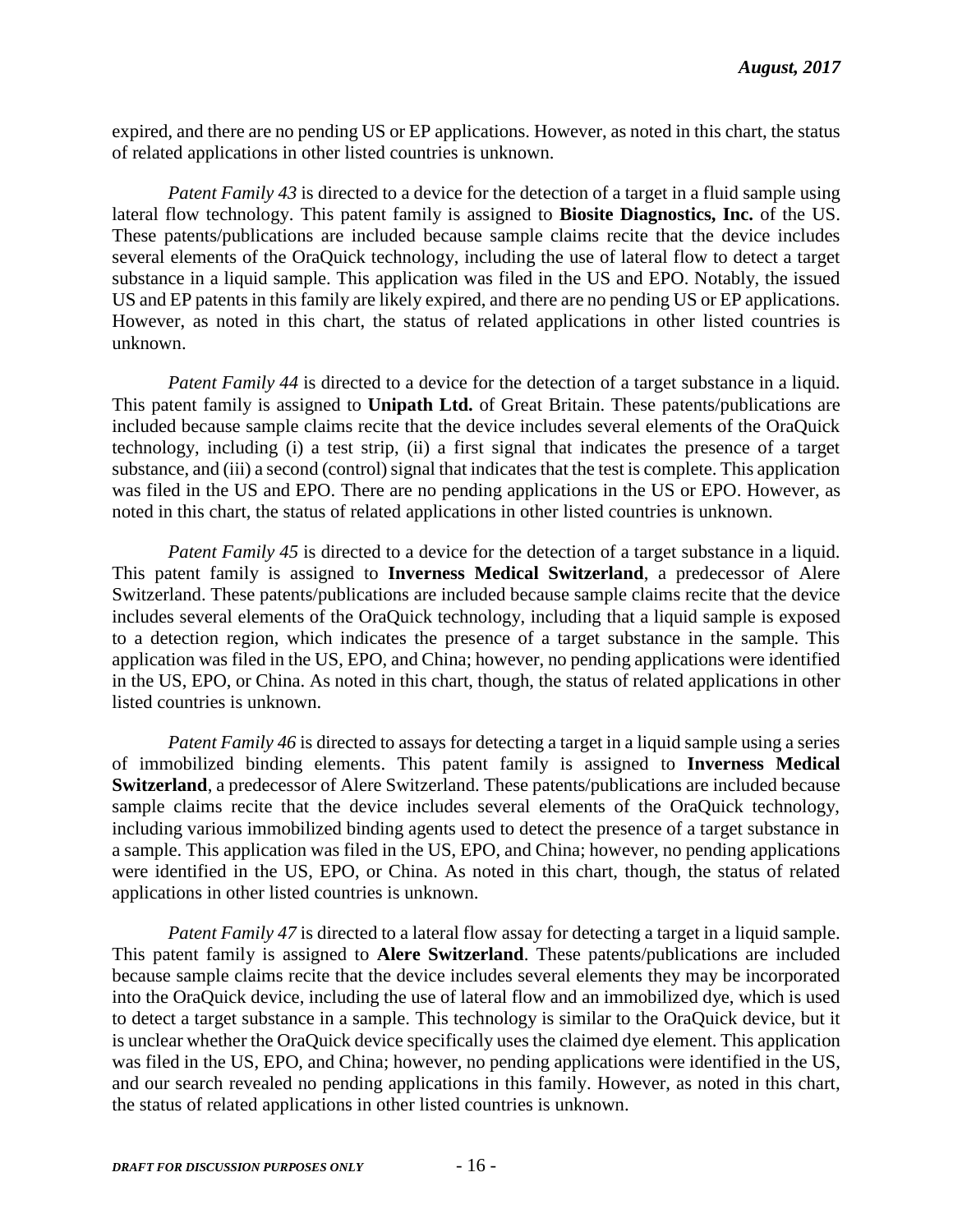*Patent Family 48* is directed to a device for detecting a substance in a liquid using lateral flow technology. This patent family is assigned to **Alere Switzerland**. These patents are included because sample claims recite that the device includes several elements they may be incorporated into the OraQuick device, including (i) a matrix that supports the flow of a liquid sample; (ii) an application zone on the matrix for receiving the liquid sample; (iii) one or more reagent zones on the matrix comprising reagents for conducting the assay; (iv) a detection zone on the matrix; and (v) the detection zone comprising an analyte binding area and a positive control area demarcated on the matrix. This application was filed in the US; however, no pending applications were identified in this family. As noted in this chart, though, the status of related applications in other listed countries is unknown.

*Patent Family 49* is directed to a device for detecting a substance in a liquid using lateral flow technology. This patent family is assigned to **Oakville Honk Kong Co., Ltd.** of China. These patents are included because sample claims recite that the device includes several elements they may be incorporated into the OraQuick device, including (i) a matrix that supports the flow of a liquid sample; (ii) a sample application zone on the matrix for receiving a liquid sample; and (iii) a detection zone on the matrix. This application was filed in the US, EPO and China; however, no pending applications were identified in this family. As noted in this chart, though, the status of related applications in other listed countries is unknown.

*Patent Family 50* is directed to a kit for detecting a substance in a liquid using lateral flow technology, wherein the components necessary for the assay are included in a single kit. This patent family is assigned to **Alere Switzerland**. The patent identified in this family is included because a sample claim recites that the device includes several elements they may be incorporated into the OraQuick device, including (i) a test strip; (ii) a sample receiving end; (iii) a receptacle containing a fluid reagent selected for extracting a specimen from a swab; and (iv) fluid communication between the receptacle and the test strip. Only one patent was identified in this family, in the US, and no pending applications were identified. As noted in this chart, though, the status of related applications in other listed countries is unknown.

*Patent Family 51* is directed to an assay for detecting a substance in a liquid sample. This patent family is assigned to **Inverness Medical Switzerland**, a predecessor of Alere Switzerland. These patents/publications are included because sample claims recite that the device includes several elements of the OraQuick technology, including (i) labeling a target substance in provided reagent, and (ii) a detection zone downstream from the reagent. This application was filed in the US and China; however, no pending US applications were identified. As noted in this chart, though, the status of related applications in other listed countries is unknown.

*Patent Family 52* is directed to a lateral flow test strip. The lone US patent identified in this family is assigned to **OraSure Technologies, Inc.** of the US. This patent is included because a sample claim recites that the device includes several elements of the OraQuick technology, including (i) a sample receiving area that includes a sample pad, and (ii) two or more analyte capture zones. Because this patent is assigned to OraSure, it is possible that the OraQuick device uses this technology. Although only one US patent was identified in this family, the existence of related applications in other listed countries is unknown.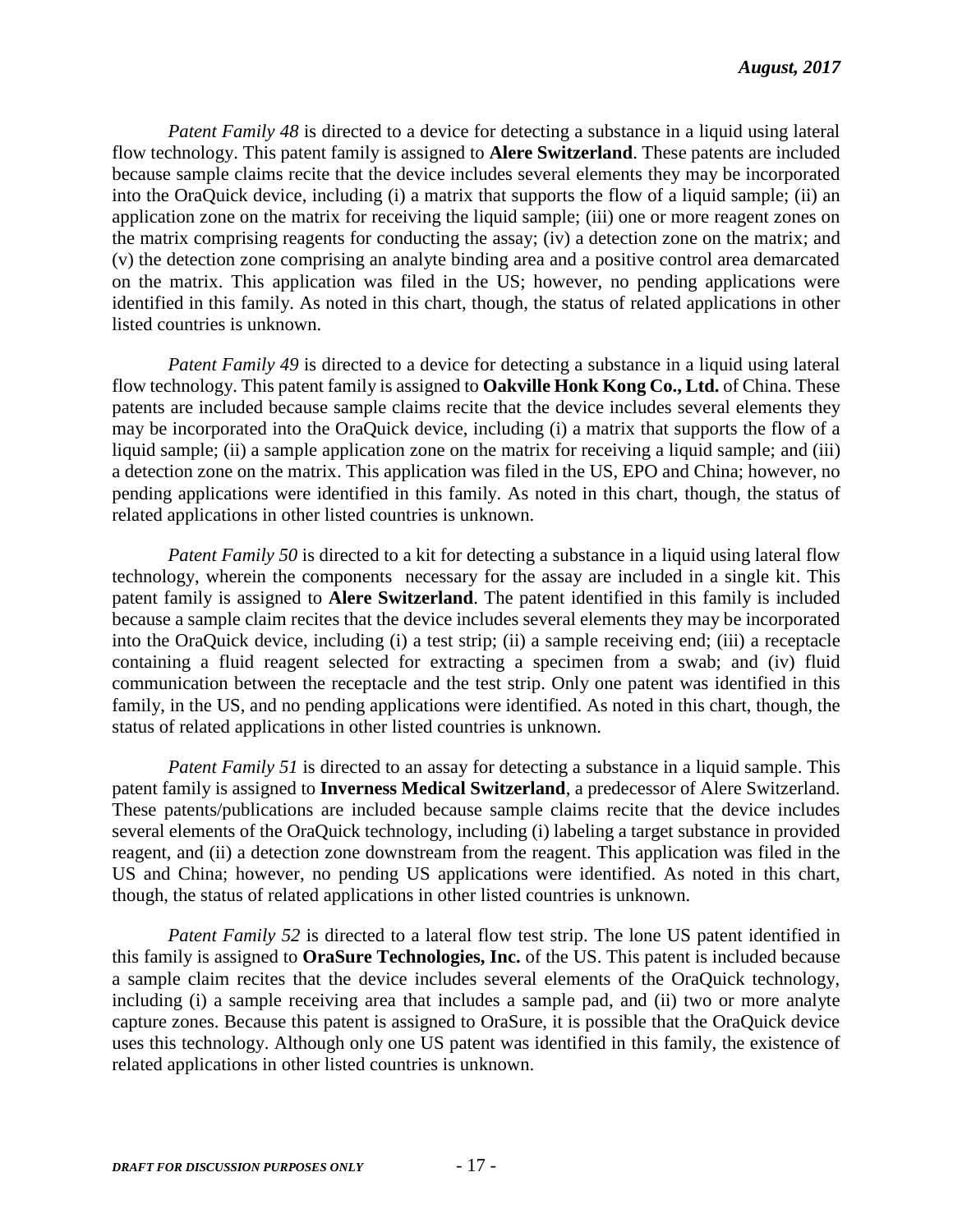## **V. Further Considerations**

This landscape document should be considered an initial step in determining the relevant IP landscape for the three devices and their cartridges. There relevancy of any particular patent will depend on where any particular diagnostic device will be made, used, and sold. Further, the relevancy of any patent family will also vary depending on the specific design aspects of any diagnostic device. Additional, more targeted searching should be conducted before an interested party engages in any strategy to make, use, sell, offer for sale, or import any of the devices or their consumable parts.

**Funding support:** Co-funding by Unitaid.

## **Acknowledgements:**

We gratefully acknowledge the patent search analysis performed by Brian M. Dudley and R Wilson Trey Powers III at Stern, Kessler, Goldstein & Fox P.L.L.C**.**

## **All patent data contained in the report were last updated in August 2017.**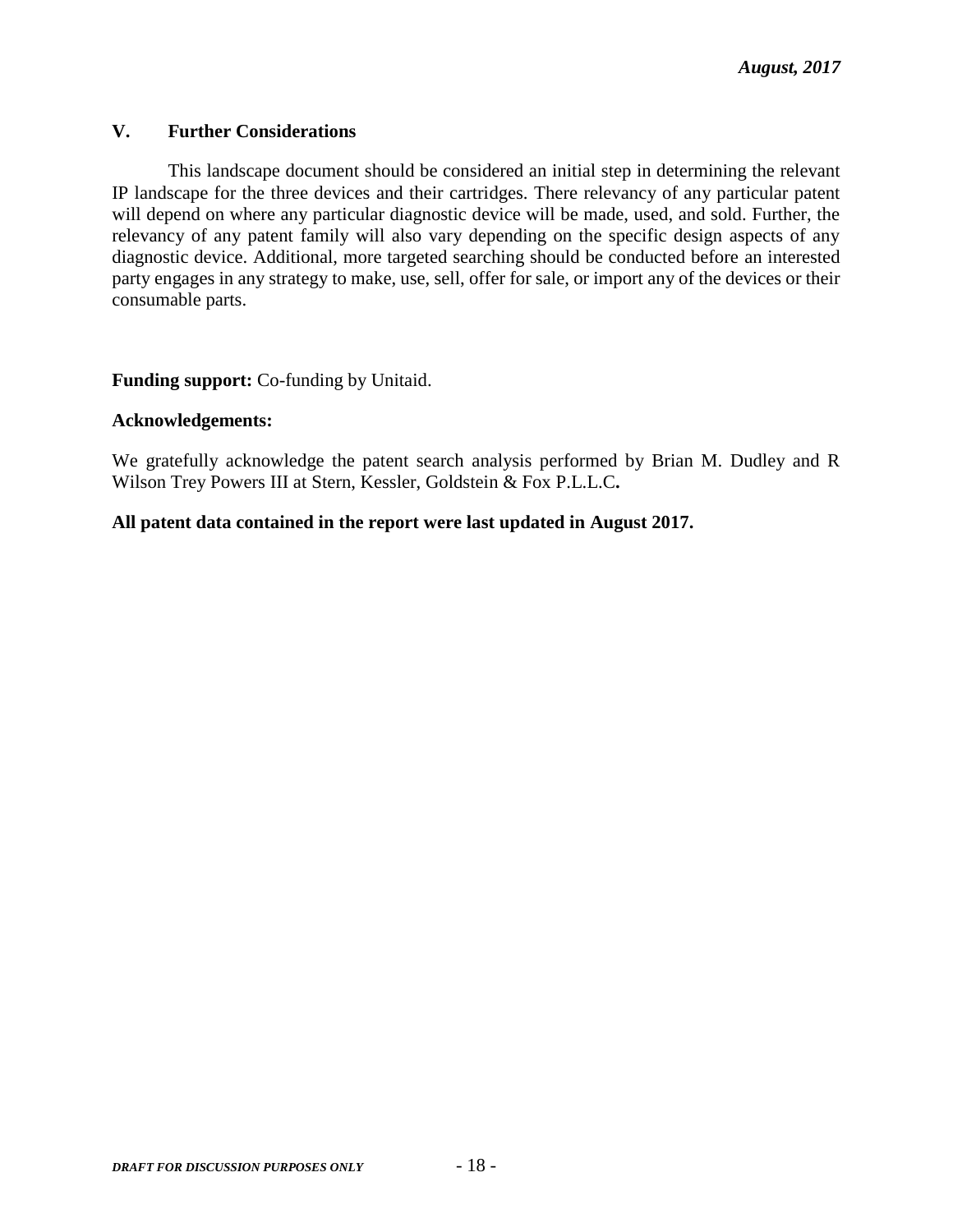## **Patent Landscape for GeneXpert and AlereQ Systems**

| <b>Patent</b>            | <b>Patent Family 1</b>                                      | <b>Patent Family 2</b>                                    | <b>Patent Family 3</b>                                                                                              |
|--------------------------|-------------------------------------------------------------|-----------------------------------------------------------|---------------------------------------------------------------------------------------------------------------------|
| <b>Title</b>             | METHODS AND SYSTEMS FOR NUCLEIC ACID                        | <b>ASSAYS</b>                                             | DEVICE AND PROCESS FOR ASSAYS USING                                                                                 |
|                          | <b>AMPLIFICATION</b>                                        |                                                           | <b>BINDING MEMBERS</b>                                                                                              |
| <b>Applicant</b>         | COYOTE BIOSCIENCE CO., LTD. (CN)                            | <b>CLONDIAG GMBH (DE)</b>                                 | <b>CLONDIAG GMBH (DE)</b>                                                                                           |
|                          | PCT/CN2013/090425                                           |                                                           |                                                                                                                     |
| <b>International PCT</b> | WO/2015/096063 A1 <sup>1</sup>                              | PCT/EP2008/059670                                         | PCT/EP2007/061953                                                                                                   |
| <b>Application</b>       |                                                             | WO/2009/013321                                            | WO/2008/055915                                                                                                      |
| <b>Publication No.</b>   | PCT/CN2014/094914                                           |                                                           |                                                                                                                     |
|                          | WO/2015/096763 A1 <sup>2</sup>                              |                                                           |                                                                                                                     |
| <b>Expected</b>          | <sup>1</sup> Dec. 25, 2033                                  | Jul. 23, 2028                                             | Nov. 6, 2027                                                                                                        |
| Expiration <sup>1</sup>  | ${}^{2}$ Dec. 25, 2034                                      |                                                           |                                                                                                                     |
|                          | The patents and published applications in this family are   | The published applications in this family are directed    | The published applications in this family are directed                                                              |
|                          | directed to methods of amplifying a target RNA present      | to a detection device that may be related to or           | to a detection device that may be related to or                                                                     |
|                          | in a sample obtained directly from a person. The            | encompassing the Alere device, as this family is          | encompassing the Alere device, as this family is                                                                    |
|                          | published PCT applications are included because             | owned by the Alere predecessor, Clondiag. In              | owned by the Alere predecessor, Clondiag. In                                                                        |
|                          | example claims specify that the claimed method includes     | particular, the claimed devices includes means for        | particular, the claimed devices includes means for                                                                  |
| <b>Brief Summary</b>     | several key elements of the GeneXpert and AlereQ            | releasing DNA or RNA from a cell, means for               | releasing DNA or RNA from a cell, means for                                                                         |
| and Reasons for          | technologies, including (i) a reaction vessel that includes | amplification of the DNA or RNA, and means for            | amplification of the DNA or RNA, and means for                                                                      |
| <b>Inclusion</b>         | the sample and the necessary reagents for amplifying        | detecting the amplified product. This family is very      | detecting the amplified product. This family is very                                                                |
|                          | target RNA and (ii) running the amplification. Because      | similar to the WO/2008/055915 family, below.              | similar to the WO/2009/013321 family, above.                                                                        |
|                          | the language of these claims are broad, these claims may    |                                                           |                                                                                                                     |
|                          | cover the methods used in the GeneXpert and AlereQ          |                                                           |                                                                                                                     |
|                          | technologies.                                               |                                                           |                                                                                                                     |
|                          | 1. A method of amplifying a target ribonucleic acid         | 1. A device, comprising (a) a rigid substrate; (b) a      | 1. A device, comprising (a) a rigid substrate; (b) a                                                                |
|                          | (RNA) present in a biological sample obtained directly      | flexible cover element at least partially covering the    |                                                                                                                     |
|                          | from a subject, comprising: (a) providing a reaction        | substrate; (c) a first structure formed in the substrate, | flexible cover element at least partially covering the<br>substrate; (c) a first structure formed in the substrate, |
| Representative           | vessel comprising said biological sample and reagents       | adapted for accommodating liquids and adapted for         | adapted for accommodating liquids and adapted for                                                                   |
| Claim(s)                 | necessary for conducting reverse transcription              | releasing contents of one or more cells, spores, or       | releasing contents of one or more cells, spores, or                                                                 |
| (PCT claims, unless      | amplification in parallel with deoxyribonucleic acid        | viruses, the contents including target molecules; (d) a   | viruses, the contents including target molecules; (d) a                                                             |
| otherwise indicated)     | (DNA) amplification, said reagents comprising (i) a         | second structure formed in the substrate, adapted for     | second structure formed in the substrate, adapted for                                                               |
|                          | reverse transcriptase, (ii) a DNA polymerase, and (iii) a   | accommodating liquids and comprising at least one         | accommodating liquids and comprising at least one                                                                   |
|                          |                                                             |                                                           |                                                                                                                     |
|                          | primer set for said target RNA, to obtain a reaction        | binding member adapted for capturing the target           | binding member adapted for capturing the target                                                                     |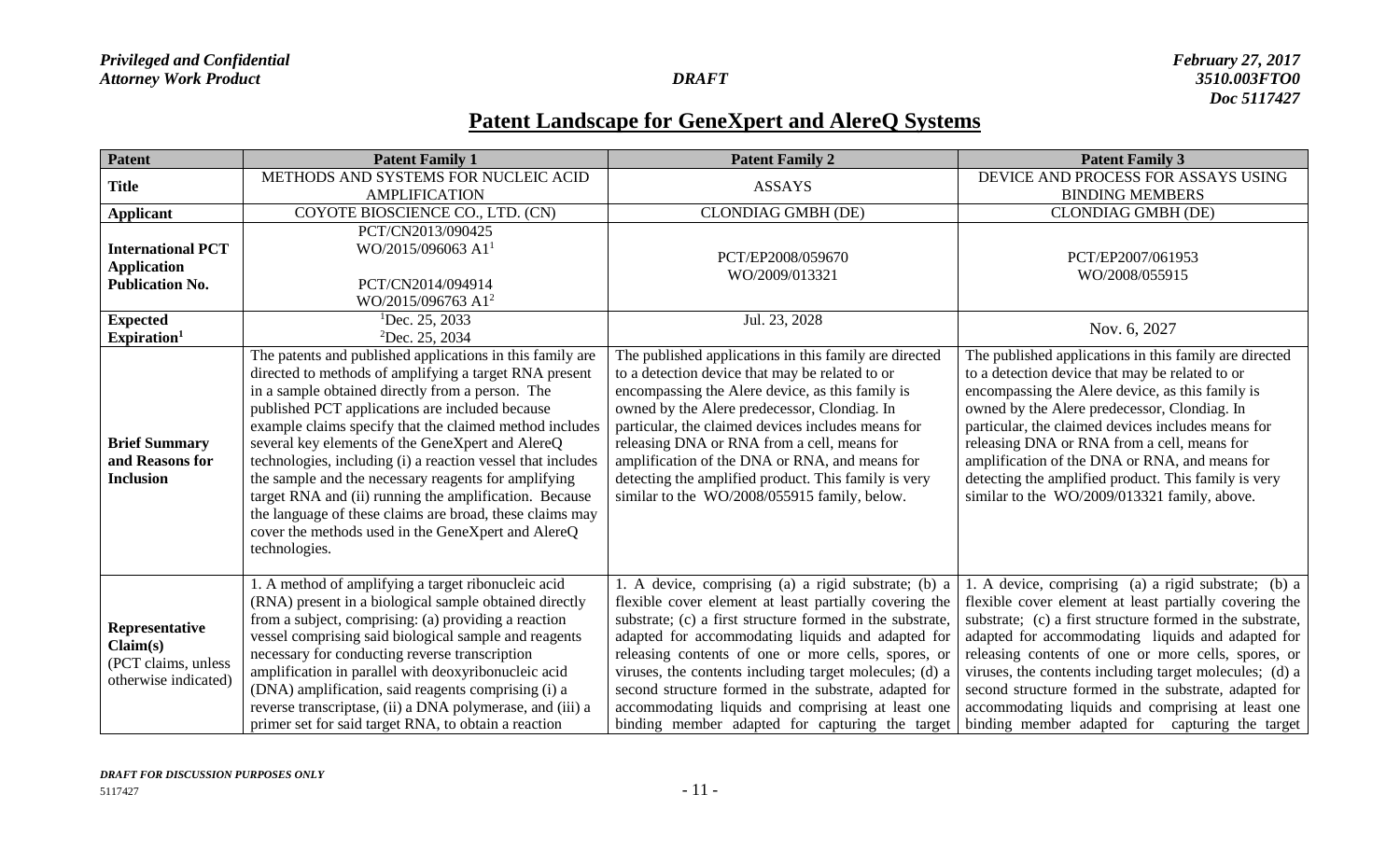| <b>Patent</b>        | <b>Patent Family 1</b>                                    | <b>Patent Family 2</b>                                           | <b>Patent Family 3</b>                                   |
|----------------------|-----------------------------------------------------------|------------------------------------------------------------------|----------------------------------------------------------|
|                      | mixture; and (b) subjecting said reaction mixture in said | molecules and for determining a value indicative for             | molecules and for determining a value indicative of the  |
|                      | reaction vessel to multiple cycles of a primer extension  | the presence and/or amount of the target molecules; (e)          | presence and/or amount of the target molecules; (e) a    |
|                      | reaction to generate amplified DNA product that is        | a microfluidic network interconnecting at least the first        | microfluidic network interconnecting at least the first  |
|                      | indicative of the presence of said target RNA, each cycle | structure and the second structure; (f) an actuator unit         | structure and the second structure; (f) an actuator unit |
|                      | comprising (i) incubating said reaction mixture at a      | adapted for effecting a fluid flow between the first             | adapted for effecting a fluid flow between the first     |
|                      | denaturing temperature for a denaturing duration that is  | structure and the second structure by pressing the               | structure and the second structure by pressing the       |
|                      | less than or equal to 60 seconds, followed by (ii)        | flexible cover element against the substrate to                  | flexible cover element against the substrate to          |
|                      | incubating said reaction mixture at an elongation         | selectively close a portion of the microfluidic network.         | selectively close a portion of the microfluidic network. |
|                      | temperature for an elongation duration that is less than  |                                                                  |                                                          |
|                      | or equal to 60 seconds, thereby amplifying said target    | 2. A device, comprising (a) a structure adapted for              | 2. A device, comprising (a) a structure adapted for      |
|                      | RNA.                                                      | accommodating liquids, wherein the structure                     | accommodating liquids, wherein the structure             |
|                      |                                                           | comprises at least one binding member and is in fluid            | comprises at least one binding member and is in fluid    |
|                      |                                                           | communication with a microfluidic network; (b) a                 | communication with a microfluidic network; (b) a         |
|                      |                                                           | control unit adapted for controlling a fluid flow                | control unit adapted for controlling a fluid flow        |
|                      |                                                           | through the microfluidic network in such a manner                | through the microfluidic network in such a manner        |
|                      |                                                           | that target molecules are captured at the at least one           | that target molecules are captured at the at least one   |
|                      |                                                           | binding member, adapted for controlling an                       | binding member, adapted for controlling an               |
|                      |                                                           | amplification of the target molecules in the structure,          | amplification of the target molecules in the structure,  |
|                      |                                                           | and adapted for controlling detection of compounds               | and adapted for controlling detection of compounds       |
|                      |                                                           | captured at the at least one binding member.                     | captured at the at least one binding member.             |
|                      |                                                           | <b>International Patents and Published Applications (Status)</b> |                                                          |
|                      |                                                           |                                                                  | US 8,846,313 B2                                          |
|                      | US 9,546,389 B2                                           |                                                                  | (Issued Sept. 30, 2014;                                  |
| <b>United States</b> | (Issued Jan. 17, 2017;                                    | US 2010/255473 A1                                                | Expires Apr. 2, 2030, including 878 days of patent       |
|                      | Expires Dec. 25, 2033)                                    | (Allowed Jun 29, 2017)                                           | term adjustment)                                         |
|                      |                                                           |                                                                  |                                                          |
|                      | No US cases pending in this family.                       |                                                                  | US 2015/197822 A1                                        |
|                      |                                                           |                                                                  | (Examination in Progress)                                |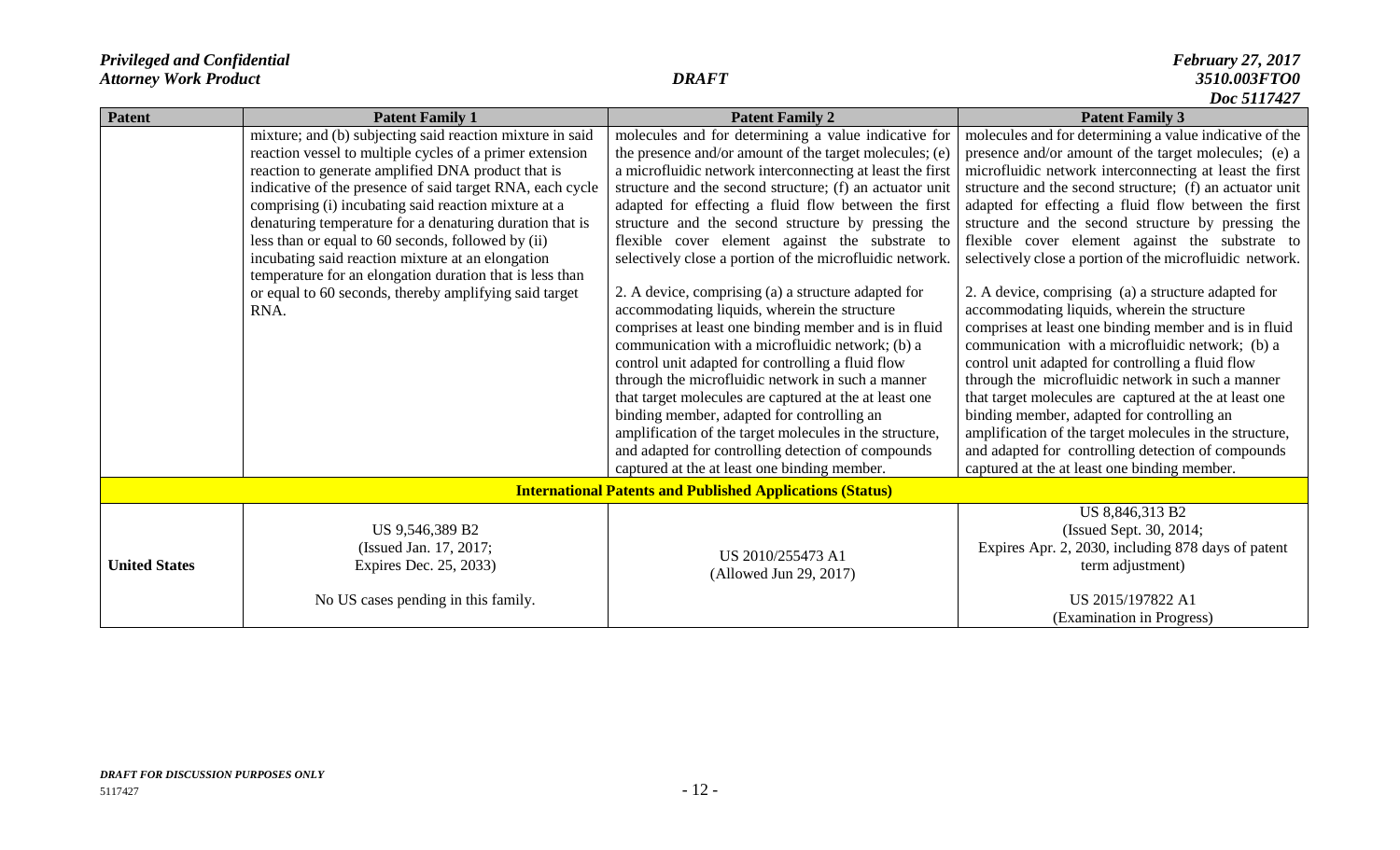| Patent                                         | <b>Patent Family 1</b>                     | <b>Patent Family 2</b>                                                                   | LUU JIII TE<br><b>Patent Family 3</b>                                                                   |
|------------------------------------------------|--------------------------------------------|------------------------------------------------------------------------------------------|---------------------------------------------------------------------------------------------------------|
|                                                |                                            | EP 2188054 B1<br>(Issued Mar. 8, 2017;<br>Likely Expires Jul. 23, 2028)<br>EP 2610007 A1 | EP 2061588 B1<br>(Issued Jul. 13, 2016;                                                                 |
| <b>European Patent</b><br>Office <sup>2</sup>  | EP 3087205 A4<br>(Examination in Progress) | (Examination in Progress)<br>EP 2612708 A1<br>(Examination in Progress)                  | Likely Expires Nov. 6, 2027)<br>EP 2644272 B1<br>(Issued Apr. 20, 2016;<br>Likely Expires Nov. 6, 2027) |
|                                                |                                            | EP 2626434 A1<br>(Examination in Progress)                                               | EP 2674217 A3<br>(Examination in Progress)                                                              |
|                                                |                                            | EP 2647432 A1<br>(Examination in Progress)                                               |                                                                                                         |
| China                                          | CN 105121663 A<br>(Status Unknown)         |                                                                                          | CN 101553306 B<br>(Issued Apr. 4, 2013;<br>Likely Expires Nov. 6, 2027)                                 |
|                                                |                                            | CN 101848765 B<br>(Issued Mar. 9, 2016;<br>Likely Expires Jul. 23, 2028)                 | CN 103173346 B<br>(Issued Apr. 19, 2017;<br>Likely Expires Nov. 6, 2027)                                |
|                                                |                                            | CN 105543084 A<br>(Examination in Progress)                                              | CN 103497991 A<br>(Examination in Progress)                                                             |
|                                                |                                            |                                                                                          | CN 105925696 A<br>(Examination in Progress)                                                             |
| <b>India</b>                                   | No Publication Identified                  | IN 731/DELNP/2010<br>(Pending)                                                           | IN 3236/DELNP/2009<br>(Pending)                                                                         |
| <b>South Africa</b>                            | No Publication Identified                  | No Publication Identified                                                                | No Publication Identified                                                                               |
| <b>Brazil</b>                                  | No Publication Identified                  | BR PI0814582 A2<br>(Status Unknown)                                                      | BR PI0718561 A2<br>(Status Unknown)                                                                     |
| <b>African Regional</b><br><b>Intellectual</b> | No Publication Identified                  | No Publication Identified                                                                | No Publication Identified                                                                               |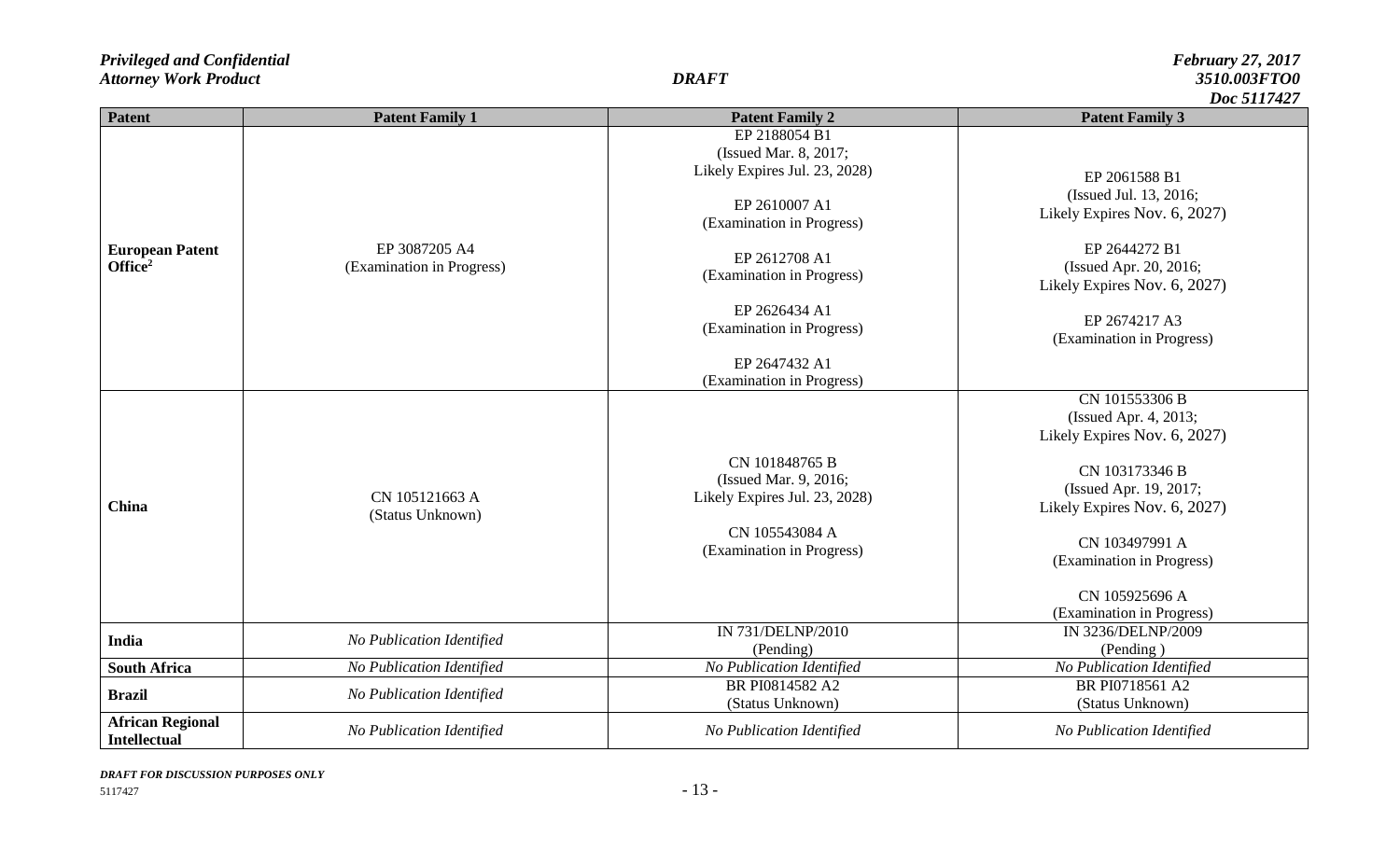|                        |                           |                           | D0U J117421               |
|------------------------|---------------------------|---------------------------|---------------------------|
| <b>Patent</b>          | <b>Patent Family 1</b>    | <b>Patent Family 2</b>    | <b>Patent Family 3</b>    |
| <b>Property</b>        |                           |                           |                           |
| Organization           |                           |                           |                           |
| (ARIPO) <sup>3</sup>   |                           |                           |                           |
| Organisation           |                           |                           |                           |
| Africaine de la        |                           |                           |                           |
| Propriété              | No Publication Identified | No Publication Identified | No Publication Identified |
| <b>Intellectuelle</b>  |                           |                           |                           |
| (OAPI) <sup>4</sup>    |                           |                           |                           |
| <b>Eurasian Patent</b> |                           |                           |                           |
| Organization           | No Publication Identified | No Publication Identified | No Publication Identified |
| (EAPO) <sup>5</sup>    |                           |                           |                           |
|                        | MX 2016008447 A           |                           | No Publication Identified |
| <b>Mexico</b>          | (Status Unknown)          | No Publication Identified |                           |
| <b>Russia</b>          | No Publication Identified | No Publication Identified | No Publication Identified |
| <b>Indonesia</b>       | No Publication Identified | No Publication Identified | No Publication Identified |
| <b>Nigeria</b>         | No Publication Identified | No Publication Identified | No Publication Identified |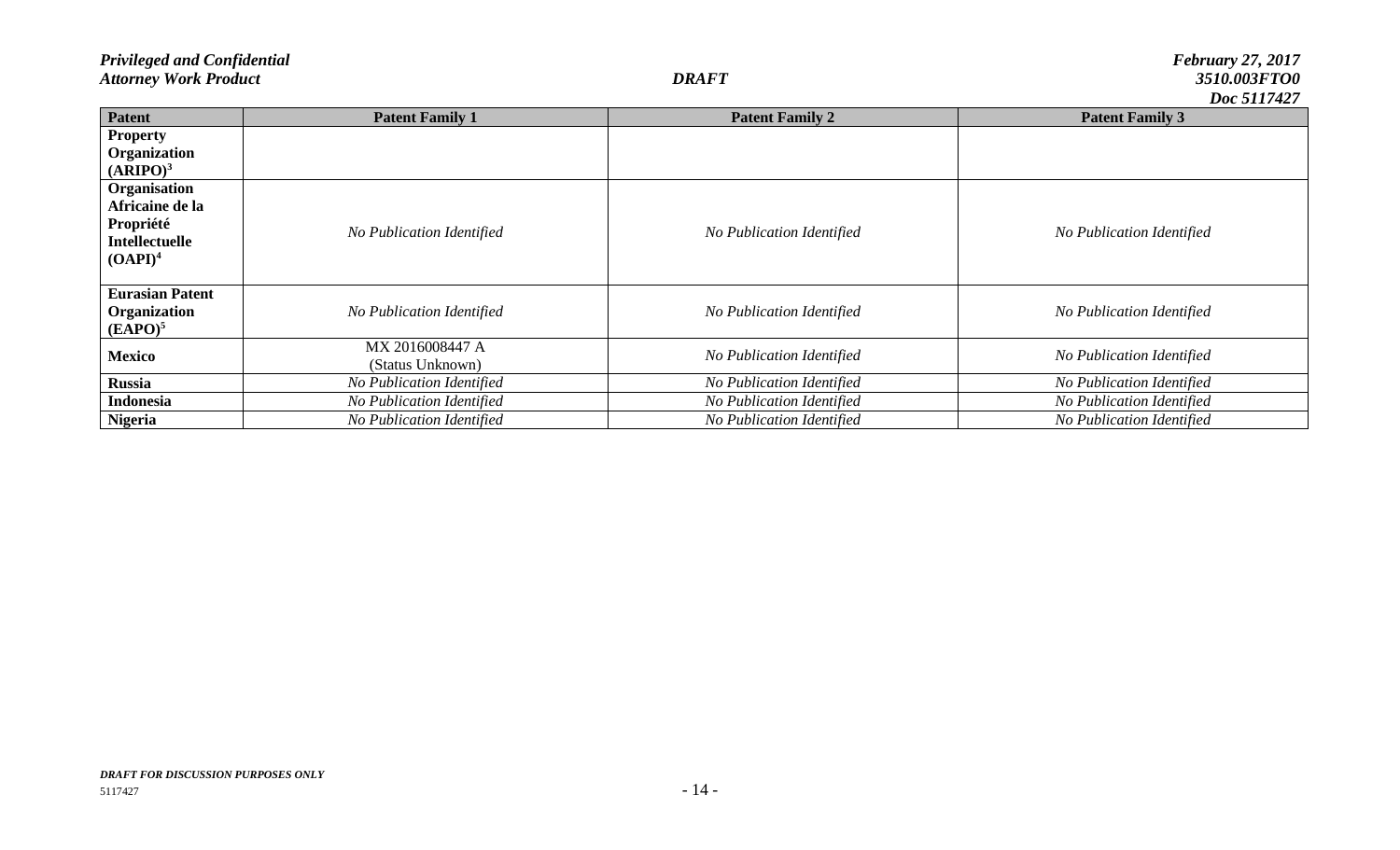| <b>Patent</b>                                                             | <b>Patent Family 4</b>                                                                                                                                                                                                                                                                                                                                                                                                                                                                                                                                                                                                                                                                                                                                  | <b>Patent Family 5</b>                                                                                                                                                                                                                                                                                                                                                                                                                                                                                                                                                                                                                                                                                                              | <b>Patent Family 6</b>                                                                                                                                                                                                                                                                                                                                                                                                                                                                                                                                                                                                                                                                              |
|---------------------------------------------------------------------------|---------------------------------------------------------------------------------------------------------------------------------------------------------------------------------------------------------------------------------------------------------------------------------------------------------------------------------------------------------------------------------------------------------------------------------------------------------------------------------------------------------------------------------------------------------------------------------------------------------------------------------------------------------------------------------------------------------------------------------------------------------|-------------------------------------------------------------------------------------------------------------------------------------------------------------------------------------------------------------------------------------------------------------------------------------------------------------------------------------------------------------------------------------------------------------------------------------------------------------------------------------------------------------------------------------------------------------------------------------------------------------------------------------------------------------------------------------------------------------------------------------|-----------------------------------------------------------------------------------------------------------------------------------------------------------------------------------------------------------------------------------------------------------------------------------------------------------------------------------------------------------------------------------------------------------------------------------------------------------------------------------------------------------------------------------------------------------------------------------------------------------------------------------------------------------------------------------------------------|
| <b>Title</b>                                                              | APPARATUS FOR INTEGRATED REAL-TIME<br>NUCLEIC ACID ANALYSIS AND METHOD FOR<br>DETECTING A TARGET NUCLEIC ACID USING<br>THE SAME                                                                                                                                                                                                                                                                                                                                                                                                                                                                                                                                                                                                                         | SYSTEM AND METHOD FOR DIAGNOSIS OF<br><b>INFECTIOUS DISEASES</b>                                                                                                                                                                                                                                                                                                                                                                                                                                                                                                                                                                                                                                                                    | SYSTEMS AND METHODS FOR MOBILE<br>DEVICE ANALYSIS OF NUCLEIC ACIDS AND<br><b>PROTEINS</b>                                                                                                                                                                                                                                                                                                                                                                                                                                                                                                                                                                                                           |
| <b>Applicant</b>                                                          | <b>BIONEER CORPORATION (KR)</b>                                                                                                                                                                                                                                                                                                                                                                                                                                                                                                                                                                                                                                                                                                                         | MICRONICS, INC. (US)                                                                                                                                                                                                                                                                                                                                                                                                                                                                                                                                                                                                                                                                                                                | NANOBIOSYM, INC. (US)                                                                                                                                                                                                                                                                                                                                                                                                                                                                                                                                                                                                                                                                               |
| <b>International PCT</b><br><b>Application</b><br><b>Publication No.</b>  | PCT/KR2010/001530<br>WO/2010/104345 A2                                                                                                                                                                                                                                                                                                                                                                                                                                                                                                                                                                                                                                                                                                                  | PCT/US2007/006521<br>WO/2007/106552 A2                                                                                                                                                                                                                                                                                                                                                                                                                                                                                                                                                                                                                                                                                              | PCT/US2014/029008<br>WO/2014/144548 A2                                                                                                                                                                                                                                                                                                                                                                                                                                                                                                                                                                                                                                                              |
| <b>Expected Expiration</b> <sup>1</sup>                                   | Mar. 11, 2030                                                                                                                                                                                                                                                                                                                                                                                                                                                                                                                                                                                                                                                                                                                                           | Mar. 14, 2027                                                                                                                                                                                                                                                                                                                                                                                                                                                                                                                                                                                                                                                                                                                       | Mar. 14, 2034                                                                                                                                                                                                                                                                                                                                                                                                                                                                                                                                                                                                                                                                                       |
| <b>Brief Summary and</b><br><b>Reasons for Inclusion</b>                  | The patents and published applications in this family<br>are directed to a device capable of detecting a target<br>nucleic acid in a biological sample. The published<br>PCT application is included because representative<br>claims recite that the device includes several key<br>elements of the GeneXpert and AlereQ technologies,<br>including (i) automated purification, (ii) nucleic acid<br>amplification, and (iii) measuring amplified target<br>nucleic acids. Though other elements of the apparatus<br>are listed, it is unclear whether the GeneXpert and<br>AlereQ technologies also include these other features,<br>based on the manufactures' websites, and thus the<br>patents and publications in this family may be<br>relevant. | The patents and published applications in this family<br>are directed to a device for detecting a target nucleic<br>acid in a sample. The published PCT application is<br>included because representative claims recite that the<br>system includes several key elements of the<br>GeneXpert and AlereQ technologies, including a<br>sample collection component and a cartridge for<br>receiving the collection component, as well as means<br>for (i) extraction, (ii) amplification, (iii) and detection<br>of amplified target nucleic acids. The assignee of this<br>family is also listed as the assignee of WO<br>2004/065010, WO 2007/106579 A2, and WO<br>2011/094577 A2, each of which is also included in<br>this chart. | The patents and published applications in this family<br>are directed to a system for rapid analysis of<br>biological samples. The published PCT application is<br>included because representative claims recite that the<br>system includes several key elements of the<br>GeneXpert and AlereQ technologies, including (i) a<br>mobile device that receives an integrated chip $(e.g., a$<br>cartridge), wherein the device controls a fluidic<br>system in the chip; and (ii) wherein the chip includes<br>elements for nucleic acid extraction, amplification,<br>and detection.                                                                                                                |
| Representative<br>Claim(s)<br>(PCT claims, unless<br>otherwise indicated) | 1. An apparatus for integrated real-time nucleic acid<br>analysis, for simultaneously performing qualitative<br>analysis or quantitative analysis of target nucleic acids<br>corresponding to various kinds of biological samples,<br>comprising: a plurality of automated purification<br>and dispensation instruments ; a real-time nucleic<br>acid amplifier , and real-time measuring the<br>quantity of different kinds of target nucleic acids<br>obtained by the plurality of automated purification and<br>dispensation instruments 100; a controller assigning<br>multiple wells on the temperature circulation block<br>210 of the real-time nucleic acid amplifier 200 by the                                                                | 1. A biosafe system for assaying a target nucleic acid<br>in a biosample, the system comprising: a) A two-piece<br>sample carrier comprising a swab for collecting a<br>sample to be tested $\dots$ ; b) A disposable microfluidic<br>cartridge with external surfaces, with internal works,<br>and with docking means for receiving said two-piece<br>sample carrier, the microfluidic cartridge further<br>comprising a bridging manifold with first fluidic<br>channel in fluidic connection with a sample receiving<br>receptacle, a means for sealingly accepting the tubular<br>nose of said sample carrier in said sample receiving<br>receptacle, a means for fluidically joining said first                                | 1. A system for rapid analysis of biological samples,<br>comprising: a mobile device that receives at least one<br>integrated chip; the mobile device processing the<br>integrated chip to analyze a biological sample loaded<br>thereon; the mobile device and the integrated chip<br>together being configured to perform at least one of<br>manipulation and control of a molecule or a fluidic<br>system on the integrated chip; and wherein the mobile<br>device and integrated chip together are configured to<br>precision control at least one parameter that governs at<br>least one of a plurality of steps of the analysis of the<br>biological sample to within plus or minus 10%, plus |

*DRAFT FOR DISCUSSION PURPOSES ONLY*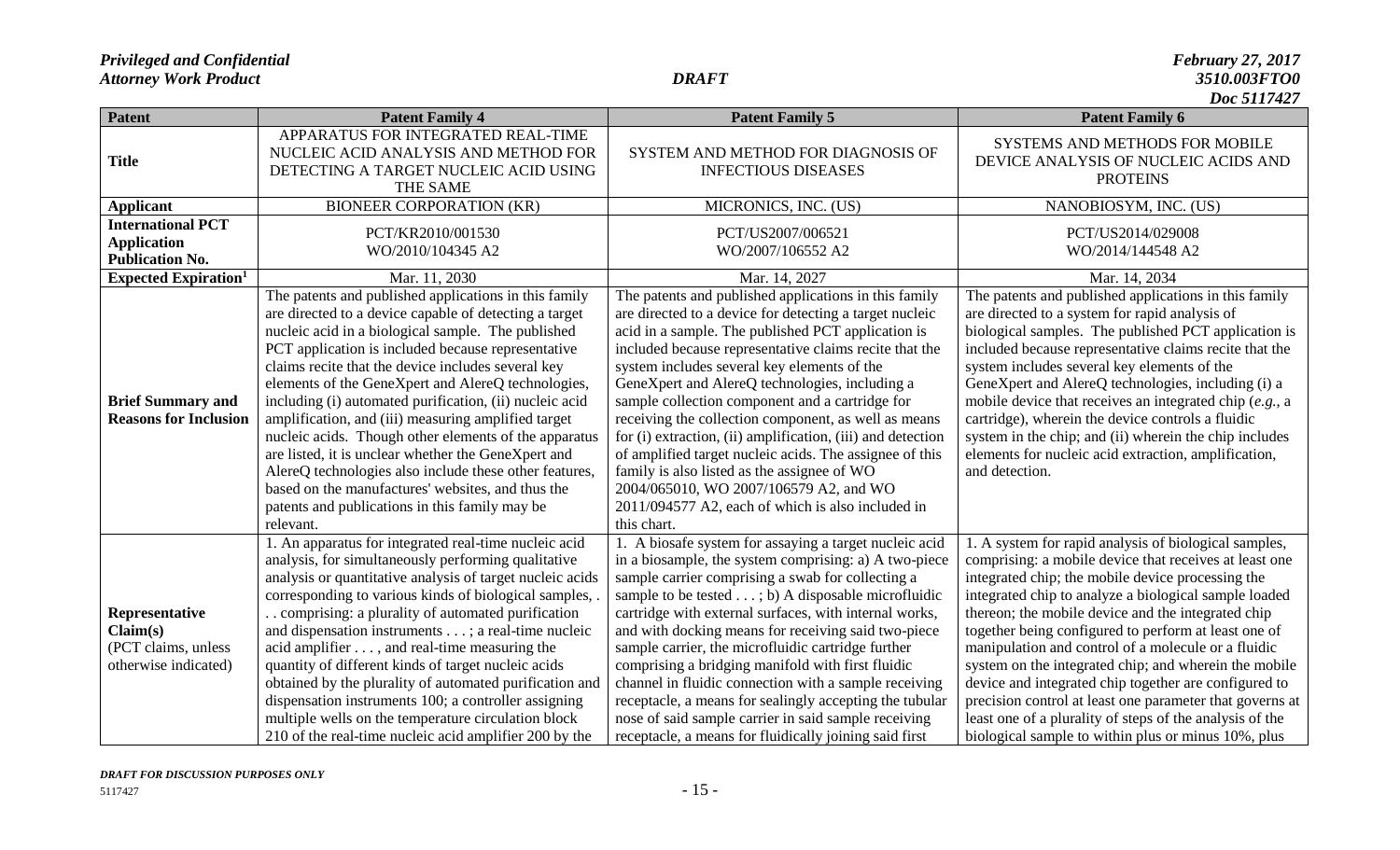| Patent                                        | <b>Patent Family 4</b><br>column unit, according to kinds of the target nucleic<br>acids, storing information on the biological<br>samples from the automated purification and<br>dispensation instruments 100 correspondingly to the<br>respective wells assigned by the column unit,<br>performing simultaneous amplification under the same<br>condition of the temperature circulation block, and<br>performing integrated management such that<br>amplification results, by which the respective target<br>nucleic acids are qualitatively and quantitatively<br>analyzed, corresponds to the respective biological<br>samples subjected to separation and purification by<br>the automated purification and dispensation<br>instruments 100; and a display unit 300 real-time<br>outputting qualitative or quantitative analysis results<br>from the controller. | <b>Patent Family 5</b><br>fluidic channel to said sample carrier, valve means for<br>introducing and withdrawing lysis reagent to and from<br>said compartment, a means for extracting a target<br>nucleic acid from a sample lysate, a means for eluting<br>a target nucleic acid, an amplification chamber and<br>stirrer means for amplifying a nucleic acid in a sample<br>eluate, a lightpath through said chamber for detecting<br>an amplification product by optical detection means;<br>and, c) A control platform instrument with<br>microprocessing means for sealedly engaging and<br>controlling said internal works of said microfluidic<br>cartridge, , and detection means for reading and<br>displaying an assay result; and further, d) Wherein<br>said means for sealingly accepting the tubular nose of<br>said sample carrier in said sample receiving receptacle<br>are configured to isolate said nasal swab, internal<br>works of said microfluidic cartridge, external surfaces, | <b>Patent Family 6</b><br>or minus 1%, plus or minus 0.1%, plus or minus 0.01<br>%, plus or minus 0.001% o or plus or minus 0.0001 %.<br>2. The system of Claim 1, wherein the mobile device<br>comprises a portable control assembly that receives<br>the at least one compact integrated chip, the integrated<br>chip comprising: an extraction module; optionally a<br>nucleic acid amplification module, in fluid<br>communication with the extraction module; and a<br>biological sample detection module, in fluid<br>communication with the nucleic acid amplification<br>module or extraction module, said portable control<br>assembly processing the integrated chip to analyze a<br>biological sample loaded thereon by employing: an<br>extraction control module; a nucleic acid<br>amplification control module operably connected to<br>the extraction control module; and a biological sample |
|-----------------------------------------------|------------------------------------------------------------------------------------------------------------------------------------------------------------------------------------------------------------------------------------------------------------------------------------------------------------------------------------------------------------------------------------------------------------------------------------------------------------------------------------------------------------------------------------------------------------------------------------------------------------------------------------------------------------------------------------------------------------------------------------------------------------------------------------------------------------------------------------------------------------------------|-----------------------------------------------------------------------------------------------------------------------------------------------------------------------------------------------------------------------------------------------------------------------------------------------------------------------------------------------------------------------------------------------------------------------------------------------------------------------------------------------------------------------------------------------------------------------------------------------------------------------------------------------------------------------------------------------------------------------------------------------------------------------------------------------------------------------------------------------------------------------------------------------------------------------------------------------------------------------------------------------------------|---------------------------------------------------------------------------------------------------------------------------------------------------------------------------------------------------------------------------------------------------------------------------------------------------------------------------------------------------------------------------------------------------------------------------------------------------------------------------------------------------------------------------------------------------------------------------------------------------------------------------------------------------------------------------------------------------------------------------------------------------------------------------------------------------------------------------------------------------------------------------------------------------------------|
|                                               |                                                                                                                                                                                                                                                                                                                                                                                                                                                                                                                                                                                                                                                                                                                                                                                                                                                                        | and instrument, from forward and reverse<br>contamination.                                                                                                                                                                                                                                                                                                                                                                                                                                                                                                                                                                                                                                                                                                                                                                                                                                                                                                                                                | detection control module operably connected with the<br>nucleic acid amplification module and the extraction<br>module.                                                                                                                                                                                                                                                                                                                                                                                                                                                                                                                                                                                                                                                                                                                                                                                       |
|                                               |                                                                                                                                                                                                                                                                                                                                                                                                                                                                                                                                                                                                                                                                                                                                                                                                                                                                        | <b>International Patents and Published Applications (Status)</b>                                                                                                                                                                                                                                                                                                                                                                                                                                                                                                                                                                                                                                                                                                                                                                                                                                                                                                                                          |                                                                                                                                                                                                                                                                                                                                                                                                                                                                                                                                                                                                                                                                                                                                                                                                                                                                                                               |
| <b>United States</b>                          | US 2012/0135394 A1<br>(Pending)                                                                                                                                                                                                                                                                                                                                                                                                                                                                                                                                                                                                                                                                                                                                                                                                                                        | US 2009/0061450 A1<br>(Abandoned)No US cases pending in this family.                                                                                                                                                                                                                                                                                                                                                                                                                                                                                                                                                                                                                                                                                                                                                                                                                                                                                                                                      | US 2014/335527 A1<br>(Pending)<br>US 2016/0016171 A1<br>(Pending)                                                                                                                                                                                                                                                                                                                                                                                                                                                                                                                                                                                                                                                                                                                                                                                                                                             |
| <b>European Patent</b><br>Office <sup>2</sup> | EP 2407557 A2<br>(Examination in Progress)                                                                                                                                                                                                                                                                                                                                                                                                                                                                                                                                                                                                                                                                                                                                                                                                                             | No Publication Identified                                                                                                                                                                                                                                                                                                                                                                                                                                                                                                                                                                                                                                                                                                                                                                                                                                                                                                                                                                                 | EP 2969218 A2<br>(Examination in Progress)                                                                                                                                                                                                                                                                                                                                                                                                                                                                                                                                                                                                                                                                                                                                                                                                                                                                    |
| China                                         | CN 102388148 A<br>(Examination in Progress)                                                                                                                                                                                                                                                                                                                                                                                                                                                                                                                                                                                                                                                                                                                                                                                                                            | No Publication Identified                                                                                                                                                                                                                                                                                                                                                                                                                                                                                                                                                                                                                                                                                                                                                                                                                                                                                                                                                                                 | CN 105142789 A<br>(Examination in Progress)                                                                                                                                                                                                                                                                                                                                                                                                                                                                                                                                                                                                                                                                                                                                                                                                                                                                   |
| India                                         | 1870/MUMNP/2011<br>(Pending)                                                                                                                                                                                                                                                                                                                                                                                                                                                                                                                                                                                                                                                                                                                                                                                                                                           | No Publication Identified                                                                                                                                                                                                                                                                                                                                                                                                                                                                                                                                                                                                                                                                                                                                                                                                                                                                                                                                                                                 | 9509/DELNP/2015<br>(Pending)                                                                                                                                                                                                                                                                                                                                                                                                                                                                                                                                                                                                                                                                                                                                                                                                                                                                                  |
| <b>South Africa</b>                           | No Publication Identified                                                                                                                                                                                                                                                                                                                                                                                                                                                                                                                                                                                                                                                                                                                                                                                                                                              | No Publication Identified                                                                                                                                                                                                                                                                                                                                                                                                                                                                                                                                                                                                                                                                                                                                                                                                                                                                                                                                                                                 | (i)<br>ZA 2015/07527<br>(Pending)<br>(ii)                                                                                                                                                                                                                                                                                                                                                                                                                                                                                                                                                                                                                                                                                                                                                                                                                                                                     |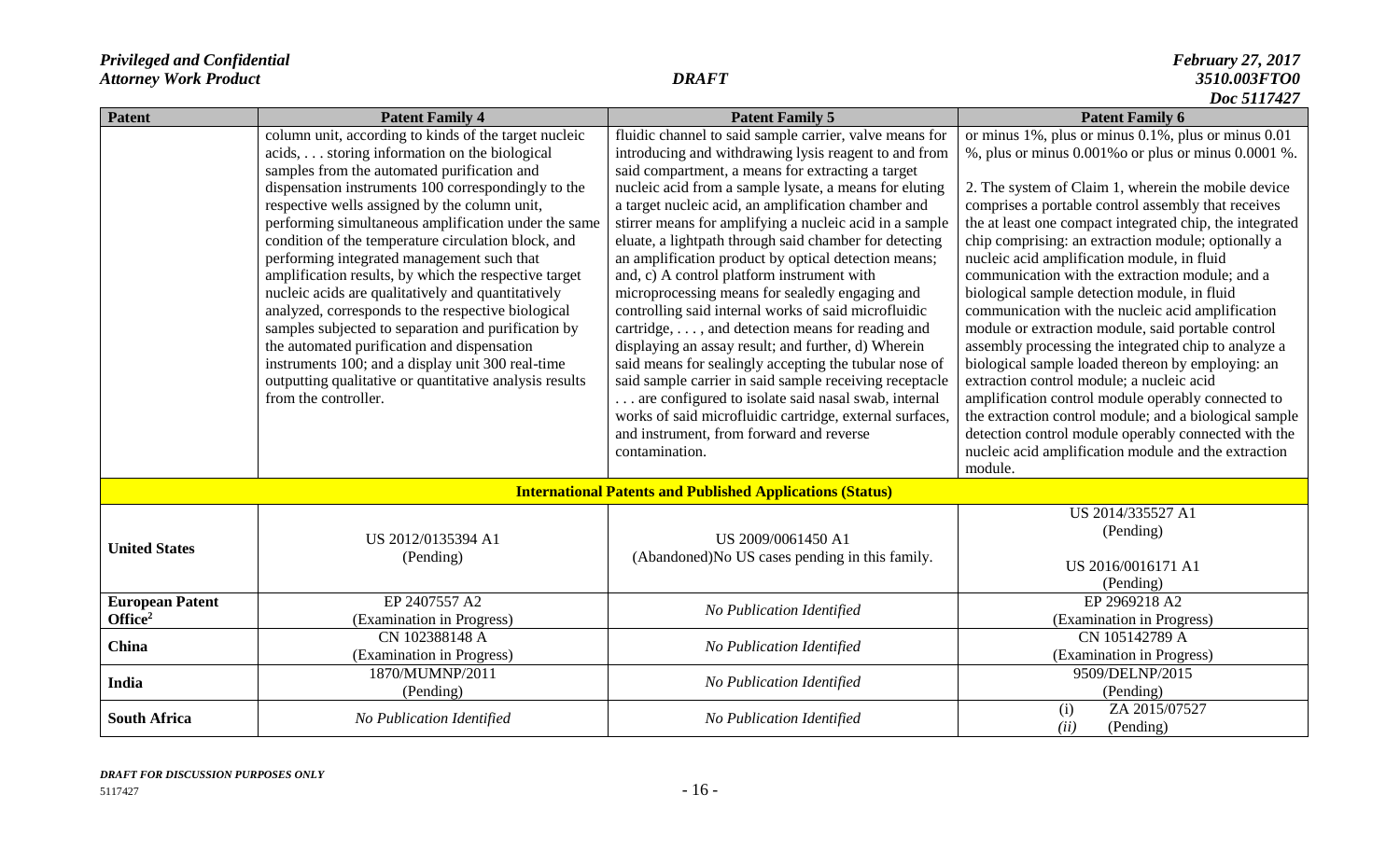|                                    |                           |                           | $\bm{\nu}$ ul jiinta      |
|------------------------------------|---------------------------|---------------------------|---------------------------|
| <b>Patent</b>                      | <b>Patent Family 4</b>    | <b>Patent Family 5</b>    | <b>Patent Family 6</b>    |
| <b>Brazil</b>                      | No Publication Identified | No Publication Identified | No Publication Identified |
| <b>African Regional</b>            | No Publication Identified | No Publication Identified | No Publication Identified |
| <b>Intellectual Property</b>       |                           |                           |                           |
| Organization                       |                           |                           |                           |
| (ARIPO) <sup>3</sup>               |                           |                           |                           |
| Organisation                       | No Publication Identified | No Publication Identified | No Publication Identified |
| Africaine de la                    |                           |                           |                           |
| Propriété                          |                           |                           |                           |
| Intellectuelle (OAPI) <sup>4</sup> |                           |                           |                           |
|                                    |                           |                           |                           |
| <b>Eurasian Patent</b>             | No Publication Identified | No Publication Identified | No Publication Identified |
| Organization                       |                           |                           |                           |
| (EAPO) <sup>5</sup>                |                           |                           |                           |
| <b>Mexico</b>                      | No Publication Identified | No Publication Identified | (iii)<br>MX 2015012031 A  |
|                                    |                           |                           | (Status Unknown)          |
| <b>Russia</b>                      | RU 2011141128 A           |                           | RU 2015144109 A<br>(iv)   |
|                                    | (Status Unknown)          | No Publication Identified | (Status Unknown)          |
| <b>Indonesia</b>                   | No Publication Identified | No Publication Identified | No Publication Identified |
| <b>Nigeria</b>                     | No Publication Identified | No Publication Identified | No Publication Identified |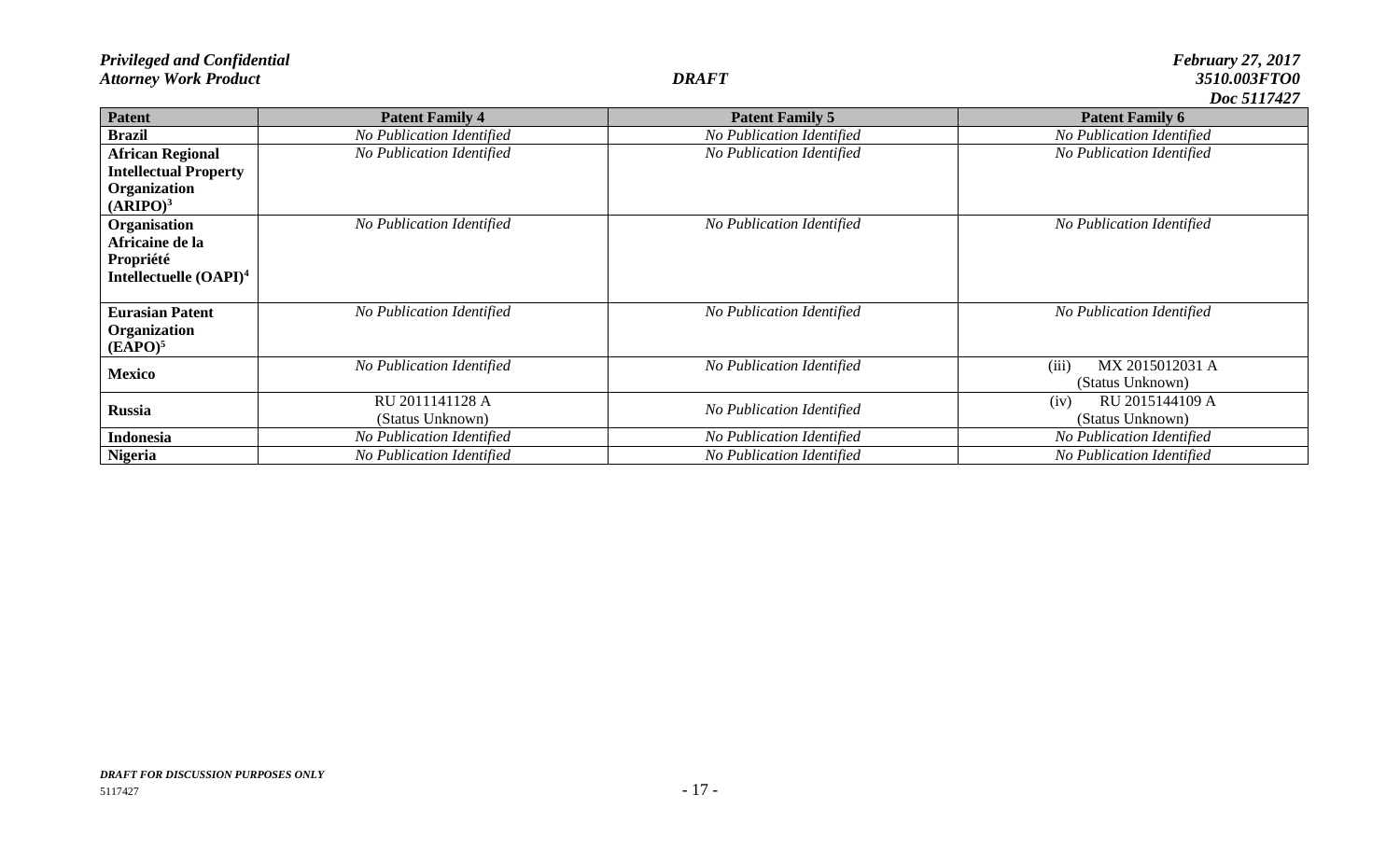| Patent                                                                   | <b>Patent Family 7</b>                                                                                                                                                                                                                                                                                                                                                                                                                                                                                                                                                                                                                                                                                                          | <b>Patent Family 8</b>                                                                                                                                                                                                                                                                                                                                                                                                                                                                                              | <b>Patent Family 9</b>                                                                                                                                                                                                                                                                                                                                                                                                                                                                                                                                                                    |
|--------------------------------------------------------------------------|---------------------------------------------------------------------------------------------------------------------------------------------------------------------------------------------------------------------------------------------------------------------------------------------------------------------------------------------------------------------------------------------------------------------------------------------------------------------------------------------------------------------------------------------------------------------------------------------------------------------------------------------------------------------------------------------------------------------------------|---------------------------------------------------------------------------------------------------------------------------------------------------------------------------------------------------------------------------------------------------------------------------------------------------------------------------------------------------------------------------------------------------------------------------------------------------------------------------------------------------------------------|-------------------------------------------------------------------------------------------------------------------------------------------------------------------------------------------------------------------------------------------------------------------------------------------------------------------------------------------------------------------------------------------------------------------------------------------------------------------------------------------------------------------------------------------------------------------------------------------|
| <b>Title</b>                                                             | METHOD AND SYSTEM FOR MICROFLUIDIC<br>MANIPULATION, AMPLIFICATION AND<br>ANALYSIS OF FLUIDS, FOR EXAMPLE,<br>BACTERIA ASSAYS AND ANTIGLOBULIN<br><b>TESTING</b>                                                                                                                                                                                                                                                                                                                                                                                                                                                                                                                                                                 | METHOD FOR RAPID THERMAL CYCLING OF<br><b>BIOLOGICAL SAMPLES</b>                                                                                                                                                                                                                                                                                                                                                                                                                                                    | METHOD FOR QUANTIFICATION OF AN<br><b>ANALYTE</b>                                                                                                                                                                                                                                                                                                                                                                                                                                                                                                                                         |
| <b>Applicant</b>                                                         | <b>MICRONICS INC. (US)</b>                                                                                                                                                                                                                                                                                                                                                                                                                                                                                                                                                                                                                                                                                                      | UNIV. OF UTAH RESEARCH FOUNDATION (US)<br>(Based on Int'l Appl.)                                                                                                                                                                                                                                                                                                                                                                                                                                                    | ROCHE DIAGNOSTICS GMBH (DE)<br>(Based on EP Publication)                                                                                                                                                                                                                                                                                                                                                                                                                                                                                                                                  |
| <b>International PCT</b><br><b>Application</b><br><b>Publication No.</b> | PCT/US2004/001639<br>WO/2004/065010 A2                                                                                                                                                                                                                                                                                                                                                                                                                                                                                                                                                                                                                                                                                          | PCT/US1997/009620<br>WO/97/46707 A2<br>(Expired)<br>PCT/US1997/009856<br>WO/97/46712 A2<br>(Expired)<br>PCT/US1997/010008<br>WO/97/46714 A1<br>(Expired)                                                                                                                                                                                                                                                                                                                                                            | N/A                                                                                                                                                                                                                                                                                                                                                                                                                                                                                                                                                                                       |
| <b>Expected Expiration</b> <sup>1</sup>                                  | Jan. 21, 2024                                                                                                                                                                                                                                                                                                                                                                                                                                                                                                                                                                                                                                                                                                                   | June 4, 2017                                                                                                                                                                                                                                                                                                                                                                                                                                                                                                        | N/A                                                                                                                                                                                                                                                                                                                                                                                                                                                                                                                                                                                       |
| <b>Brief Summary and</b><br><b>Reasons for Inclusion</b>                 | The patents and published applications in this family<br>are directed to a method for microfluidic analysis of a<br>fluid sample. The published PCT application is<br>included because representative claims recite that the<br>method includes several key elements of the<br>GeneXpert and AlereQ technologies, including<br>loading a card $(e.g., a$ cartridge) with a sample,<br>extracting components $(e.g.,$ nucleic acids) from the<br>sample, amplifying a target (e.g., a nucleic acid), and<br>detecting the amplified target. The assignee of this<br>family is also listed as the assignee of WO<br>2007/106552 A2, WO 2007/106579 A2, and WO<br>2011/094577 A2, each of which is also included in<br>this chart. | The patents and published applications in this family<br>are directed to a method of rapid thermal cycling $(e.g.,$<br>PCR amplification). The published US patent is<br>included because representative claims recite a PCR<br>method that could broadly cover the PCR methods<br>used by the GeneXpert and AlereQ technologies.<br>Notably, all US and EP patents in this family have<br>expired; however, as noted in this chart, the status of<br>related applications in other listed countries is<br>unknown. | The patents and published applications in this family<br>are directed to a method for determining the<br>concentration of a nucleic acid in a sample. The<br>published US patent is included because sample<br>claims broadly recite a method that includes<br>amplifying a nucleic acid and measuring the amount<br>of the amplified nucleic acid in real time (e.g., as part<br>of a single process). This method is commonly<br>referred to as real-time PCR (RT-PCR) or quantitative<br>PCR (qPCR); and the GeneXpert and AlereQ<br>technologies appear to use a form of this method. |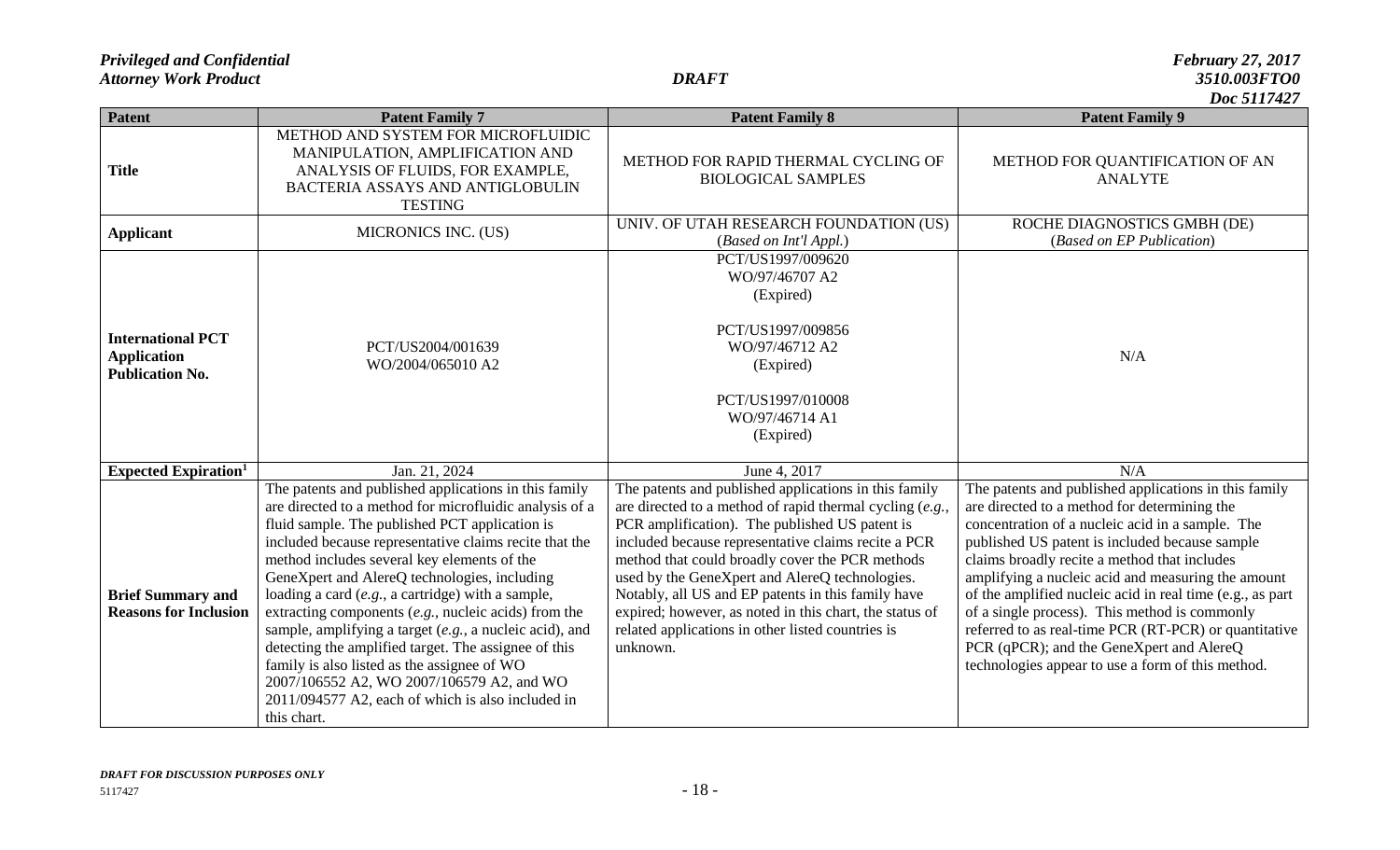| <b>Patent</b>                   | <b>Patent Family 7</b>                                | <b>Patent Family 8</b>                                                                                     | $D00 \, J11/74$<br><b>Patent Family 9</b>                                                                        |
|---------------------------------|-------------------------------------------------------|------------------------------------------------------------------------------------------------------------|------------------------------------------------------------------------------------------------------------------|
|                                 | 1. A method for microfluidic analysis of a fluid      | 1. A method of subjecting a sample to rapid thermal                                                        | 1. A method for quantification of the concentration of                                                           |
|                                 | sample, comprising: loading a microfluidic card with  | cycling, said method comprising: a) contacting a                                                           | a nucleic acid in a nucleic acid sample, comprising the                                                          |
|                                 | a fluid sample; lysing the fluid sample to separate   | sample holder containing a sample with heated fluid,                                                       | steps of: a) contacting said nucleic acid sample with                                                            |
|                                 | components of the fluid sample; capturing the         | thereby raising the temperature of the sample to a first                                                   | an amplifying agent; b) amplifying at least one                                                                  |
|                                 | separated components on a solid substrate; washing    | temperature, and holding the sample at about said first                                                    | predetermined locus of the nucleic acid in said nucleic                                                          |
|                                 | the separated components with wash buffers;           | temperature for a first predetermined period of time;                                                      | acid sample by a process comprising the step of                                                                  |
|                                 | amplifying the washed components in an the            | b) contacting the sample holder with non-heated fluid,                                                     | subjecting the sample to a number of amplification                                                               |
|                                 | amplification chamber to an amplification temperature | thereby lowering the temperature of the sample to a                                                        | cycles to create a nucleic acid amplification product;                                                           |
| Representative                  | profile; and pumping the amplified components over a  | second temperature, an holding the sample at about                                                         | c) determining a value proportional to the amount of                                                             |
| Claim(s)<br>(PCT claims, unless | lateral flow strip for detection.                     | said second temperature for a second predetermined<br>period of time; c) contacting the sample holder with | the nucleic acid amplification product present at each<br>amplification cycle and using the values to generate a |
| otherwise indicated)            |                                                       | heated fluid, thereby raising the temperature of the                                                       | function; d) calculating the first, second or $nth$ order                                                        |
|                                 |                                                       | sample to a third temperature, and holding the sample                                                      | derivative of said function, wherein n is a positive                                                             |
|                                 |                                                       | at about said third temperature for a third                                                                | integer; e) determining a fractional cycle number                                                                |
|                                 |                                                       | predetermined period of time; wherein steps a)                                                             | corresponding to a maximum or minimum of said                                                                    |
|                                 |                                                       | through c) are completed within a time range of about                                                      | derivative; and f) calculating from said maximum or                                                              |
|                                 |                                                       | 30 seconds to 60 seconds and repeated at least one                                                         | minimum an initial concentration of the nucleic acid                                                             |
|                                 |                                                       | time; and wherein said sample holder has a thermal                                                         | in said nucleic acid sample. ( $US\ 6,503,720\ B1,$ below)                                                       |
|                                 |                                                       | mass which provides for completing said cycle within                                                       |                                                                                                                  |
|                                 |                                                       | said time range. $(US\ 6,787,338\ B1, \ below)$                                                            |                                                                                                                  |
|                                 |                                                       | <b>International Patents and Published Applications (Status)</b>                                           |                                                                                                                  |
|                                 |                                                       |                                                                                                            | US 6,503,720 B2                                                                                                  |
|                                 | US 7,416,892 B2                                       | US 6,787,338 B1                                                                                            | (Issued Jan. 7, 2003;                                                                                            |
|                                 | (Issued Aug. 26, 2008;                                | (Expired)                                                                                                  | Expires Mar. 30, 2019)                                                                                           |
| <b>United States</b>            | Expires Feb. 28, 2026)                                |                                                                                                            |                                                                                                                  |
|                                 | No US cases pending in this family.                   | US 6,174,670 B1<br>(Expired)                                                                               | US 6,303,305 B1<br>(Issued Oct. 16, 2001;                                                                        |
|                                 |                                                       |                                                                                                            | Expires Mar. 30, 2019)                                                                                           |
|                                 |                                                       | EP 0906449 B1                                                                                              |                                                                                                                  |
|                                 | EP 1592505 A2                                         | (Issued Mar. 3, 2004;                                                                                      | EP 1041158 B1                                                                                                    |
| <b>European Patent</b>          | (Withdrawn)                                           | Likely Expired)                                                                                            | (Issued Oct. 12, 2005;                                                                                           |
| Office <sup>2</sup>             |                                                       |                                                                                                            | Likely Expires Mar. 25, 2020)                                                                                    |
|                                 | No EP cases pending in this family.                   | EP 0912760 B1                                                                                              | No EP cases pending in this family.                                                                              |
|                                 |                                                       | (Likely Expired)                                                                                           |                                                                                                                  |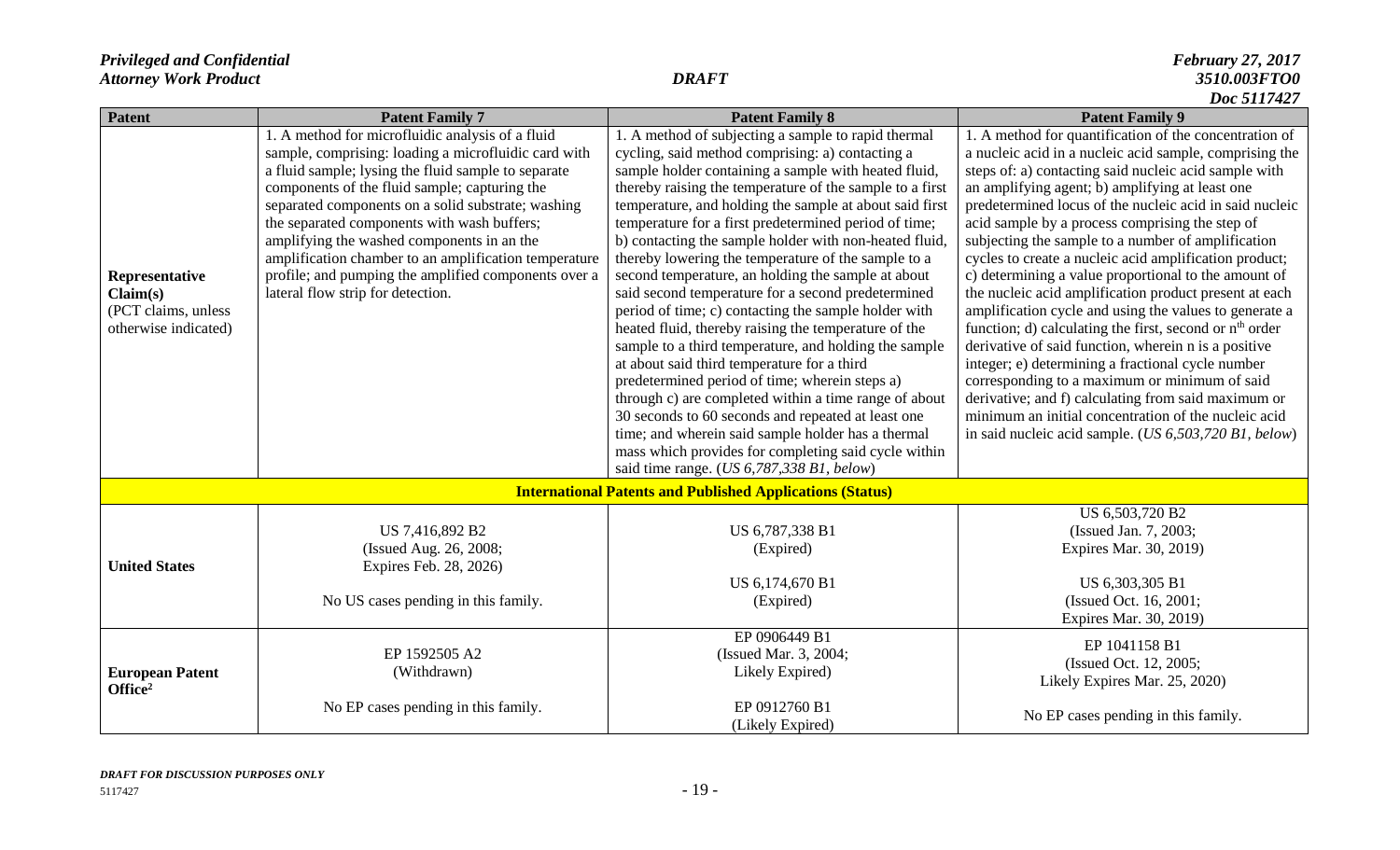| <b>Patent</b>                | <b>Patent Family 7</b>              | <b>Patent Family 8</b>                                           | <b>Patent Family 9</b>    |
|------------------------------|-------------------------------------|------------------------------------------------------------------|---------------------------|
|                              |                                     |                                                                  |                           |
|                              |                                     | EP 0912766 B2                                                    |                           |
|                              |                                     | (Likely Expired)                                                 |                           |
|                              |                                     | EP 1033411 B1                                                    |                           |
|                              |                                     | (Likely Expired)                                                 |                           |
|                              |                                     |                                                                  |                           |
|                              |                                     | EP 1179600 B1                                                    |                           |
|                              |                                     | (Likely Expired)                                                 |                           |
|                              |                                     |                                                                  |                           |
|                              |                                     | EP 1442794 B1<br>(Likely Expired)                                |                           |
|                              |                                     |                                                                  |                           |
|                              |                                     | EP 1493826 B1                                                    |                           |
|                              |                                     | (Likely Expired)                                                 |                           |
|                              |                                     |                                                                  |                           |
|                              |                                     | EP 1674585 B1                                                    |                           |
|                              |                                     | (Likely Expired)                                                 |                           |
|                              |                                     | EP 1704922 A3                                                    |                           |
|                              |                                     | (Withdrawn)                                                      |                           |
|                              |                                     |                                                                  |                           |
|                              |                                     | EP 2298931 B1                                                    |                           |
|                              |                                     | (Likely Expired)                                                 |                           |
|                              |                                     |                                                                  |                           |
| China                        | No Publication Identified           | No EP cases pending in this family.<br>No Publication Identified | No Publication Identified |
|                              | 1405/KOLNP/2005                     | No Publication Identified                                        | No Publication Identified |
|                              | (Withdrawn)                         |                                                                  |                           |
| India                        |                                     |                                                                  |                           |
|                              | No IN cases pending in this family. |                                                                  |                           |
| <b>South Africa</b>          | No Publication Identified           | No Publication Identified                                        | No Publication Identified |
| <b>Brazil</b>                | No Publication Identified           | No Publication Identified                                        | No Publication Identified |
| <b>African Regional</b>      | No Publication Identified           | No Publication Identified                                        | No Publication Identified |
| <b>Intellectual Property</b> |                                     |                                                                  |                           |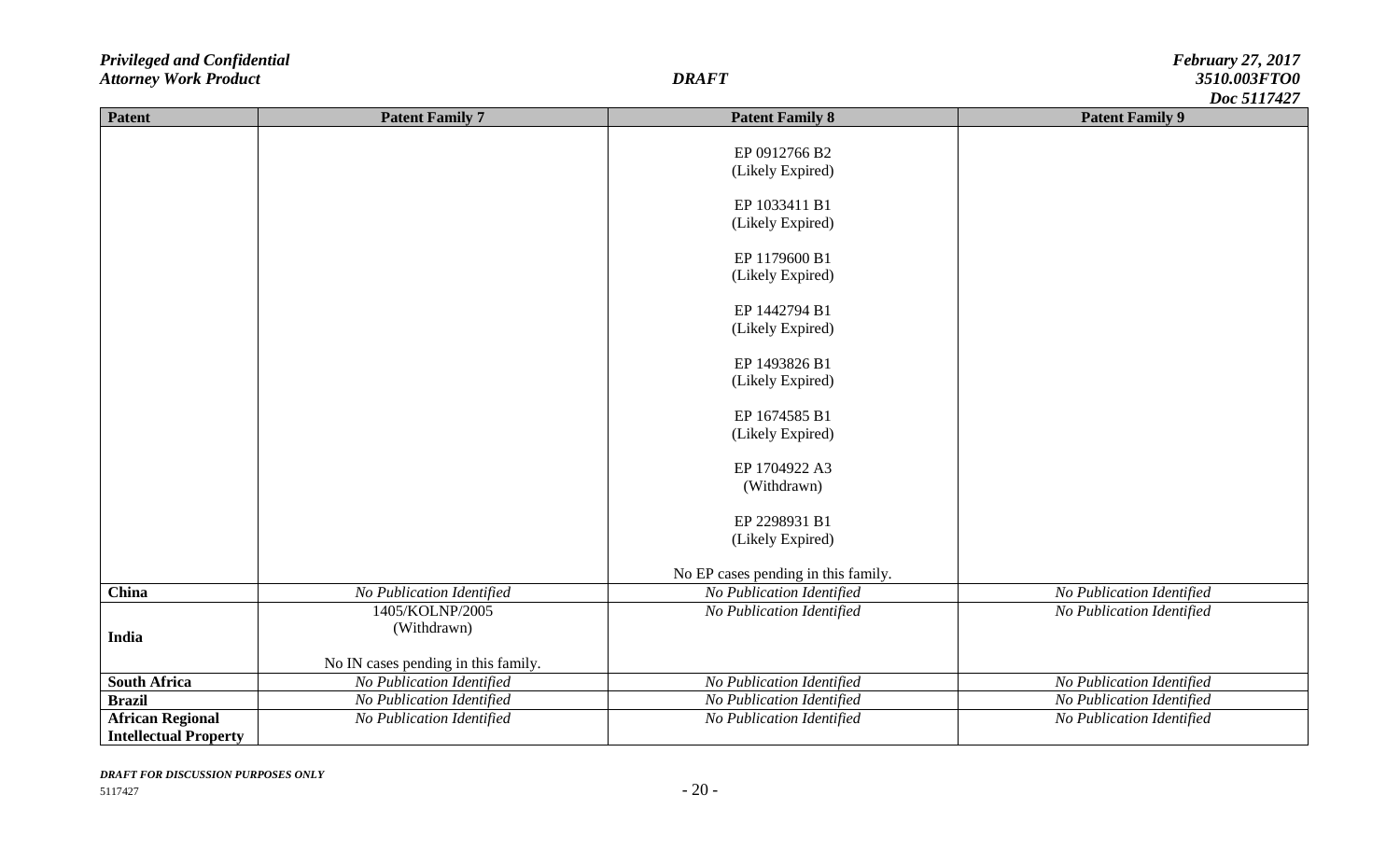| Patent                    | <b>Patent Family 7</b>    | <b>Patent Family 8</b>    | $1000 \, J11171$<br><b>Patent Family 9</b> |
|---------------------------|---------------------------|---------------------------|--------------------------------------------|
| Organization              |                           |                           |                                            |
|                           |                           |                           |                                            |
| (ARIPO) <sup>3</sup>      |                           |                           |                                            |
| Organisation              | No Publication Identified | No Publication Identified | No Publication Identified                  |
| Africaine de la           |                           |                           |                                            |
| Propriété                 |                           |                           |                                            |
| Intellectuelle $(OAPI)^4$ |                           |                           |                                            |
|                           |                           |                           |                                            |
| <b>Eurasian Patent</b>    | No Publication Identified | No Publication Identified | No Publication Identified                  |
| Organization              |                           |                           |                                            |
| $(EAPO)^5$                |                           |                           |                                            |
| <b>Mexico</b>             | No Publication Identified | No Publication Identified | No Publication Identified                  |
| <b>Russia</b>             | No Publication Identified | No Publication Identified | No Publication Identified                  |
| Indonesia                 | No Publication Identified | No Publication Identified | No Publication Identified                  |
| <b>Nigeria</b>            | No Publication Identified | No Publication Identified | No Publication Identified                  |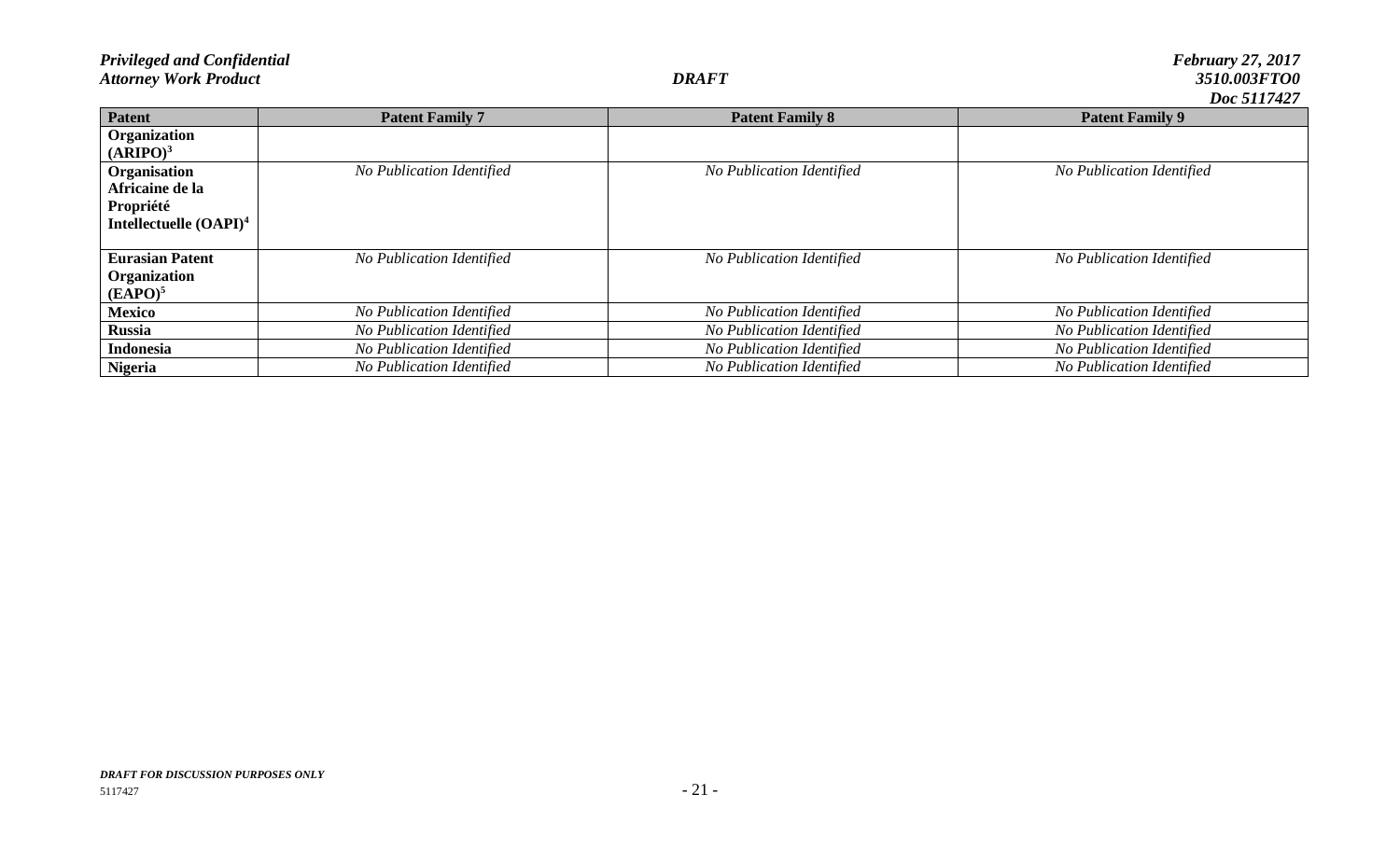| Patent                                                                    | <b>Patent Family 10</b>                                                                                                                                                                                                                                                                                                                                                                                                                                                                                                                                                                                                                                                                                                                                                                         | <b>Patent Family 11</b>                                                                                                                                                                                                                                                                                                                                                                                                                                                                                                                                                                                                                                                                                                                                                   | <b>Patent Family 12</b>                                                                                                                                                                                                                                                                                                                                                                                                                                                                                                                                                                                                                                                                                                                                                                                                                                                                                                                   |
|---------------------------------------------------------------------------|-------------------------------------------------------------------------------------------------------------------------------------------------------------------------------------------------------------------------------------------------------------------------------------------------------------------------------------------------------------------------------------------------------------------------------------------------------------------------------------------------------------------------------------------------------------------------------------------------------------------------------------------------------------------------------------------------------------------------------------------------------------------------------------------------|---------------------------------------------------------------------------------------------------------------------------------------------------------------------------------------------------------------------------------------------------------------------------------------------------------------------------------------------------------------------------------------------------------------------------------------------------------------------------------------------------------------------------------------------------------------------------------------------------------------------------------------------------------------------------------------------------------------------------------------------------------------------------|-------------------------------------------------------------------------------------------------------------------------------------------------------------------------------------------------------------------------------------------------------------------------------------------------------------------------------------------------------------------------------------------------------------------------------------------------------------------------------------------------------------------------------------------------------------------------------------------------------------------------------------------------------------------------------------------------------------------------------------------------------------------------------------------------------------------------------------------------------------------------------------------------------------------------------------------|
| <b>Title</b>                                                              | INSTRUMENT FOR MONITORING NUCLEIC<br><b>ACID AMPLIFICATION</b>                                                                                                                                                                                                                                                                                                                                                                                                                                                                                                                                                                                                                                                                                                                                  | APPARATUS WITH HETEROGENEOUS<br>PROCESSING MODULES                                                                                                                                                                                                                                                                                                                                                                                                                                                                                                                                                                                                                                                                                                                        | COMPOSITIONS AND METHODS ENABLING A<br>TOTALLY INTERNALLY CONTROLLED<br><b>AMPLIFICATION REACTION</b>                                                                                                                                                                                                                                                                                                                                                                                                                                                                                                                                                                                                                                                                                                                                                                                                                                     |
| <b>Applicant</b>                                                          | APPLIED BIOSYSTEMS, LLC (US)                                                                                                                                                                                                                                                                                                                                                                                                                                                                                                                                                                                                                                                                                                                                                                    | CEPHEID (US)                                                                                                                                                                                                                                                                                                                                                                                                                                                                                                                                                                                                                                                                                                                                                              | CEPHEID (US)                                                                                                                                                                                                                                                                                                                                                                                                                                                                                                                                                                                                                                                                                                                                                                                                                                                                                                                              |
| <b>International PCT</b><br><b>Application</b><br><b>Publication No.</b>  | N/A                                                                                                                                                                                                                                                                                                                                                                                                                                                                                                                                                                                                                                                                                                                                                                                             | PCT/US2013/038210<br>WO/2013/163424 A1                                                                                                                                                                                                                                                                                                                                                                                                                                                                                                                                                                                                                                                                                                                                    | PCT/US2001/046875<br>WO/02/052030 A2                                                                                                                                                                                                                                                                                                                                                                                                                                                                                                                                                                                                                                                                                                                                                                                                                                                                                                      |
| <b>Expected Expiration</b> <sup>1</sup>                                   | N/A                                                                                                                                                                                                                                                                                                                                                                                                                                                                                                                                                                                                                                                                                                                                                                                             | Apr. 25, 2033                                                                                                                                                                                                                                                                                                                                                                                                                                                                                                                                                                                                                                                                                                                                                             | Dec. 4, 2021                                                                                                                                                                                                                                                                                                                                                                                                                                                                                                                                                                                                                                                                                                                                                                                                                                                                                                                              |
| <b>Brief Summary and</b><br><b>Reasons for Inclusion</b>                  | The patents and published applications in this family<br>are directed to a PCR device. The U.S. patent is<br>included because representative claims are directed to<br>an instrument capable of performing real time PCT<br>(RT-PCR), and the GeneXpert and AlereQ<br>technologies appear to use a form of this method.<br>Notably, all US and EP patents in this family have<br>likely expired; however, as noted in this chart, the<br>status of related applications in other listed countries<br>is unknown.                                                                                                                                                                                                                                                                                | The published applications in this family are directed<br>to the modular aspects of the Cepheid device, wherein<br>a single device can accept multiple cartridges.                                                                                                                                                                                                                                                                                                                                                                                                                                                                                                                                                                                                        | The patents and published applications in this family,<br>which are assigned to Cepheid, are directed to<br>methods of performing PCR. Because the Cepheid<br>device relies on a PCR, the methods of these patents<br>and applications may be used in the Cepheid device.                                                                                                                                                                                                                                                                                                                                                                                                                                                                                                                                                                                                                                                                 |
| Representative<br>Claim(s)<br>(PCT claims, unless<br>otherwise indicated) | 1. An instrument for use in monitoring a nucleic acid<br>amplification reaction comprising multiple thermal<br>cycles, comprising: (a) an automated thermal cycler<br>capable of alternately heating and cooling, and<br>adapted to receive, at least one reaction vessel<br>containing an amplification reaction mixture<br>comprising a target nucleic acid, reagents for nucleic<br>acid amplification, and a detectable nucleic acid<br>binding agent; and (b) a detector operable to detect a<br>fluorescence optical signal while the amplification<br>reaction is in progress and without opening the at least<br>one reaction vessel, which fluorescence optical signal<br>is related to the amount of amplified nucleic acid in<br>the reaction vessel. ( $US\,6,814,934\,BI$ , below) | 1. A biological sample processing apparatus<br>comprising: an enclosure; a plurality of sample<br>processing modules held by the enclosure, each<br>sample processing module configured to hold a<br>removable sample cartridge and to only perform<br>sample processing on a sample within the<br>corresponding removable sample cartridge; each<br>sample processing module configured to perform at<br>least one of a plurality of testing processes on the<br>sample within the removable sample cartridge,<br>wherein at least one module in the apparatus is<br>configured to perform nucleic acid amplification and<br>detection, wherein at least one module in the<br>apparatus is a sample preparation module configured<br>to only perform sample preparation. | 1. A method of performing an amplification reaction,<br>comprising: (a) combining in an aqueous solution: (i)<br>a target probe, a first control probe and a second<br>control probe; (ii) a first 5' primer, a first 3 ' primer<br>and a target template, the target template comprising a<br>hybridization site for the first 5' primer, the first 3'<br>primer and the target probe; (iii) a first control<br>template, the first control template comprising a<br>hybridization site for the first 5' primer, the first 3'<br>primer and the first control probe; and (iv) a second 5'<br>primer, a second 3' primer and a second control<br>template, the second control template comprising a<br>hybridization site for the second 5' primer, the second<br>3' primer, the target probe and a second control probe;<br>(b) performing an amplification reaction to create<br>amplification products; and (c) quantifying binding of |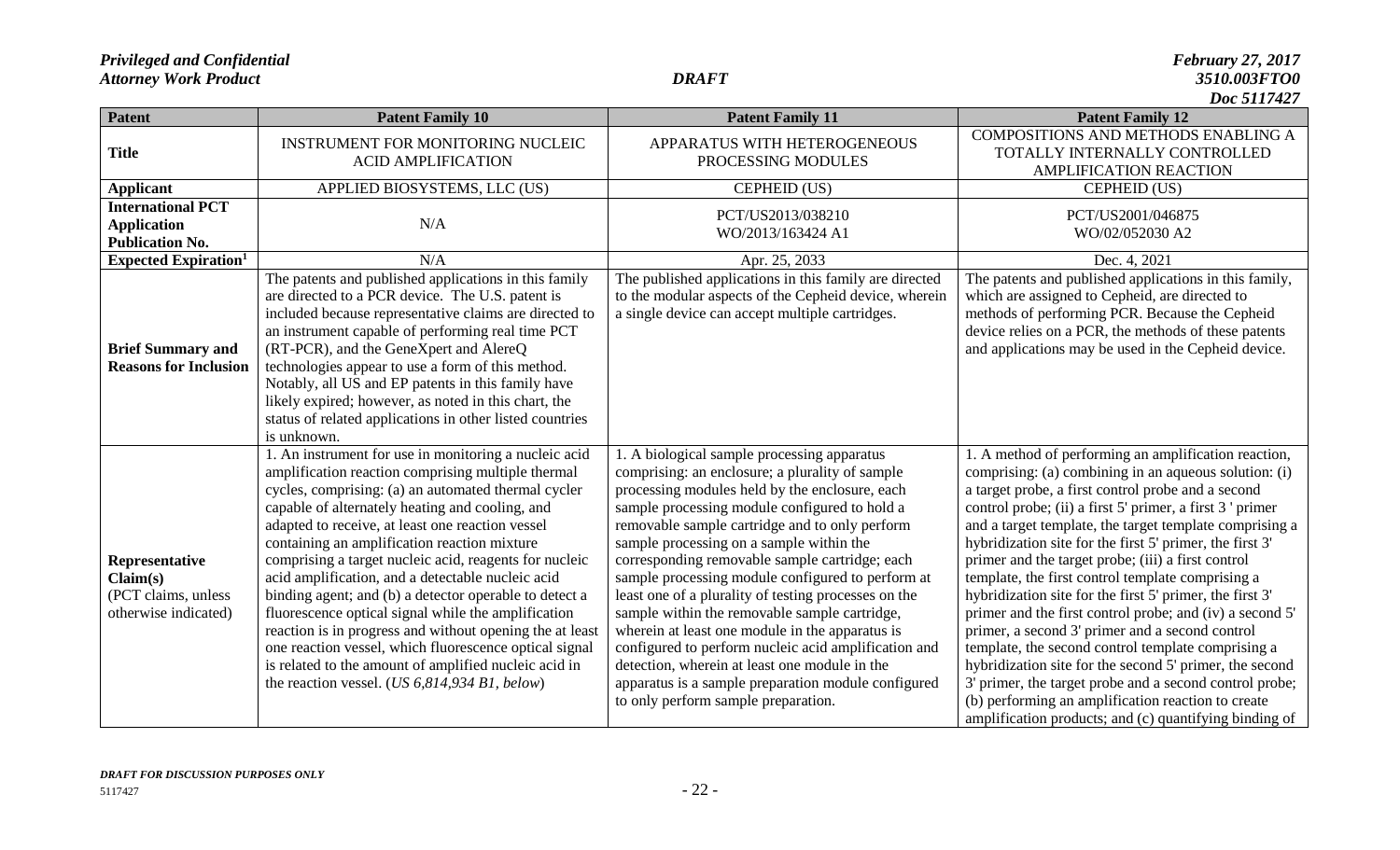| Patent                 | <b>Patent Family 10</b>                                          | <b>Patent Family 11</b>      | <b>Patent Family 12</b>                                  |  |  |
|------------------------|------------------------------------------------------------------|------------------------------|----------------------------------------------------------|--|--|
|                        |                                                                  |                              | the target probe, first control probe and second control |  |  |
|                        |                                                                  |                              | probe to the amplification products.                     |  |  |
|                        | <b>International Patents and Published Applications (Status)</b> |                              |                                                          |  |  |
|                        | US 6,814,934 B1                                                  |                              | US 6,312,929 B1                                          |  |  |
|                        | (Expired)                                                        |                              | (Issued Nov. 6, 2001;<br>Expires Dec. 22, 2020)          |  |  |
|                        | US 5,994,056                                                     |                              |                                                          |  |  |
| <b>United States</b>   | (Expired)                                                        | US 2015/0119268 A1           | US 6,534,645 B2                                          |  |  |
|                        |                                                                  | (Examination in Progress)    | (Issued Mar. 18, 2003;                                   |  |  |
|                        | US 6,171,785 B1<br>(Expired)                                     |                              | Expires Dec. 22, 2020)                                   |  |  |
|                        |                                                                  |                              | No US cases pending in this family.                      |  |  |
|                        | No US cases pending in this family.                              |                              |                                                          |  |  |
|                        | EP 0512334 B1                                                    |                              |                                                          |  |  |
|                        | (Likely Expired)                                                 |                              |                                                          |  |  |
|                        | EP 0872562 B2                                                    |                              | EP 1352091 B1                                            |  |  |
| <b>European Patent</b> | (Likely Expired)                                                 | EP 2841600 A1                | (Likely Expires Dec. 4, 2021)                            |  |  |
| Office <sup>2</sup>    | EP 1256631 A1                                                    | (Examination in Progress)    |                                                          |  |  |
|                        | (Likely Expired)                                                 |                              | No EP cases pending in this family.                      |  |  |
|                        |                                                                  |                              |                                                          |  |  |
|                        | No EP cases pending in this family.                              |                              |                                                          |  |  |
| China                  | No Publication Identified                                        | CN104321442 (A)<br>(Pending) | No Publication Identified                                |  |  |
|                        | No Publication Identified                                        | IN 9340/DELNP/2014 (A)       | No Publication Identified                                |  |  |
| India                  |                                                                  | (Pending)                    |                                                          |  |  |
|                        | ZA 9202990 A                                                     |                              |                                                          |  |  |
| <b>South Africa</b>    | (Likely Expired)                                                 | ZA Appl. No. 2014/07770      | No Publication Identified                                |  |  |
|                        | No ZA cases pending in this family.                              | (Pending)                    |                                                          |  |  |
|                        | BR 9201618 A                                                     | No Publication Identified    | No Publication Identified                                |  |  |
| <b>Brazil</b>          | (Likely Expired)                                                 |                              |                                                          |  |  |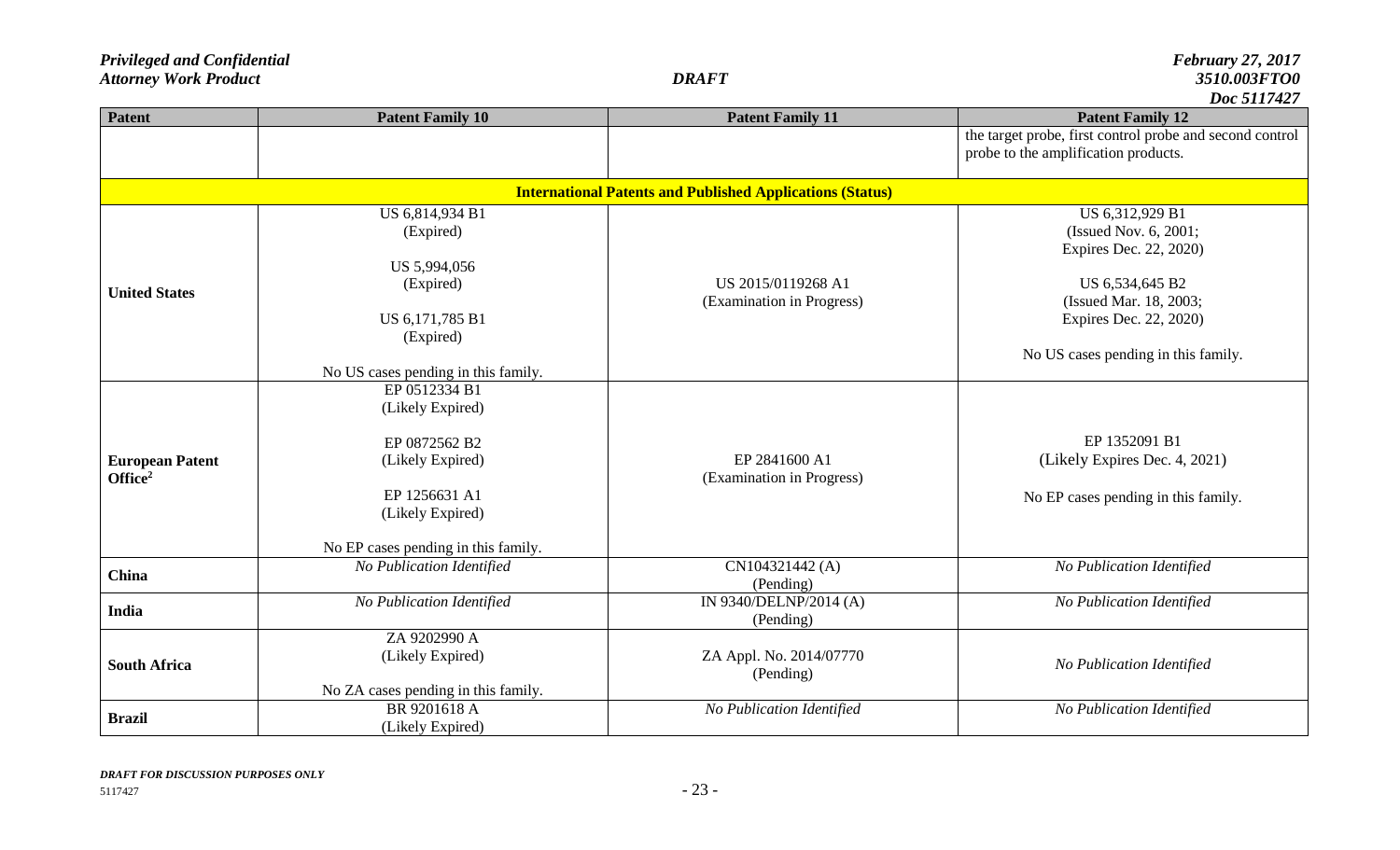|                                                                                                 |                                     |                                     | $\bm{\nu}$ vv jiintiin    |
|-------------------------------------------------------------------------------------------------|-------------------------------------|-------------------------------------|---------------------------|
| <b>Patent</b>                                                                                   | <b>Patent Family 10</b>             | <b>Patent Family 11</b>             | <b>Patent Family 12</b>   |
|                                                                                                 | No BR cases pending in this family. |                                     |                           |
| <b>African Regional</b><br><b>Intellectual Property</b><br>Organization<br>(ARIPO) <sup>3</sup> | No Publication Identified           | No Publication Identified           | No Publication Identified |
| Organisation<br>Africaine de la<br>Propriété<br>Intellectuelle (OAPI) <sup>4</sup>              | No Publication Identified           | No Publication Identified           | No Publication Identified |
| <b>Eurasian Patent</b><br>Organization<br>$(EAPO)^5$                                            | No Publication Identified           | No Publication Identified           | No Publication Identified |
| <b>Mexico</b>                                                                                   | No Publication Identified           | MX 2014012831 A<br>(Status Unknown) | No Publication Identified |
| <b>Russia</b>                                                                                   | No Publication Identified           | No Publication Identified           | No Publication Identified |
| <b>Indonesia</b>                                                                                | No Publication Identified           | No Publication Identified           | No Publication Identified |
| <b>Nigeria</b>                                                                                  | No Publication Identified           | No Publication Identified           | No Publication Identified |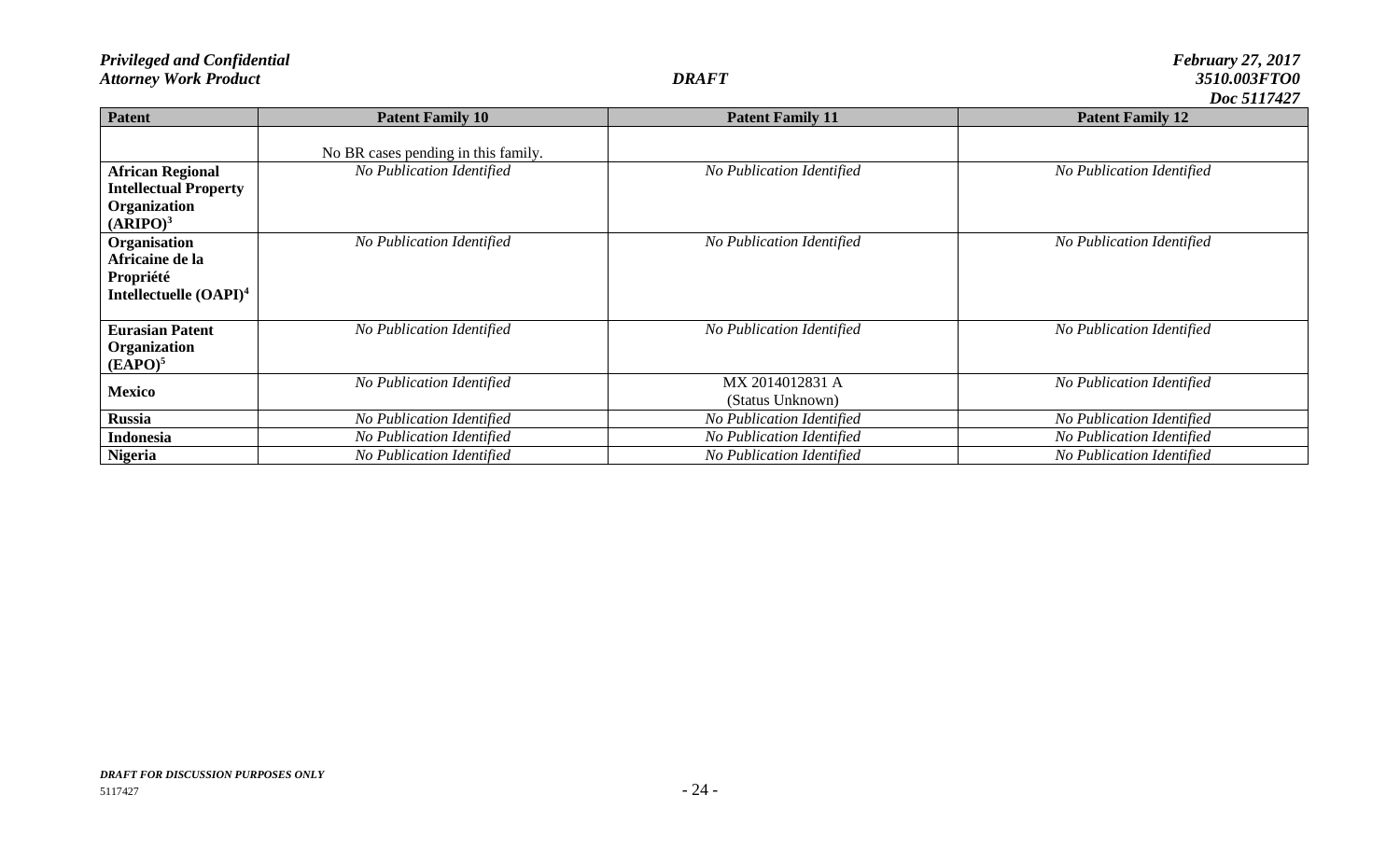| Patent                                                                    | <b>Patent Family 13</b>                                                                                                                                                                                                                                                                                                                                                                                                                                                                                                                                                                                                                                                                                                                                                                                                                                                                                                                          | <b>Patent Family 14</b>                                                                                                                                                                                                                                                                                                                                                                                                                                                                                                                                                                                                                                                                                                                                                                                                                                                                                                                                                                    | <b>Patent Family 15</b>                                                                                                                                                                                                                                                                                                                                                                                                                                                                                                                                                                                                                                                                                                                |
|---------------------------------------------------------------------------|--------------------------------------------------------------------------------------------------------------------------------------------------------------------------------------------------------------------------------------------------------------------------------------------------------------------------------------------------------------------------------------------------------------------------------------------------------------------------------------------------------------------------------------------------------------------------------------------------------------------------------------------------------------------------------------------------------------------------------------------------------------------------------------------------------------------------------------------------------------------------------------------------------------------------------------------------|--------------------------------------------------------------------------------------------------------------------------------------------------------------------------------------------------------------------------------------------------------------------------------------------------------------------------------------------------------------------------------------------------------------------------------------------------------------------------------------------------------------------------------------------------------------------------------------------------------------------------------------------------------------------------------------------------------------------------------------------------------------------------------------------------------------------------------------------------------------------------------------------------------------------------------------------------------------------------------------------|----------------------------------------------------------------------------------------------------------------------------------------------------------------------------------------------------------------------------------------------------------------------------------------------------------------------------------------------------------------------------------------------------------------------------------------------------------------------------------------------------------------------------------------------------------------------------------------------------------------------------------------------------------------------------------------------------------------------------------------|
| <b>Title</b>                                                              | DOCKING MECHANISM FOR A SENSOR<br><b>CARTRIDGE</b>                                                                                                                                                                                                                                                                                                                                                                                                                                                                                                                                                                                                                                                                                                                                                                                                                                                                                               | METHOD AND DEVICE FOR SAMPLE<br>PREPARATION CONTROL                                                                                                                                                                                                                                                                                                                                                                                                                                                                                                                                                                                                                                                                                                                                                                                                                                                                                                                                        | DEVICE FOR DETECTING ANALYTES IN FLUID<br><b>SAMPLES</b>                                                                                                                                                                                                                                                                                                                                                                                                                                                                                                                                                                                                                                                                               |
| <b>Applicant</b>                                                          | <b>AKUBIO LIMITED</b><br>(US cases are assigned to INVERNESS MEDICAL<br>SWITZERLAND GMBH)                                                                                                                                                                                                                                                                                                                                                                                                                                                                                                                                                                                                                                                                                                                                                                                                                                                        | CEPHEID (US)                                                                                                                                                                                                                                                                                                                                                                                                                                                                                                                                                                                                                                                                                                                                                                                                                                                                                                                                                                               | INVERNESS MEDICAL SWITZERLAND GMBH<br>(CH)<br>(US and EP cases are assigned to Alere)                                                                                                                                                                                                                                                                                                                                                                                                                                                                                                                                                                                                                                                  |
| <b>International PCT</b><br><b>Application</b><br><b>Publication No.</b>  | PCT/GB2006/001164<br>WO/2006/103440 A2                                                                                                                                                                                                                                                                                                                                                                                                                                                                                                                                                                                                                                                                                                                                                                                                                                                                                                           | PCT/US2005/013897<br>WO/2005/106040 A2                                                                                                                                                                                                                                                                                                                                                                                                                                                                                                                                                                                                                                                                                                                                                                                                                                                                                                                                                     | PCT/GB2006/003910<br>WO/2007/049010 A1                                                                                                                                                                                                                                                                                                                                                                                                                                                                                                                                                                                                                                                                                                 |
| <b>Expected Expiration</b> <sup>1</sup>                                   | Mar. 31, 2026                                                                                                                                                                                                                                                                                                                                                                                                                                                                                                                                                                                                                                                                                                                                                                                                                                                                                                                                    | Apr. 22, 2025                                                                                                                                                                                                                                                                                                                                                                                                                                                                                                                                                                                                                                                                                                                                                                                                                                                                                                                                                                              | Oct. 20, 2026                                                                                                                                                                                                                                                                                                                                                                                                                                                                                                                                                                                                                                                                                                                          |
| <b>Brief Summary and</b><br><b>Reasons for Inclusion</b>                  | The patents and published applications in this family<br>are directed to a docking mechanism for receiving a<br>cartridge. The cartridge is for use in analyzing a fluid<br>sample. The US assignee, Inverness Switzerland, is a<br>predecessor of Alere Switzerland. Accordingly, it is<br>possible that the claimed docking mechanism is used<br>in the Alere device.                                                                                                                                                                                                                                                                                                                                                                                                                                                                                                                                                                          | The published applications in this family, which are<br>assigned to Cepheid, are directed to methods for<br>preparing a sample for a PCR, wherein the sample can<br>include cells, microorganisms, and viruses. The<br>method includes use of a device that includes various<br>chambers, including a lysing chamber and a reaction<br>chamber. This method and the device used therein<br>may be a part of the Cepheid device.                                                                                                                                                                                                                                                                                                                                                                                                                                                                                                                                                            | The patents and published applications in this family<br>are directed to a device for detecting an analyte in a<br>liquid sample, wherein the device has multiple<br>connected chambers. As this family is assigned to<br>Alere in several countries, it is possible that the<br>claimed device may be a part of the Alere device.                                                                                                                                                                                                                                                                                                                                                                                                     |
| Representative<br>Claim(s)<br>(PCT claims, unless<br>otherwise indicated) | 1. A docking mechanism for releasably receiving a<br>cartridge for use in analysing a sample comprising a<br>fluid, the cartridge having a flow cell for the sample<br>and an electrically operated sensor for performing said<br>analysis, the docking mechanism comprising a<br>clamping mechanism for urging fluid connector<br>means against the cartridge to provide a fluid<br>connection between the flow cell inlet and sample<br>delivery means; the docking mechanism also<br>comprising an electrical connector for engaging the<br>sensor to connect the latter to electrical circuitry for<br>operating the sensor, the electrical connector being<br>movable, towards and away from the sensor, relative<br>to the clamping mechanism, so that, in use, the<br>electrical connector exerts on the sensor a force which<br>is sufficient to maintain the necessary electrical<br>connection, whilst not being so great as to have a | 1. A method for preparing a sample for a nucleic acid<br>amplification reaction and for verifying the<br>effectiveness of the sample preparation, the sample<br>being suspected of containing target entities selected<br>from the group consisting of cells, spores,<br>microorganisms, and viruses, the target entities<br>comprising at least one target nucleic acid sequence,<br>the method comprising the steps of: (a) introducing<br>the sample into a device having: (i) a mixing chamber<br>for mixing the sample with sample preparation<br>controls, the sample preparation controls being<br>selected from the group consisting of cells, spores,<br>microorganisms, and viruses, and the sample<br>preparation controls comprising a marker nucleic acid<br>sequence; (ii) a lysing chamber; and (iii) a reaction<br>chamber; (b) mixing the sample with the sample<br>preparation controls in the mixing chamber; (c)<br>subjecting the sample preparation controls and the | 1. A device for detecting the presence of an analyte in<br>a liquid sample, comprising: an opening for<br>introducing the liquid sample into a first chamber for<br>collecting the liquid sample; a second chamber<br>connected to the first chamber by a passageway and<br>containing a test element; a third chamber connected<br>to the second chamber by a channel and containing a<br>movable member having first and second positions,<br>the third chamber being divided by the movable<br>member into first and second zones and the first zone<br>comprising a vent hole; the movable member in<br>contact with at least one wall of the third chamber to<br>prevent gas communication between the first and<br>second zones. |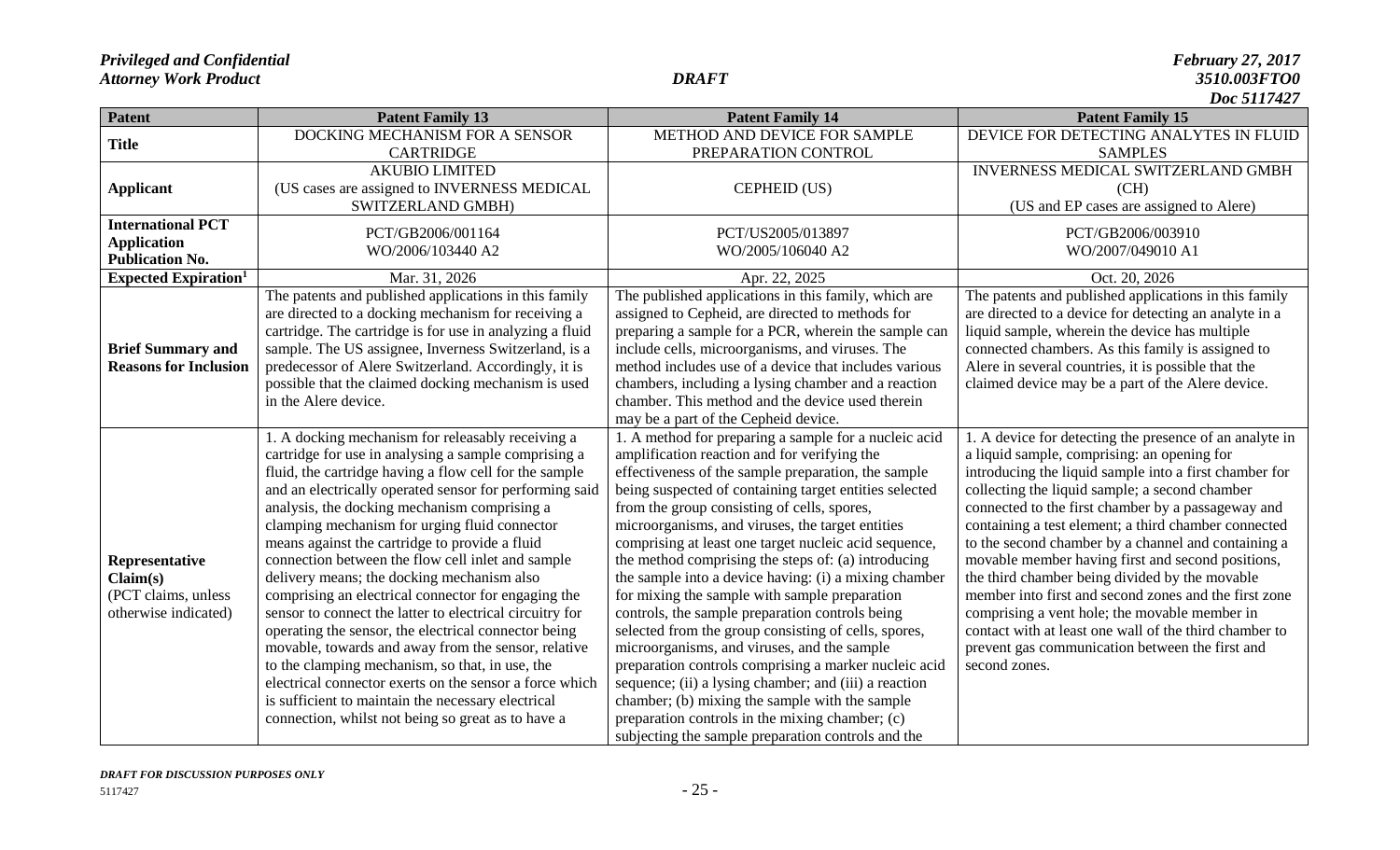|                              |                                                       |                                                                  | $D00 \, J11/721$                    |
|------------------------------|-------------------------------------------------------|------------------------------------------------------------------|-------------------------------------|
| Patent                       | <b>Patent Family 13</b>                               | <b>Patent Family 14</b>                                          | <b>Patent Family 15</b>             |
|                              | substantial detrimental effect on the accuracy of the | target entities, if present in the sample, to a lysis            |                                     |
|                              | sensor.                                               | treatment in the lysing chamber; (d) subjecting nucleic          |                                     |
|                              |                                                       | acid released in the lysing chamber to nucleic acid              |                                     |
|                              |                                                       | amplification conditions in the reaction chamber; and            |                                     |
|                              |                                                       | (e) detecting the presence or absence of the target              |                                     |
|                              |                                                       | nucleic acid sequence and of the marker nucleic acid             |                                     |
|                              |                                                       | sequence; whereby detection of the marker nucleic                |                                     |
|                              |                                                       | acid sequence indicates satisfactory sample                      |                                     |
|                              |                                                       | preparation.                                                     |                                     |
|                              |                                                       | <b>International Patents and Published Applications (Status)</b> |                                     |
|                              |                                                       |                                                                  | US 9,011,770 B2                     |
|                              |                                                       | US 2005/244837 A1                                                | (Issued Apr. 21, 2015;              |
|                              | US 7,980,149 B2                                       | (Abandoned)                                                      | Expires Aug. 24, 2030)              |
| <b>United States</b>         | (Issued Jul. 19, 2011;<br>Expires Mar. 5, 2028)       | US 2010/129827 A1                                                |                                     |
|                              |                                                       | (Abandoned)                                                      | US 2009/308185 (A1)                 |
|                              | No US cases pending in this family.                   |                                                                  | (Abandoned)                         |
|                              |                                                       | No US cases pending in this family.                              |                                     |
|                              |                                                       |                                                                  | No US cases pending in this family. |
|                              | EP 1864120 B1                                         | EP 1740720 A2                                                    |                                     |
| <b>European Patent</b>       | (Issued Nov. 30, 2011;                                | (Withdrawn)                                                      | EP 1963855 A1                       |
| Office <sup>2</sup>          | Expires Mar. 31, 2026)                                |                                                                  | (Examination in Progress)           |
|                              |                                                       | No EP cases pending in this family.                              |                                     |
|                              | No EP cases pending in this family.                   |                                                                  |                                     |
|                              | No Publication Identified                             | CN 101124334 A                                                   | CN 100478671 C                      |
|                              |                                                       | (Withdrawn)                                                      | (Issued Apr. 15, 2009;              |
| <b>China</b>                 |                                                       |                                                                  | Likely Expires Oct. 20, 2026)       |
|                              |                                                       | No CN cases pending in this family.                              | No CN cases pending in this family. |
| India                        | No Publication Identified                             | No Publication Identified                                        | No Publication Identified           |
| <b>South Africa</b>          | No Publication Identified                             | No Publication Identified                                        | No Publication Identified           |
| <b>Brazil</b>                | No Publication Identified                             | No Publication Identified                                        | No Publication Identified           |
| <b>African Regional</b>      | No Publication Identified                             | No Publication Identified                                        | No Publication Identified           |
| <b>Intellectual Property</b> |                                                       |                                                                  |                                     |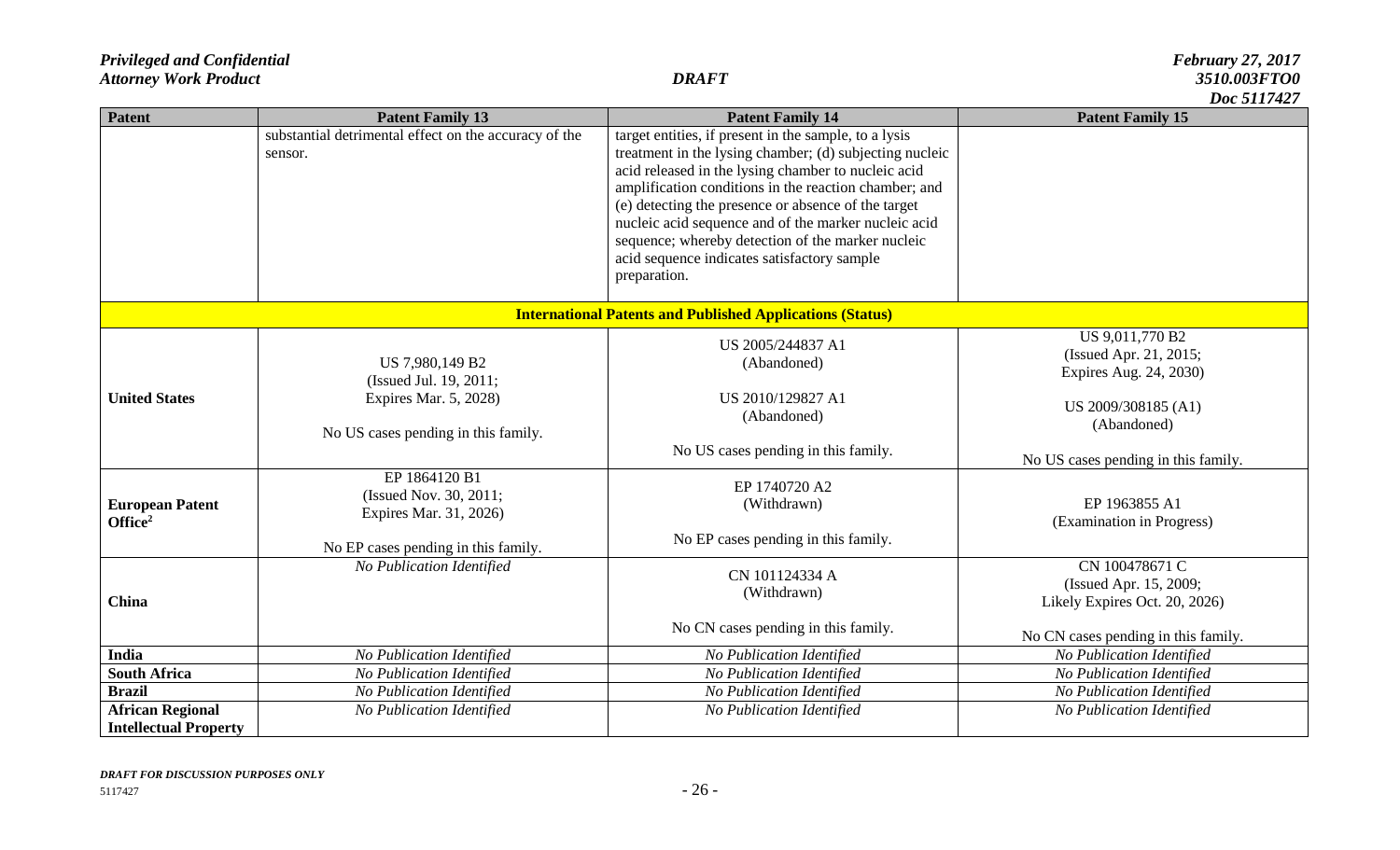| Patent                    | <b>Patent Family 13</b>   | <b>Patent Family 14</b>   | $\bm{\nu}$ vv Jiii Tei<br><b>Patent Family 15</b> |
|---------------------------|---------------------------|---------------------------|---------------------------------------------------|
| Organization              |                           |                           |                                                   |
| (ARIPO) <sup>3</sup>      |                           |                           |                                                   |
|                           |                           |                           |                                                   |
| Organisation              | No Publication Identified | No Publication Identified | No Publication Identified                         |
| Africaine de la           |                           |                           |                                                   |
| Propriété                 |                           |                           |                                                   |
| Intellectuelle $(OAPI)^4$ |                           |                           |                                                   |
|                           |                           |                           |                                                   |
| <b>Eurasian Patent</b>    | No Publication Identified | No Publication Identified | No Publication Identified                         |
| Organization              |                           |                           |                                                   |
| $(EAPO)^5$                |                           |                           |                                                   |
| <b>Mexico</b>             | No Publication Identified | No Publication Identified | No Publication Identified                         |
| Russia                    | No Publication Identified | No Publication Identified | No Publication Identified                         |
| Indonesia                 | No Publication Identified | No Publication Identified | No Publication Identified                         |
| <b>Nigeria</b>            | No Publication Identified | No Publication Identified | No Publication Identified                         |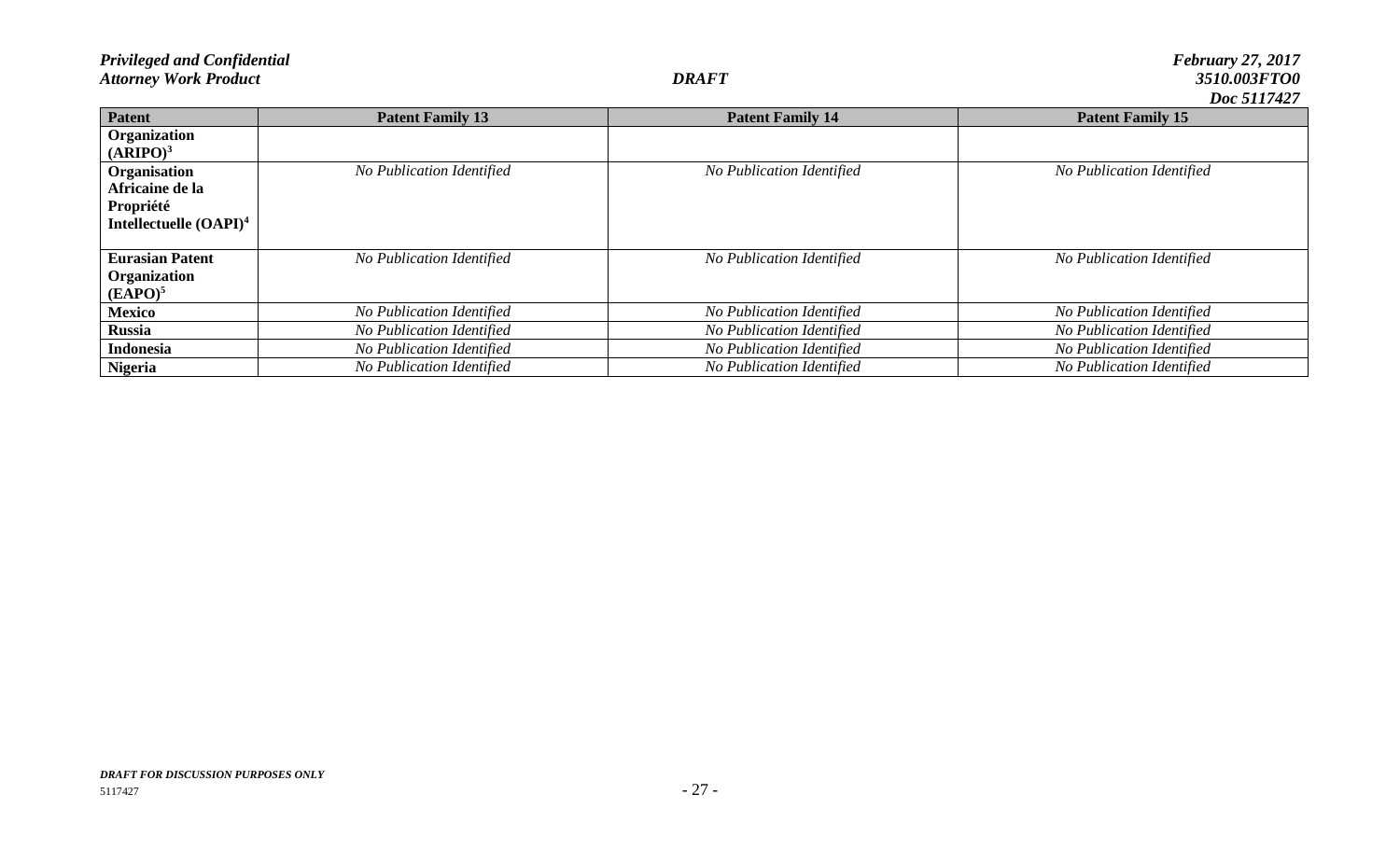| Patent                                                                    | <b>Patent Family 16</b>                                                                                                                                                                                                                                                                                                                                                                                                                                                                                                                                                                                                                                                                                                                                                                        | <b>Patent Family 17</b>                                                                                                                                                                                                                                                                                                                                                                                                                                                                                                                                                                                                                                                                                                                                       | <b>Patent Family 18</b>                                                                                                                                                                                                                                                                                                                                                                                                                                                                                                                                                                                                                                                                                                                                                                                                                                                                                                                                                         |
|---------------------------------------------------------------------------|------------------------------------------------------------------------------------------------------------------------------------------------------------------------------------------------------------------------------------------------------------------------------------------------------------------------------------------------------------------------------------------------------------------------------------------------------------------------------------------------------------------------------------------------------------------------------------------------------------------------------------------------------------------------------------------------------------------------------------------------------------------------------------------------|---------------------------------------------------------------------------------------------------------------------------------------------------------------------------------------------------------------------------------------------------------------------------------------------------------------------------------------------------------------------------------------------------------------------------------------------------------------------------------------------------------------------------------------------------------------------------------------------------------------------------------------------------------------------------------------------------------------------------------------------------------------|---------------------------------------------------------------------------------------------------------------------------------------------------------------------------------------------------------------------------------------------------------------------------------------------------------------------------------------------------------------------------------------------------------------------------------------------------------------------------------------------------------------------------------------------------------------------------------------------------------------------------------------------------------------------------------------------------------------------------------------------------------------------------------------------------------------------------------------------------------------------------------------------------------------------------------------------------------------------------------|
| <b>Title</b>                                                              | REAGENT RESERVOIR SYSTEM FOR                                                                                                                                                                                                                                                                                                                                                                                                                                                                                                                                                                                                                                                                                                                                                                   | UNIVERSAL DOCKING BAY AND DATA DOOR                                                                                                                                                                                                                                                                                                                                                                                                                                                                                                                                                                                                                                                                                                                           | REACTION VESSEL AND TEMPERATURE                                                                                                                                                                                                                                                                                                                                                                                                                                                                                                                                                                                                                                                                                                                                                                                                                                                                                                                                                 |
|                                                                           | ANALYTICAL INSTRUMENTS                                                                                                                                                                                                                                                                                                                                                                                                                                                                                                                                                                                                                                                                                                                                                                         | IN A FLUIDIC ANALYSIS SYSTEM                                                                                                                                                                                                                                                                                                                                                                                                                                                                                                                                                                                                                                                                                                                                  | <b>CONTROL SYSTEM</b>                                                                                                                                                                                                                                                                                                                                                                                                                                                                                                                                                                                                                                                                                                                                                                                                                                                                                                                                                           |
| <b>Applicant</b>                                                          | CEPHEID (US)                                                                                                                                                                                                                                                                                                                                                                                                                                                                                                                                                                                                                                                                                                                                                                                   | CEPHEID (US)                                                                                                                                                                                                                                                                                                                                                                                                                                                                                                                                                                                                                                                                                                                                                  | CEPHEID (US)                                                                                                                                                                                                                                                                                                                                                                                                                                                                                                                                                                                                                                                                                                                                                                                                                                                                                                                                                                    |
| <b>International PCT</b>                                                  |                                                                                                                                                                                                                                                                                                                                                                                                                                                                                                                                                                                                                                                                                                                                                                                                | PCT/US2013/058300                                                                                                                                                                                                                                                                                                                                                                                                                                                                                                                                                                                                                                                                                                                                             | PCT/US2001/003310                                                                                                                                                                                                                                                                                                                                                                                                                                                                                                                                                                                                                                                                                                                                                                                                                                                                                                                                                               |
| <b>Application</b>                                                        | N/A                                                                                                                                                                                                                                                                                                                                                                                                                                                                                                                                                                                                                                                                                                                                                                                            | WO/2014/039703 A1                                                                                                                                                                                                                                                                                                                                                                                                                                                                                                                                                                                                                                                                                                                                             | WO/01/57253 A1                                                                                                                                                                                                                                                                                                                                                                                                                                                                                                                                                                                                                                                                                                                                                                                                                                                                                                                                                                  |
| <b>Publication No.</b><br><b>Expected Expiration</b> <sup>1</sup>         | N/A                                                                                                                                                                                                                                                                                                                                                                                                                                                                                                                                                                                                                                                                                                                                                                                            | Sept. 5, 2033                                                                                                                                                                                                                                                                                                                                                                                                                                                                                                                                                                                                                                                                                                                                                 | Jan. 31, 2021                                                                                                                                                                                                                                                                                                                                                                                                                                                                                                                                                                                                                                                                                                                                                                                                                                                                                                                                                                   |
|                                                                           | The patents in this family are directed to a system for                                                                                                                                                                                                                                                                                                                                                                                                                                                                                                                                                                                                                                                                                                                                        | The published applications in this family are directed                                                                                                                                                                                                                                                                                                                                                                                                                                                                                                                                                                                                                                                                                                        | The patents and published applications in this family                                                                                                                                                                                                                                                                                                                                                                                                                                                                                                                                                                                                                                                                                                                                                                                                                                                                                                                           |
| <b>Brief Summary and</b><br><b>Reasons for Inclusion</b>                  | storing and then activating a dried reagent. Because<br>this technology could be used in a PCR device, and<br>because this family is assigned to Cepheid, it is<br>possible that the claimed system is used in the<br>Cepheid device.                                                                                                                                                                                                                                                                                                                                                                                                                                                                                                                                                          | to a loading system for a device, wherein cartridges<br>can be inserted into the device. This technology<br>appears to be related to the modular version of the<br>Cepheid device, wherein a single device can accept<br>multiple cartridges.                                                                                                                                                                                                                                                                                                                                                                                                                                                                                                                 | are directed to a component of a PCR device that may<br>be a part of the Cepheid device. In particular, the<br>claimed reaction vessel has various chambers and<br>means for transporting fluid between the chambers;<br>and, because the family is assigned to Cepheid, it is<br>possible that this technology is included in the<br>Cepheid device.                                                                                                                                                                                                                                                                                                                                                                                                                                                                                                                                                                                                                           |
| Representative<br>Claim(s)<br>(PCT claims, unless<br>otherwise indicated) | 1. A reagent reservoir system for storing and<br>activating a dried reagent, the system comprising: a) a<br>chamber, which has a longitudinal axis, a fluid port,<br>an exhaust port, and a retaining member; and b) the<br>dried reagent, which is disposed in a reagent holding<br>end of the chamber, wherein, the fluid port is disposed<br>at the reagent holding end of the chamber, the<br>retaining member is movably disposed in the chamber<br>between the exhaust port and the dried reagent and is<br>sized such that space between the interior of the<br>chamber and the retaining member is smaller than the<br>dried reagent, obstructing passage of the dried reagent<br>from the reagent holding end toward the opposite end<br>of the chamber. ( $US 8,187,557 B2$ , below) | 1. An analytic system, comprising: a bay having an<br>opening on one side, the bay of a size and shape to<br>enclose a cartridge carrying sample material to be<br>analyzed; one or more mechanisms within the bay<br>through which the cartridge and or material within the<br>cartridge can be influenced; a door of a size to cover<br>the opening; a latch mechanism associated with the<br>bay and the door, by which the door is latched when<br>closed; and an imaging device incorporated in the<br>door positioned and directed such that, with the door<br>in an open position, the imaging device is capable of<br>imaging presence or absence of a cartridge and a<br>visible indicia affixed on a surface of a cartridge in<br>place in the bay. | 1. A system for loading a sample into a reaction vessel<br>and for controlling the temperature of the sample in<br>the vessel, wherein the vessel includes a reaction<br>chamber, a loading reservoir in fluid communication<br>with the chamber, and an aspiration port in fluid<br>communication with the chamber, the system<br>comprising: (a) an aspiration and dispensing device<br>for dispensing the sample into the loading reservoir,<br>for establishing a seal with the aspiration port, and for<br>drawing the sample from the loading reservoir into the<br>chamber; (b) at least one thermal surface for<br>contacting a wall of the chamber; (c) means for<br>increasing the pressure in the chamber, wherein the<br>pressure increase in the chamber is sufficient to force<br>the wall to conform to the thermal surface; and (d) at<br>least one thermal element for heating or cooling the<br>surface to induce a temperature change within the<br>chamber. |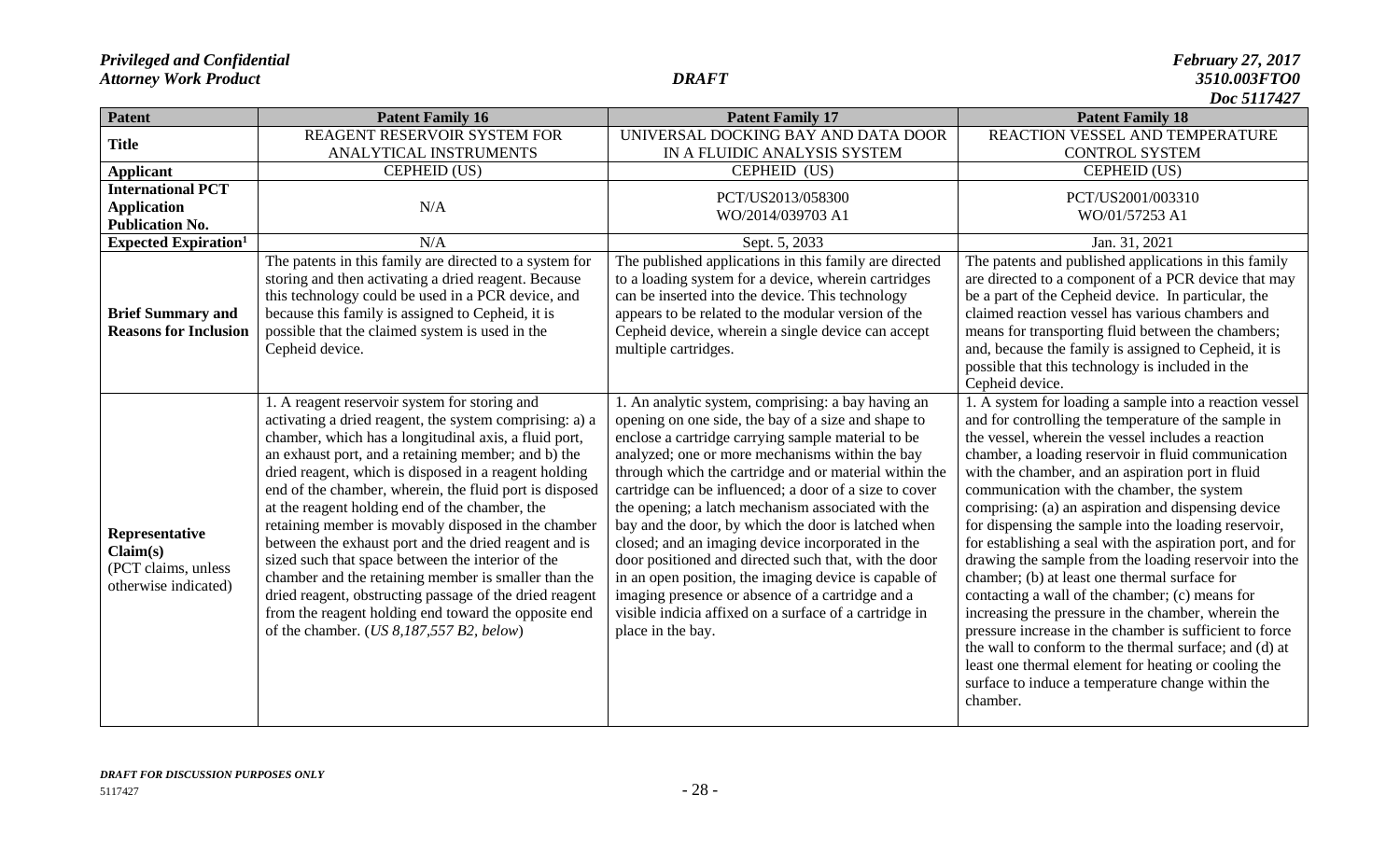| Patent                                                                                          | <b>Patent Family 16</b>                                                                                                                                                                                                                                | <b>Patent Family 17</b>                                          | <b>Patent Family 18</b>                                                                                                                                                         |
|-------------------------------------------------------------------------------------------------|--------------------------------------------------------------------------------------------------------------------------------------------------------------------------------------------------------------------------------------------------------|------------------------------------------------------------------|---------------------------------------------------------------------------------------------------------------------------------------------------------------------------------|
|                                                                                                 |                                                                                                                                                                                                                                                        | <b>International Patents and Published Applications (Status)</b> |                                                                                                                                                                                 |
| <b>United States</b>                                                                            | US 8,187,557 B2<br>(Issued May 29, 2012;<br>Expires Jan. 5, 2029)<br>US 8,758,701 B2<br>(Issued June 24, 2014;<br>Expires Jul. 13, 2026)<br>US 9,057,674 B2<br>(Issued June 16, 2015;<br>Expires Jul. 13, 2026)<br>No US cases pending in this family. | US 2014/0098252 A1<br>(Pending)                                  | US 6,403,037 B1<br>(Issued June 11, 2002;<br>Expires Feb. 4, 2020)<br>US 7,101,509 B2<br>(Issued Sept. 5, 2006;<br>Expires Feb. 4, 2020)<br>No US cases pending in this family. |
| <b>European Patent</b>                                                                          | No Publication Identified                                                                                                                                                                                                                              | EP 2893356 A1                                                    | No Publication Identified                                                                                                                                                       |
| Office <sup>2</sup>                                                                             |                                                                                                                                                                                                                                                        | (Examination in Progress)                                        |                                                                                                                                                                                 |
| China                                                                                           | No Publication Identified                                                                                                                                                                                                                              | CN 104737024 A<br>(Examination in Progress)                      | No Publication Identified                                                                                                                                                       |
| <b>India</b>                                                                                    | No Publication Identified                                                                                                                                                                                                                              | No Publication Identified                                        | No Publication Identified                                                                                                                                                       |
| <b>South Africa</b>                                                                             | No Publication Identified                                                                                                                                                                                                                              | No Publication Identified                                        | No Publication Identified                                                                                                                                                       |
| <b>Brazil</b>                                                                                   | No Publication Identified                                                                                                                                                                                                                              | No Publication Identified                                        | No Publication Identified                                                                                                                                                       |
| <b>African Regional</b><br><b>Intellectual Property</b><br>Organization<br>(ARIPO) <sup>3</sup> | No Publication Identified                                                                                                                                                                                                                              | No Publication Identified                                        | No Publication Identified                                                                                                                                                       |
| Organisation<br>Africaine de la<br>Propriété<br>Intellectuelle (OAPI) <sup>4</sup>              | No Publication Identified                                                                                                                                                                                                                              | No Publication Identified                                        | No Publication Identified                                                                                                                                                       |
| <b>Eurasian Patent</b><br>Organization<br>(EAPO) <sup>5</sup>                                   | No Publication Identified                                                                                                                                                                                                                              | No Publication Identified                                        | No Publication Identified                                                                                                                                                       |
| <b>Mexico</b>                                                                                   | No Publication Identified                                                                                                                                                                                                                              | No Publication Identified                                        | No Publication Identified                                                                                                                                                       |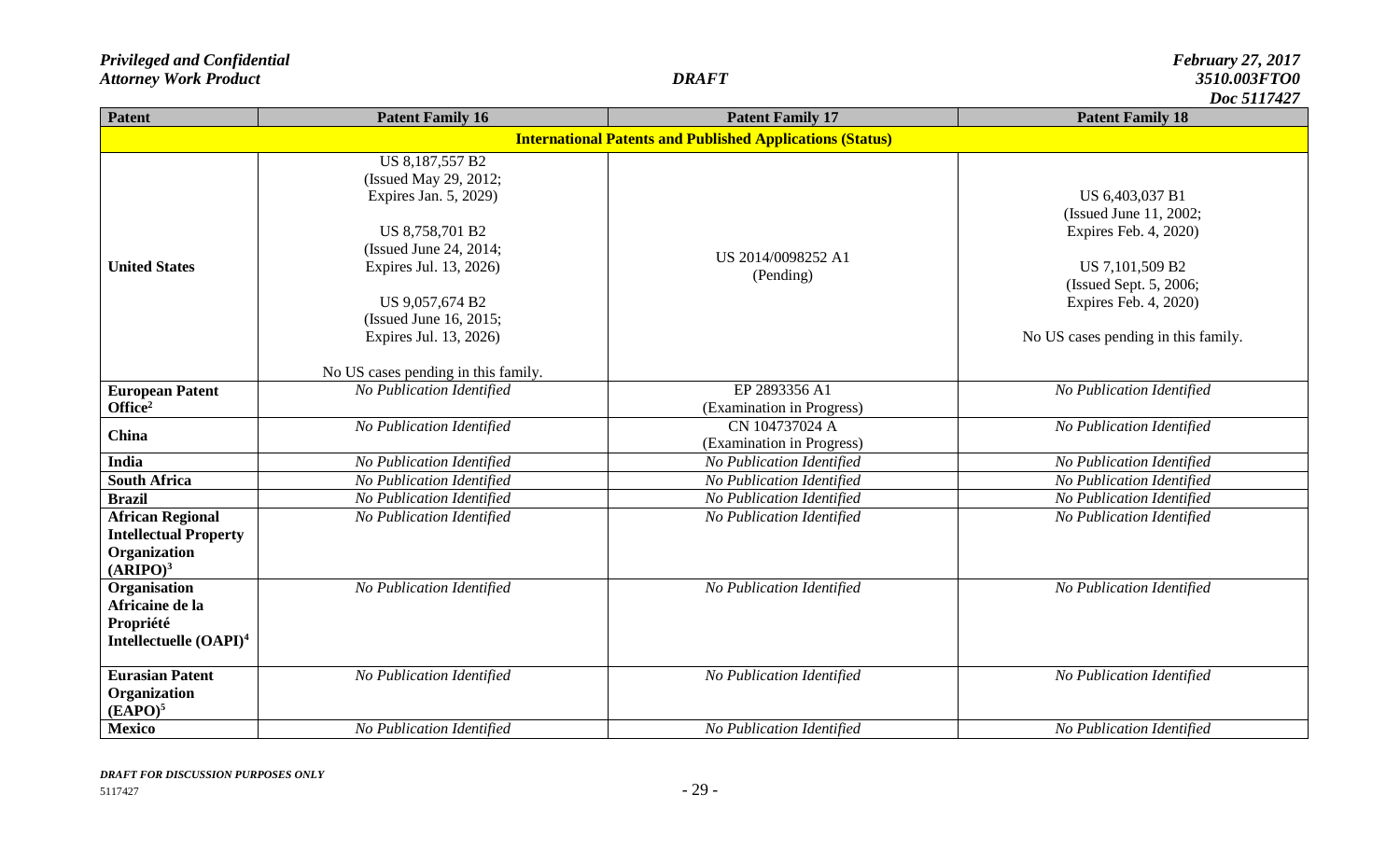|                |                                             |                                                  | ---------                 |
|----------------|---------------------------------------------|--------------------------------------------------|---------------------------|
| <b>Patent</b>  | <b>Patent Family 16</b>                     | <b>Patent Family 17</b>                          | <b>Patent Family 18</b>   |
| <b>Russia</b>  | No Publication Identified                   | Publication Identified<br>NΟ                     | No Publication Identified |
| Indonesia      | No Publication Identified                   | Publication Identified                           | No Publication Identified |
| <b>Nigeria</b> | $\cdot$ $\sim$<br>No Publication Identified | $\cdot$ $\sim$<br>r Publication Identitied<br>vо | No Publication Identified |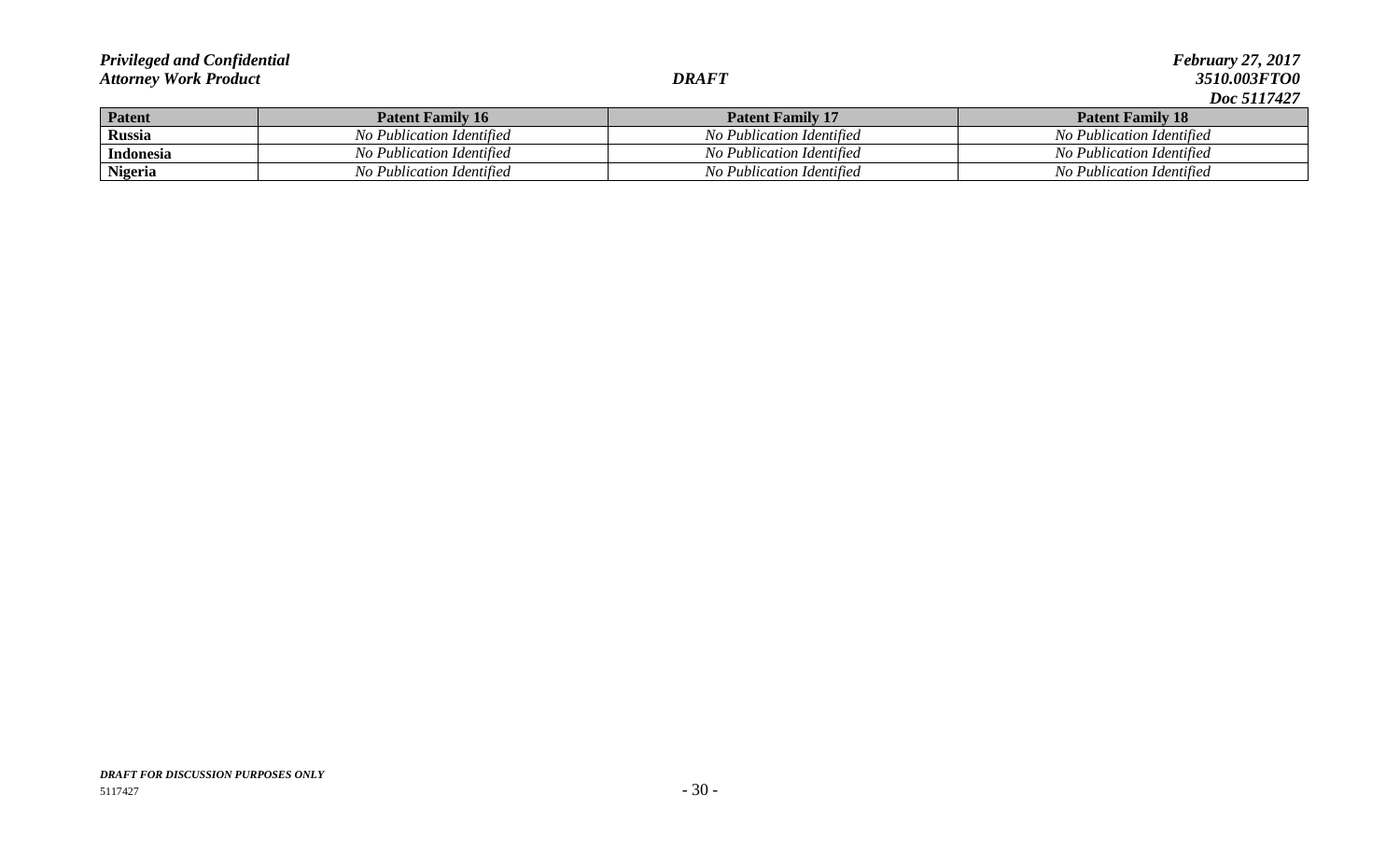| <b>Patent</b>                           | <b>Patent Family 19</b>                                          |
|-----------------------------------------|------------------------------------------------------------------|
| <b>Title</b>                            | <b>IMPROVEMENTS IN OR RELATING TO</b>                            |
|                                         | <b>READING OF ASSAYS</b>                                         |
| <b>Applicant</b>                        | ALERE SWITZERLAND GMBH (CH)                                      |
| <b>International PCT</b>                | PCT/GB2012/052430                                                |
| <b>Application</b>                      | WO/2013/061026 A1                                                |
| <b>Publication No.</b>                  |                                                                  |
| <b>Expected Expiration</b> <sup>1</sup> | Oct. 2, 2032                                                     |
|                                         | The published applications in this family are directed           |
|                                         | to a component of a detection device that may be a               |
|                                         | part of the Alere device. In particular, the claimed             |
| <b>Brief Summary and</b>                | apparatus comprises a unit that detects the amount of            |
| <b>Reasons for Inclusion</b>            | light reflected by a substance to determine the amount           |
|                                         | of a target in the substance. Because the family is              |
|                                         | assigned to Alere, it is possible that this technology is        |
|                                         | included in the Alere device.                                    |
|                                         | 1. An assay result reading apparatus for use with an             |
|                                         | assay in which a detectable substance tends to                   |
|                                         | accumulate within a detection zone of the assay, the             |
|                                         | reading apparatus comprising: a housing or baffle,               |
|                                         | having a window therein; a light source which emits              |
|                                         | light through the window so as to illuminate the                 |
| Representative                          | detection zone of the assay; and a light detector to             |
| Claim(s)                                | detect the amount of light reflected and/or transmitted          |
| (PCT claims, unless                     | by the detection zone, which amount is at least partly           |
| otherwise indicated)                    | dependent on the amount of detectable substance                  |
|                                         | accumulated in the detection zone; wherein the shape             |
|                                         | of the window is adapted to render the reading                   |
|                                         | apparatus less sensitive, preferably insensitive, to             |
|                                         | minor mis-positioning of the detection zone, relative            |
|                                         | to one or more of the window, the light source and the           |
|                                         | light detector.                                                  |
|                                         | <b>International Patents and Published Applications (Status)</b> |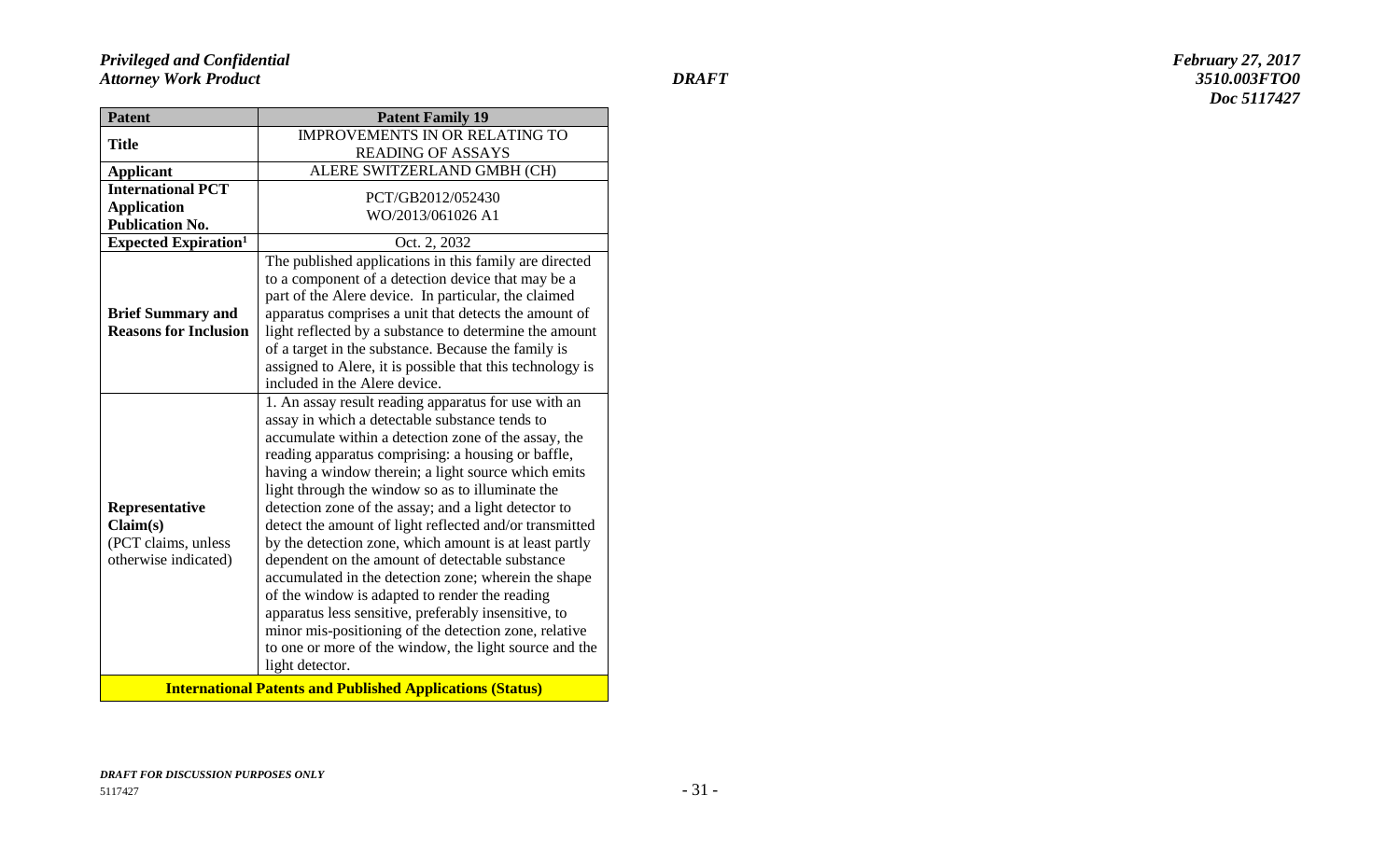| <b>Patent</b>                      | <b>Patent Family 19</b>             |  |
|------------------------------------|-------------------------------------|--|
|                                    | US 9,719,934 B2                     |  |
|                                    | (Issued Aug. 1, 2017;               |  |
| <b>United States</b>               | Expires May 18, 2033)               |  |
|                                    |                                     |  |
|                                    | No US cases pending in this family. |  |
| <b>European Patent</b>             | EP 2771674 A1                       |  |
| Office <sup>2</sup>                | (Examination in Progress)           |  |
|                                    | CN 103857998 B                      |  |
|                                    | (Issued May 17, 2017;               |  |
| China                              | Likely Expires Oct. 2, 2032)        |  |
|                                    |                                     |  |
|                                    | No CN cases pending in this family. |  |
| <b>India</b>                       | No Publication Identified           |  |
| <b>South Africa</b>                | No Publication Identified           |  |
| <b>Brazil</b>                      | No Publication Identified           |  |
| <b>African Regional</b>            | No Publication Identified           |  |
| <b>Intellectual Property</b>       |                                     |  |
| Organization                       |                                     |  |
| (ARIPO) <sup>3</sup>               |                                     |  |
| Organisation                       | No Publication Identified           |  |
| Africaine de la                    |                                     |  |
| Propriété                          |                                     |  |
| Intellectuelle (OAPI) <sup>4</sup> |                                     |  |
| <b>Eurasian Patent</b>             | No Publication Identified           |  |
| Organization                       |                                     |  |
| (EAPO) <sup>5</sup>                |                                     |  |
| <b>Mexico</b>                      | No Publication Identified           |  |
| <b>Russia</b>                      | No Publication Identified           |  |
| <b>Indonesia</b>                   | No Publication Identified           |  |
| <b>Nigeria</b>                     | No Publication Identified           |  |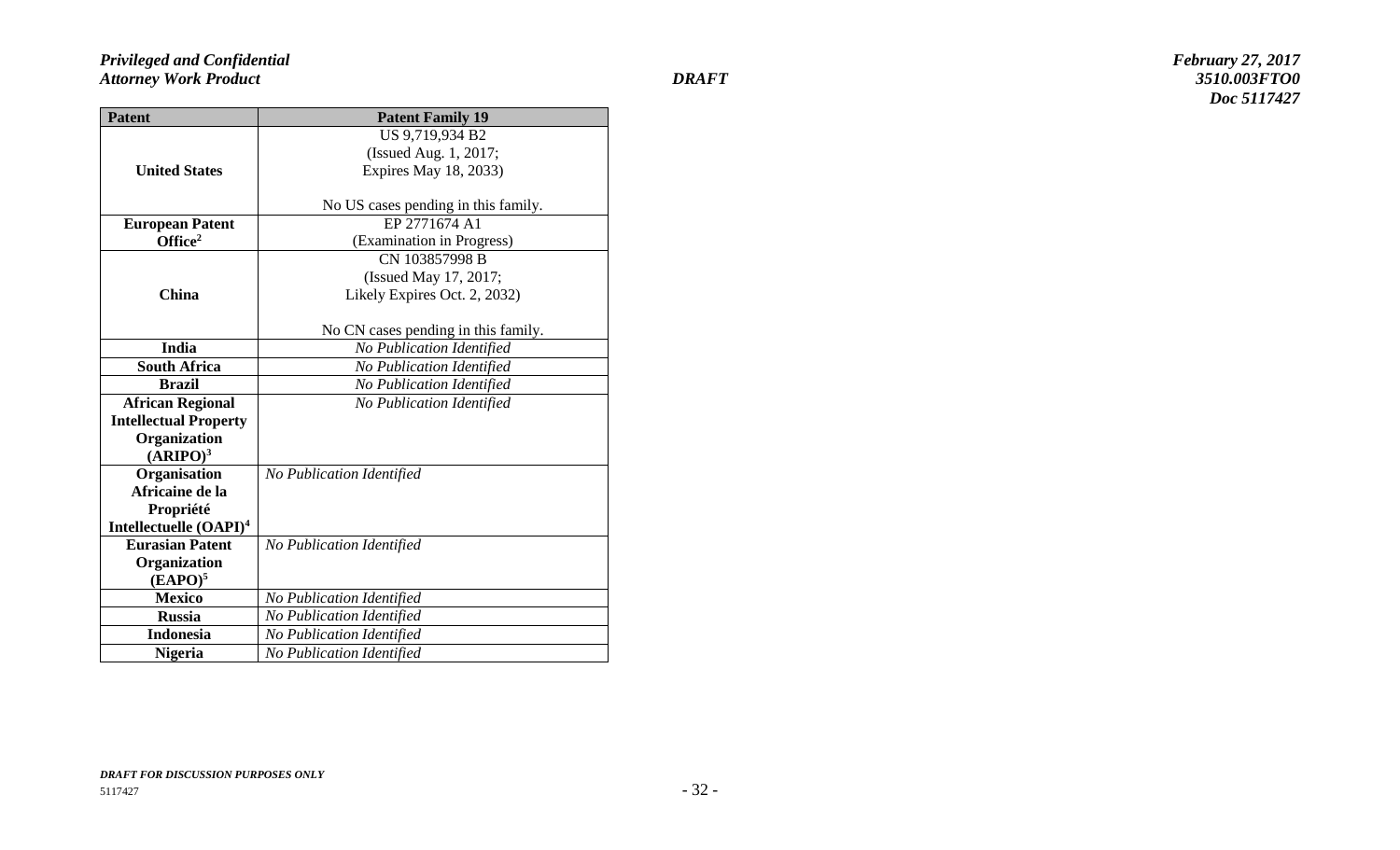## **Patent Landscape for GeneXpert and AlereQ Cartridges**

| Patent                                                                    | <b>Patent Family 20</b>                                                                                                                                                                                                                                                                                                                                                                                                                                                                                                                                                                                                                                                                                                                                                                                                                                                                                  | <b>Patent Family 21</b>                                                                                                                                                                                                                                                                                                                                                                                                                                                                                                                                                                                                                                                                                                                               | <b>Patent Family 22</b>                                                                                                                                                                                                                                                                                                                                                                                                                                                                                                                         |
|---------------------------------------------------------------------------|----------------------------------------------------------------------------------------------------------------------------------------------------------------------------------------------------------------------------------------------------------------------------------------------------------------------------------------------------------------------------------------------------------------------------------------------------------------------------------------------------------------------------------------------------------------------------------------------------------------------------------------------------------------------------------------------------------------------------------------------------------------------------------------------------------------------------------------------------------------------------------------------------------|-------------------------------------------------------------------------------------------------------------------------------------------------------------------------------------------------------------------------------------------------------------------------------------------------------------------------------------------------------------------------------------------------------------------------------------------------------------------------------------------------------------------------------------------------------------------------------------------------------------------------------------------------------------------------------------------------------------------------------------------------------|-------------------------------------------------------------------------------------------------------------------------------------------------------------------------------------------------------------------------------------------------------------------------------------------------------------------------------------------------------------------------------------------------------------------------------------------------------------------------------------------------------------------------------------------------|
| <b>Title</b>                                                              | MOLECULAR DIAGNOSTICS SYSTEM AND<br><b>METHODS</b>                                                                                                                                                                                                                                                                                                                                                                                                                                                                                                                                                                                                                                                                                                                                                                                                                                                       | POINT OF CARE POLYMERASE CHAIN<br>REACTION DEVICE FOR DISEASE DETECTION                                                                                                                                                                                                                                                                                                                                                                                                                                                                                                                                                                                                                                                                               | <b>ROTARY CAM VALVE</b>                                                                                                                                                                                                                                                                                                                                                                                                                                                                                                                         |
| <b>Applicant</b>                                                          | <b>I-STAT CORPORATION (US)</b>                                                                                                                                                                                                                                                                                                                                                                                                                                                                                                                                                                                                                                                                                                                                                                                                                                                                           | ADVANCED THERANOSTICS INC. (CA)                                                                                                                                                                                                                                                                                                                                                                                                                                                                                                                                                                                                                                                                                                                       | WELCH ALLYN, INC. (US)                                                                                                                                                                                                                                                                                                                                                                                                                                                                                                                          |
| <b>International PCT</b><br><b>Application</b><br><b>Publication No.</b>  | PCT/US2005/046772<br>WO/2006/071770 A8                                                                                                                                                                                                                                                                                                                                                                                                                                                                                                                                                                                                                                                                                                                                                                                                                                                                   | PCT/CA2015/050648<br>WO/2016/004539 A1                                                                                                                                                                                                                                                                                                                                                                                                                                                                                                                                                                                                                                                                                                                | PCT/US2005/039786<br>WO/2006/052652 A2                                                                                                                                                                                                                                                                                                                                                                                                                                                                                                          |
| <b>Expected Expiration</b> <sup>1</sup>                                   | Dec. 21, 2025                                                                                                                                                                                                                                                                                                                                                                                                                                                                                                                                                                                                                                                                                                                                                                                                                                                                                            | Jul. 10, 2035                                                                                                                                                                                                                                                                                                                                                                                                                                                                                                                                                                                                                                                                                                                                         | Nov. 4, 2025                                                                                                                                                                                                                                                                                                                                                                                                                                                                                                                                    |
| <b>Brief Summary and</b><br><b>Reasons for Inclusion</b>                  | The patents and published applications in this family<br>are directed to a PCR device. The published PCT<br>application is included because sample claims recite<br>that the device includes several key elements of the<br>GeneXpert and AlereQ technologies, including means<br>for nucleic acid extraction, amplification, and<br>detection, all contained in a single device.                                                                                                                                                                                                                                                                                                                                                                                                                                                                                                                        | The patents and published applications in this family<br>are directed to a point-of-care device for detecting a<br>target nucleic acid. The published PCT application is<br>included because sample claims recite that the device<br>includes several key elements of the GeneXpert and<br>AlereQ technologies, including nucleic acid<br>extraction, amplification, and detection, all contained<br>in a single device.                                                                                                                                                                                                                                                                                                                              | The patents and published applications in this family<br>are directed to a device that includes a diagnostic card<br>that is capable of running an assay for the rapid<br>detection of one or more pathogens in a sample. The<br>published PCT application is included because sample<br>claims recite that the apparatus includes several key<br>elements of the GeneXpert and AlereQ technologies,<br>including nucleic acid extraction, amplification, and<br>detection, all contained in a single device.                                   |
| Representative<br>Claim(s)<br>(PCT claims, unless<br>otherwise indicated) | 1. An integrated single-use device for performing a<br>nucleic acid analysis, comprising: a housing, an entry<br>port for accepting a sample suspected of containing a<br>target nucleic acid, a first chamber operably connected<br>to the entry port containing a reagent for extracting the<br>target nucleic acid, a first conduit permitting passage<br>of extracted nucleic acid into an amplification<br>chamber, said housing containing an amplification<br>reagent that is capable of incorporating a detectable<br>label into an amplified nucleic acid target, the<br>amplification chamber having a heating means and a<br>temperature sensing means for controlling<br>amplification conditions, the amplification chamber<br>being operably linked to a second conduit containing a<br>sensing region with an immobilized capture<br>oligonucleotide, said housing containing a means for | 1. A point-of-care device for detecting a target nucleic<br>acid comprising: an extraction chamber adapted to<br>receive a biological sample, wherein said extraction<br>chamber comprises means to extract and lyse the<br>sample to release nucleic acid; a first amplification<br>chamber in communication with the extraction<br>chamber, wherein said amplification chamber<br>comprises means to trigger nucleic acid amplification<br>of a target nucleic acid sequence to occur; and a<br>detection chamber in communication with the<br>amplification chamber, wherein said detection<br>chamber comprises means to detectably label the<br>target nucleic acid and means to detect a signal<br>associated with labeled target nucleic acid. | 1. An apparatus comprising: a diagnostic card<br>configured to enable at least one nucleic acid<br>diagnostic assay for rapidly detecting the presence or<br>absence of multiple pathogens at the point-of-care.<br>6. The apparatus of claim 1 wherein said nucleic acid<br>assays include an amplification phase.<br>7. The apparatus of claim 6 wherein said amplification<br>phase comprises polymerase chain reaction.<br>14. The apparatus of claim 1 wherein at least one<br>reagent for said assays is contained on board said<br>card. |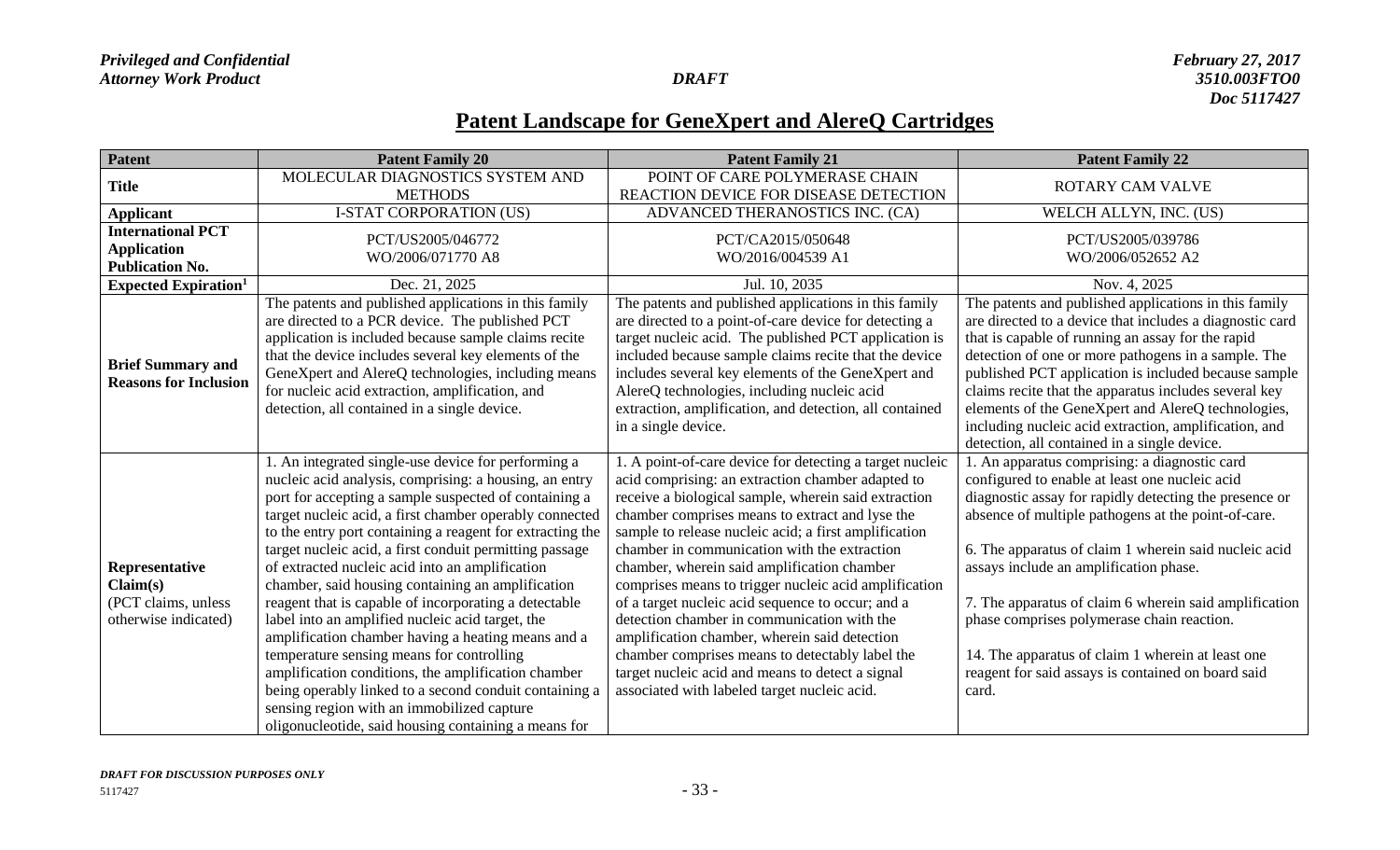| <b>Patent</b>                                                                                   | <b>Patent Family 20</b>                                                                                                                                                                                                                                                                                                                                                                           | <b>Patent Family 21</b>                                          | $\bm{\nu}$ vu jiintan<br><b>Patent Family 22</b>                                                                                                                                                                                                         |
|-------------------------------------------------------------------------------------------------|---------------------------------------------------------------------------------------------------------------------------------------------------------------------------------------------------------------------------------------------------------------------------------------------------------------------------------------------------------------------------------------------------|------------------------------------------------------------------|----------------------------------------------------------------------------------------------------------------------------------------------------------------------------------------------------------------------------------------------------------|
|                                                                                                 | moving the amplified target to the sensing region to<br>permit binding of said amplified target to said capture<br>oligonucleotide, said second conduit operably<br>attached to a holding chamber containing a fluid able<br>to substantially displace uncaptured amplified target<br>from the sensing region and permitting sensing of said<br>detectable label retained in said sensing region. |                                                                  | 15. The apparatus of claim 14 wherein said at least<br>one reagent is selected from the group consisting of a<br>lysis reagent, an elution reagent, a rehydrating fluid, a<br>pumping fluid, drying reagents, and polymerase chain<br>reaction reagents. |
|                                                                                                 |                                                                                                                                                                                                                                                                                                                                                                                                   | <b>International Patents and Published Applications (Status)</b> |                                                                                                                                                                                                                                                          |
| <b>United States</b>                                                                            | US 2015/0064707 A1<br>(Pending; pending claims directed to a device require<br>magnetic beads)                                                                                                                                                                                                                                                                                                    | US 2017/0173585 A1<br>(Pending)                                  | US 2006/094028 A1<br>(Abandoned)<br>US 2006/0178568 A1<br>(Abandoned)No US cases pending in this family.                                                                                                                                                 |
| <b>European Patent</b><br>Office <sup>2</sup>                                                   | EP 1871527 A2<br>(Allowed; pending claims require magnetic beads)                                                                                                                                                                                                                                                                                                                                 | EP 3167045 A1<br>(Pending)                                       | EP 1807541 A2<br>(Withdrawn)<br>No EP cases pending in this family.                                                                                                                                                                                      |
| China                                                                                           | No Publication Identified                                                                                                                                                                                                                                                                                                                                                                         | CN106715673 A<br>(Status Unknown)                                | CN 101374959 A<br>(Withdrawn)<br>No CN cases pending in this family.                                                                                                                                                                                     |
| India                                                                                           | No Publication Identified                                                                                                                                                                                                                                                                                                                                                                         | No Publication Identified                                        | No Publication Identified                                                                                                                                                                                                                                |
| <b>South Africa</b>                                                                             | No Publication Identified                                                                                                                                                                                                                                                                                                                                                                         | No Publication Identified                                        | No Publication Identified                                                                                                                                                                                                                                |
| <b>Brazil</b>                                                                                   | No Publication Identified                                                                                                                                                                                                                                                                                                                                                                         | No Publication Identified                                        | No Publication Identified                                                                                                                                                                                                                                |
| <b>African Regional</b><br><b>Intellectual Property</b><br>Organization<br>(ARIPO) <sup>3</sup> | No Publication Identified                                                                                                                                                                                                                                                                                                                                                                         | No Publication Identified                                        | No Publication Identified                                                                                                                                                                                                                                |
| Organisation<br>Africaine de la<br>Propriété<br>Intellectuelle (OAPI) <sup>4</sup>              | No Publication Identified                                                                                                                                                                                                                                                                                                                                                                         | No Publication Identified                                        | No Publication Identified                                                                                                                                                                                                                                |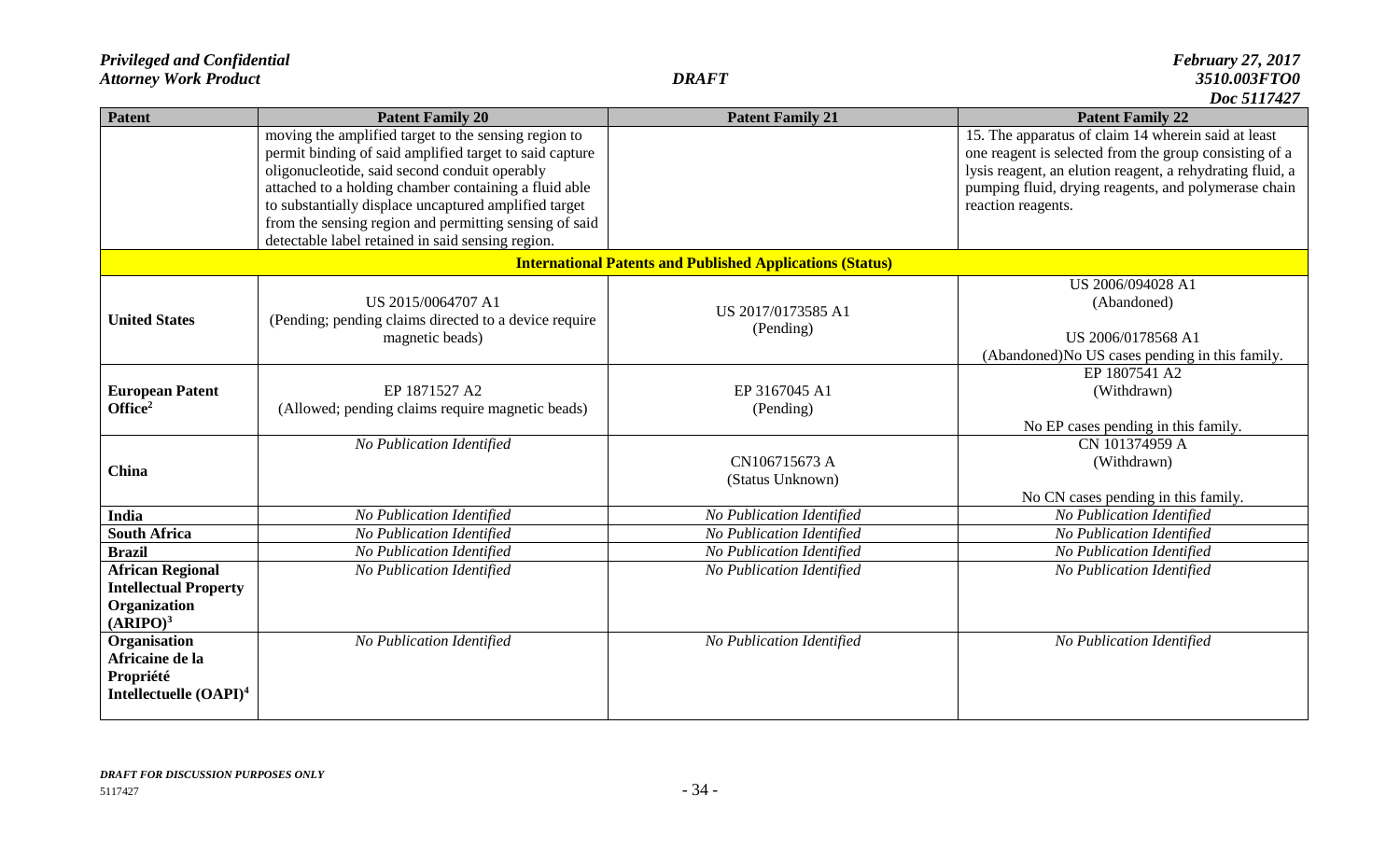| <b>Patent</b>          | <b>Patent Family 20</b>   | <b>Patent Family 21</b>   | <b>Patent Family 22</b>   |
|------------------------|---------------------------|---------------------------|---------------------------|
| <b>Eurasian Patent</b> | No Publication Identified | No Publication Identified | No Publication Identified |
| Organization           |                           |                           |                           |
| $(EAPO)^5$             |                           |                           |                           |
| <b>Mexico</b>          | No Publication Identified | No Publication Identified | No Publication Identified |
| <b>Russia</b>          | No Publication Identified | No Publication Identified | No Publication Identified |
| <b>Indonesia</b>       | No Publication Identified | No Publication Identified | No Publication Identified |
| <b>Nigeria</b>         | No Publication Identified | No Publication Identified | No Publication Identified |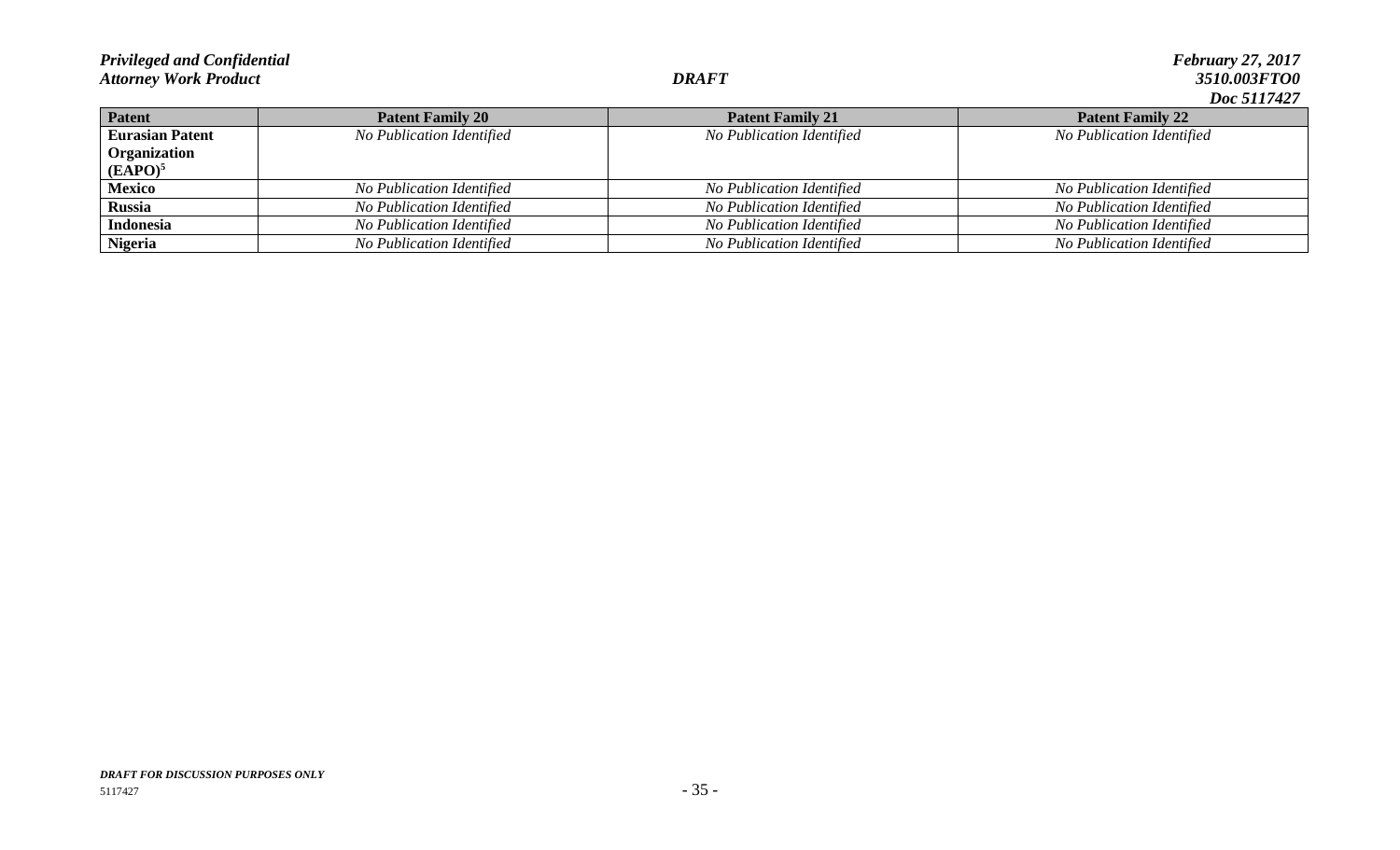| <b>Patent</b>                                                             | <b>Patent Family 23</b>                                                                                                                                                                                                                                                                                                                                                                                                                                                                                                                                                                                                                                                                | <b>Patent Family 24</b>                                                                                                                                                                                                                                                                                                                                                                                                                                                                                                                                                                                                                                                                                                          | $\bm{\nu}$ vu jili ter<br><b>Patent Family 25</b>                                                                                                                                                                                                                                                                                                                                                                                                                                                                                                                                                                                                                                         |
|---------------------------------------------------------------------------|----------------------------------------------------------------------------------------------------------------------------------------------------------------------------------------------------------------------------------------------------------------------------------------------------------------------------------------------------------------------------------------------------------------------------------------------------------------------------------------------------------------------------------------------------------------------------------------------------------------------------------------------------------------------------------------|----------------------------------------------------------------------------------------------------------------------------------------------------------------------------------------------------------------------------------------------------------------------------------------------------------------------------------------------------------------------------------------------------------------------------------------------------------------------------------------------------------------------------------------------------------------------------------------------------------------------------------------------------------------------------------------------------------------------------------|-------------------------------------------------------------------------------------------------------------------------------------------------------------------------------------------------------------------------------------------------------------------------------------------------------------------------------------------------------------------------------------------------------------------------------------------------------------------------------------------------------------------------------------------------------------------------------------------------------------------------------------------------------------------------------------------|
| <b>Title</b>                                                              | <b>INTEGRATED NUCLEIC ACID ASSAYS</b>                                                                                                                                                                                                                                                                                                                                                                                                                                                                                                                                                                                                                                                  | SAMPLE-TO-ANSWER MICROFLUIDIC<br><b>CARTRIDGE</b>                                                                                                                                                                                                                                                                                                                                                                                                                                                                                                                                                                                                                                                                                | MICROCHIP MATRIX DEVICE FOR<br>DUPLICATING AND CHARACTERIZING<br><b>NUCLEIC ACIDS</b>                                                                                                                                                                                                                                                                                                                                                                                                                                                                                                                                                                                                     |
| <b>Applicant</b>                                                          | <b>MICRONICS INC. (US)</b>                                                                                                                                                                                                                                                                                                                                                                                                                                                                                                                                                                                                                                                             | MICRONICS, INC. (US)                                                                                                                                                                                                                                                                                                                                                                                                                                                                                                                                                                                                                                                                                                             | CLONDIAG CHIP TECHNOLOGIES GMBH (DE)                                                                                                                                                                                                                                                                                                                                                                                                                                                                                                                                                                                                                                                      |
| <b>International PCT</b><br><b>Application</b><br><b>Publication No.</b>  | PCT/US2007/006584<br>WO/2007/106579 A2                                                                                                                                                                                                                                                                                                                                                                                                                                                                                                                                                                                                                                                 | PCT/US2011/022973<br>WO/2011/094577 A2                                                                                                                                                                                                                                                                                                                                                                                                                                                                                                                                                                                                                                                                                           | PCT/EP2000/006103<br>WO/2001/002094 A1                                                                                                                                                                                                                                                                                                                                                                                                                                                                                                                                                                                                                                                    |
| <b>Expected Expiration</b> <sup>1</sup>                                   | Mar. 15, 2027                                                                                                                                                                                                                                                                                                                                                                                                                                                                                                                                                                                                                                                                          | Jan. 28, 2011                                                                                                                                                                                                                                                                                                                                                                                                                                                                                                                                                                                                                                                                                                                    | June 30, 2020                                                                                                                                                                                                                                                                                                                                                                                                                                                                                                                                                                                                                                                                             |
| <b>Brief Summary and</b><br><b>Reasons for Inclusion</b>                  | The patents and published applications in this family<br>are directed to a cartridge that can be used for the<br>detection of target nucleic acids in a sample. The<br>published PCT application is included because sample<br>claims recite that the cartridge includes several key<br>elements of the GeneXpert and AlereQ technologies,<br>including extraction, amplification, and detection of<br>target nucleic acids, wherein all the necessary<br>components are contained in a single unit. The<br>assignee of this family is also listed as the assignee of<br>WO 2007/106552 A2, WO 2004/065010, and WO<br>2011/094577 A2, each of which is also included in<br>this chart. | The patents and published applications in this family<br>are directed to a cartridge for detecting a target in a<br>sample. The published PCT application is included<br>because sample claims recite that the cartridge<br>includes several elements, such as fluidic circuits and<br>pumps, which may be used in one or both of the<br>GeneXpert and AlereQ technologies. The assignee of<br>this family is also listed as the assignee of WO<br>2007/106552 A2, WO 2007/106579 A2, and WO<br>2004/065010, each of which is also included in this<br>chart.                                                                                                                                                                    | The published applications in this family are directed<br>to microchip that can be used to amplify a DNA or<br>RNA target and detect the amplified product. This<br>technology may be a part of the Alere device,<br>specifically an Alere cartridge, as this family is owned<br>by the Alere predecessor, Clondiag.                                                                                                                                                                                                                                                                                                                                                                      |
| Representative<br>Claim(s)<br>(PCT claims, unless<br>otherwise indicated) | 1. A microfluidic cartridge for performing a bioassay,<br>comprising: a. A fluidic subcircuit for extracting<br>nucleic acids from a biosample; b. a fluidic subcircuit<br>for synthesizing amplicons; c. a fluidic subcircuit with<br>means for detecting amplicons; and, wherein said<br>fluidic subcircuits are formed in a single integrated<br>member.                                                                                                                                                                                                                                                                                                                            | 1. A microfluidic cartridge for assay of a target<br>analyte or analytes in a biological sample, which<br>comprises: a) a plastic, thermally insulative cartridge<br>body enclosing: i) a hydraulic works , one or more<br>on-board liquid or dry reagents for an assay, and a<br>wettable downstream microfluidic subcircuit ; and<br>ii) a pneumatic works ; and b) at least one<br>pneumohydraulic diaphragm ; characterized in that<br>said pneumohydraulic diaphragm is selected from: A)<br>an elastic, energy-storing pneumohydraulic diaphragm<br>configured for passively storing a liquid volume under<br>a hydraulic pressure and releasing said liquid volume<br>during wetout of a downstream channel or chamber of | 1. Device for duplicating and characterizing nucleic<br>acids in a reaction chamber, characterized in that a<br>chamber body (1) containing an optically permeable<br>chip $(2)$ having a detection area $(12)$ , and being<br>optically permeable at least in the zone of detection<br>area $(12)$ of the chip $(2)$ , is sealingly placed on an<br>optically permeable chamber support (5), so that a<br>sample chamber $(3)$ having a capillary gap $(7)$ is<br>formed between the chamber support (5) and the<br>detection area $(12)$ of the chip $(2)$ , which is<br>temperature adjustable and flow-controllable. (As-filed<br>US 7,888,074 claim 1; PCT Publication is in German) |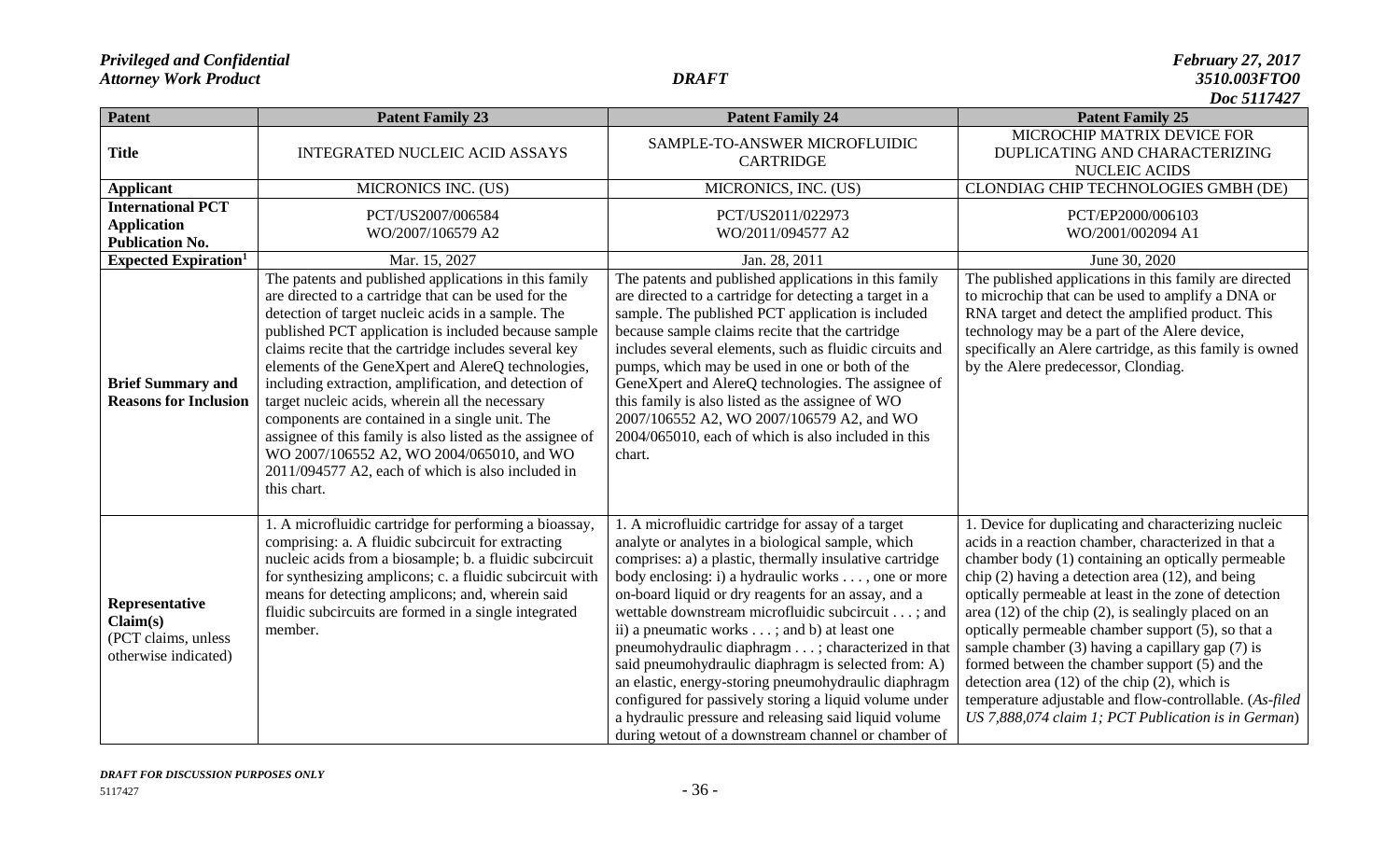| Patent                               | <b>Patent Family 23</b>                                               | <b>Patent Family 24</b>                                                                                                                                                                                                                                                                                                                                                                                                                                                                                                                                                                                                                                                                                                                                                                                                                                                                                                                                              | <i>D</i> ov 9111721<br><b>Patent Family 25</b>                           |
|--------------------------------------|-----------------------------------------------------------------------|----------------------------------------------------------------------------------------------------------------------------------------------------------------------------------------------------------------------------------------------------------------------------------------------------------------------------------------------------------------------------------------------------------------------------------------------------------------------------------------------------------------------------------------------------------------------------------------------------------------------------------------------------------------------------------------------------------------------------------------------------------------------------------------------------------------------------------------------------------------------------------------------------------------------------------------------------------------------|--------------------------------------------------------------------------|
|                                      |                                                                       | said wettable microfluidic subcircuit; B) a duplexedly<br>layered pneumohydraulic diaphragm having a liquid<br>center for storing and releasing a liquid reagent; C) a<br>pneumohydraulic diaphragm configured for<br>eliminating headspace from a hydraulic chamber<br>during wetout; or D) a pair of pneumohydraulic<br>diaphragms comprising a first pneumohydraulic<br>diaphragm interfacing a first hydraulic chamber with<br>valved inlet and a second pneumohydraulic diaphragm<br>interfacing a second hydraulic chamber with valved<br>outlet, and an elevated intercommunicating channel<br>between said first and second hydraulic chambers,<br>wherein said pair is configured for reciprocally<br>exchanging fluid through said channel ; and<br>wherein said hydraulic chambers and diaphragms are<br>configured for preventing or reducing bubble<br>entrainment or reagent washout during wetout, fill,<br>pumping or rehydration steps of an assay. |                                                                          |
|                                      |                                                                       | <b>International Patents and Published Applications (Status)</b>                                                                                                                                                                                                                                                                                                                                                                                                                                                                                                                                                                                                                                                                                                                                                                                                                                                                                                     |                                                                          |
| <b>United States</b>                 | US 8,222,023 B2<br>(Issued Jul. 17, 2012;<br>Expires Oct. 3, 2027)    | US 9,132,423 B2<br>(Issued Sep. 15, 2015;<br>Expires Sep. 24, 2031)<br>US 2016/0193603 A1                                                                                                                                                                                                                                                                                                                                                                                                                                                                                                                                                                                                                                                                                                                                                                                                                                                                            | US 7,888,074 B2<br>(Issued Feb. 15, 2011;<br>Expires June 30, 2020)      |
|                                      | No US cases pending in this family.                                   | (Pending)                                                                                                                                                                                                                                                                                                                                                                                                                                                                                                                                                                                                                                                                                                                                                                                                                                                                                                                                                            | No US cases pending in this family                                       |
| <b>European Patent</b><br>Office $2$ | EP 2007905 B1<br>(Issued Aug. 22, 2012; Likely Expires Mar. 15, 2027) | EP 2528687 A2<br>(Pending)                                                                                                                                                                                                                                                                                                                                                                                                                                                                                                                                                                                                                                                                                                                                                                                                                                                                                                                                           | EP 1192007 B1<br>(Issued Apr. 21, 2004;<br>Likely Expires June 30, 2020) |
|                                      | No EP cases pending in this family.                                   |                                                                                                                                                                                                                                                                                                                                                                                                                                                                                                                                                                                                                                                                                                                                                                                                                                                                                                                                                                      | No EP cases pending in this family.                                      |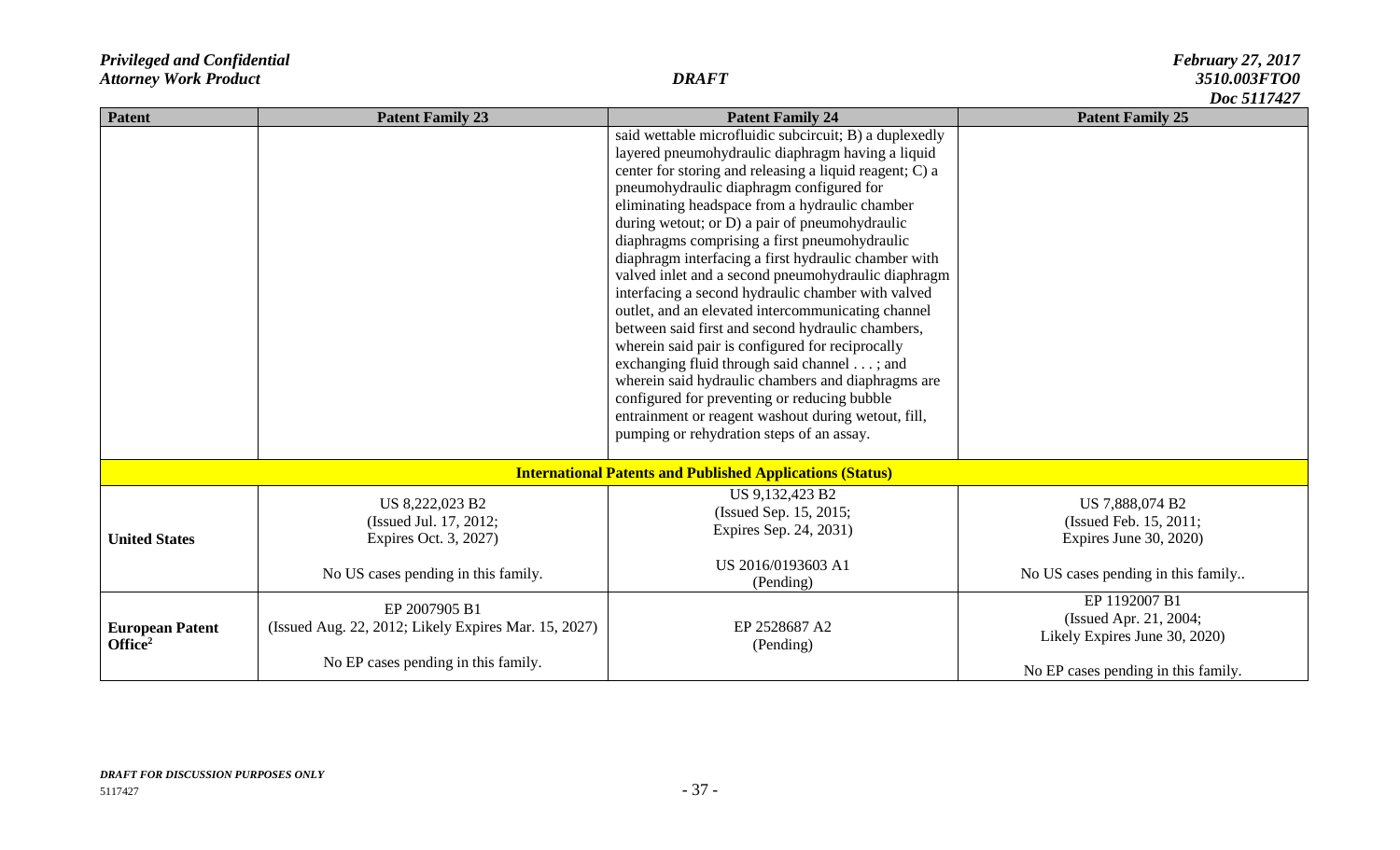|                                    |                                     |                               | <b>DUC 311/42/</b>        |
|------------------------------------|-------------------------------------|-------------------------------|---------------------------|
| <b>Patent</b>                      | <b>Patent Family 23</b>             | <b>Patent Family 24</b>       | <b>Patent Family 25</b>   |
|                                    |                                     | CN 102740976 B                | No Publication Identified |
| <b>China</b>                       | No Publication Identified           | (Issued Apr. 20, 2016;        |                           |
|                                    |                                     | Likely Expires Jan. 28, 2031) |                           |
|                                    | IN Appl. No. 3786/KOLNP/2008        |                               | No Publication Identified |
| India                              | (Withdrawn)                         | IN Appl. No. 6226/CHENP/2012  |                           |
|                                    |                                     | (Pending)                     |                           |
|                                    | No IN cases pending in this family. |                               |                           |
| <b>South Africa</b>                | No Publication Identified           | No Publication Identified     | No Publication Identified |
| <b>Brazil</b>                      | No Publication Identified           | No Publication Identified     | No Publication Identified |
| <b>African Regional</b>            | No Publication Identified           | No Publication Identified     | No Publication Identified |
| <b>Intellectual Property</b>       |                                     |                               |                           |
| Organization                       |                                     |                               |                           |
| (ARIPO) <sup>3</sup>               |                                     |                               |                           |
| Organisation                       | No Publication Identified           | No Publication Identified     | No Publication Identified |
| Africaine de la                    |                                     |                               |                           |
| Propriété                          |                                     |                               |                           |
| Intellectuelle (OAPI) <sup>4</sup> |                                     |                               |                           |
|                                    |                                     |                               |                           |
| <b>Eurasian Patent</b>             | No Publication Identified           | No Publication Identified     | No Publication Identified |
| Organization                       |                                     |                               |                           |
| $(EAPO)^5$                         |                                     |                               |                           |
| <b>Mexico</b>                      | No Publication Identified           | No Publication Identified     | No Publication Identified |
| <b>Russia</b>                      | No Publication Identified           | No Publication Identified     | No Publication Identified |
| <b>Indonesia</b>                   | No Publication Identified           | No Publication Identified     | No Publication Identified |
| <b>Nigeria</b>                     | No Publication Identified           | No Publication Identified     | No Publication Identified |

| <b>Patent</b> | <b>Patent Family 26</b>                                                                      | <b>Patent Family 27</b>                                        | <b>Patent Family 28</b>                                                                 |
|---------------|----------------------------------------------------------------------------------------------|----------------------------------------------------------------|-----------------------------------------------------------------------------------------|
| <b>Title</b>  | METHOD FOR IDENTIFYING NUCLEIC ACID<br>MOLECULES AMPLIFIED IN A POLYMERASE<br>CHAIN REACTION | METHODS AND SYSTEMS FOR MICROFLUIDIC<br>DNA SAMPLE PREPARATION | SIMPLIFIED DEVICE FOR NUCLEIC ACID<br>AMPLIFICATION AND METHOD FOR USING<br><b>SAME</b> |
| Applicant     | (ii)<br>CLONDIAG CHIP TECHNOLOGIES<br>GMBH (DE)                                              | CANON U.S. LIFE SCIENCES, INC. (US)                            | <b>BIOMERIEUX (FR)</b>                                                                  |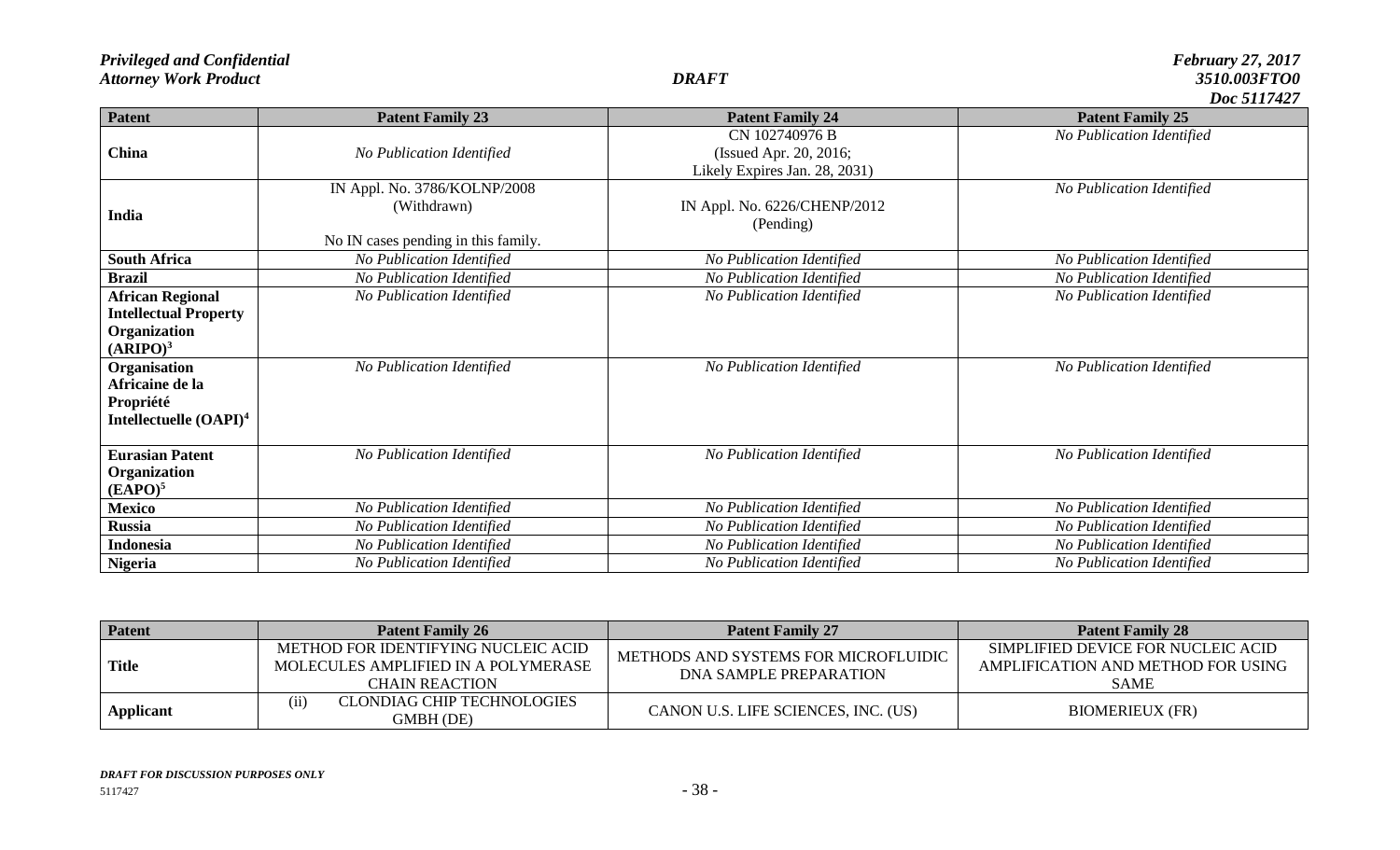| Patent                                                                    | <b>Patent Family 26</b>                                                                                                                                                                                                                                                                                                                                                      | <b>Patent Family 27</b>                                                                                                                                                                                                                                                                                                                                                                                                                                                                                                                                                                                                                                                                                                                                                                                                                                                                                                                                                                                                                 | <b>Patent Family 28</b>                                                                                                                                                                                                                                                                                                                                                                                                                                                                                                                                                                                                                                                                                                                                                                                                                                                                                                                                                                                                                                                 |
|---------------------------------------------------------------------------|------------------------------------------------------------------------------------------------------------------------------------------------------------------------------------------------------------------------------------------------------------------------------------------------------------------------------------------------------------------------------|-----------------------------------------------------------------------------------------------------------------------------------------------------------------------------------------------------------------------------------------------------------------------------------------------------------------------------------------------------------------------------------------------------------------------------------------------------------------------------------------------------------------------------------------------------------------------------------------------------------------------------------------------------------------------------------------------------------------------------------------------------------------------------------------------------------------------------------------------------------------------------------------------------------------------------------------------------------------------------------------------------------------------------------------|-------------------------------------------------------------------------------------------------------------------------------------------------------------------------------------------------------------------------------------------------------------------------------------------------------------------------------------------------------------------------------------------------------------------------------------------------------------------------------------------------------------------------------------------------------------------------------------------------------------------------------------------------------------------------------------------------------------------------------------------------------------------------------------------------------------------------------------------------------------------------------------------------------------------------------------------------------------------------------------------------------------------------------------------------------------------------|
| <b>International PCT</b>                                                  | PCT/EP2002/007539                                                                                                                                                                                                                                                                                                                                                            | PCT/US2009/051021                                                                                                                                                                                                                                                                                                                                                                                                                                                                                                                                                                                                                                                                                                                                                                                                                                                                                                                                                                                                                       | PCT/FR2010/051936                                                                                                                                                                                                                                                                                                                                                                                                                                                                                                                                                                                                                                                                                                                                                                                                                                                                                                                                                                                                                                                       |
| <b>Application</b>                                                        | WO/2003/004699                                                                                                                                                                                                                                                                                                                                                               | WO/2010/009415 A1                                                                                                                                                                                                                                                                                                                                                                                                                                                                                                                                                                                                                                                                                                                                                                                                                                                                                                                                                                                                                       | WO/2011/033231 A1                                                                                                                                                                                                                                                                                                                                                                                                                                                                                                                                                                                                                                                                                                                                                                                                                                                                                                                                                                                                                                                       |
| <b>Publication No.</b>                                                    |                                                                                                                                                                                                                                                                                                                                                                              |                                                                                                                                                                                                                                                                                                                                                                                                                                                                                                                                                                                                                                                                                                                                                                                                                                                                                                                                                                                                                                         |                                                                                                                                                                                                                                                                                                                                                                                                                                                                                                                                                                                                                                                                                                                                                                                                                                                                                                                                                                                                                                                                         |
| <b>Expected Expiration</b> <sup>1</sup>                                   | Jul. 5, 2022                                                                                                                                                                                                                                                                                                                                                                 | Jul. 17, 2029                                                                                                                                                                                                                                                                                                                                                                                                                                                                                                                                                                                                                                                                                                                                                                                                                                                                                                                                                                                                                           | Sept. 17, 2030                                                                                                                                                                                                                                                                                                                                                                                                                                                                                                                                                                                                                                                                                                                                                                                                                                                                                                                                                                                                                                                          |
| <b>Brief Summary and</b><br><b>Reasons for Inclusion</b>                  | The published applications in this family are directed<br>to methods of detecting and measuring the amount of<br>an amplified DNA or RNA in a sample. This<br>technology may be a part of the Alere device,<br>specifically an Alere cartridge, as this family is owned<br>by the Alere predecessor, Clondiag.                                                               | The patents and published applications in this family<br>are directed to a device for purifying DNA from a<br>sample. The published PCT application is included<br>because sample claims recite that the device includes<br>several key elements of the GeneXpert and AlereQ<br>technologies, including means for nucleic acid<br>extraction, contained in a single device. The available<br>product literature for the GeneXpert and AlereQ<br>technologies does not provide the specific methods<br>used for extracting and isolating DNA. Thus, it is<br>possible that the claims in this family may broadly<br>cover this aspect of the GeneXpert and AlereQ<br>technologies.                                                                                                                                                                                                                                                                                                                                                       | The patents and published applications in this family<br>are directed to a device for amplifying target nucleic<br>acids preset in a sample. The published PCT<br>application is included because sample claims recite<br>that the device includes several key elements of the<br>GeneXpert and AlereQ technologies, including means<br>for nucleic acid amplification. The available product<br>literature for the GeneXpert and AlereQ technologies<br>does not provide the specific methods used for DNA<br>amplification. Thus, it is possible that the claims in<br>this family may broadly cover the subject<br>technologies.                                                                                                                                                                                                                                                                                                                                                                                                                                     |
| Representative<br>Claim(s)<br>(PCT claims, unless<br>otherwise indicated) | 1. A method for qualitative and/or quantitative<br>detection of nucleic acid molecules amplified in an<br>amplification reaction, comprising determining a<br>change in mass of oligonucleotides comprising target<br>DNA, wherein said determining is conducted during<br>the amplification reaction. (As-filed US 2004/197807<br>A1 claim 1; PCT Publication is in German) | 11. A microfluidic device for purifying DNA from a<br>sample comprising: (a) a sample port and lysis buffer<br>port in fluid communication with a mixing region of<br>the micro fluidic device, said mixing region being<br>configured to permit mixing of a sample from the<br>sample port and lysis buffer from the lysis buffer port<br>mix; (b) a cell lysis region in fluid communication<br>with the mixing region, said cell lysis region being<br>configured to permit the lysis buffer to selectively lyse<br>cellular membranes of cells in the sample without<br>lysing nuclear membranes of the cells to produce<br>intact nuclei from the cells in the sample; (c) a nuclei<br>trapping region wherein intact nuclei from the sample<br>are trapped by a filter while other components of the<br>sample flow through the filter and into a waste<br>collection region of the microfluidic device, said<br>nuclei trapping region being in fluid communication<br>with said cell lysis region; (d) a nuclei lysis region in | 1. A disposable device (1) for amplifying at least one<br>target nucleic acid present in a liquid and biological<br>sample of interest (6), which consists of a solid body<br>$(2)$ , at least one fluid channel $(3)$ connecting an inlet<br>$(4)$ , via which all or part of the sample of interest $(6)$<br>can be drawn up and/or discharged, and an outlet (5),<br>which is itself connected to a device (7) for the<br>drawing up and/or discharging of the said sample of<br>interest, the fluid channel (3) further comprising from<br>the inlet $(4)$ to the outlet $(5)$ : a first compartment $(8)$<br>containing all or part of thermostable constituents (12)<br>required for producing the amplification, a means (15)<br>for mixing the thermostable constituents (12),<br>optionally combined with non-thermostable<br>constituents $(13)$ , with the sample of interest $(6)$ , a<br>second compartment (9) containing all or part of the<br>non-thermostable constituents (13) required for<br>producing the amplification, and in addition, at least |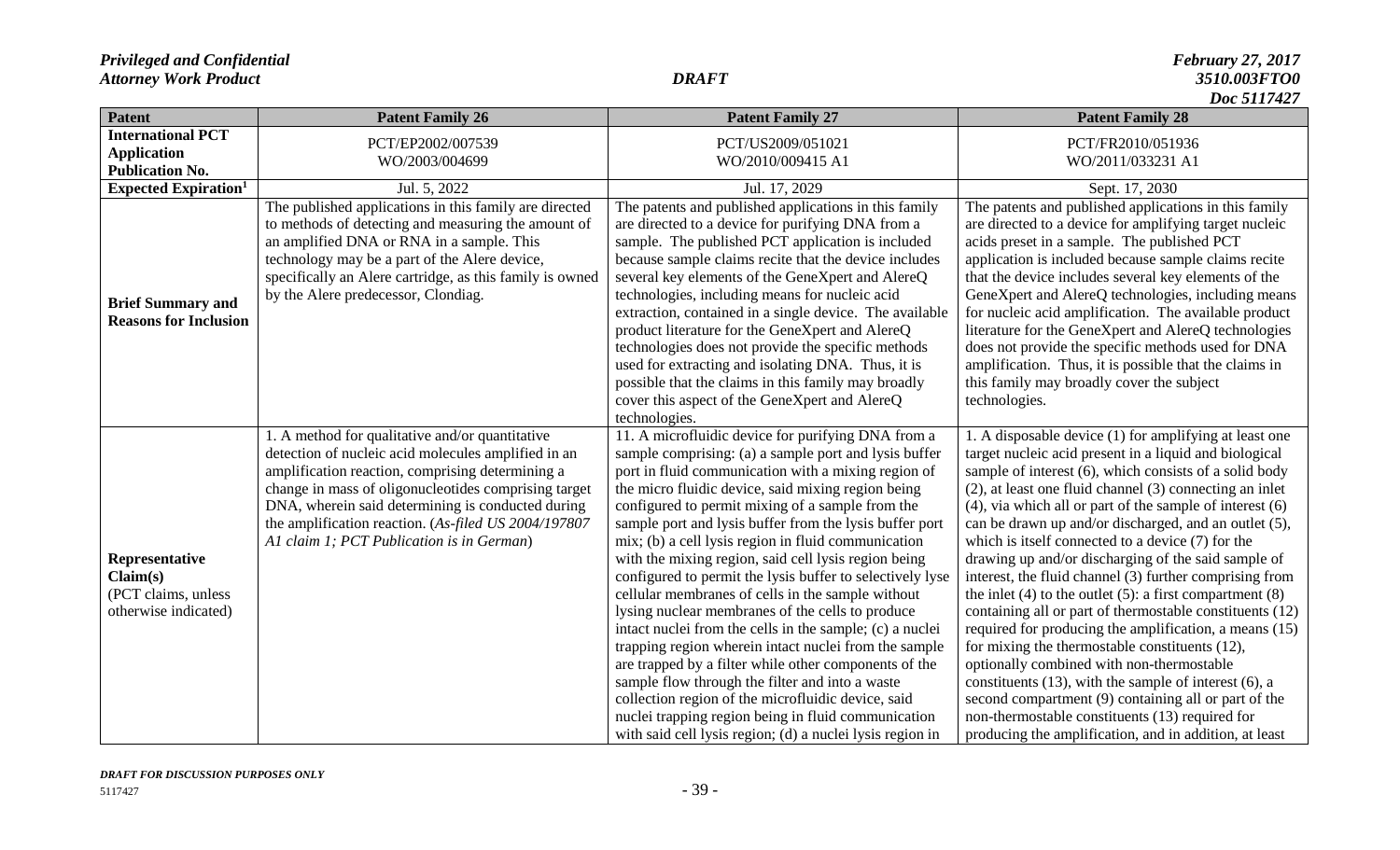|                        |                                     |                                                                  | DUC 3117447                                            |
|------------------------|-------------------------------------|------------------------------------------------------------------|--------------------------------------------------------|
| Patent                 | <b>Patent Family 26</b>             | <b>Patent Family 27</b>                                          | <b>Patent Family 28</b>                                |
|                        |                                     | which the nuclear membranes of the intact nuclei are             | one zone intended for heating (11) the said sample of  |
|                        |                                     | lysed to release the DNA; and (e) a DNA collection               | interest (6) mixed with the said thermostable and non- |
|                        |                                     | region in said microfluidic device wherein DNA                   | thermostable amplification constituents (12 combined   |
|                        |                                     | released from the trapped intact nuclei is collected.            | with 13), in order to allow the amplification of the   |
|                        |                                     |                                                                  | target nucleic acid. (English translation as published |
|                        |                                     |                                                                  | in US case, see below)                                 |
|                        |                                     | <b>International Patents and Published Applications (Status)</b> |                                                        |
|                        |                                     | US 8,304,185 B2                                                  |                                                        |
|                        |                                     | (Issued Nov. 6, 2012;                                            |                                                        |
|                        |                                     | Expires May 20, 2030)                                            |                                                        |
|                        |                                     |                                                                  |                                                        |
|                        |                                     | US 8,313,906 B2                                                  |                                                        |
|                        |                                     | (Issued Nov. 20, 2012;                                           |                                                        |
|                        |                                     | Expires May 23, 2030)                                            |                                                        |
|                        | US 2004/197807 A1                   |                                                                  | US 9,707,554 B2                                        |
|                        | (Abandoned)                         | US 9,116,088 B2                                                  | (Issued Jul. 18, 2017;                                 |
| <b>United States</b>   |                                     | (Issued Aug. 25, 2015;                                           | Expires June 15, 2032)                                 |
|                        | No US cases pending in this family. | Expires Aug. 21, 2029)                                           | No US cases pending in this family.                    |
|                        |                                     |                                                                  |                                                        |
|                        |                                     | US 9,513,196 B2                                                  |                                                        |
|                        |                                     | (Issued Dec. 6, 2016;                                            |                                                        |
|                        |                                     | Expires Jul. 17, 2029)                                           |                                                        |
|                        |                                     |                                                                  |                                                        |
|                        |                                     | US 2016/0145601 A1                                               |                                                        |
|                        |                                     | (Pending)                                                        |                                                        |
|                        | EP 1404880 B1                       | EP 2315848 B1                                                    |                                                        |
| <b>European Patent</b> | (Issued Jan. 20, 2010;              | (Issued Dec. 10, 2014; Likely Expires Jul. 17, 2029)             | EP 2477745 A1                                          |
| Office <sup>2</sup>    | Likely Expires Jul. 5, 2022)        |                                                                  | (Pending)                                              |
|                        |                                     | No EP cases pending in this family.                              |                                                        |
|                        | No EP cases pending in this family. |                                                                  |                                                        |
| China                  | No Publication Identified           | No Publication Identified                                        | No Publication Identified                              |
| India                  | No Publication Identified           | No Publication Identified                                        | No Publication Identified                              |
| <b>South Africa</b>    | No Publication Identified           | No Publication Identified                                        | No Publication Identified                              |
| <b>Brazil</b>          | No Publication Identified           | No Publication Identified                                        | No Publication Identified                              |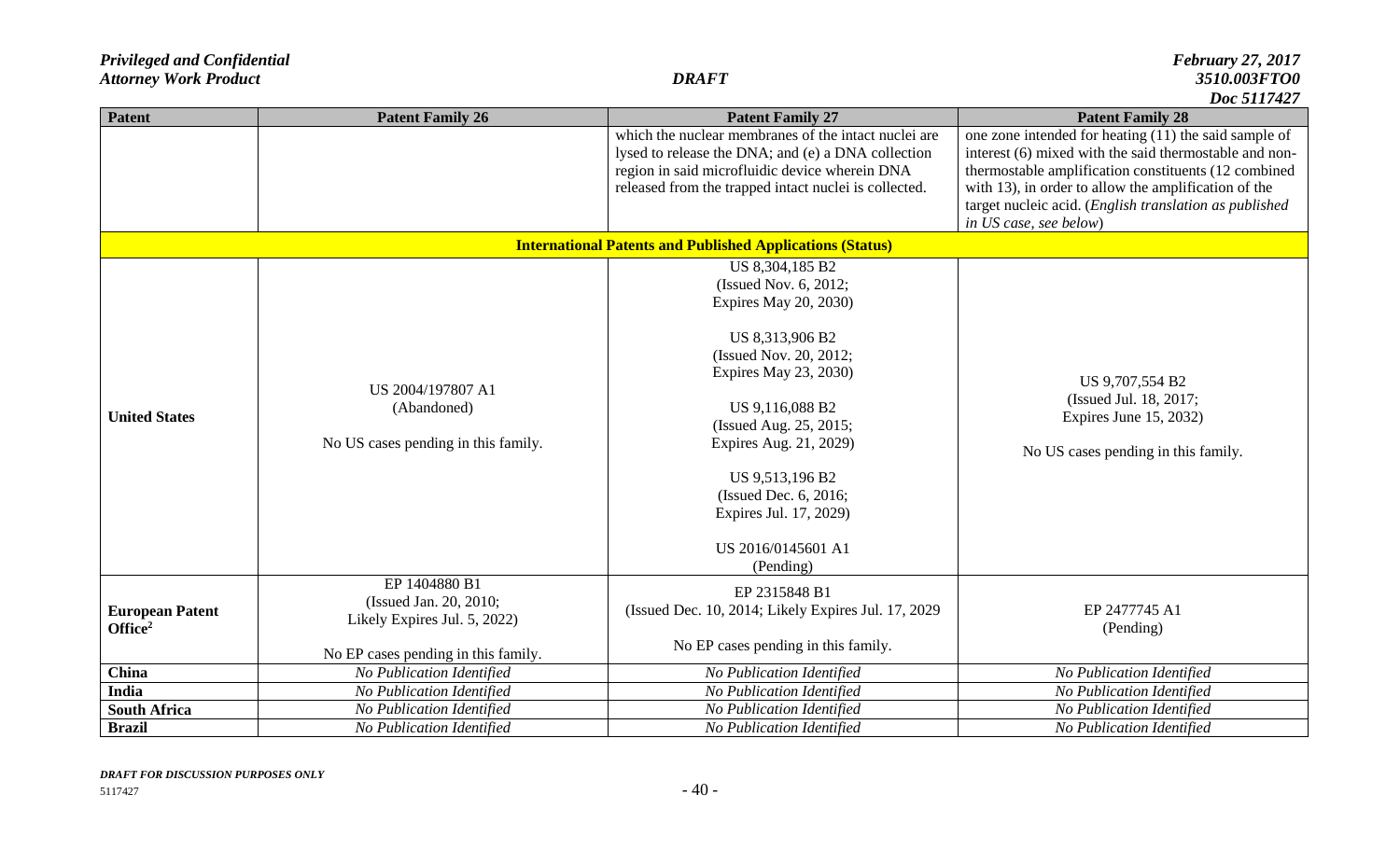|                              |                           |                           | DUC 3117427               |
|------------------------------|---------------------------|---------------------------|---------------------------|
| <b>Patent</b>                | <b>Patent Family 26</b>   | <b>Patent Family 27</b>   | <b>Patent Family 28</b>   |
| <b>African Regional</b>      | No Publication Identified | No Publication Identified | No Publication Identified |
| <b>Intellectual Property</b> |                           |                           |                           |
| Organization                 |                           |                           |                           |
| (ARIPO) <sup>3</sup>         |                           |                           |                           |
| Organisation                 | No Publication Identified | No Publication Identified | No Publication Identified |
| Africaine de la              |                           |                           |                           |
| Propriété                    |                           |                           |                           |
| Intellectuelle $(OAPI)^4$    |                           |                           |                           |
|                              |                           |                           |                           |
| <b>Eurasian Patent</b>       | No Publication Identified | No Publication Identified | No Publication Identified |
| Organization                 |                           |                           |                           |
| (EAPO) <sup>5</sup>          |                           |                           |                           |
| <b>Mexico</b>                | No Publication Identified | No Publication Identified | No Publication Identified |
| <b>Russia</b>                | No Publication Identified | No Publication Identified | No Publication Identified |
| <b>Indonesia</b>             | No Publication Identified | No Publication Identified | No Publication Identified |
| <b>Nigeria</b>               | No Publication Identified | No Publication Identified | No Publication Identified |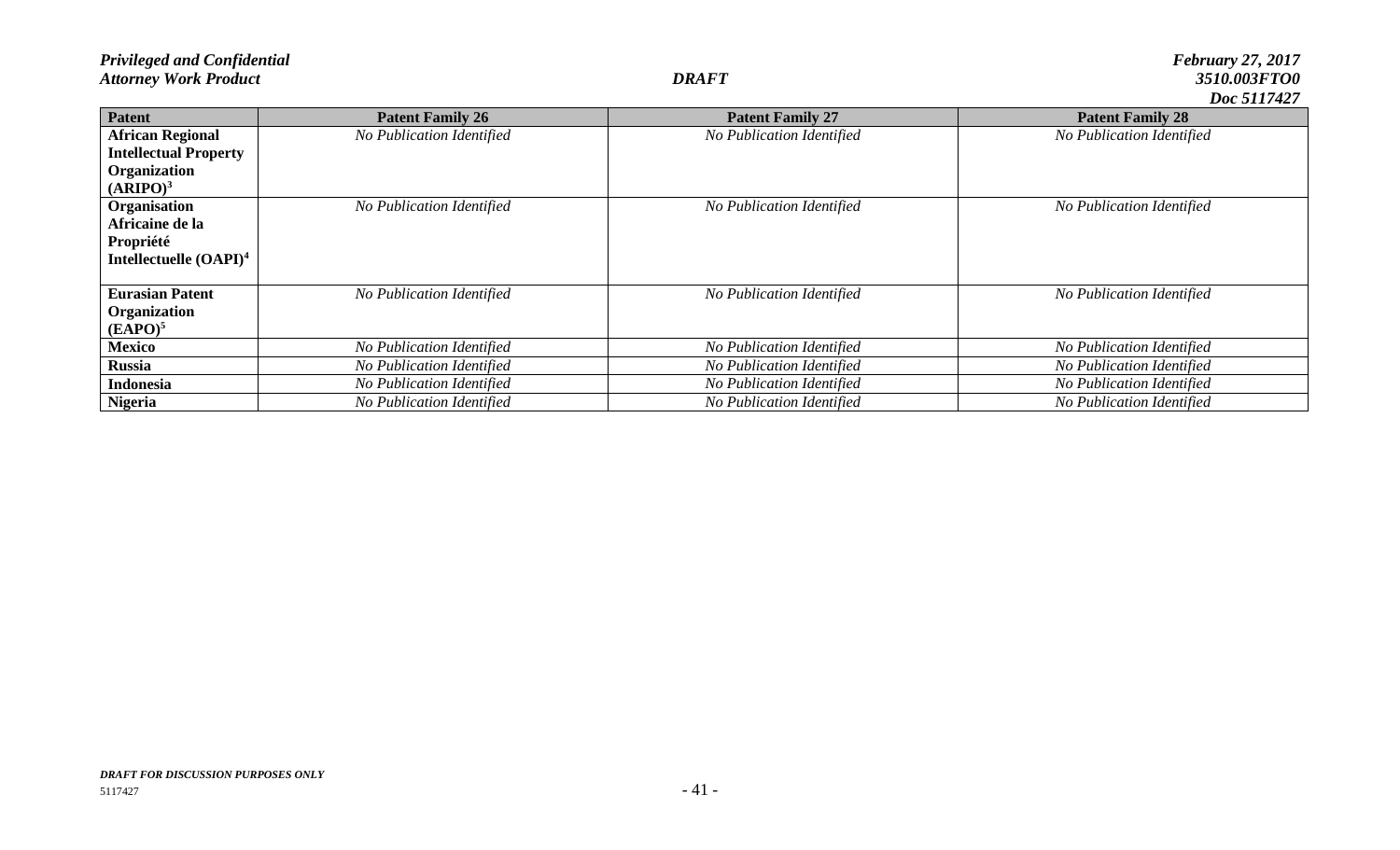| <b>Patent</b>                                                             | <b>Patent Family 29</b>                                                                                                                                                                                                                                                                                                                                                                                                                                                                                                                                                                                                                                                                                                                                                                                                                                                                                                                                                                                                                                        | <b>Patent Family 30</b>                                                                                                                                                                                                                                                                                                                                                                     | <b>Patent Family 31</b>                                                                                                                                                                                                                                                                                                                                                                                                                           |
|---------------------------------------------------------------------------|----------------------------------------------------------------------------------------------------------------------------------------------------------------------------------------------------------------------------------------------------------------------------------------------------------------------------------------------------------------------------------------------------------------------------------------------------------------------------------------------------------------------------------------------------------------------------------------------------------------------------------------------------------------------------------------------------------------------------------------------------------------------------------------------------------------------------------------------------------------------------------------------------------------------------------------------------------------------------------------------------------------------------------------------------------------|---------------------------------------------------------------------------------------------------------------------------------------------------------------------------------------------------------------------------------------------------------------------------------------------------------------------------------------------------------------------------------------------|---------------------------------------------------------------------------------------------------------------------------------------------------------------------------------------------------------------------------------------------------------------------------------------------------------------------------------------------------------------------------------------------------------------------------------------------------|
| <b>Title</b>                                                              | DETECTION OF PROKARYOTIC ORGANISM BY<br><b>DNA HYBRIDIZATION</b>                                                                                                                                                                                                                                                                                                                                                                                                                                                                                                                                                                                                                                                                                                                                                                                                                                                                                                                                                                                               | CARTRIDGE FOR A FLUID SAMPLE ANALYSER                                                                                                                                                                                                                                                                                                                                                       |                                                                                                                                                                                                                                                                                                                                                                                                                                                   |
| <b>Applicant</b>                                                          | UNIV CALIFORNIA (US)<br>(According to Espacenet)                                                                                                                                                                                                                                                                                                                                                                                                                                                                                                                                                                                                                                                                                                                                                                                                                                                                                                                                                                                                               | INVERNESS MEDICAL SWITZERLAND GMBH                                                                                                                                                                                                                                                                                                                                                          | AKUBIO LIMITED (GB) (US Patent Assigned to<br><b>INVERNESS MEDICAL)</b>                                                                                                                                                                                                                                                                                                                                                                           |
| <b>International PCT</b><br><b>Application</b><br><b>Publication No.</b>  | N/A                                                                                                                                                                                                                                                                                                                                                                                                                                                                                                                                                                                                                                                                                                                                                                                                                                                                                                                                                                                                                                                            | PCT/GB2007/003659<br>WO/2008/037989 A2                                                                                                                                                                                                                                                                                                                                                      | PCT/GB2006/001162<br>WO/2006/103439 A2                                                                                                                                                                                                                                                                                                                                                                                                            |
| <b>Expected Expiration</b> <sup>1</sup>                                   | N/A                                                                                                                                                                                                                                                                                                                                                                                                                                                                                                                                                                                                                                                                                                                                                                                                                                                                                                                                                                                                                                                            | Sept. 26, 2027                                                                                                                                                                                                                                                                                                                                                                              | Mar. 31, 2026                                                                                                                                                                                                                                                                                                                                                                                                                                     |
| <b>Brief Summary and</b><br><b>Reasons for Inclusion</b>                  | The patents in this family are directed to a method for<br>detecting the presence of mycoplasma specific nucleic<br>acids. The US patents are included because sample<br>claims recite that the method includes several key<br>elements of the GeneXpert and AlereQ technologies<br>(in particular, as the devices are used to detect<br>mycoplasma in a sample), including means for<br>mycoplasma detection in a sample through detection<br>of mycoplasma specific nucleic acids. The available<br>product literature for the GeneXpert and AlereQ<br>technologies does not provide the specific methods<br>used for detection of mycoplasma in a sample. Thus,<br>it is possible that the claims in this family may<br>broadly cover the GeneXpert and AlereQ<br>technologies, in so far as they are directed to detection<br>of mycoplasma in a subject. Notably, the US patents<br>identified in the search described above are expired;<br>however, as noted in this chart, the status of related<br>applications in other listed countries is unknown. | The published applications in this family, which are<br>owned by a predecessor to Alere, are directed to a<br>cartridge that may be used in the Alere device.                                                                                                                                                                                                                               | The patents and published applications in this family,<br>some of which are assigned to Alere or Inverness<br>Medical, are directed to a cartridge for analyzing a<br>fluid sample, wherein the cartridge contains means for<br>analyzing the sample. Because this technology is<br>assigned to Alere, it is possible that this technology is<br>part of the Alere system.                                                                        |
| Representative<br>Claim(s)<br>(PCT claims, unless<br>otherwise indicated) | 1. A method for detecting the presence of mycoplasma<br>specific nucleic acids, which comprises: contacting a<br>medium, which may contain a nucleic acid or nucleic<br>acid fragment from said mycoplasma having said<br>particular nucleotide sequence, with an<br>oligonucleotide, said oligonucleotide comprising a<br>nucleotide sequence complementary to said particular<br>nucleotide sequence, whereby said oligonucleotide                                                                                                                                                                                                                                                                                                                                                                                                                                                                                                                                                                                                                           | 1. A cartridge for apparatus for analysing a sample<br>comprising a fluid, the cartridge comprising a housing<br>having at least two parts and a sample receiving cell<br>comprising a surface, on one of said parts, a sensor<br>comprising an electrical-mechanical transducer<br>spaced from said surface, and an adhesive membrane<br>attaching the sensor to one of the housing parts, | 1. A cartridge for apparatus for analyzing a sample<br>comprising a fluid, the cartridge comprising a flow<br>cell formed from a substantially rigid support surface,<br>a sensor comprising electrical-mechanical transducer<br>for performing said analysis; an adhesive means<br>attaching the sensor to the support surface, and a<br>membrane spacing the sensor from the support to<br>define the flow cell between the support surface and |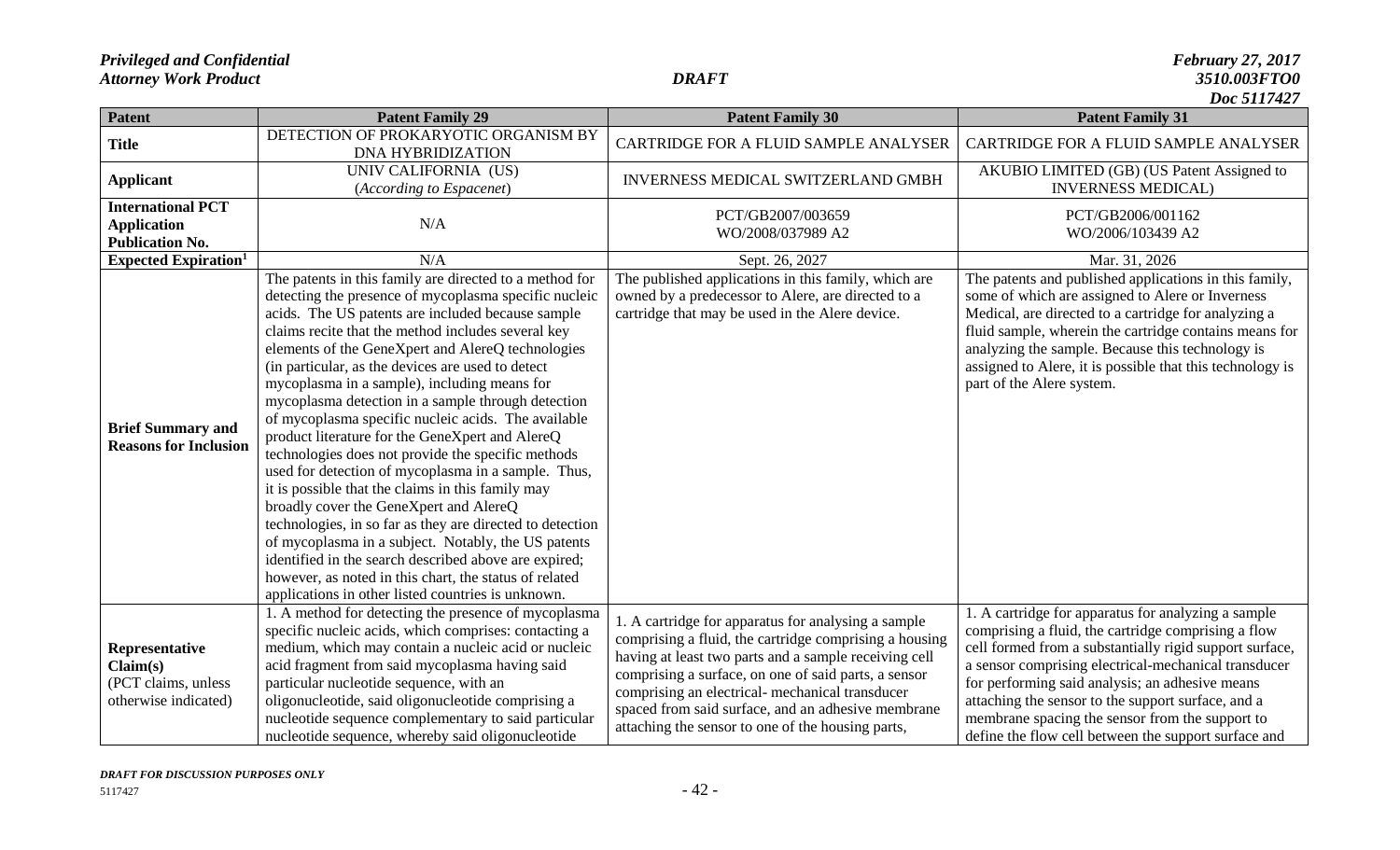| <b>Patent</b>          | <b>Patent Family 29</b>                               | <b>Patent Family 30</b>                                          | $D_{\rm U}$ ulit $\tau$ zi<br><b>Patent Family 31</b> |
|------------------------|-------------------------------------------------------|------------------------------------------------------------------|-------------------------------------------------------|
|                        | hybridizes with any nucleic acid or nucleic acid      | wherein the membrane is attached only to one of said             | the sensor, the flow cell also having an opening      |
|                        | fragment from said mycoplasma which may be            | parts of the housing.                                            | through which, in use, the sample passes.             |
|                        | present in said medium; and detecting the presence of |                                                                  |                                                       |
|                        | any nucleic acid or nucleic acid fragment hybridized  |                                                                  |                                                       |
|                        | with said oligonucleotide; wherein said particular    |                                                                  |                                                       |
|                        | nucleotide sequence includes at least one of the      |                                                                  |                                                       |
|                        | following mycoplasma-specific sequence regions or a   |                                                                  |                                                       |
|                        | sequence region, of at least nine nucleotides,        |                                                                  |                                                       |
|                        | complementary to at least one of the following        |                                                                  |                                                       |
|                        | sequences: ; wherein said oligonucleotide             |                                                                  |                                                       |
|                        | hybridizes with the nucleic acid or nucleic acid      |                                                                  |                                                       |
|                        | fragment from mycoplasma but not nucleic acids from   |                                                                  |                                                       |
|                        | eukaryotic or from other prokaryotic organisms, and   |                                                                  |                                                       |
|                        | wherein said oligonucleotide comprises at least nine  |                                                                  |                                                       |
|                        | nucleotides but is less than the length of mycoplasma |                                                                  |                                                       |
|                        | rRNA or the nucleic acid sequence encoding            |                                                                  |                                                       |
|                        | mycoplasma rRNA. (US 5,851,767 B1, below)             |                                                                  |                                                       |
|                        |                                                       | <b>International Patents and Published Applications (Status)</b> |                                                       |
|                        | US 5,851,767                                          |                                                                  |                                                       |
|                        | (Expired)<br>US 6,245,509 B1                          | US 2010/0233032 A1                                               | US 7,963,151 B2                                       |
|                        |                                                       | (Abandoned)                                                      | (Issued June 21, 2011;                                |
| <b>United States</b>   |                                                       |                                                                  | Expires Nov. 12, 2027)                                |
|                        | (Expired)                                             | No US cases pending in this family.                              |                                                       |
|                        | No US cases pending in this family.                   |                                                                  | No US cases pending in this family.                   |
|                        | No Publication Identified                             | EP2076762                                                        | EP 1864119 A2                                         |
| <b>European Patent</b> |                                                       | (Abandoned)                                                      | (Withdrawn)                                           |
| Office <sup>2</sup>    |                                                       |                                                                  |                                                       |
|                        |                                                       | No EP cases pending in this family.                              | No EP cases pending in this family.                   |
|                        | No Publication Identified                             | CN 101680851 A                                                   | CN 101258402 A                                        |
|                        |                                                       | (Withdrawn)                                                      | (Withdrawn)                                           |
| China                  |                                                       |                                                                  |                                                       |
|                        |                                                       | No CN cases pending in this family.                              | No CN cases pending in this family.                   |
| India                  | No Publication Identified                             | No Publication Identified                                        | No Publication Identified                             |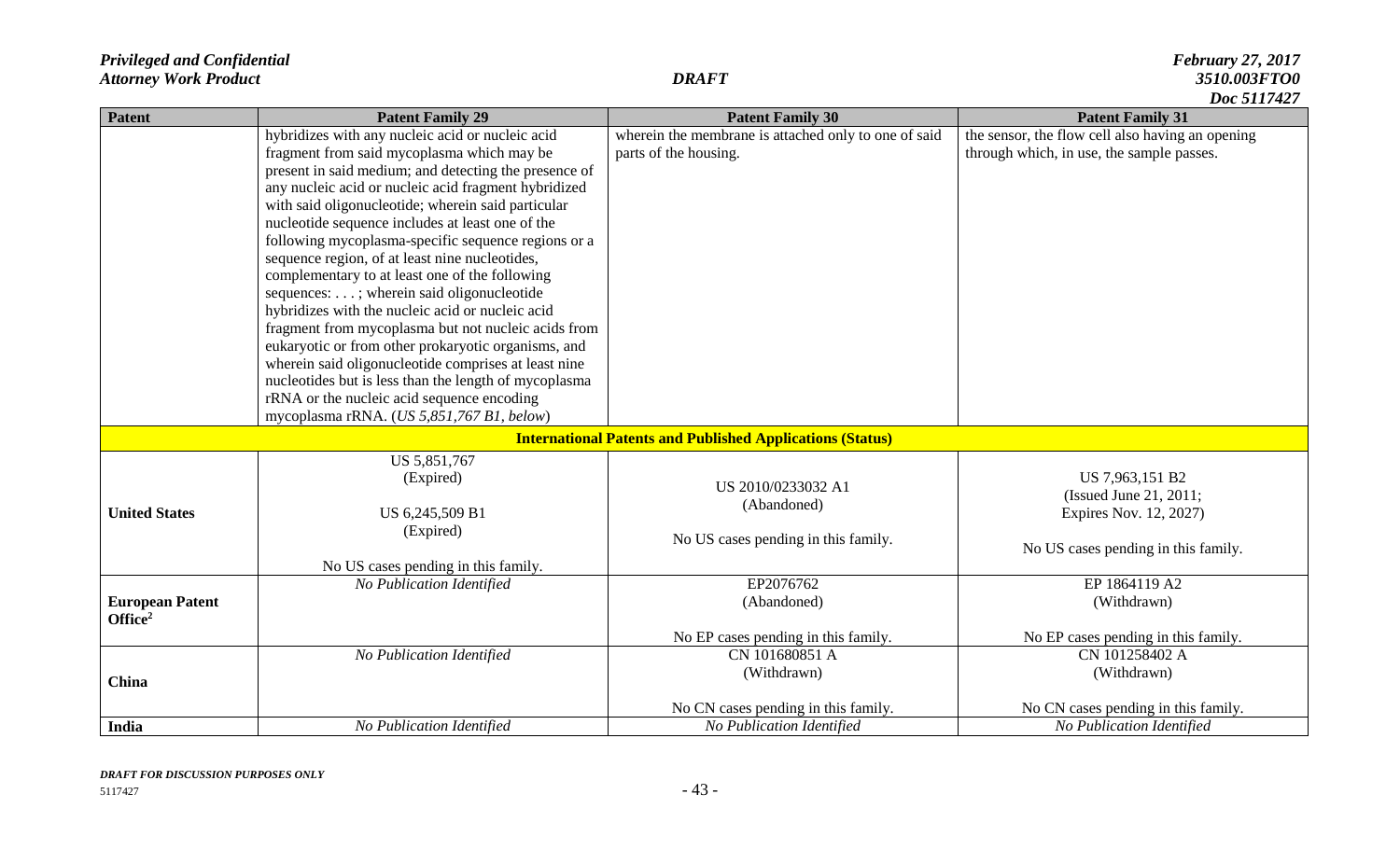|                           |                           | $1000 \,$ J I I I T $21$  |
|---------------------------|---------------------------|---------------------------|
| <b>Patent Family 29</b>   | <b>Patent Family 30</b>   | <b>Patent Family 31</b>   |
| No Publication Identified | No Publication Identified | No Publication Identified |
| No Publication Identified | No Publication Identified | No Publication Identified |
| No Publication Identified | No Publication Identified | No Publication Identified |
|                           |                           |                           |
|                           |                           |                           |
|                           |                           |                           |
| No Publication Identified | No Publication Identified | No Publication Identified |
|                           |                           |                           |
|                           |                           |                           |
|                           |                           |                           |
|                           |                           |                           |
|                           |                           | No Publication Identified |
|                           |                           |                           |
|                           |                           |                           |
| No Publication Identified | No Publication Identified | No Publication Identified |
| No Publication Identified | No Publication Identified | No Publication Identified |
| No Publication Identified | No Publication Identified | No Publication Identified |
| No Publication Identified | No Publication Identified | No Publication Identified |
|                           | No Publication Identified | No Publication Identified |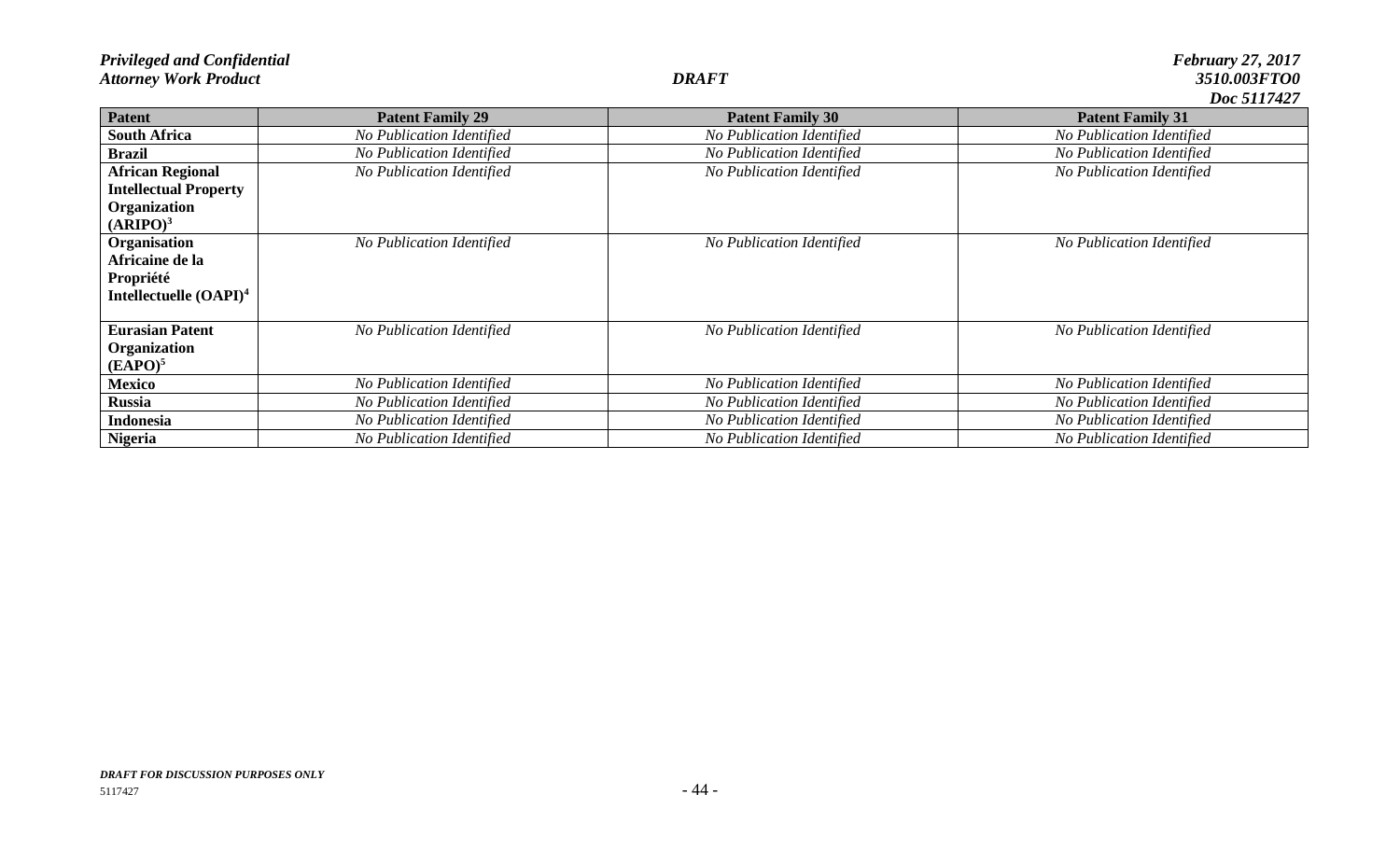| <b>Patent</b>                           | <b>Patent Family 32</b>                                                                                        |
|-----------------------------------------|----------------------------------------------------------------------------------------------------------------|
| <b>Title</b>                            | CARTRIDGE FOR CONDUCTING A CHEMICAL                                                                            |
|                                         | <b>REACTION</b>                                                                                                |
| <b>Applicant</b>                        | CEPHEID (US)                                                                                                   |
|                                         | PCT/US1998/016870                                                                                              |
|                                         | WO/99/09042 A2                                                                                                 |
|                                         |                                                                                                                |
|                                         | PCT/US1998/027632                                                                                              |
| <b>International PCT</b>                | WO/99/33559 A1                                                                                                 |
| <b>Application</b>                      |                                                                                                                |
| <b>Publication No.</b>                  | PCT/US2000/014739                                                                                              |
|                                         | WO/00/72970 A1                                                                                                 |
|                                         |                                                                                                                |
|                                         | PCT/US2000/014740                                                                                              |
|                                         | WO/00/73413 A2                                                                                                 |
| <b>Expected Expiration</b> <sup>1</sup> | Aug. 13, 2018                                                                                                  |
|                                         | The patents and published applications in this family                                                          |
|                                         | are directed to a cartridge for conducting a chemical                                                          |
| <b>Brief Summary and</b>                | reaction, wherein the cartridge has sensors and a                                                              |
| <b>Reasons for Inclusion</b>            | reaction vessel. Because this family is assigned to                                                            |
|                                         | Cepheid, it is possible that the claimed cartridge is                                                          |
|                                         | incorporated into the Cepheid device.                                                                          |
|                                         | 1. A cartridge for conducting a chemical reaction, the                                                         |
|                                         | cartridge comprising: a) a body having (1) a plurality<br>of sensor chambers having optical sensors positioned |
|                                         | to detect liquid in the sensor chamber and (2) at least                                                        |
|                                         | one flow path formed therein; and b) a reaction vessel                                                         |
| Representative                          | extending from the body, the vessel comprising: i) a                                                           |
| Claim(s)                                | rigid frame defining a plurality of side walls of a                                                            |
| (PCT claims, unless                     | reaction chamber, wherein the frame includes at least                                                          |
| otherwise indicated)                    | one channel connecting the flow path to the chamber;                                                           |
|                                         | and ii) at least one sheet attached to the rigid frame to                                                      |
|                                         | form a major wall of the chamber, wherein the major                                                            |
|                                         | wall is sufficiently flexible to conform to a surface                                                          |
|                                         | that comes into contact with the major wall. See US                                                            |
|                                         | 9,322,052 B2 below.                                                                                            |

*DRAFT FOR DISCUSSION PURPOSES ONLY*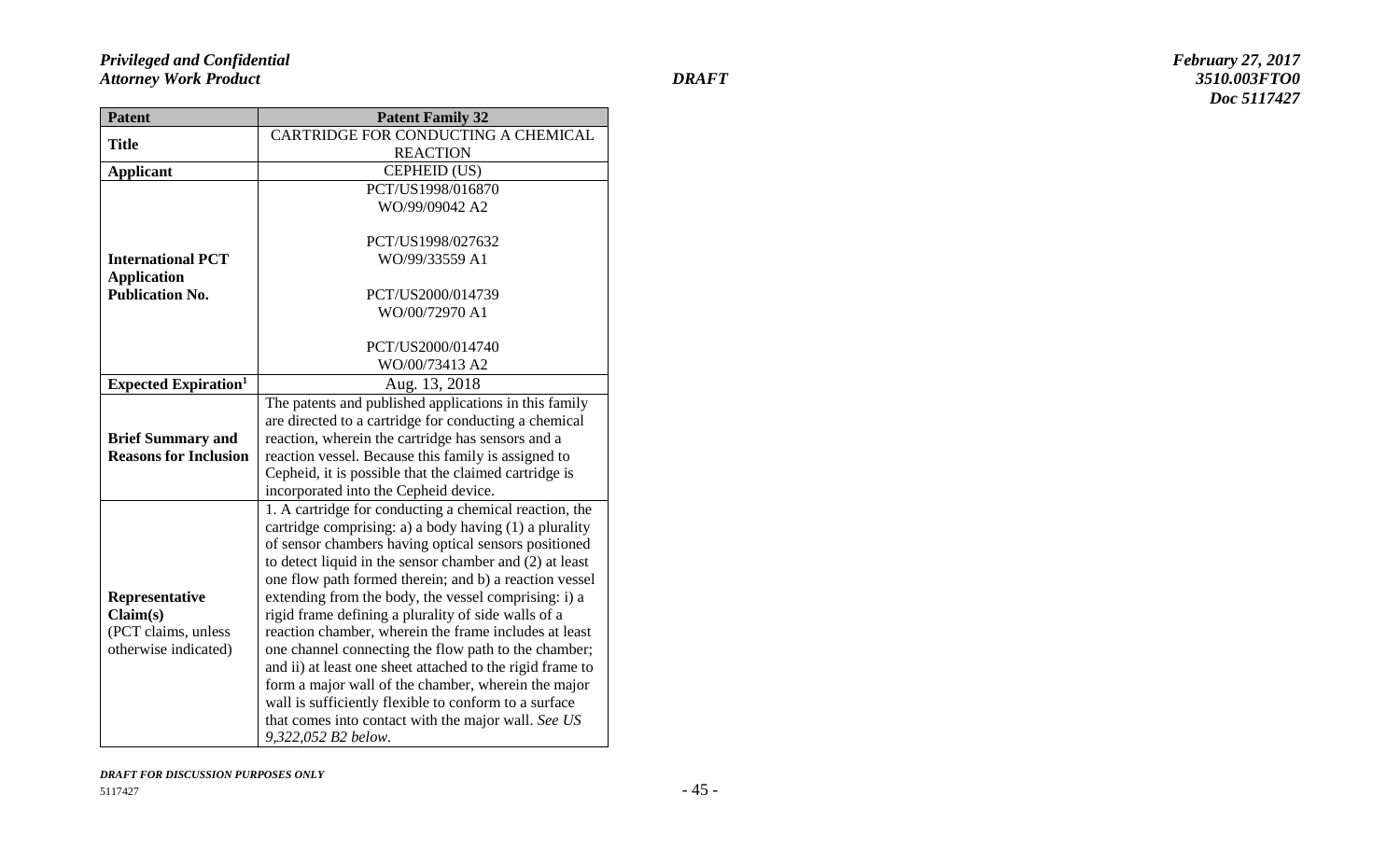|                      | <b>International Patents and Published Applications (Status)</b> |
|----------------------|------------------------------------------------------------------|
|                      | US 6,368,871 B1                                                  |
|                      | (Issued Apr. 9, 2002;                                            |
|                      | Expires Mar. 2, 2018)                                            |
|                      | US 6,391,541 B1                                                  |
|                      | (Issued May 21, 2002;                                            |
|                      | Expires May 30, 2020)                                            |
|                      | US 6,431,476 B1                                                  |
|                      | (Issued Aug. 13, 2002;                                           |
|                      | Expires Dec. 21, 2019)                                           |
|                      | US 6,440,725 B1                                                  |
|                      | (Issued Aug. 27, 2002;                                           |
|                      | Expires Dec. 24, 2018)                                           |
|                      | US 6,664,104 B2                                                  |
| <b>United States</b> | (Issued Dec. 16, 2003;                                           |
|                      | Expires Dec. 24, 2018)                                           |
|                      | US 6,783,736 B1                                                  |
|                      | (Issued Aug. 31, 2004;                                           |
|                      | Expires June 13, 2021)                                           |
|                      | US 6,818,185 B1                                                  |
|                      | (Issued Nov. 16, 2004;                                           |
|                      | Expires Mar. 2, 2018)                                            |
|                      | US 6,878,540 B2                                                  |
|                      | (Issued Apr. 12, 2005;                                           |
|                      | Expires Dec. 24, 2018)                                           |
|                      | US 6,881,541 B2                                                  |
|                      | (Issued Apr. 19, 2005;                                           |
|                      | Expires Aug. 13, 2017)                                           |

*DRAFT FOR DISCUSSION PURPOSES ONLY*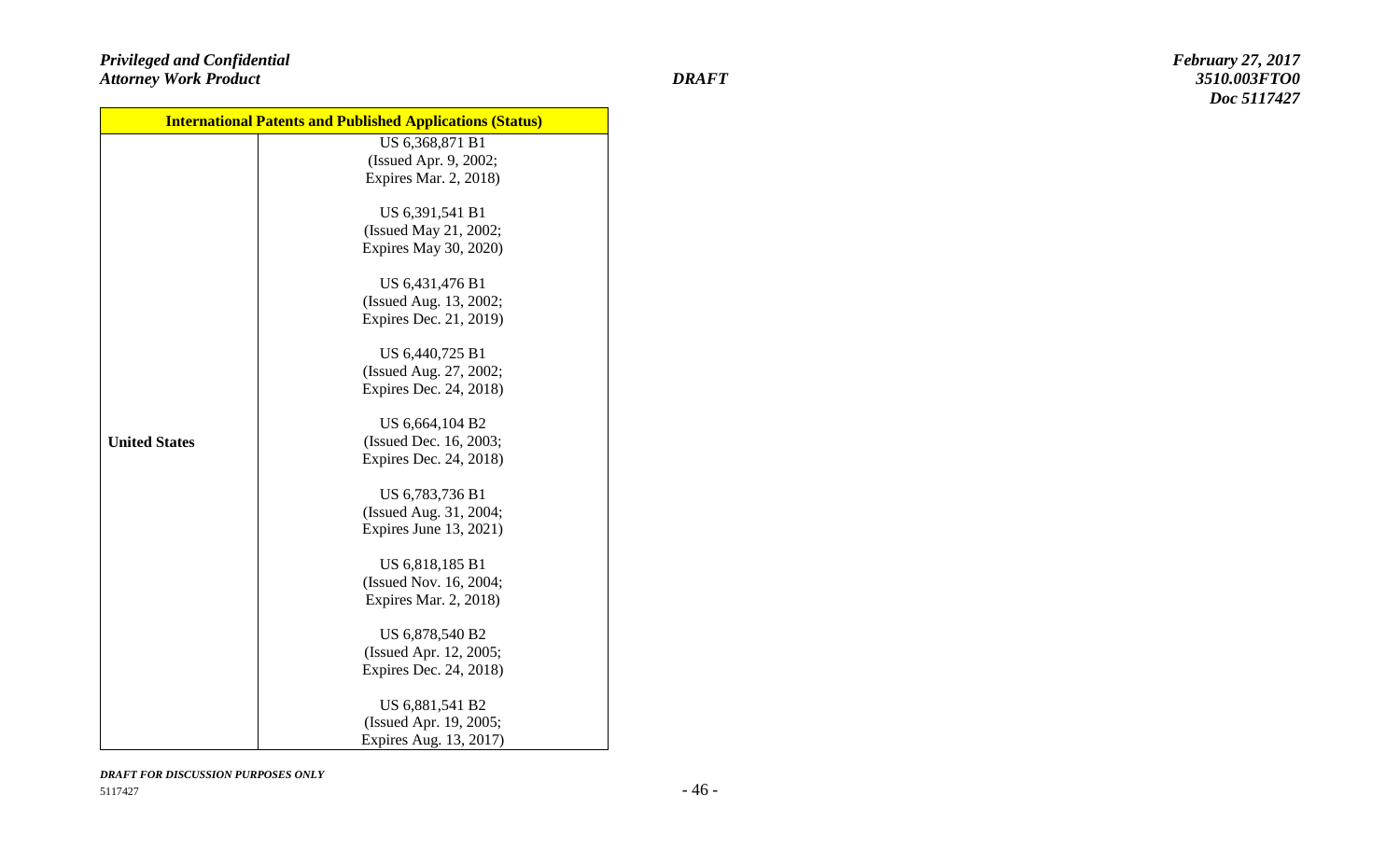| US 6,887,693 B2         |
|-------------------------|
| (Issued May 3, 2005;    |
| Expires Dec. 21, 2019)  |
|                         |
| US 6,893,879 B2         |
| (Issued May 17, 2005;   |
| Expires Aug. 13, 2017)  |
|                         |
| US 6,987,018 B2         |
| (Issued Jan. 17, 2006;  |
| Expires Nov. 2, 2019)   |
| US 7,135,144 B2         |
| (Issued Nov. 14, 2006;  |
| Expires Sept. 16, 2019) |
|                         |
| US 7,569,346 B2         |
| (Issued Aug. 4, 2009;   |
| Expires Dec. 31, 2018)  |
|                         |
| US 7,914,994 B2         |
| (Issued Mar. 29, 2011;  |
| Expires Dec. 24, 2018)  |
| US 8,168,442 B2         |
| (Issued May 1, 2012;    |
| Expires June 12, 2022)  |
| US 8,247,176 B2         |
| (Issued Aug. 21, 2012;  |
| Expires Dec. 24, 2018)  |
|                         |
| US 8,268,603 B2         |
| (Issued Sept. 18, 2012; |
| Expires Aug. 13, 2017)  |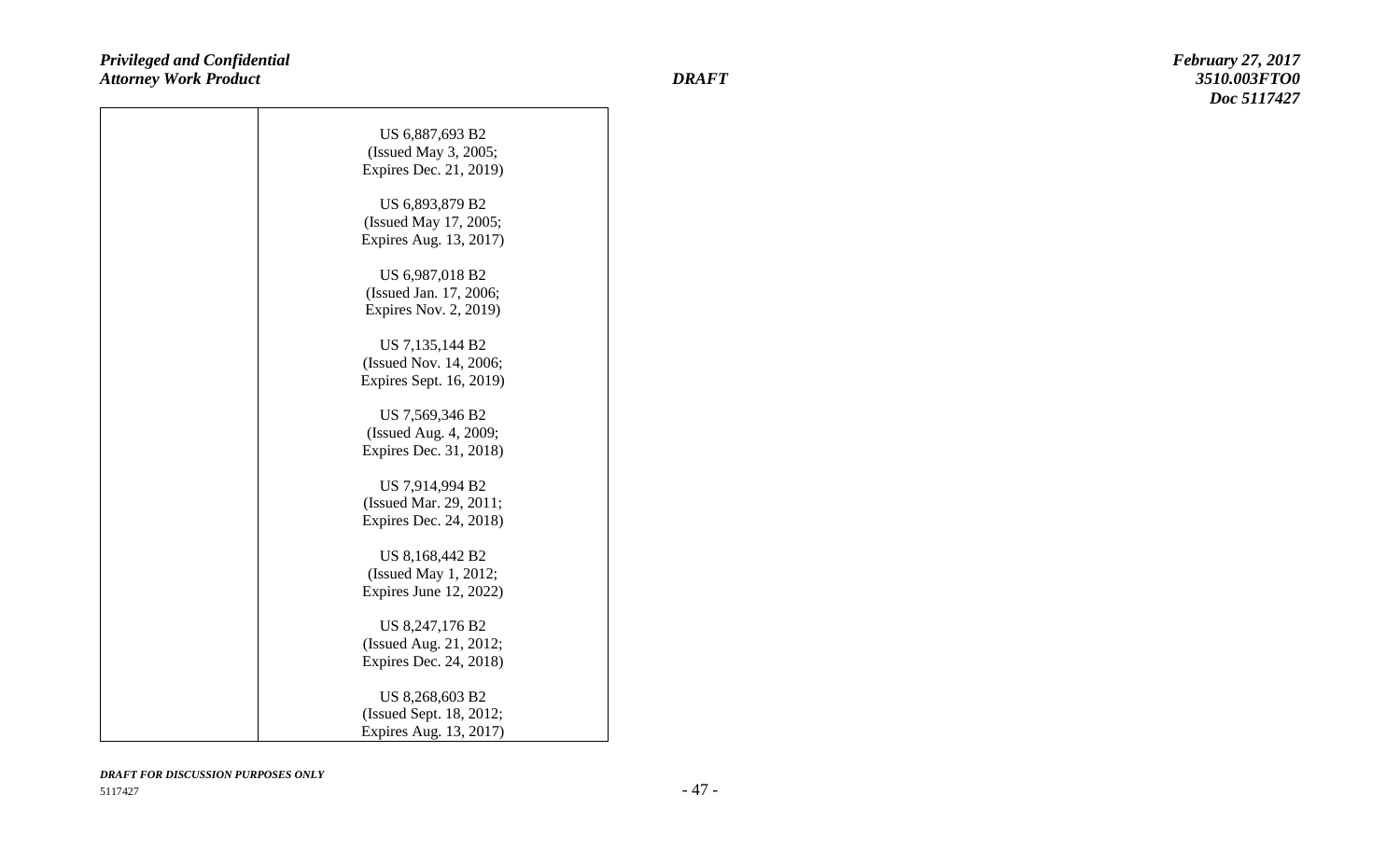| US 8,580,559 B2        |
|------------------------|
| (Issued Nov. 12, 2013; |
| Expires Dec. 24, 2018) |
|                        |
| US 8,592,157 B2        |
| (Issued Nov. 26, 2013; |
| Expires Dec. 24, 2018) |
| US 8,709,363 B2        |
| (Issued Apr. 29, 2014; |
| Expires Mar. 2, 2018)  |
|                        |
| US 9,156,032 B2        |
| (Issued Oct. 13, 2015; |
| Expires Oct. 16, 2019) |
|                        |
| US 9,322,052 B2        |
| (Issued Apr. 26, 2016; |
| Expires Mar. 2, 2018)  |
|                        |
| US 2002/0019060 A1     |
| (Abandoned)            |
| US 2004/0200909 A1     |
| (Abandoned)            |
|                        |
| US 2008/0057572 A1     |
| (Pending)              |
|                        |
| US 2013/0236907 A1     |
| (Abandoned)            |
|                        |
| US 2013/0220931 A1     |
| (Abandoned)            |
|                        |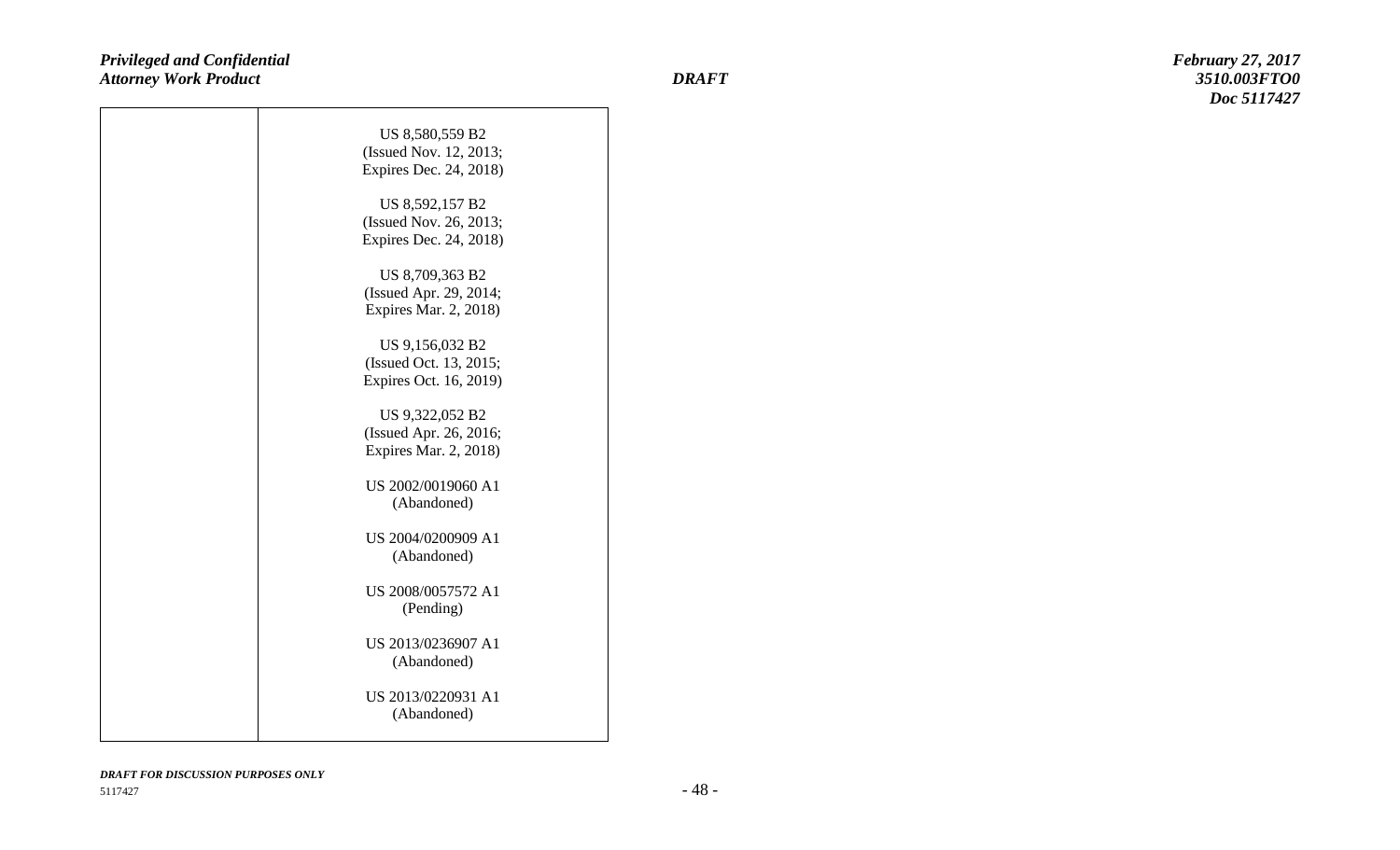|                              | US 2014/0141424 A1            |
|------------------------------|-------------------------------|
|                              | (Abandoned)                   |
|                              |                               |
|                              | US 2016/0367991 A1            |
|                              | (Pending)                     |
|                              |                               |
|                              | EP 1179585 B1                 |
|                              | (Issued Jul. 9, 2008;         |
|                              | Likely Expires Dec. 24, 2018) |
|                              | EP 1180135 B1                 |
|                              | (Issued Aug. 17, 2005;        |
|                              | Likely Expires May 30, 2020)  |
|                              | EP 1181098 B2                 |
|                              | (Issued on Jul. 26, 2006;     |
| <b>European Patent</b>       | Likely Expires May 30, 2020)  |
| Office <sup>2</sup>          |                               |
|                              | EP 1208189 B1                 |
|                              | (Issued on Oct. 6, 2004;      |
|                              | Likely Expires May 30, 2020)  |
|                              | EP 1003759 A2                 |
|                              | (Withdrawn)                   |
|                              | EP 1042061 A1                 |
|                              | (Pending)                     |
| China                        | No Publication Identified     |
| India                        | No Publication Identified     |
| <b>South Africa</b>          | No Publication Identified     |
| <b>Brazil</b>                | No Publication Identified     |
| <b>African Regional</b>      | No Publication Identified     |
| <b>Intellectual Property</b> |                               |
| Organization                 |                               |
| (ARIPO) <sup>3</sup>         |                               |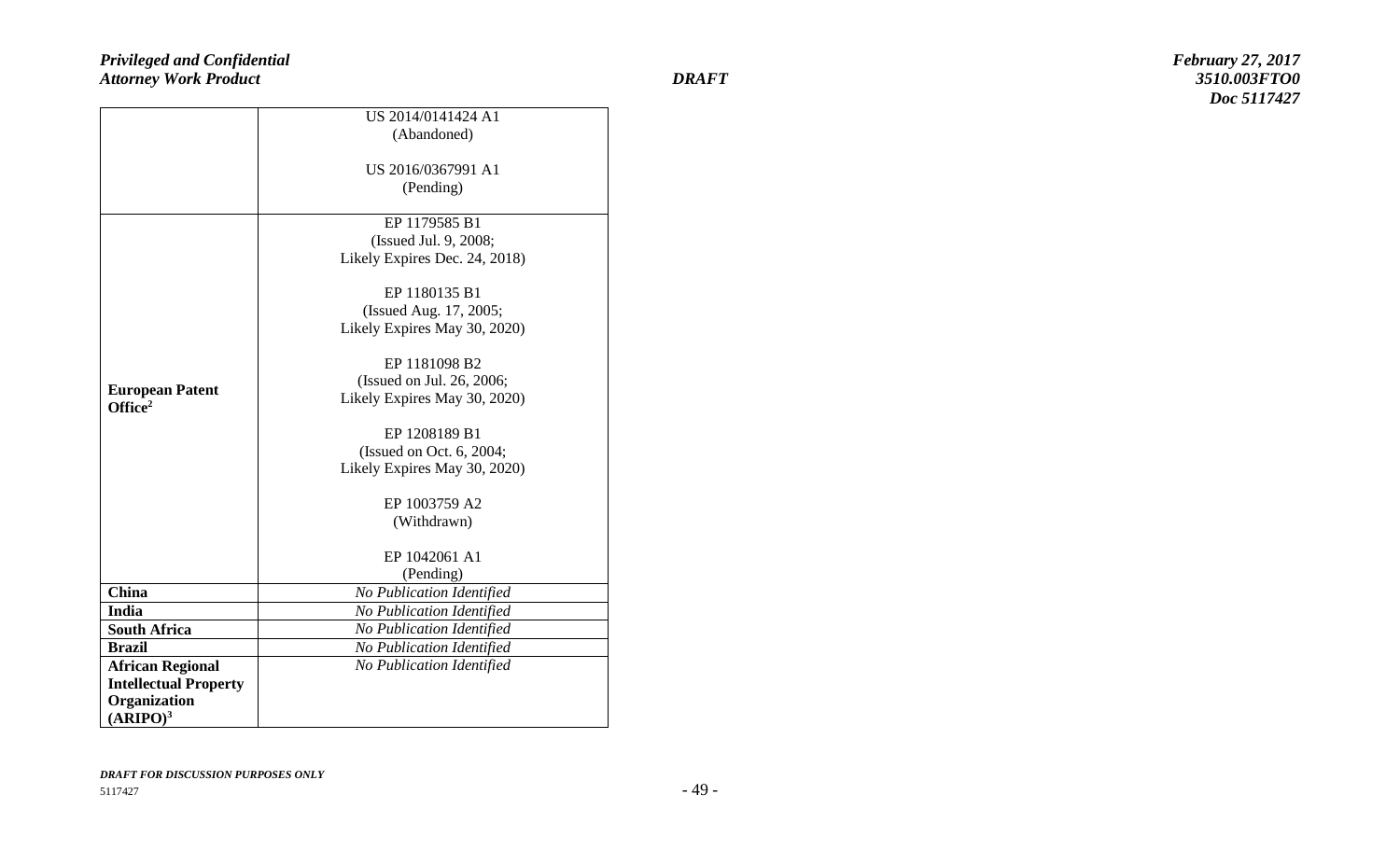| Organisation              | No Publication Identified                              |
|---------------------------|--------------------------------------------------------|
| Africaine de la           |                                                        |
| Propriété                 |                                                        |
| Intellectuelle $(OAPI)^4$ |                                                        |
| <b>Eurasian Patent</b>    | No Publication Identified                              |
| <b>Organization</b>       |                                                        |
| (EAPO) <sup>5</sup>       |                                                        |
| <b>Mexico</b>             | MX 2012004397 A                                        |
|                           | (Issued Nov. 22, 2013; Likely to Expire Oct. 13, 2030) |
| <b>Russia</b>             | No Publication Identified                              |
| <b>Indonesia</b>          | No Publication Identified                              |
| <b>Nigeria</b>            | No Publication Identified                              |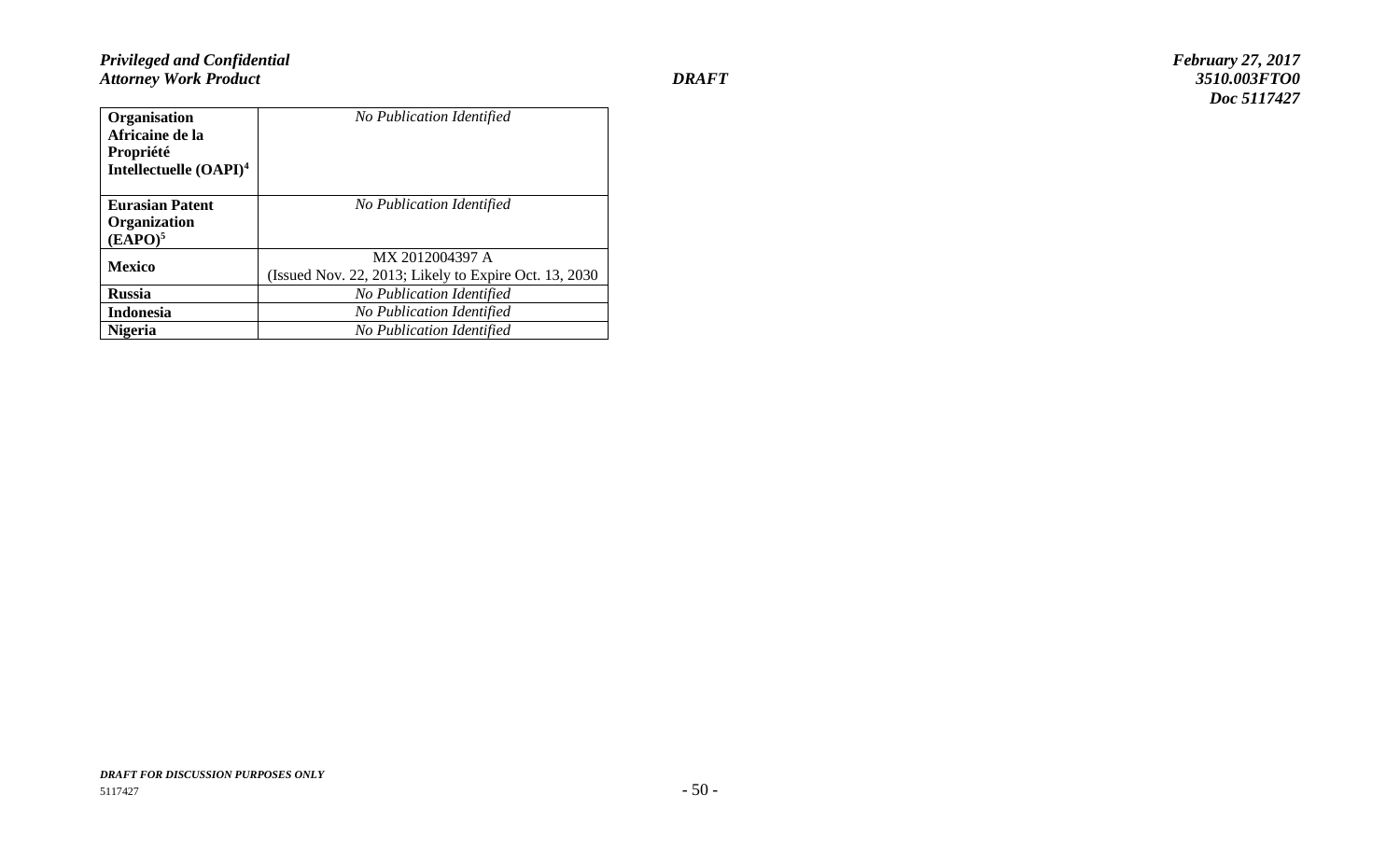## **Patent Landscape for OraSure OraQuick Lateral Flow Device**

| Patent                                                                   | <b>Patent Family 33</b>                                                                                                                                                                                                                                                                                                                                                                                                                                                                                                                                                                                                                                                                                                                                                                                                                                                                                                                                                                                                                                                                                                                                                                                                                        | <b>Patent Family 34</b>                                                                                                                                                                                                                                                                                                                                                                                                                                                                                                                                                                                                     | <b>Patent Family 35</b>                                                                                                                                                                                                                                                                                                                                                                                                                                                                                                                                                                                                                                    |
|--------------------------------------------------------------------------|------------------------------------------------------------------------------------------------------------------------------------------------------------------------------------------------------------------------------------------------------------------------------------------------------------------------------------------------------------------------------------------------------------------------------------------------------------------------------------------------------------------------------------------------------------------------------------------------------------------------------------------------------------------------------------------------------------------------------------------------------------------------------------------------------------------------------------------------------------------------------------------------------------------------------------------------------------------------------------------------------------------------------------------------------------------------------------------------------------------------------------------------------------------------------------------------------------------------------------------------|-----------------------------------------------------------------------------------------------------------------------------------------------------------------------------------------------------------------------------------------------------------------------------------------------------------------------------------------------------------------------------------------------------------------------------------------------------------------------------------------------------------------------------------------------------------------------------------------------------------------------------|------------------------------------------------------------------------------------------------------------------------------------------------------------------------------------------------------------------------------------------------------------------------------------------------------------------------------------------------------------------------------------------------------------------------------------------------------------------------------------------------------------------------------------------------------------------------------------------------------------------------------------------------------------|
| <b>Title</b>                                                             | DEVICE FOR COLLECTION AND ASSAY OF<br><b>ORAL FLUIDS</b>                                                                                                                                                                                                                                                                                                                                                                                                                                                                                                                                                                                                                                                                                                                                                                                                                                                                                                                                                                                                                                                                                                                                                                                       | IMMUNOCHROMATOGRAPHIC ASSAY<br>DEVICES WITH SEPARATORS                                                                                                                                                                                                                                                                                                                                                                                                                                                                                                                                                                      | IMMUNOASSAY APPARATUS FOR DIAGNOSIS                                                                                                                                                                                                                                                                                                                                                                                                                                                                                                                                                                                                                        |
| <b>Applicant</b>                                                         | EPITOPE, INC. (US)<br>Now ORASURE TECHNOLOGIES (US)                                                                                                                                                                                                                                                                                                                                                                                                                                                                                                                                                                                                                                                                                                                                                                                                                                                                                                                                                                                                                                                                                                                                                                                            | GENELABS DIAGNOSTICS PTE LTD. (SG)                                                                                                                                                                                                                                                                                                                                                                                                                                                                                                                                                                                          | CLINICAL DIAGNOSTIC CHEMICALS LIMITED<br>(GB)                                                                                                                                                                                                                                                                                                                                                                                                                                                                                                                                                                                                              |
| <b>International PCT</b><br><b>Application</b><br><b>Publication No.</b> | PCT/US1999/007124<br>WO/1999/050656 A1                                                                                                                                                                                                                                                                                                                                                                                                                                                                                                                                                                                                                                                                                                                                                                                                                                                                                                                                                                                                                                                                                                                                                                                                         | PCT/US2001/002554<br>WO/2001/055723 A1                                                                                                                                                                                                                                                                                                                                                                                                                                                                                                                                                                                      | PCT/GB1998/001412<br>WO/1998/052044 A1                                                                                                                                                                                                                                                                                                                                                                                                                                                                                                                                                                                                                     |
| <b>Expected Expiration</b> <sup>1</sup>                                  | Mar. 29, 2019                                                                                                                                                                                                                                                                                                                                                                                                                                                                                                                                                                                                                                                                                                                                                                                                                                                                                                                                                                                                                                                                                                                                                                                                                                  | Jan. 25, 2021                                                                                                                                                                                                                                                                                                                                                                                                                                                                                                                                                                                                               | May 15, 2018                                                                                                                                                                                                                                                                                                                                                                                                                                                                                                                                                                                                                                               |
| <b>Brief Summary and</b><br><b>Reasons for Inclusion</b>                 | Based on our review of the product literature and the<br>PCT claims, this patent family appears to be<br>specifically directed to the OraSure OraQuick lateral<br>flow device. However, further analysis of issued<br>claims in relevant countries is necessary to draw<br>conclusions as to whether any issued patents in this<br>family cover the OraSure OraQuick device.<br>The patents and published applications in this family<br>are directed to a device for collection and lateral flow<br>chromatography of an oral fluid. Sample claims recite<br>that the apparatus includes several key elements of the<br>OraQuick technology, including (i) a capillary matrix<br>having a surface for receiving oral fluid; (ii) a lateral<br>flow chromatography strip wherein the capillary<br>matrix pulls up the oral fluid and delivers the oral<br>fluid to a receiving area of the lateral flow<br>chromatography strip; (iii) means for visual detection<br>of a target on the lateral chromatographic strip; and<br>(iv) a housing apparatus that acts as a handle for<br>inserting the capillary matrix into a subject's mouth<br>(for sample collection); and methods of use thereof for<br>the detection of a target in a sample. | The patents and published applications in this family<br>are directed to a chromatography device or kit for<br>detecting human antibodies in a sample. The<br>published PCT application is included because sample<br>claims recite that the device includes several key<br>elements of the OraQuick technology, including (i) a<br>chromatographic element; (ii) a releasable binding<br>partner comprising an antibody or a detectable label;<br>(iii) an immobilized binding partner positioned on the<br>chromatographic element, wherein the immobilized<br>binding partner can be an HIV or mycobacterium<br>antigen. | The patents and published applications in this family<br>are directed to an immunoassay analytical test device.<br>The published PCT application is included because<br>representative claims recite that the apparatus<br>comprises several key elements of the subject<br>technology, including (i) a pad for collecting fluid<br>from a subject; (ii) the pad can also be an area that is<br>exposed to a solution that will move the analyte across<br>a membrane; (iii) detection means for permitting<br>detection of the analyte (e.g., use of an antibody).<br>Broadly construed, the published PCT claims may<br>read on the OraQuick technology. |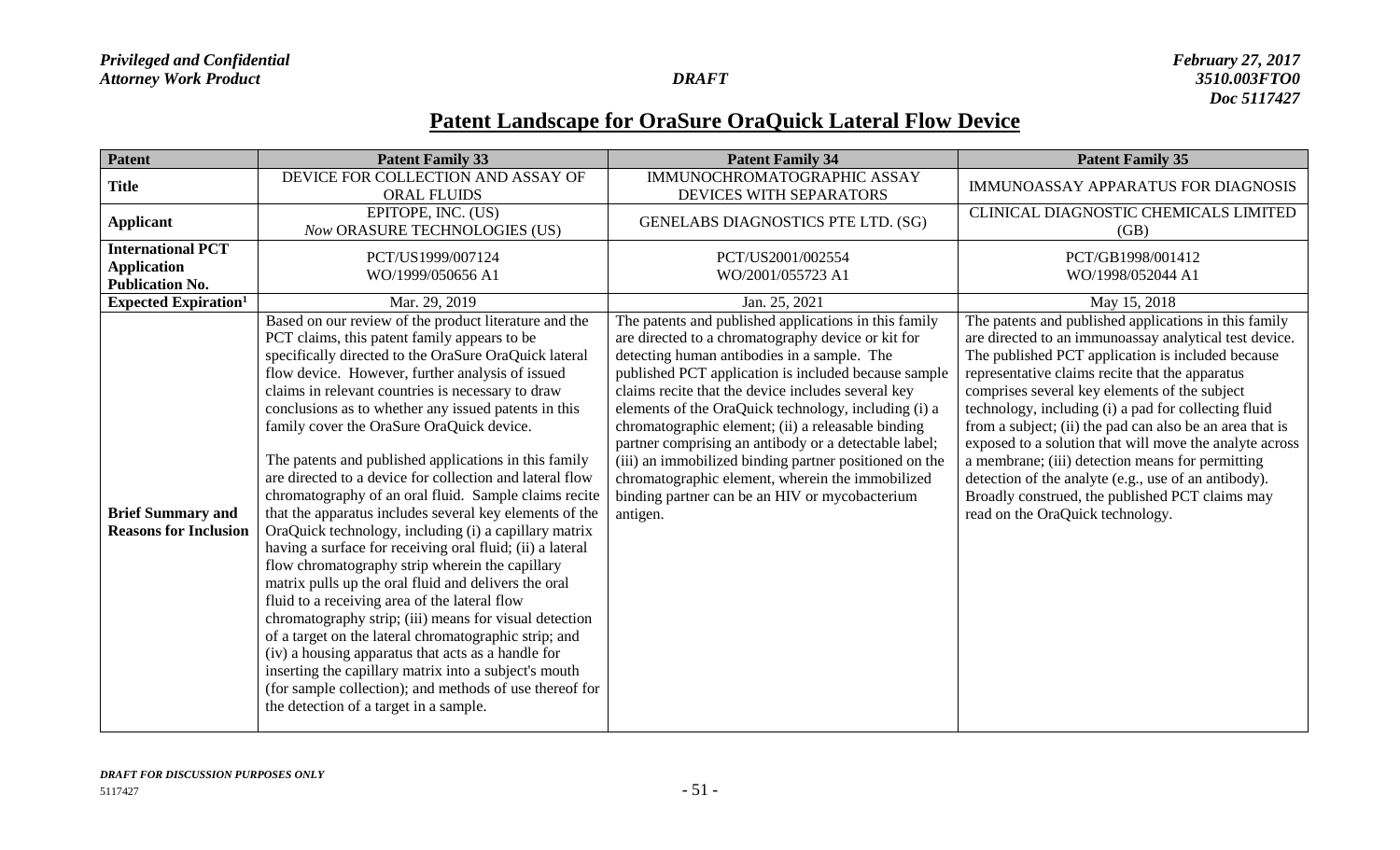| <b>Patent</b>                                                             | <b>Patent Family 33</b>                                                                                                                                                                                                                                                                                                                                                                                                                                                                                                                                                                                                                                                                                                                                                                                                                                                                                                                                                                                                                                                                                                                                                                                                                                                                                                                                                                                                                                                                                                                                                                                          | <b>Patent Family 34</b>                                                                                                                                                                                                                                                                                                                                                                                                                                                                                                                                                                                                                                                                                                                                                                                                                                                                                                                                                                                                                                                                                                                                                                            | <b>Patent Family 35</b>                                                                                                                                                                                                                                                                                                                                                                                                                                                                                                                                                                                                                                                                                     |
|---------------------------------------------------------------------------|------------------------------------------------------------------------------------------------------------------------------------------------------------------------------------------------------------------------------------------------------------------------------------------------------------------------------------------------------------------------------------------------------------------------------------------------------------------------------------------------------------------------------------------------------------------------------------------------------------------------------------------------------------------------------------------------------------------------------------------------------------------------------------------------------------------------------------------------------------------------------------------------------------------------------------------------------------------------------------------------------------------------------------------------------------------------------------------------------------------------------------------------------------------------------------------------------------------------------------------------------------------------------------------------------------------------------------------------------------------------------------------------------------------------------------------------------------------------------------------------------------------------------------------------------------------------------------------------------------------|----------------------------------------------------------------------------------------------------------------------------------------------------------------------------------------------------------------------------------------------------------------------------------------------------------------------------------------------------------------------------------------------------------------------------------------------------------------------------------------------------------------------------------------------------------------------------------------------------------------------------------------------------------------------------------------------------------------------------------------------------------------------------------------------------------------------------------------------------------------------------------------------------------------------------------------------------------------------------------------------------------------------------------------------------------------------------------------------------------------------------------------------------------------------------------------------------|-------------------------------------------------------------------------------------------------------------------------------------------------------------------------------------------------------------------------------------------------------------------------------------------------------------------------------------------------------------------------------------------------------------------------------------------------------------------------------------------------------------------------------------------------------------------------------------------------------------------------------------------------------------------------------------------------------------|
| Representative<br>Claim(s)<br>(PCT claims, unless<br>otherwise indicated) | 1. An apparatus for collection and lateral flow<br>chromatography of an oral fluid, said apparatus<br>comprising: a capillary matrix having exposed a<br>surface for receiving oral fluid; and a lateral flow<br>chromatography strip where said lateral flow<br>chromatography strip is in communication with said<br>capillary matrix such that when said capillary matrix<br>receives oral fluid, said capillary matrix wicks up said<br>oral fluid and delivers said oral fluid to a receiving<br>area of said lateral flow chromatography strip.<br>19. The apparatus of claim 1, further comprising: a<br>housing having a cavity, wherein said lateral flow<br>chromate-graphy strip extends into the cavity along<br>the housing to an inspection site on the housing; and<br>at least one inspection site from an exterior of the<br>housing to the lateral chromatographic strip to enable<br>visual inspection of reagents at selected sites on the<br>lateral chromatographic strip.<br>20. The apparatus of claim 19, wherein said housing<br>acts as a handle for inserting said capillary matrix into<br>said oral cavity.<br>21. A method of detection or quantifying one or more<br>analytes in an oral fluid, said method comprising the<br>steps of: i) inserting into the oral cavity of a mammal<br>an apparatus comprising a capillary matrix attached to<br>a lateral flow chromatography strip, such that said<br>capillary matrix is contacted with an oral mucosal<br>surface whereby said capillary matrix wicks up oral<br>fluid and delivers said oral fluid to a receiving area of | 1. An assay device or kit comprising: a) a<br>chromatographic element comprising a sample<br>receiving end, a reagent releasing end, and a reaction<br>zone; b) an absorbent pad; and c) a separator<br>positioned between the chromatographic element and<br>the absorbent pad.<br>2. The assay or kit device of claim 1, wherein the<br>reagent releasing end comprises a releasable binding<br>partner.<br>3. The assay device or kit of claim 2, wherein the<br>releasable binding partner comprises one or more<br>antibodies directed against one or more conserved<br>regions of a human antibody.<br>4. The assay device or kit of claim 2, wherein the<br>releasable binding partner comprises a detectable<br>label.<br>6. The assay device or kit of claim 1, wherein the<br>reaction zone comprises an immobilized binding<br>partner for a specific analyte.<br>7. The assay device or kit of claim 6, wherein the<br>immobilized binding partner comprises one or more<br>antigens selected from the group consisting of a<br>recombinant HIV 1 antigen, a recombinant HIV 2<br>antigen, a Helicobacter pylori-derived antigen, and a<br>Mycobacterium tuberculosis-derived antigen. | 1. Immunoassay analytical test apparatus, which<br>apparatus comprises: (a) a zone for receiving a<br>sample containing an analyte; (b) a zone for receiving<br>a mobile phase, which zone may be the same as the<br>sample receiving zone, or different thereto; (c)<br>detection means for permitting detection of said<br>analyte by immunoreaction; (d) a first flow path for<br>flow of said analyte in said mobile phase from said<br>sample receiving zone to said detection means; and<br>(e) a second flow path permitting flow of said mobile<br>phase to said detection means.<br>2. Apparatus according to claim 1, wherein said<br>second flow path includes labeled immunoactive<br>material. |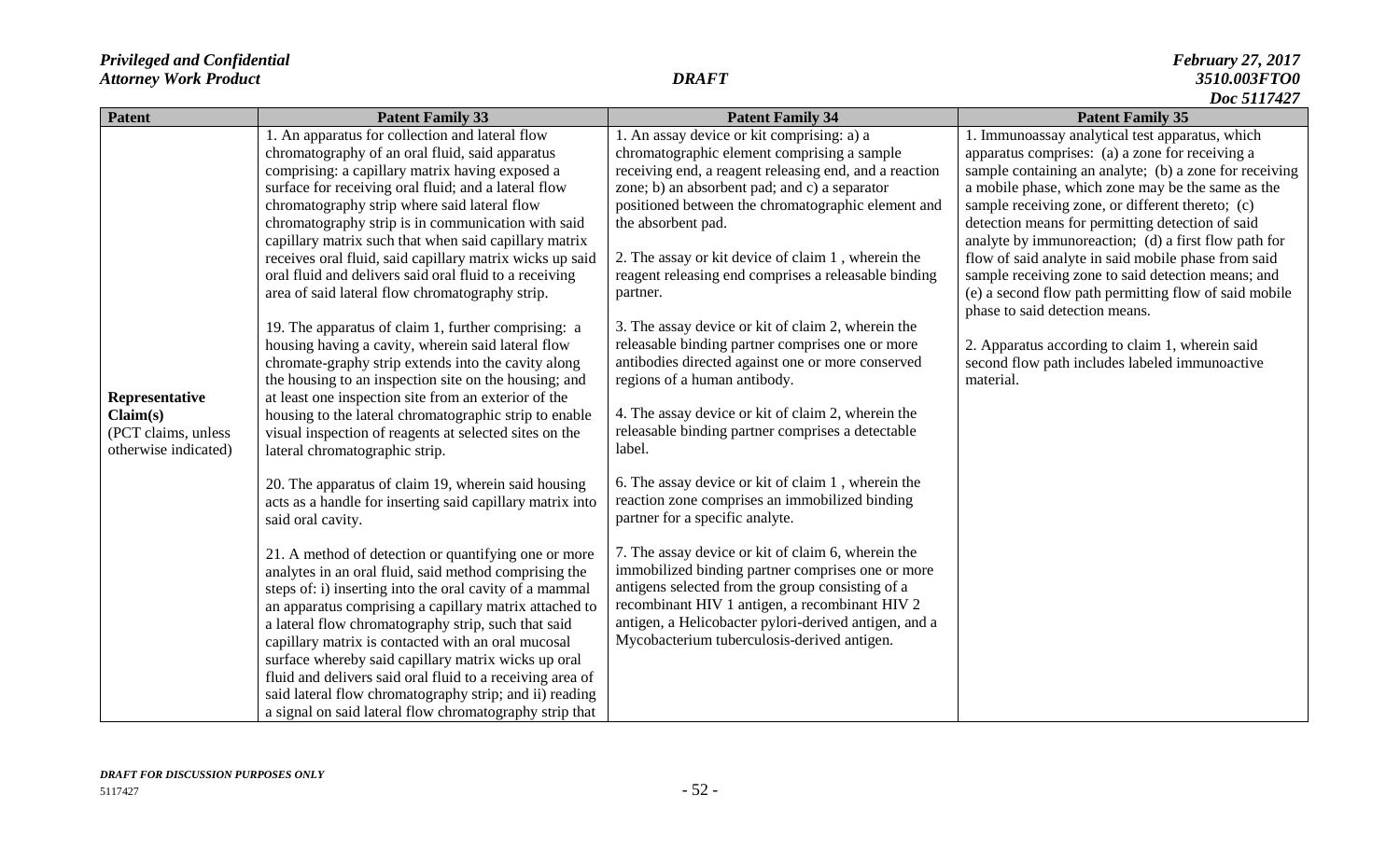| <b>Patent</b>        | <b>Patent Family 33</b>                                                                                                                                                                                                                                                                                                                                                                 | <b>Patent Family 34</b>                                                                                                                                                                                                                                 | <i>D</i> ov Jii te<br><b>Patent Family 35</b>                                                                                                  |
|----------------------|-----------------------------------------------------------------------------------------------------------------------------------------------------------------------------------------------------------------------------------------------------------------------------------------------------------------------------------------------------------------------------------------|---------------------------------------------------------------------------------------------------------------------------------------------------------------------------------------------------------------------------------------------------------|------------------------------------------------------------------------------------------------------------------------------------------------|
|                      | indicates the presence absence or quantity of said one                                                                                                                                                                                                                                                                                                                                  |                                                                                                                                                                                                                                                         |                                                                                                                                                |
|                      | or more analytes.                                                                                                                                                                                                                                                                                                                                                                       |                                                                                                                                                                                                                                                         |                                                                                                                                                |
|                      |                                                                                                                                                                                                                                                                                                                                                                                         | <b>International Patents and Published Applications (Status)</b>                                                                                                                                                                                        |                                                                                                                                                |
| <b>United States</b> | US 8,062,908 B2<br>(Issued Nov. 22, 2011;<br>Expires Jul. 18, 2019)<br>US 7,541,194 B2<br>(Issued June 2, 2009;<br>Expires Jul. 18, 2019)<br>US 7,192,555 B2<br>(Issued Mar. 20, 2007;<br>Expires Mar. 29, 2019)<br>US 6,303,081 B1<br>(Issued Oct. 16, 2001;<br>Expires Mar. 29, 2019)<br>US 2002/0192839 A1<br>(Abandoned)<br>US 2010/0239458 A1<br>(Abandoned)<br>US 2012/0149124 A1 | US 6,316,205 B1<br>(Issued Nov. 13, 2001;<br>Expires Jan. 28, 2020)<br>US 6,617,116 B2<br>(Issued Sept. 9, 2003;<br>Expires Jan. 28, 2020)<br>US 6,849,414 B2<br>(Issued Feb. 1, 2005;<br>Expires Jan. 28, 2020)<br>No US cases pending in this family. | US 6,689,317 B1<br>(Issued Feb. 10, 2004;<br>Expires May 15, 2018)<br>US 2004/0115795 A1<br>(Abandoned)<br>No US cases pending in this family. |
|                      | (Abandoned)                                                                                                                                                                                                                                                                                                                                                                             |                                                                                                                                                                                                                                                         |                                                                                                                                                |
|                      | No US cases pending in this family.                                                                                                                                                                                                                                                                                                                                                     |                                                                                                                                                                                                                                                         |                                                                                                                                                |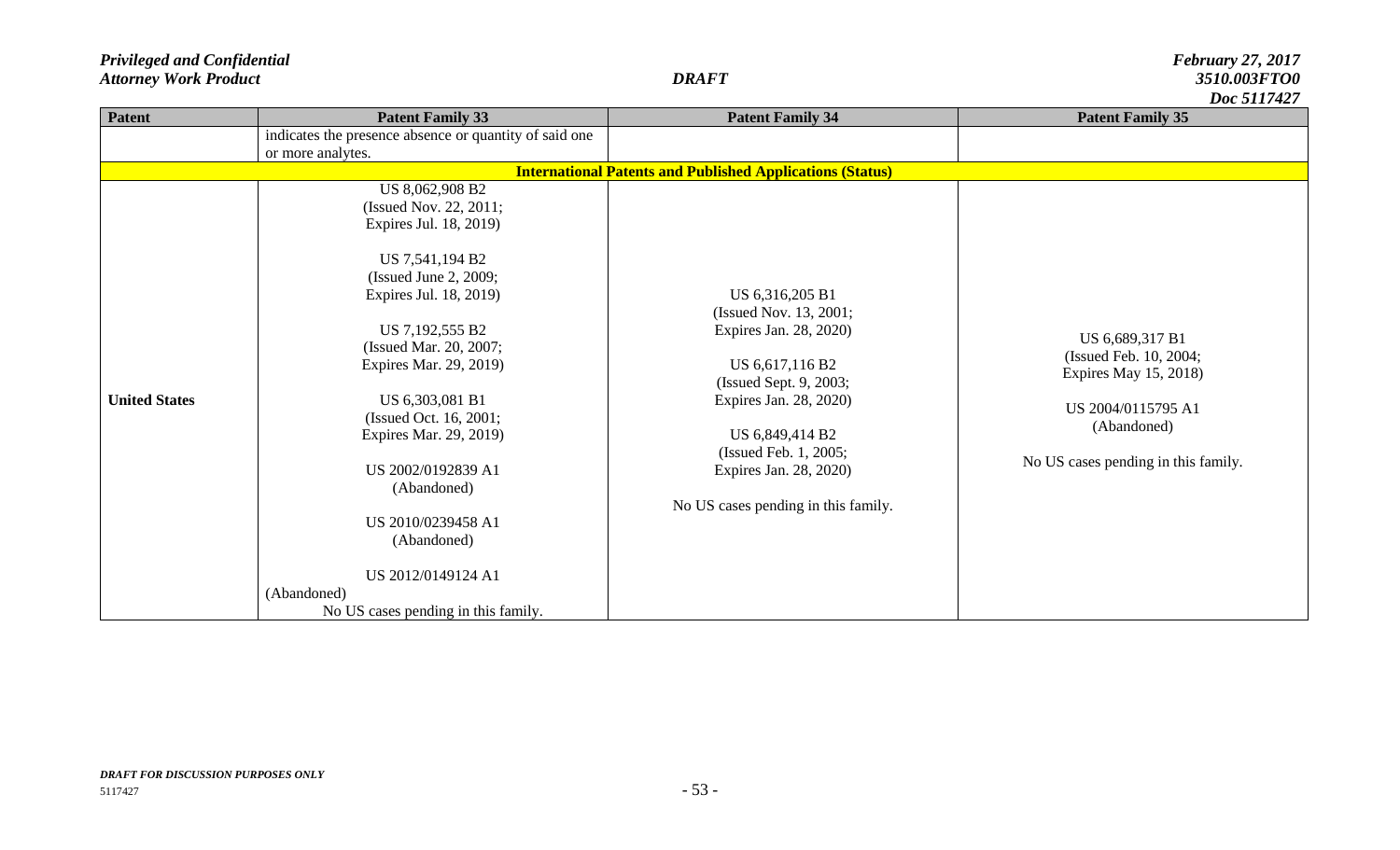|                                                                                                 |                                                                                                                                                     |                                                                                                           | <b>DUC 311/42/</b>                                                     |
|-------------------------------------------------------------------------------------------------|-----------------------------------------------------------------------------------------------------------------------------------------------------|-----------------------------------------------------------------------------------------------------------|------------------------------------------------------------------------|
| <b>Patent</b>                                                                                   | <b>Patent Family 33</b>                                                                                                                             | <b>Patent Family 34</b>                                                                                   | <b>Patent Family 35</b>                                                |
| <b>European Patent</b><br>Office <sup>2</sup>                                                   | EP 1696236 B1<br>(Issued Jul. 16, 2014;<br>Likely Expires Mar. 29, 2019)<br>EP 1086372 B1<br>(Issued May 31, 2006;<br>Likely Expires Mar. 29, 2019) | EP 1250598 B1<br>(Issued Oct. 19, 2005;<br>Likely Expires Jan. 25, 2021)                                  | EP 981751 B1<br>(Issued Jan. 21, 2004;<br>Likely Expires May 15, 2018) |
| China                                                                                           | No Publication Identified                                                                                                                           | CN 1168985 C<br>ssued Feb. 12, 2003; Likely Expires Jan. 25, 2021)<br>No CN cases pending in this family. | No Publication Identified                                              |
| India                                                                                           | No Publication Identified                                                                                                                           | No Publication Identified                                                                                 | No Publication Identified                                              |
| <b>South Africa</b>                                                                             | No Publication Identified                                                                                                                           | No Publication Identified                                                                                 | No Publication Identified                                              |
| <b>Brazil</b>                                                                                   | No Publication Identified                                                                                                                           | No Publication Identified                                                                                 | No Publication Identified                                              |
| <b>African Regional</b><br><b>Intellectual Property</b><br>Organization<br>(ARIPO) <sup>3</sup> | No Publication Identified                                                                                                                           | No Publication Identified                                                                                 | No Publication Identified                                              |
| Organisation<br>Africaine de la<br>Propriété<br>Intellectuelle (OAPI) <sup>4</sup>              | No Publication Identified                                                                                                                           | No Publication Identified                                                                                 | No Publication Identified                                              |
| <b>Eurasian Patent</b><br>Organization<br>(EAPO) <sup>5</sup>                                   | No Publication Identified                                                                                                                           | No Publication Identified                                                                                 | No Publication Identified                                              |
| <b>Mexico</b>                                                                                   | No Publication Identified                                                                                                                           | No Publication Identified                                                                                 | No Publication Identified                                              |
| <b>Russia</b>                                                                                   | No Publication Identified                                                                                                                           | No Publication Identified                                                                                 | No Publication Identified                                              |
| <b>Indonesia</b>                                                                                | No Publication Identified                                                                                                                           | No Publication Identified                                                                                 | No Publication Identified                                              |
| <b>Nigeria</b>                                                                                  | No Publication Identified                                                                                                                           | No Publication Identified                                                                                 | No Publication Identified                                              |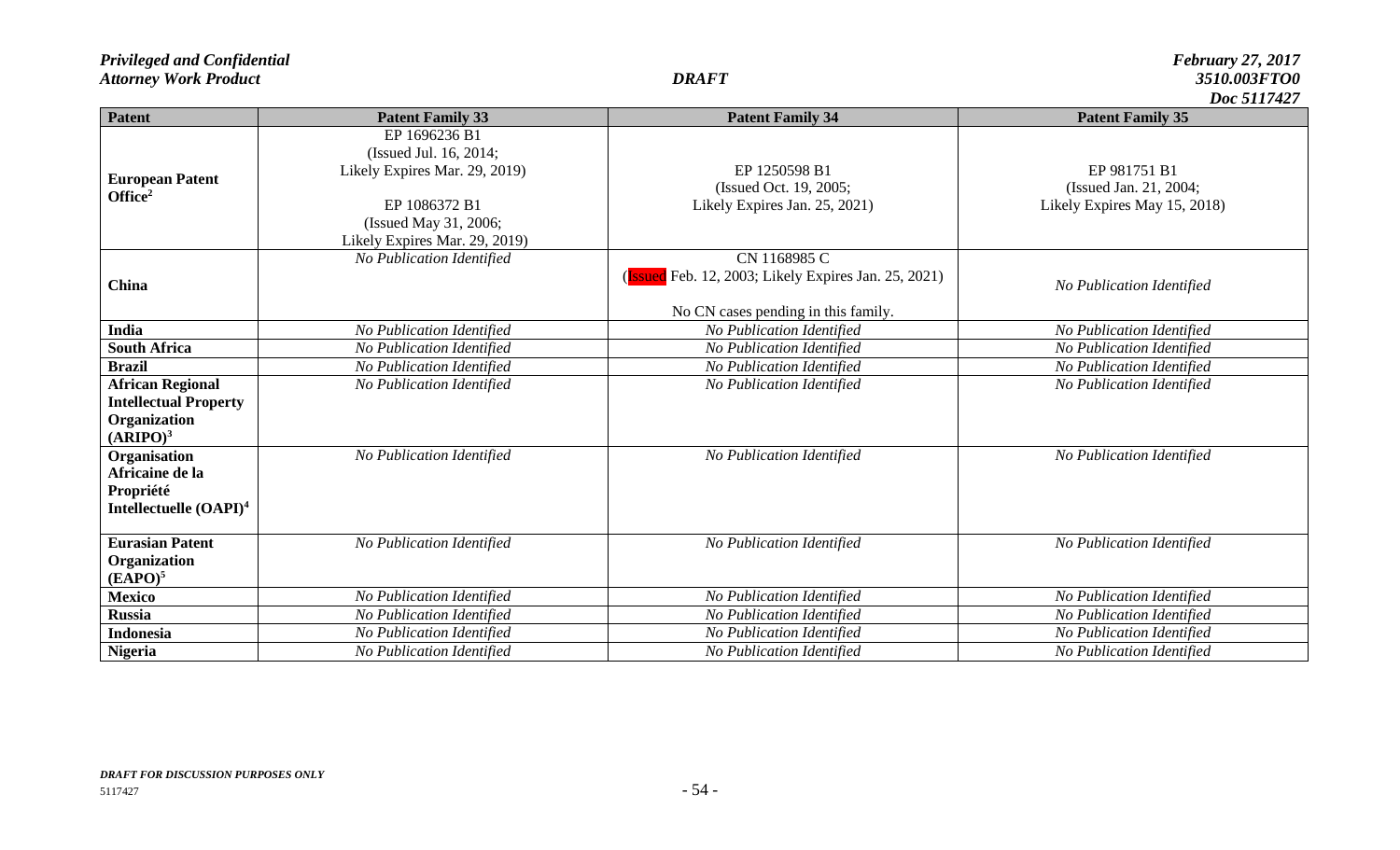|                                                                           |                                                                                                                                                                                                                                                                                                                                                                                                                                                                                                                                                                                                                                                                             |                                                                                                                                                                                                                                                                                                                                                                                                                                                                                                                                                                                                       | <b>DUC 3117427</b>                                                                                                                                                                                                                                                                                                                                                                                                                                                                                                                                                                                                                                                                                                        |
|---------------------------------------------------------------------------|-----------------------------------------------------------------------------------------------------------------------------------------------------------------------------------------------------------------------------------------------------------------------------------------------------------------------------------------------------------------------------------------------------------------------------------------------------------------------------------------------------------------------------------------------------------------------------------------------------------------------------------------------------------------------------|-------------------------------------------------------------------------------------------------------------------------------------------------------------------------------------------------------------------------------------------------------------------------------------------------------------------------------------------------------------------------------------------------------------------------------------------------------------------------------------------------------------------------------------------------------------------------------------------------------|---------------------------------------------------------------------------------------------------------------------------------------------------------------------------------------------------------------------------------------------------------------------------------------------------------------------------------------------------------------------------------------------------------------------------------------------------------------------------------------------------------------------------------------------------------------------------------------------------------------------------------------------------------------------------------------------------------------------------|
| <b>Patent</b>                                                             | <b>Patent Family 36</b>                                                                                                                                                                                                                                                                                                                                                                                                                                                                                                                                                                                                                                                     | <b>Patent Family 37</b>                                                                                                                                                                                                                                                                                                                                                                                                                                                                                                                                                                               | <b>Patent Family 38</b>                                                                                                                                                                                                                                                                                                                                                                                                                                                                                                                                                                                                                                                                                                   |
| <b>Title</b>                                                              | RAPID TEST INCLUDING GENETIC SEQUENCE<br><b>PROBE</b>                                                                                                                                                                                                                                                                                                                                                                                                                                                                                                                                                                                                                       | POSITIVE DETECTION LATERAL-FLOW<br>APPARATUS AND METHOD FOR SMALL AND<br><b>LARGE ANALYTES</b>                                                                                                                                                                                                                                                                                                                                                                                                                                                                                                        | RAPID DIAGNOSTIC DEVICE, ASSAY AND<br>MULTIFUNCTIONAL BUFFER                                                                                                                                                                                                                                                                                                                                                                                                                                                                                                                                                                                                                                                              |
| <b>Applicant</b>                                                          | ULTRAPID NANODIAGNOSTICS INC. (US)                                                                                                                                                                                                                                                                                                                                                                                                                                                                                                                                                                                                                                          | <b>QUANTRX BIOMEDICAL CORPORATION (US)</b><br>(Assignee)                                                                                                                                                                                                                                                                                                                                                                                                                                                                                                                                              | MEDMIRA INC. (CA)                                                                                                                                                                                                                                                                                                                                                                                                                                                                                                                                                                                                                                                                                                         |
| <b>International PCT</b><br><b>Application</b><br><b>Publication No.</b>  | PCT/US2009/031011<br>WO/2009/128960 A2                                                                                                                                                                                                                                                                                                                                                                                                                                                                                                                                                                                                                                      | N/A                                                                                                                                                                                                                                                                                                                                                                                                                                                                                                                                                                                                   | PCT/CA2002/001210<br>WO/2003/012443 A2                                                                                                                                                                                                                                                                                                                                                                                                                                                                                                                                                                                                                                                                                    |
| <b>Expected Expiration</b> <sup>1</sup>                                   | Jan. 14, 2029                                                                                                                                                                                                                                                                                                                                                                                                                                                                                                                                                                                                                                                               | N/A                                                                                                                                                                                                                                                                                                                                                                                                                                                                                                                                                                                                   | Aug. 2, 2022                                                                                                                                                                                                                                                                                                                                                                                                                                                                                                                                                                                                                                                                                                              |
| <b>Brief Summary and</b><br><b>Reasons for Inclusion</b>                  | The patents and published applications in this family<br>are directed to a rapid test kit for detection of<br>nucleotides (DNA and/or RNA). The published PCT<br>application is included because sample claims recite<br>that the kit includes several key elements of the<br>OraQuick technology, including (i) a membrane; (ii) a<br>genetic probe immobilized on the membrane; (iii) and<br>a stain for visual detection of a target. Broadly<br>construed, the published PCT claims may read on the<br>OraQuick technology.                                                                                                                                             | The patents and published applications in this family<br>are directed to a method for detecting and/or<br>measuring the amount of a target in a liquid sample.<br>The US patent is included because sample claims<br>recite that the method includes several key elements<br>of the OraQuick technology, including (i) a test strip<br>comprising a membrane; (ii) a mobile or mobilizable<br>detectable tracer (e.g., a means of detection); (iii) and<br>a sample application area. Accordingly, the various<br>elements of the claimed method may cover the<br>OraQuick technology.                | The patents and published applications in this family<br>are directed to a device for determining the presence<br>or absence of a target in a fluid sample. The<br>published PCT application is included because sample<br>claims recite that the device includes several key<br>elements of the OraQuick technology, including (i) a<br>test unit comprising a reaction zone in contact with an<br>absorbent zone (e.g., a chromatographic membrane);<br>(ii) an immobilized capture reagent capable of binding<br>with a target; and (iii) an indicator reagent (e.g., a<br>means for visual detection of the target).<br>Accordingly, the various elements of the claimed<br>device may cover the OraQuick technology. |
| Representative<br>Claim(s)<br>(PCT claims, unless<br>otherwise indicated) | 1. A rapid test kit for detection of a DNA, an RNA or<br>a fragment of a DNA or an RNA, the kit comprising: a<br>membrane; at least one genetic probe immobilized on<br>a test portion of the membrane such that, when a fluid<br>containing the DNA, RNA or the fragment of the<br>DNA or the RNA is directly filtered through the<br>membrane, the at least one genetic probe immobilizes<br>the DNA, RNA or the fragment of the DNA or the<br>RNA; and a staining agent selected such that, if the<br>DNA, RNA or the fragment of the DNA or the RNA<br>is present at a detectable level, the staining agent is<br>immobilized preferentially on the test portion of the | US 6,699,722 B2:<br>1. A method for detecting and/or quantitating an<br>analyte in a liquid sample, comprising: (a) providing a<br>test strip comprising a mobilization zone; a mobile or<br>mobilizable detectable tracer in the mobilization zone;<br>a sample application area; a primary capture area<br>comprising a first immobilized binding partner having<br>a binding affinity for the analyte and a binding affinity<br>for the detectable tracer; and a secondary capture area<br>comprising a second immobilized binding partner<br>having a binding affinity for the detectable tracer; | 1. A device (1) for determining the presence or<br>absence of a target analyte $(10)$ in a fluid test sample<br>$(9)$ , comprising: a test unit $(2)$ comprising a reaction<br>zone (5) in vertical communication with an absorbent<br>zone $(4)$ , wherein the reaction zone $(5)$ contains<br>immobilized capture reagent (6) capable of binding<br>with a target analyte (10) of interest to form a two-<br>membered complex of a specific binding interaction;<br>and a post-filter unit $(3)$ comprising a label zone $(7)$<br>containing a dried indicator reagent (8), wherein the<br>indicator reagent (8) is capable of binding to a<br>member of the specific binding interaction to produce                    |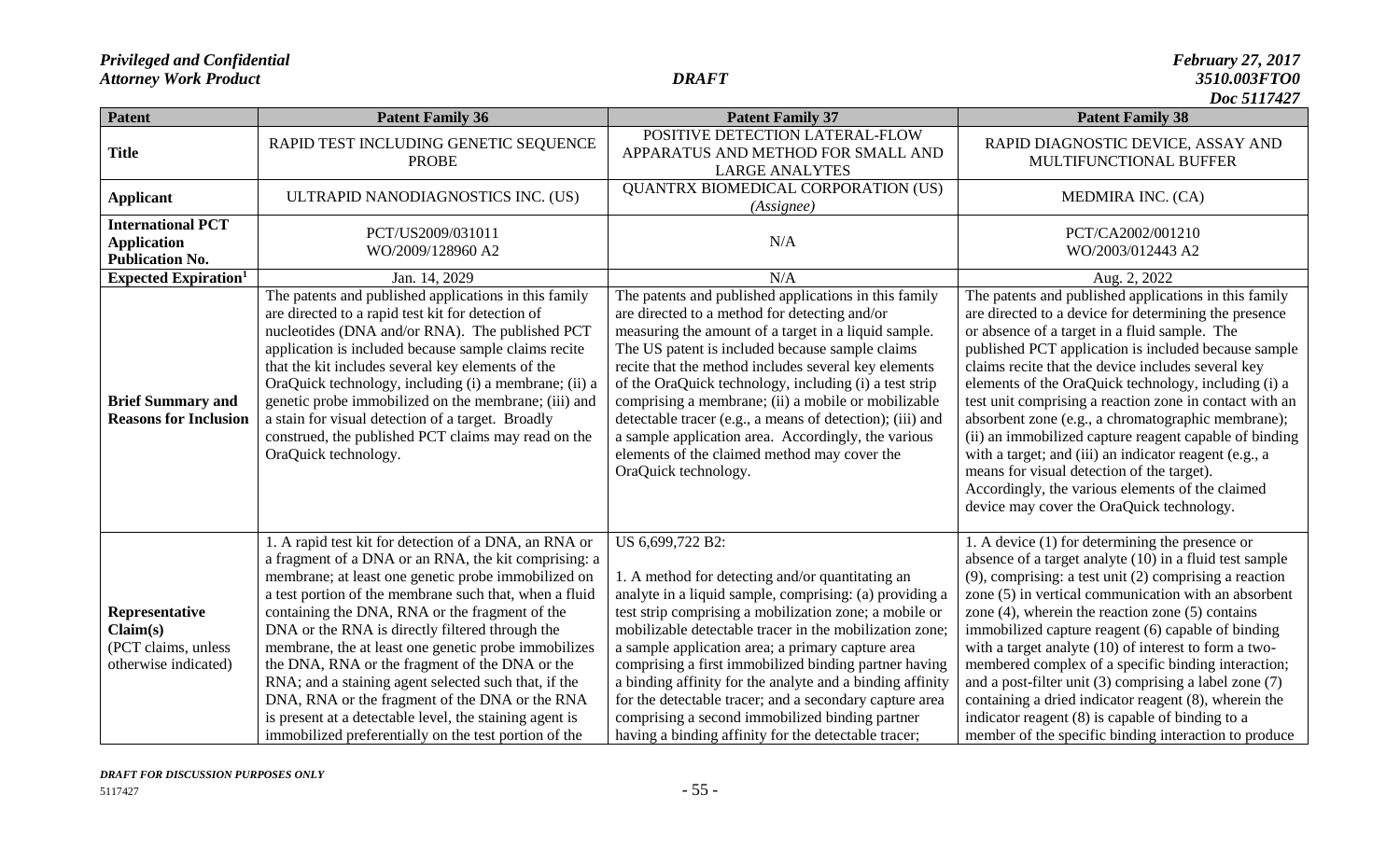| <b>Patent Family 36</b><br><b>Patent Family 37</b><br><b>Patent Family 38</b><br>membrane such that a contrast is observable between<br>wherein the sample application area, mobilization<br>a visually detectable signal following resolubilization<br>the test portion and a background portion of the<br>thereof by buffer reagent (12); and characterized in<br>zone, primary capture area and secondary capture area<br>that the reaction zone (5) of the test unit and the label<br>are in a path of liquid flow from the sample<br>membrane.<br>application area distally through the mobilization zone<br>zone $(7)$ of the post-filter unit $(3)$ are capable of being<br>to the primary capture area and then to the secondary<br>disposed in transient fluid communication with each<br>6. The rapid test kit of claim 1, wherein the staining<br>agent comprises an oligonucleotide-functionalized<br>capture area, wherein a distal flow of analyte reaches<br>other so as to allow direct passage of resolubilized<br>nanoparticle or nanotube having an oligonucleotide<br>the primary capture area before a distal flow of tracer<br>indicator reagent $(8)$ from the label zone $(7)$ to the<br>capable of hybridizing at room temperature with the<br>reaches the primary capture area; (b) contacting the<br>reaction zone (5) following application of buffer<br>DNA, RNA or the fragment of the DNA or the RNA<br>liquid sample with the sample application area of the<br>reagent $(12)$ to the label zone $(7)$ . |
|------------------------------------------------------------------------------------------------------------------------------------------------------------------------------------------------------------------------------------------------------------------------------------------------------------------------------------------------------------------------------------------------------------------------------------------------------------------------------------------------------------------------------------------------------------------------------------------------------------------------------------------------------------------------------------------------------------------------------------------------------------------------------------------------------------------------------------------------------------------------------------------------------------------------------------------------------------------------------------------------------------------------------------------------------------------------------------------------------------------------------------------------------------------------------------------------------------------------------------------------------------------------------------------------------------------------------------------------------------------------------------------------------------------------------------------------------------------------------------------------------------------------------------------|
|                                                                                                                                                                                                                                                                                                                                                                                                                                                                                                                                                                                                                                                                                                                                                                                                                                                                                                                                                                                                                                                                                                                                                                                                                                                                                                                                                                                                                                                                                                                                          |
|                                                                                                                                                                                                                                                                                                                                                                                                                                                                                                                                                                                                                                                                                                                                                                                                                                                                                                                                                                                                                                                                                                                                                                                                                                                                                                                                                                                                                                                                                                                                          |
|                                                                                                                                                                                                                                                                                                                                                                                                                                                                                                                                                                                                                                                                                                                                                                                                                                                                                                                                                                                                                                                                                                                                                                                                                                                                                                                                                                                                                                                                                                                                          |
|                                                                                                                                                                                                                                                                                                                                                                                                                                                                                                                                                                                                                                                                                                                                                                                                                                                                                                                                                                                                                                                                                                                                                                                                                                                                                                                                                                                                                                                                                                                                          |
|                                                                                                                                                                                                                                                                                                                                                                                                                                                                                                                                                                                                                                                                                                                                                                                                                                                                                                                                                                                                                                                                                                                                                                                                                                                                                                                                                                                                                                                                                                                                          |
|                                                                                                                                                                                                                                                                                                                                                                                                                                                                                                                                                                                                                                                                                                                                                                                                                                                                                                                                                                                                                                                                                                                                                                                                                                                                                                                                                                                                                                                                                                                                          |
|                                                                                                                                                                                                                                                                                                                                                                                                                                                                                                                                                                                                                                                                                                                                                                                                                                                                                                                                                                                                                                                                                                                                                                                                                                                                                                                                                                                                                                                                                                                                          |
|                                                                                                                                                                                                                                                                                                                                                                                                                                                                                                                                                                                                                                                                                                                                                                                                                                                                                                                                                                                                                                                                                                                                                                                                                                                                                                                                                                                                                                                                                                                                          |
|                                                                                                                                                                                                                                                                                                                                                                                                                                                                                                                                                                                                                                                                                                                                                                                                                                                                                                                                                                                                                                                                                                                                                                                                                                                                                                                                                                                                                                                                                                                                          |
| to be detected by the rapid test kit.<br>test strip, and allowing the liquid sample to mobilize                                                                                                                                                                                                                                                                                                                                                                                                                                                                                                                                                                                                                                                                                                                                                                                                                                                                                                                                                                                                                                                                                                                                                                                                                                                                                                                                                                                                                                          |
| 2. The device (1) according to claim 1, characterized<br>the detectable tracer such that the detectable tracer                                                                                                                                                                                                                                                                                                                                                                                                                                                                                                                                                                                                                                                                                                                                                                                                                                                                                                                                                                                                                                                                                                                                                                                                                                                                                                                                                                                                                           |
| in that the specific binding interaction is an antibody-<br>migrates with the liquid sample, wherein the<br>7. The rapid test kit of claim 6, wherein the at least                                                                                                                                                                                                                                                                                                                                                                                                                                                                                                                                                                                                                                                                                                                                                                                                                                                                                                                                                                                                                                                                                                                                                                                                                                                                                                                                                                       |
| antigen interaction.<br>one genetic probe includes a complimentary<br>detectable tracer has a weight greater than the analyte                                                                                                                                                                                                                                                                                                                                                                                                                                                                                                                                                                                                                                                                                                                                                                                                                                                                                                                                                                                                                                                                                                                                                                                                                                                                                                                                                                                                            |
| oligonucleotide for hybridization with a specific<br>to permit analyte flow to move at a faster rate than the                                                                                                                                                                                                                                                                                                                                                                                                                                                                                                                                                                                                                                                                                                                                                                                                                                                                                                                                                                                                                                                                                                                                                                                                                                                                                                                                                                                                                            |
| 21. The device (1) according to claim 1, characterized<br>region of the DNA, RNA or the fragment of the DNA<br>tracer flow along the path of liquid flow, such that the                                                                                                                                                                                                                                                                                                                                                                                                                                                                                                                                                                                                                                                                                                                                                                                                                                                                                                                                                                                                                                                                                                                                                                                                                                                                                                                                                                  |
| in that the indicator reagent $(8)$ comprises a direct<br>or the RNA.<br>tracer flow reaches the primary capture zone after                                                                                                                                                                                                                                                                                                                                                                                                                                                                                                                                                                                                                                                                                                                                                                                                                                                                                                                                                                                                                                                                                                                                                                                                                                                                                                                                                                                                              |
| analyte flow in the liquid sample reaches the primary<br>label.                                                                                                                                                                                                                                                                                                                                                                                                                                                                                                                                                                                                                                                                                                                                                                                                                                                                                                                                                                                                                                                                                                                                                                                                                                                                                                                                                                                                                                                                          |
| capture area; wherein the analyte flow that reaches the                                                                                                                                                                                                                                                                                                                                                                                                                                                                                                                                                                                                                                                                                                                                                                                                                                                                                                                                                                                                                                                                                                                                                                                                                                                                                                                                                                                                                                                                                  |
| 22. The device (1) according to claim 21,<br>8. The rapid test kit of claim 7, wherein the<br>primary capture zone occupies first immobilized                                                                                                                                                                                                                                                                                                                                                                                                                                                                                                                                                                                                                                                                                                                                                                                                                                                                                                                                                                                                                                                                                                                                                                                                                                                                                                                                                                                            |
| characterized in that the direct label is colloidal gold.<br>complimentary oligonucleotide is conjugated with a<br>binding partner such that subsequent binding of                                                                                                                                                                                                                                                                                                                                                                                                                                                                                                                                                                                                                                                                                                                                                                                                                                                                                                                                                                                                                                                                                                                                                                                                                                                                                                                                                                       |
| chitosan or a chitosan derivative such that the<br>detectable tracer to first immobilized binding partner                                                                                                                                                                                                                                                                                                                                                                                                                                                                                                                                                                                                                                                                                                                                                                                                                                                                                                                                                                                                                                                                                                                                                                                                                                                                                                                                                                                                                                |
| complimentary oligonucleotide is immobilized on the<br>is inhibited, whereby unbound detectable tracer                                                                                                                                                                                                                                                                                                                                                                                                                                                                                                                                                                                                                                                                                                                                                                                                                                                                                                                                                                                                                                                                                                                                                                                                                                                                                                                                                                                                                                   |
| membrane.<br>continues along the path of liquid flow distally to bind                                                                                                                                                                                                                                                                                                                                                                                                                                                                                                                                                                                                                                                                                                                                                                                                                                                                                                                                                                                                                                                                                                                                                                                                                                                                                                                                                                                                                                                                    |
| to second immobilized binding partner and provide a                                                                                                                                                                                                                                                                                                                                                                                                                                                                                                                                                                                                                                                                                                                                                                                                                                                                                                                                                                                                                                                                                                                                                                                                                                                                                                                                                                                                                                                                                      |
| 9. The rapid test kit of claim 8, wherein the<br>signal from the secondary capture area that indicates                                                                                                                                                                                                                                                                                                                                                                                                                                                                                                                                                                                                                                                                                                                                                                                                                                                                                                                                                                                                                                                                                                                                                                                                                                                                                                                                                                                                                                   |
| oligonucleotide-functionalized nanoparticle or<br>the presence of the analyte in the liquid sample.                                                                                                                                                                                                                                                                                                                                                                                                                                                                                                                                                                                                                                                                                                                                                                                                                                                                                                                                                                                                                                                                                                                                                                                                                                                                                                                                                                                                                                      |
| nanotube comprises a gold nanoparticle functionalized                                                                                                                                                                                                                                                                                                                                                                                                                                                                                                                                                                                                                                                                                                                                                                                                                                                                                                                                                                                                                                                                                                                                                                                                                                                                                                                                                                                                                                                                                    |
| by a thiolated oligonucleotide complementary to a<br>11. The method of claim 1, wherein the detectable                                                                                                                                                                                                                                                                                                                                                                                                                                                                                                                                                                                                                                                                                                                                                                                                                                                                                                                                                                                                                                                                                                                                                                                                                                                                                                                                                                                                                                   |
| different portion of the DNA, the RNA or the<br>tracer comprises a detectable tracer for an analyte<br>fragment of the DNA or the RNA than the portion of                                                                                                                                                                                                                                                                                                                                                                                                                                                                                                                                                                                                                                                                                                                                                                                                                                                                                                                                                                                                                                                                                                                                                                                                                                                                                                                                                                                |
| selected from the group consisting of an antigen of an<br>the DNA, the RNA or the fragment of the DNA or the                                                                                                                                                                                                                                                                                                                                                                                                                                                                                                                                                                                                                                                                                                                                                                                                                                                                                                                                                                                                                                                                                                                                                                                                                                                                                                                                                                                                                             |
| infectious disease, an antigen to an antibody of an<br>RNA hybridized by the complimentary                                                                                                                                                                                                                                                                                                                                                                                                                                                                                                                                                                                                                                                                                                                                                                                                                                                                                                                                                                                                                                                                                                                                                                                                                                                                                                                                                                                                                                               |
| infectious disease, a hormone, a growth factor, a<br>oligonucleotide immobilized on the membrane.                                                                                                                                                                                                                                                                                                                                                                                                                                                                                                                                                                                                                                                                                                                                                                                                                                                                                                                                                                                                                                                                                                                                                                                                                                                                                                                                                                                                                                        |
| therapeutic drug, a drug of abuse, a product of the<br>metabolism of a drug of abuse, and a hapten.                                                                                                                                                                                                                                                                                                                                                                                                                                                                                                                                                                                                                                                                                                                                                                                                                                                                                                                                                                                                                                                                                                                                                                                                                                                                                                                                                                                                                                      |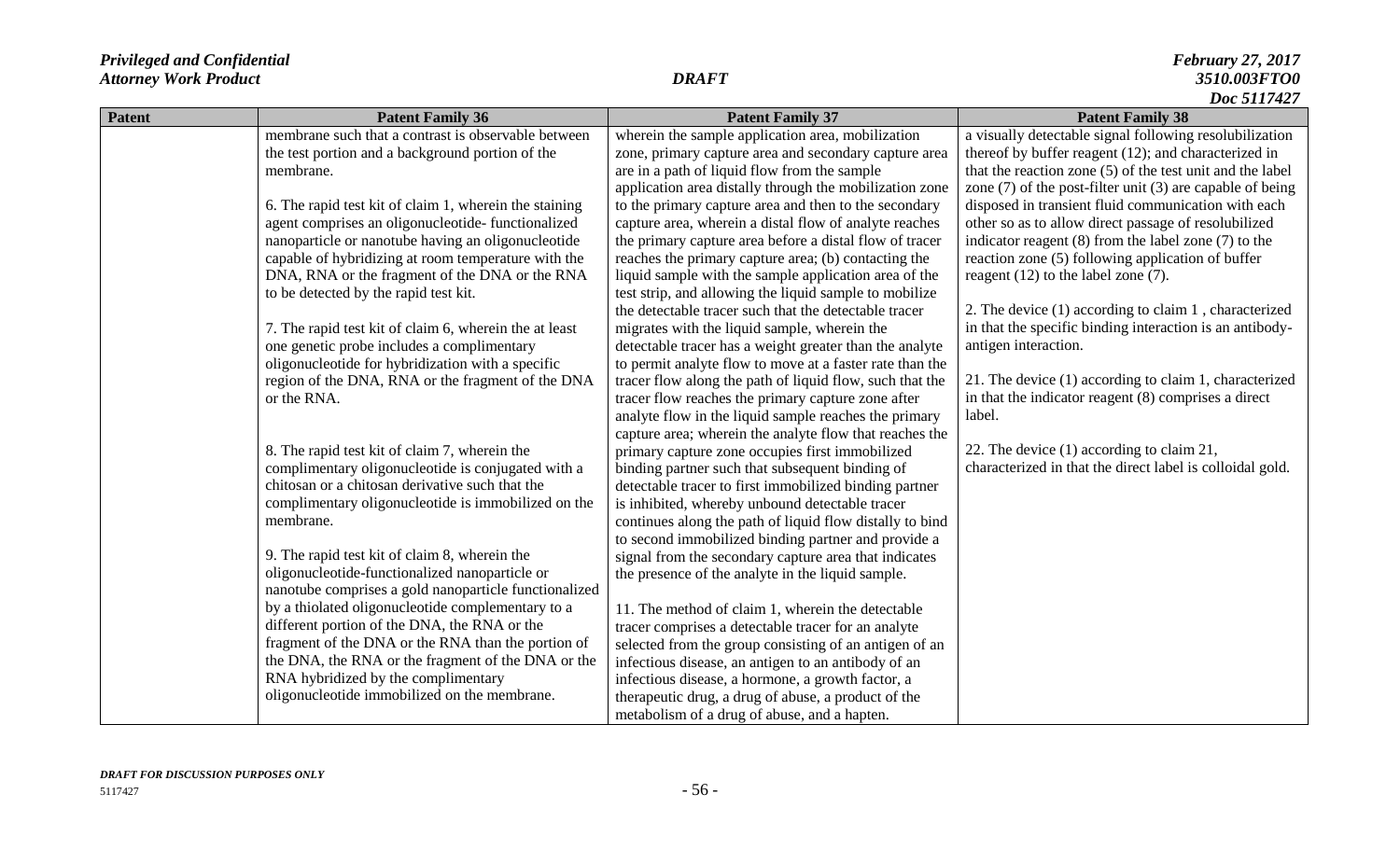| 10. The rapid test kit of claim 9, wherein the thiolated<br>oligonucleotide is a primer selected to hybridize a<br>12. The method of claim 11, wherein the detectable<br>viral RNA selected from the group consisting of an<br>HIV virus, a Hepatitis B virus, a Hepatitis C virus, a<br>tracer comprises a detectable tracer for an analyte<br>SARS virus and combinations thereof.<br>comprising an antibody selected from the group<br>consisting of an antibody to Human<br>Immunodeficiency Virus (HIV), an antibody to<br>11. The rapid test kit of claim 10, wherein the primer<br>is selected to hybridize the viral RNA of the HIV<br>Human T-Cell Lymphotropic Virus (HTLV), an<br>antibody to Helicobacter pylori, an antibody to<br>virus.<br>hepatitis, an antibody to measles, an antibody to<br>mumps, and an antibody to rubella.<br><b>International Patents and Published Applications (Status)</b><br>US 7,531,362 B2<br>(Issued May 12, 2009; | Patent | <b>Patent Family 36</b> | <b>Patent Family 37</b> | <b>Patent Family 38</b> |
|-------------------------------------------------------------------------------------------------------------------------------------------------------------------------------------------------------------------------------------------------------------------------------------------------------------------------------------------------------------------------------------------------------------------------------------------------------------------------------------------------------------------------------------------------------------------------------------------------------------------------------------------------------------------------------------------------------------------------------------------------------------------------------------------------------------------------------------------------------------------------------------------------------------------------------------------------------------------|--------|-------------------------|-------------------------|-------------------------|
|                                                                                                                                                                                                                                                                                                                                                                                                                                                                                                                                                                                                                                                                                                                                                                                                                                                                                                                                                                   |        |                         |                         |                         |
|                                                                                                                                                                                                                                                                                                                                                                                                                                                                                                                                                                                                                                                                                                                                                                                                                                                                                                                                                                   |        |                         |                         |                         |
| Expires May 5, 2023)<br>US 8,025,850 B2<br>US 6,699,722 B2<br>(Issued Sept. 27, 2011;<br>US 2009/0181361 A1<br>(Issued Mar. 2, 2014;<br>Expires June 6, 2022)<br>Expires Apr. 13, 2021)<br>(Abandoned)<br>US 8,287,817 B2<br>US 7,517,699 B2<br>US 2010/0105024 A1<br>(Issued Oct. 16, 2012;<br>(Issued Apr. 14, 2009;<br>(Abandoned)<br><b>United States</b><br>Expires June 6, 2022)<br>Expires Apr. 13, 2021)<br>US 2013/0022960 A1<br>US 8,586,375 B2<br>US 2009/253219 A1<br>(Abandoned)<br>(Issued Nov. 19, 2013;<br>(Abandoned)<br>Expires June 6, 2022)<br>No US cases pending in this family.<br>No US cases pending in this family.<br>US 9,164,087 B2<br>(Issued Oct. 20, 2015;<br>Expires June 6, 2022)<br>No US cases pending in this family.                                                                                                                                                                                                        |        |                         |                         |                         |
| EP 1417489 B1<br><b>European Patent</b><br>EP 2245186 A2<br>No Publication Identified<br>Office <sup>2</sup><br>(Withdrawn)<br>(Issued May 12, 2004;                                                                                                                                                                                                                                                                                                                                                                                                                                                                                                                                                                                                                                                                                                                                                                                                              |        |                         |                         |                         |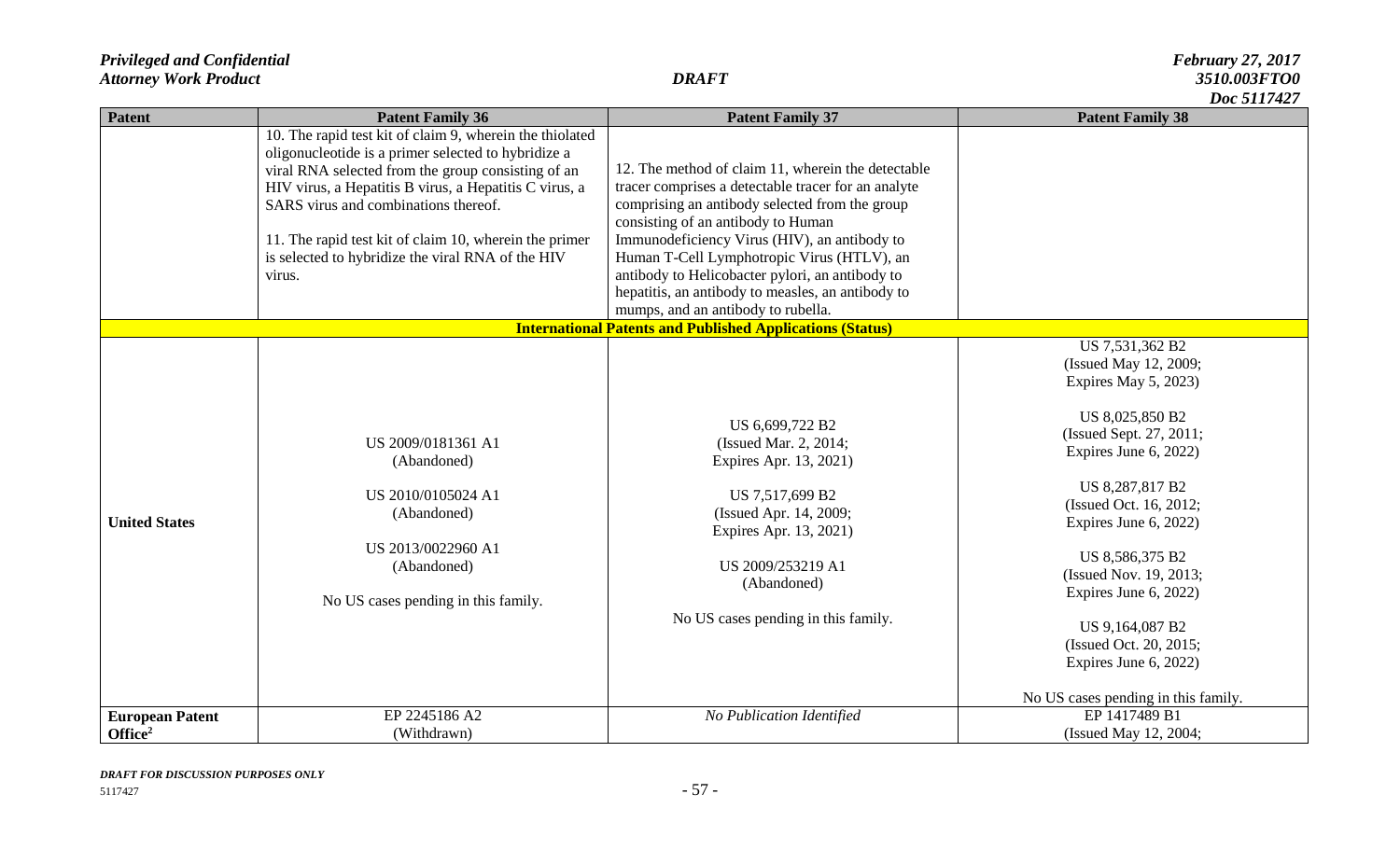| <b>Patent</b>                      | <b>Patent Family 36</b>                              | <b>Patent Family 37</b>   | $1000 \, J111741$<br><b>Patent Family 38</b> |
|------------------------------------|------------------------------------------------------|---------------------------|----------------------------------------------|
|                                    |                                                      |                           | Expires Aug. 2, 2022)                        |
|                                    | No EP cases pending in this family.                  |                           |                                              |
|                                    |                                                      |                           |                                              |
|                                    | CN 101978072 A                                       |                           | No EP cases pending in this family.          |
|                                    |                                                      | No Publication Identified | CN 100427950 C                               |
| China                              | (Withdrawn)                                          |                           | (Issued Oct. 22, 2008;                       |
|                                    |                                                      |                           | Likely Expires Aug. 8, 2022)                 |
|                                    | No CN cases pending in this family.                  |                           |                                              |
| India                              | IN 2990/KOLNP/2010                                   | No Publication Identified | No Publication Identified                    |
|                                    | (Examination in Progress)                            |                           |                                              |
| <b>South Africa</b>                | ZA 2010/05791 B<br>(i)                               | No Publication Identified | No Publication Identified                    |
|                                    | (Issued Oct. 26, 2011; Likely Expires Jan. 14, 2009) |                           |                                              |
| <b>Brazil</b>                      | No Publication Identified                            | No Publication Identified | No Publication Identified                    |
| <b>African Regional</b>            | No Publication Identified                            | No Publication Identified | No Publication Identified                    |
| <b>Intellectual Property</b>       |                                                      |                           |                                              |
| Organization                       |                                                      |                           |                                              |
| (ARIPO) <sup>3</sup>               |                                                      |                           |                                              |
| Organisation                       | No Publication Identified                            | No Publication Identified | No Publication Identified                    |
| Africaine de la                    |                                                      |                           |                                              |
| Propriété                          |                                                      |                           |                                              |
| Intellectuelle (OAPI) <sup>4</sup> |                                                      |                           |                                              |
|                                    |                                                      |                           |                                              |
| <b>Eurasian Patent</b>             | No Publication Identified                            | No Publication Identified | No Publication Identified                    |
| Organization                       |                                                      |                           |                                              |
| (EAPO) <sup>5</sup>                |                                                      |                           |                                              |
| <b>Mexico</b>                      | No Publication Identified                            | No Publication Identified | No Publication Identified                    |
| <b>Russia</b>                      | No Publication Identified                            | No Publication Identified | No Publication Identified                    |
| Indonesia                          | No Publication Identified                            | No Publication Identified | No Publication Identified                    |
| <b>Nigeria</b>                     | No Publication Identified                            | No Publication Identified | No Publication Identified                    |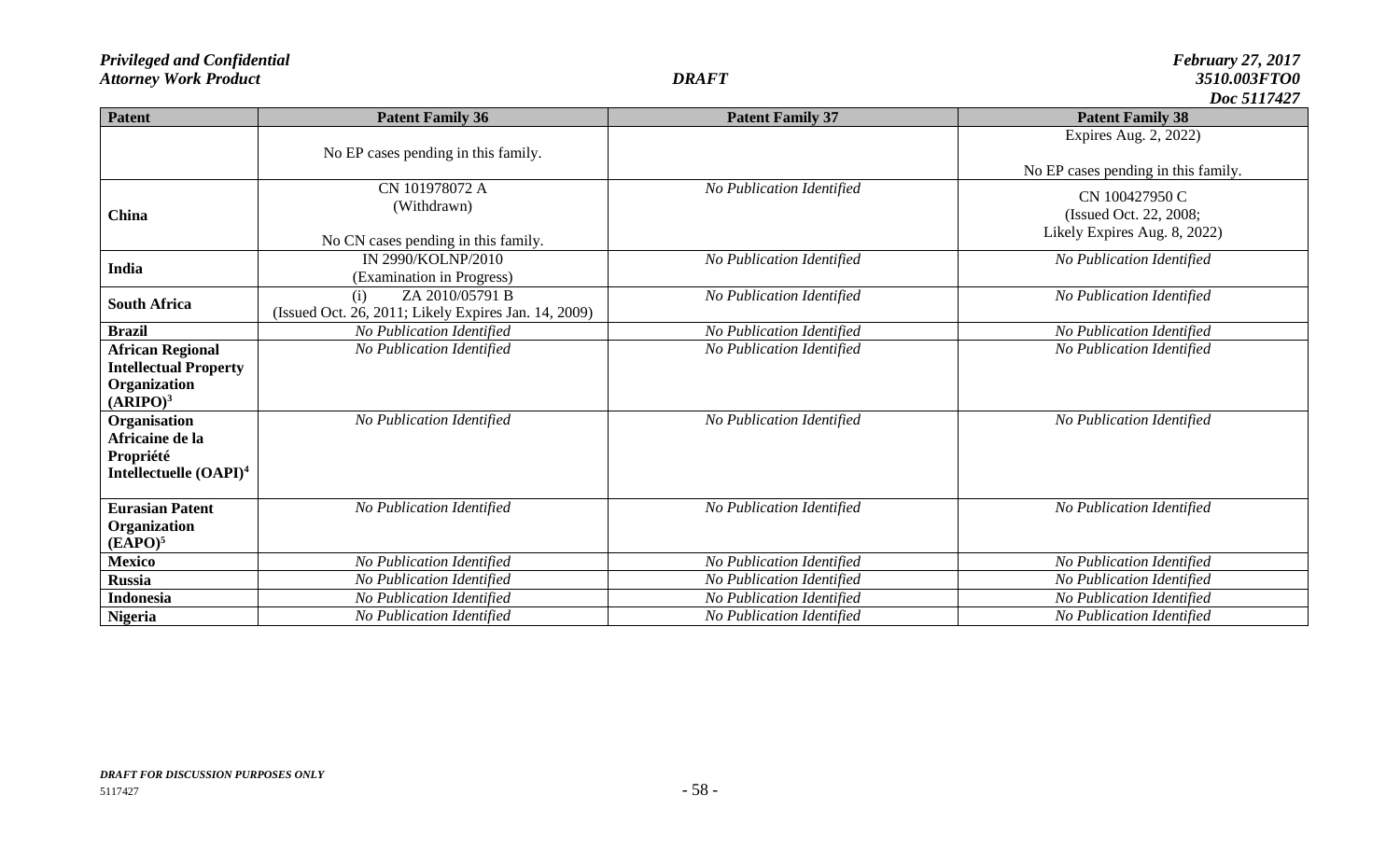| <b>Patent</b>                                                             | <b>Patent Family 39</b>                                                                                                                                                                                                                                                                                                                                                                                                                                                                                                                                                                                                                                                                                                                                                                                                      | <b>Patent Family 40</b>                                                                                                                                                                                                                                                                                                                                                                                                                                                                                                                                                                                                   | $\bm{\nu}$ vu jili ter<br><b>Patent Family 41</b>                                                                                                                                                                                                                                                                                                                                                                                                                                                                                                                                                                                                                                                                                                                                                                                                                                                                                                                                  |
|---------------------------------------------------------------------------|------------------------------------------------------------------------------------------------------------------------------------------------------------------------------------------------------------------------------------------------------------------------------------------------------------------------------------------------------------------------------------------------------------------------------------------------------------------------------------------------------------------------------------------------------------------------------------------------------------------------------------------------------------------------------------------------------------------------------------------------------------------------------------------------------------------------------|---------------------------------------------------------------------------------------------------------------------------------------------------------------------------------------------------------------------------------------------------------------------------------------------------------------------------------------------------------------------------------------------------------------------------------------------------------------------------------------------------------------------------------------------------------------------------------------------------------------------------|------------------------------------------------------------------------------------------------------------------------------------------------------------------------------------------------------------------------------------------------------------------------------------------------------------------------------------------------------------------------------------------------------------------------------------------------------------------------------------------------------------------------------------------------------------------------------------------------------------------------------------------------------------------------------------------------------------------------------------------------------------------------------------------------------------------------------------------------------------------------------------------------------------------------------------------------------------------------------------|
|                                                                           | DIAGNOSTIC TEST FOR ANALYTES IN A                                                                                                                                                                                                                                                                                                                                                                                                                                                                                                                                                                                                                                                                                                                                                                                            | POLYMER CONJUGATE ENHANCED                                                                                                                                                                                                                                                                                                                                                                                                                                                                                                                                                                                                | ORAL FLUID RAPID                                                                                                                                                                                                                                                                                                                                                                                                                                                                                                                                                                                                                                                                                                                                                                                                                                                                                                                                                                   |
| <b>Title</b>                                                              | <b>SAMPLE</b>                                                                                                                                                                                                                                                                                                                                                                                                                                                                                                                                                                                                                                                                                                                                                                                                                | <b>BIOASSAYS</b>                                                                                                                                                                                                                                                                                                                                                                                                                                                                                                                                                                                                          | IMMUNOCHROMATOGRAPHY TEST                                                                                                                                                                                                                                                                                                                                                                                                                                                                                                                                                                                                                                                                                                                                                                                                                                                                                                                                                          |
| <b>Applicant</b>                                                          | ADVANTAGE DIAGNOSTICS CORPORATION                                                                                                                                                                                                                                                                                                                                                                                                                                                                                                                                                                                                                                                                                                                                                                                            | ANP TECHNOLOGIES, INC. (US)                                                                                                                                                                                                                                                                                                                                                                                                                                                                                                                                                                                               | BEIJING CALYPTE BIOMEDICAL                                                                                                                                                                                                                                                                                                                                                                                                                                                                                                                                                                                                                                                                                                                                                                                                                                                                                                                                                         |
|                                                                           | (US)                                                                                                                                                                                                                                                                                                                                                                                                                                                                                                                                                                                                                                                                                                                                                                                                                         |                                                                                                                                                                                                                                                                                                                                                                                                                                                                                                                                                                                                                           | TECHNOLOGY LTD. (CN)                                                                                                                                                                                                                                                                                                                                                                                                                                                                                                                                                                                                                                                                                                                                                                                                                                                                                                                                                               |
| <b>International PCT</b>                                                  | PCT/US2004/008355                                                                                                                                                                                                                                                                                                                                                                                                                                                                                                                                                                                                                                                                                                                                                                                                            | PCT/US2006/016580                                                                                                                                                                                                                                                                                                                                                                                                                                                                                                                                                                                                         | PCT/CN2005/000701                                                                                                                                                                                                                                                                                                                                                                                                                                                                                                                                                                                                                                                                                                                                                                                                                                                                                                                                                                  |
| <b>Application</b>                                                        | WO/2005/003732 A2                                                                                                                                                                                                                                                                                                                                                                                                                                                                                                                                                                                                                                                                                                                                                                                                            | WO/2006/119160 A2                                                                                                                                                                                                                                                                                                                                                                                                                                                                                                                                                                                                         | WO/2006/122450 A1                                                                                                                                                                                                                                                                                                                                                                                                                                                                                                                                                                                                                                                                                                                                                                                                                                                                                                                                                                  |
| <b>Publication No.</b>                                                    |                                                                                                                                                                                                                                                                                                                                                                                                                                                                                                                                                                                                                                                                                                                                                                                                                              |                                                                                                                                                                                                                                                                                                                                                                                                                                                                                                                                                                                                                           |                                                                                                                                                                                                                                                                                                                                                                                                                                                                                                                                                                                                                                                                                                                                                                                                                                                                                                                                                                                    |
| <b>Expected Expiration</b> <sup>1</sup>                                   | Mar. 19, 2024                                                                                                                                                                                                                                                                                                                                                                                                                                                                                                                                                                                                                                                                                                                                                                                                                | May 2, 2026                                                                                                                                                                                                                                                                                                                                                                                                                                                                                                                                                                                                               | May 20, 2025                                                                                                                                                                                                                                                                                                                                                                                                                                                                                                                                                                                                                                                                                                                                                                                                                                                                                                                                                                       |
| <b>Brief Summary and</b><br><b>Reasons for Inclusion</b>                  | The patents and published applications in this family<br>are directed to a diagnostic test strip for detecting a<br>target in a liquid sample. The published PCT<br>application is included because sample claims recite<br>that the test strip includes several key elements of the<br>OraQuick technology, including (i) an element that<br>binds the target, wherein the target can be an antibody<br>(e.g., an antibody to HIV or HCV), and wherein the<br>binding element can include protein A and colloidal<br>gold (for visualization purposes); (ii) a sample<br>application area configured to receive a liquid sample;<br>and a test area including an immobilized binding<br>agent specific for the target. Accordingly, the various<br>elements of the claimed test strip may cover the<br>OraQuick technology. | The patents and published applications in this family<br>are directed to an assay kit for detecting a target in a<br>sample. The US patent is included because sample<br>claims recite that the kit includes several key elements<br>of the subject technology, including (i) a detector that<br>specifically binds a target; b) a conjugate; (c) a<br>capture molecule, which specifically binds the target;<br>and (d) a reporter, wherein the reporter can include<br>colloidal gold (e.g., for visualization purposes).<br>Accordingly, the various elements of the claimed kit<br>may cover the OraQuick technology. | The patents and published applications in this family<br>are directed to a test strip for detecting a target in oral<br>fluid. The published PCT application is included<br>because the claims recite that the test strip consists of<br>several key elements of the OraQuick technology,<br>including (i) a conjugate pad, (ii) a test zone, and (iii)<br>a control zone pad made of at least one matrix<br>material; wherein the conjugate pad lies downstream<br>of the sample pad, and is striped with a conjugate (for<br>detection); wherein the test zone is immobilized with<br>a specific binding reagent that specifically binds to the<br>target analyte; and the control zone is immobilized<br>with a capture reagent (for visualization). Notably,<br>the only issued patent in this family is in China, and<br>there are no pending US or EP cases. However, as<br>noted in this chart, the status of related applications in<br>other listed countries is unknown. |
| Representative<br>Claim(s)<br>(PCT claims, unless<br>otherwise indicated) | 1. A diagnostic test strip for detecting an analyte of<br>interest in a liquid sample, the test strip comprising: a<br>conjugate source area, comprising a conjugate<br>configured to bind the analyte of interest; a sample<br>application area located downstream of said conjugate<br>source area and configured to receive said liquid<br>sample; and a test area located downstream of said                                                                                                                                                                                                                                                                                                                                                                                                                             | US 8,563,329 B2:<br>1. An assay kit for detecting a target in a sample,<br>comprising: a) a detector that specifically binds said<br>target of said sample, said detector tagged with a<br>plurality of a first member of a first binding pair; b) a<br>conjugate comprising a modified dendritic polymer<br>and a second member of said first binding pair; (c) a<br>capture molecule comprising a member of a second                                                                                                                                                                                                    | 1. A lateral flow immunochromato-graphy test strip<br>for detecting an analyte in oral fluid, consisting<br>essentially of a sample pad, a conjugate pad, a test<br>zone and control zone pad made of at least one matrix<br>material, wherein the conjugate pad lies downstream<br>of the sample pad, and is striped with a conjugate; the<br>test zone and control zone pad lies downstream of the<br>conjugate pad, and contains the test zone and control<br>zone, wherein the test zone is immobilized with an                                                                                                                                                                                                                                                                                                                                                                                                                                                                |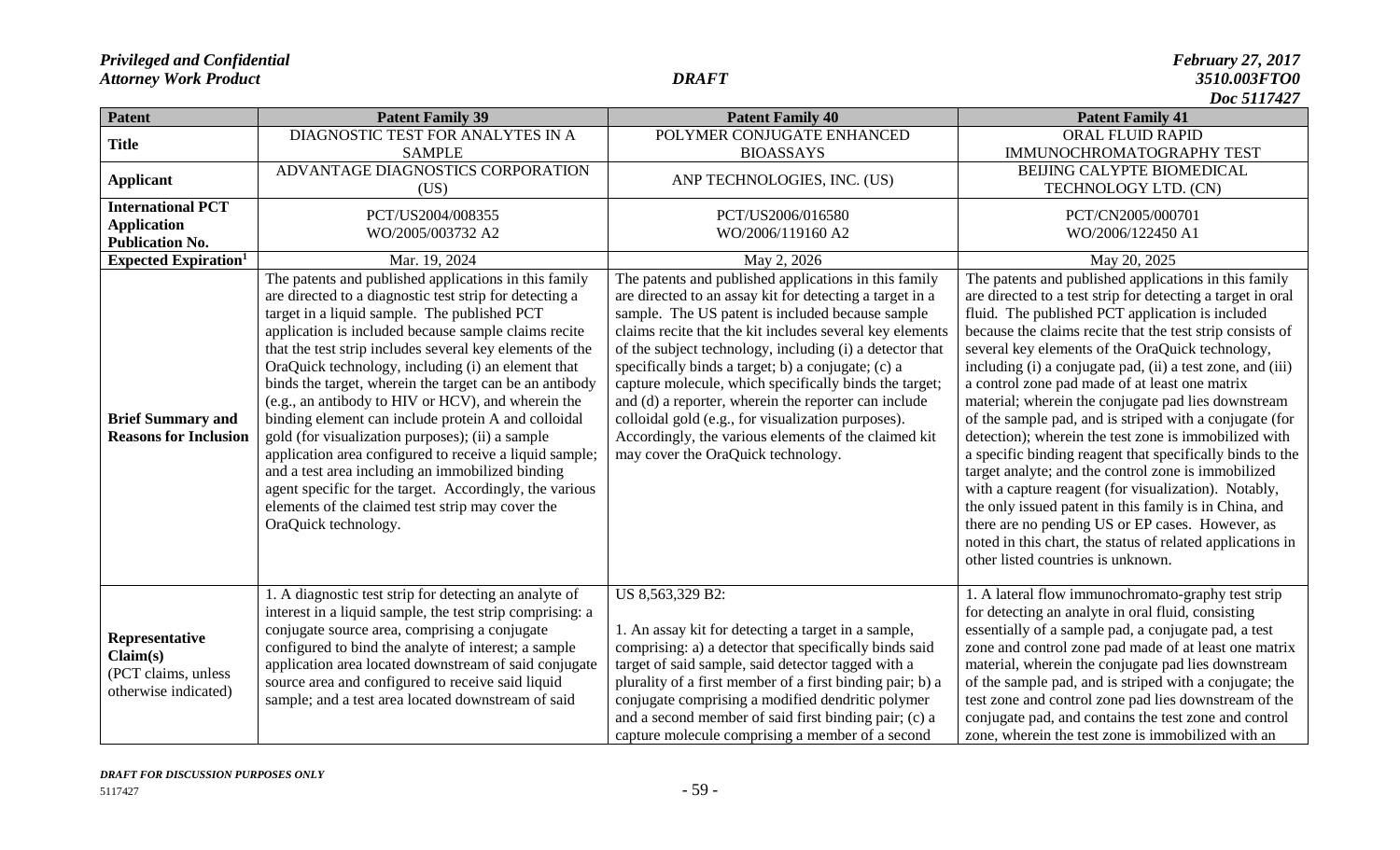| Patent               | <b>Patent Family 39</b><br>conjugate source area and comprising immobilized<br>binding agent specific for the analyte of interest.<br>3. The test strip of Claim 1, wherein the analyte of<br>interest is an antibody.<br>4. The test strip of Claim 3, wherein the analyte of<br>interest is an antibody to human immunodeficiency<br>virus (HIV).<br>5. The test strip of Claim 3, wherein the analyte of<br>interest is an antibody to hepatitis C virus (HCV).<br>14. The test strip of Claim 1, wherein the conjugate<br>comprises a binding component and a label.<br>15. The test strip of Claim 14, wherein the binding<br>component is protein A.<br>16. The test strip of Claim 14, wherein the label is<br>selected from the group consisting of colloidal gold,<br>colloidal silver, colloidal black and dyed latex<br>particles. | <b>Patent Family 40</b><br>binding pair which specifically binds said target; and<br>(d) a reporter.<br>3. The kit of claim 1, wherein said reporter comprises<br>a colored, luminescent or fluorescent particulate or<br>moiety, an enzyme, or a combination thereof.<br>5. The kit of claim 3, wherein said colored particulate<br>comprises colloidal metals, comprising gold or silver,<br>colored latex beads or colored dyes. | <b>Patent Family 41</b><br>specific binding reagent that specifically binding to<br>the target analyte; and the control zone is immobilized<br>with a second capture reagent.<br>2. The test strip according to claim 1, wherein the<br>analyte to be tested is selected from antibodies against<br>antigens of infectious disease, hormones, growth<br>factors, therapeutic drugs, drugs of abuse and products<br>of the metabolism of drugs of abuse.<br>7. The test strip according to claim 1, wherein the<br>conjugate comprises a label conjugated to a first<br>capture reagent that captures antibodies endogenous to<br>the oral fluid.<br>8. The test strip according to claim 7, wherein the<br>label is selected from colloidal gold particles;<br>elemental or metal sol particles including selenium,<br>silver, ferrite or carbon; other bead particles including<br>colored latex, liposomes, and dye particles.<br>9. The test strip according to claim 7 or 8, wherein the<br>label is colloidal gold particles. |
|----------------------|-----------------------------------------------------------------------------------------------------------------------------------------------------------------------------------------------------------------------------------------------------------------------------------------------------------------------------------------------------------------------------------------------------------------------------------------------------------------------------------------------------------------------------------------------------------------------------------------------------------------------------------------------------------------------------------------------------------------------------------------------------------------------------------------------------------------------------------------------|-------------------------------------------------------------------------------------------------------------------------------------------------------------------------------------------------------------------------------------------------------------------------------------------------------------------------------------------------------------------------------------------------------------------------------------|------------------------------------------------------------------------------------------------------------------------------------------------------------------------------------------------------------------------------------------------------------------------------------------------------------------------------------------------------------------------------------------------------------------------------------------------------------------------------------------------------------------------------------------------------------------------------------------------------------------------------------------------------------------------------------------------------------------------------------------------------------------------------------------------------------------------------------------------------------------------------------------------------------------------------------------------------------------------------------------------------------------------------------|
|                      |                                                                                                                                                                                                                                                                                                                                                                                                                                                                                                                                                                                                                                                                                                                                                                                                                                               |                                                                                                                                                                                                                                                                                                                                                                                                                                     |                                                                                                                                                                                                                                                                                                                                                                                                                                                                                                                                                                                                                                                                                                                                                                                                                                                                                                                                                                                                                                    |
|                      |                                                                                                                                                                                                                                                                                                                                                                                                                                                                                                                                                                                                                                                                                                                                                                                                                                               | <b>International Patents and Published Applications (Status)</b>                                                                                                                                                                                                                                                                                                                                                                    |                                                                                                                                                                                                                                                                                                                                                                                                                                                                                                                                                                                                                                                                                                                                                                                                                                                                                                                                                                                                                                    |
| <b>United States</b> | US 7,393,697 B2<br>(Issued Jul. 1, 2008;<br>Expires Feb. 19, 2025)<br>No US cases pending in this family.                                                                                                                                                                                                                                                                                                                                                                                                                                                                                                                                                                                                                                                                                                                                     | US 8,563,329 B2<br>(Issued Oct. 22, 2013;<br>Expires May 2, 2026)<br>US 9,176,142 B2<br>(Issued Nov. 3, 2015;<br>Expires May 2, 2026)<br>US 9,360,477 B2                                                                                                                                                                                                                                                                            | US 2011/0003310 A1<br>(Abandoned)<br>No US cases pending in this family.                                                                                                                                                                                                                                                                                                                                                                                                                                                                                                                                                                                                                                                                                                                                                                                                                                                                                                                                                           |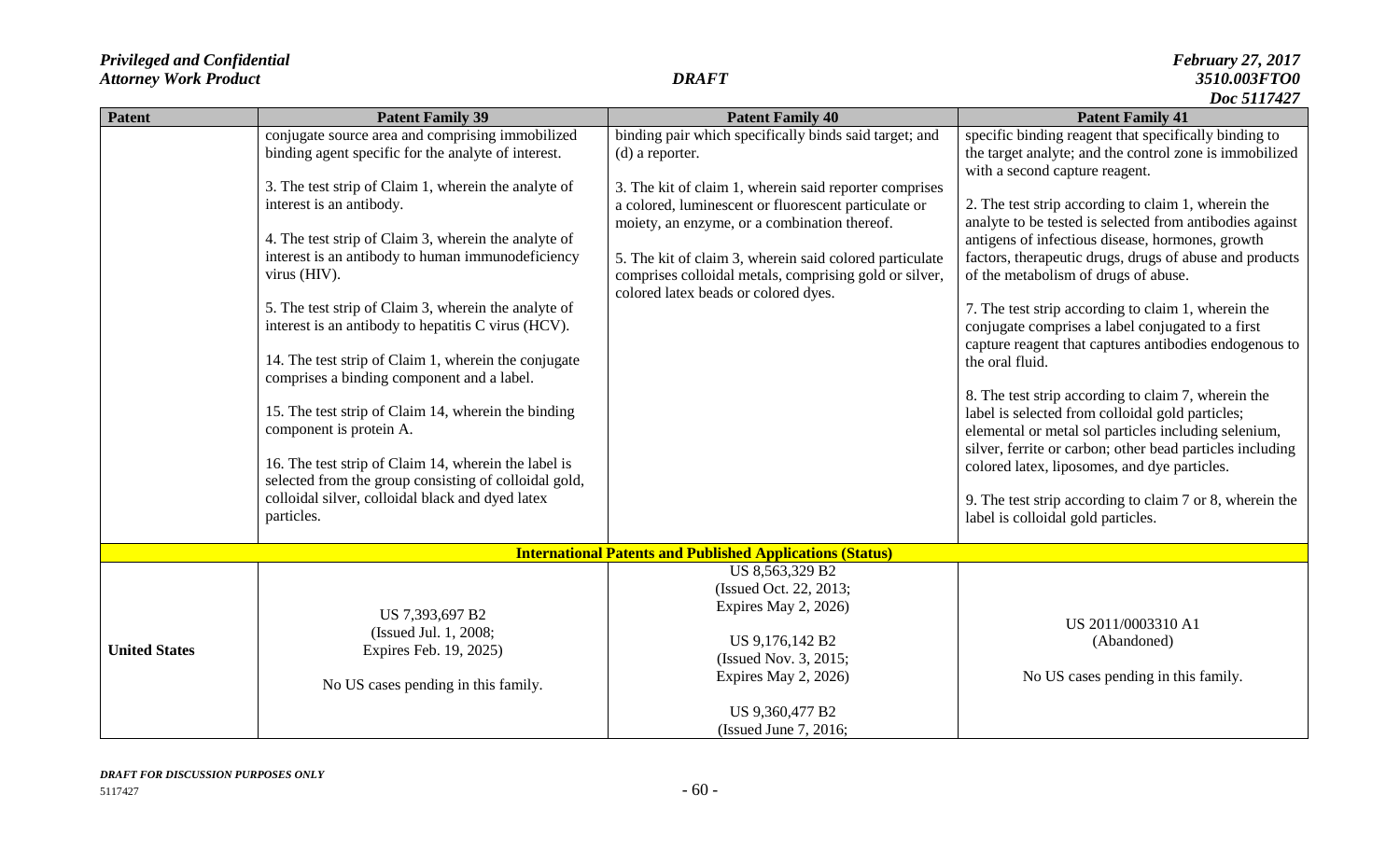| <b>Patent</b>                                                                                   | <b>Patent Family 39</b>                                                            | <b>Patent Family 40</b>                                                | LUU JIITTEI<br><b>Patent Family 41</b>                       |
|-------------------------------------------------------------------------------------------------|------------------------------------------------------------------------------------|------------------------------------------------------------------------|--------------------------------------------------------------|
|                                                                                                 |                                                                                    | Expires May 2, 2026)                                                   |                                                              |
|                                                                                                 |                                                                                    | No US cases pending in this family.                                    |                                                              |
| <b>European Patent</b><br>Office <sup>2</sup>                                                   | EP 1658483 B1<br>(Issued Dec. 22, 2010;<br>Likely Expires Mar. 19, 2024)           | EP 1877553 B1<br>(Issued Jan. 19, 2011;<br>Likely Expires May 2, 2026) | EP 1882184 A1<br>(Withdrawn)                                 |
|                                                                                                 | No EP cases pending in this family.                                                | EP 2208998 A2<br>(Pending; Refused Feb. 2015; Appealed Apr. 2015)      | No EP cases pending in this family.                          |
| China                                                                                           | CN 1902489 B<br>(Issued Jul. 4, 2012; Likely Expires Mar. 19,<br>2024 <b>XXX</b> ) | No Publication Identified                                              | CN 01495865 B<br>(XXX)                                       |
|                                                                                                 | No CN cases pending in this family.                                                |                                                                        | No CN cases pending in this family.                          |
| India                                                                                           | No Publication Identified                                                          | IN 9150/DELNP/2007<br>(Abandoned)                                      | IN 200704430P2<br>(Appl. No. 4430/KOLNP/2007)<br>(Abandoned) |
| <b>South Africa</b>                                                                             | No Publication Identified                                                          | No Publication Identified                                              | No Publication Identified                                    |
| <b>Brazil</b>                                                                                   | BR PI0411059 B1<br>(Issued Aug. 23, 2016;<br>Likely to Expire Mar. 19, 2024)       | No Publication Identified                                              | BR PI0520182 A2<br>(Abandoned)                               |
|                                                                                                 | No BR cases pending in this family.                                                |                                                                        | No BR cases pending in this family.                          |
| <b>African Regional</b><br><b>Intellectual Property</b><br>Organization<br>(ARIPO) <sup>3</sup> | No Publication Identified                                                          | No Publication Identified                                              | No Publication Identified                                    |
| Organisation<br>Africaine de la<br>Propriété<br>Intellectuelle (OAPI) <sup>4</sup>              | No Publication Identified                                                          | No Publication Identified                                              | No Publication Identified                                    |
| <b>Eurasian Patent</b><br>Organization<br>$(EAPO)^5$                                            | No Publication Identified                                                          | No Publication Identified                                              | No Publication Identified                                    |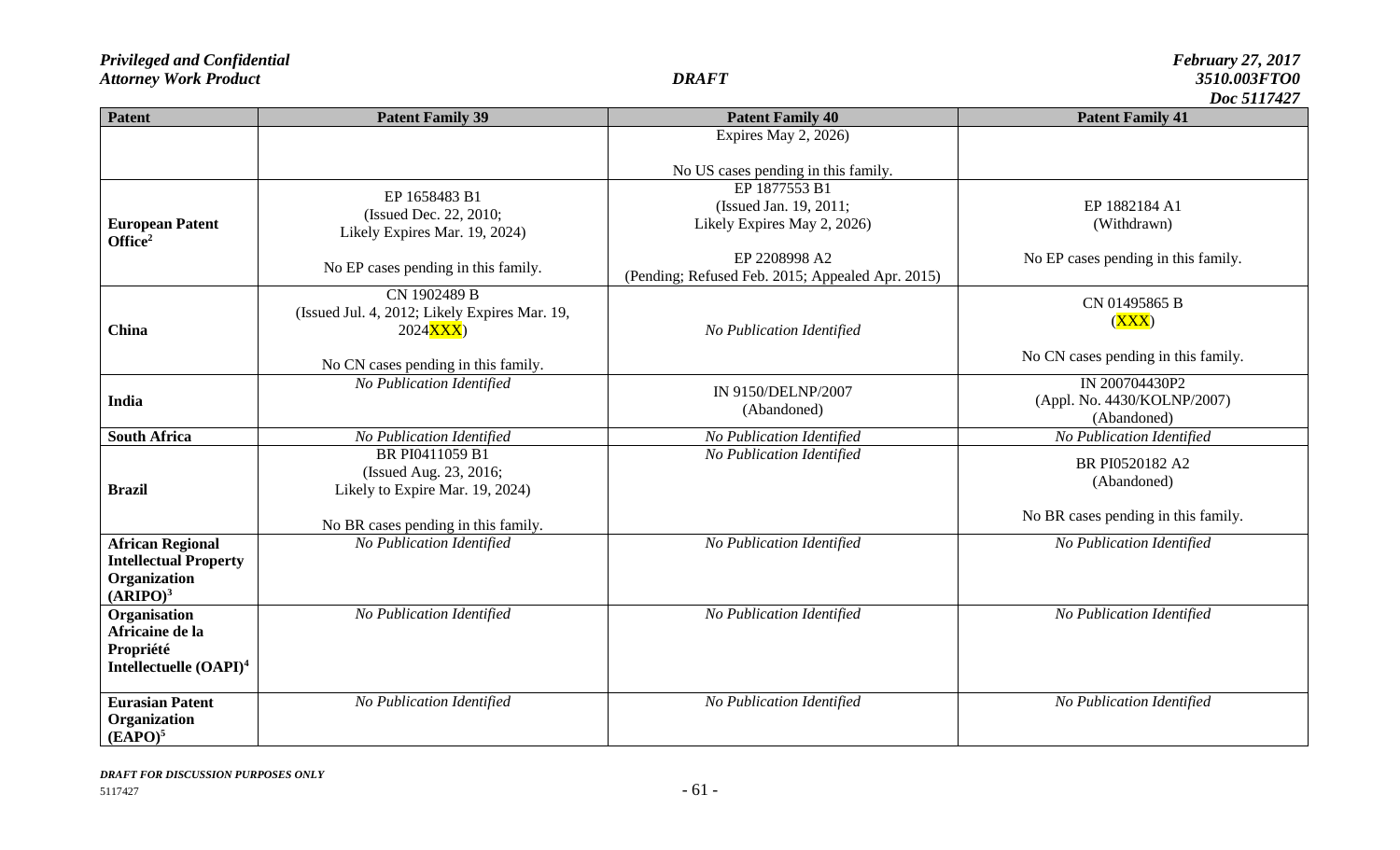|                  |                           |                                                  | $1000 \, J11/741$                   |
|------------------|---------------------------|--------------------------------------------------|-------------------------------------|
| Patent           | <b>Patent Family 39</b>   | <b>Patent Family 40</b>                          | <b>Patent Family 41</b>             |
|                  | No Publication Identified |                                                  | MX 2007014476 A                     |
| <b>Mexico</b>    |                           | No Publication Identified                        | (Abandoned)                         |
|                  |                           |                                                  | No MX cases pending in this family. |
|                  | No Publication Identified | National Phase Entered; Application Subsequently | RU App. No. 2007142142              |
| <b>Russia</b>    |                           | Withdrawn                                        | (Status Unknown)                    |
| <b>Indonesia</b> | No Publication Identified | No Publication Identified                        | No Publication Identified           |
| <b>Nigeria</b>   | No Publication Identified | No Publication Identified                        | No Publication Identified           |

| <b>Patent</b>                                                             | <b>Patent Family 42</b>                                                                                                                                                                                                                                                                                                 | <b>Patent Family 43</b>                                                                                                                                                                                                                                                                                                            | <b>Patent Family 44</b>                                                                                                                                                                                                                                                                                                                                                                   |
|---------------------------------------------------------------------------|-------------------------------------------------------------------------------------------------------------------------------------------------------------------------------------------------------------------------------------------------------------------------------------------------------------------------|------------------------------------------------------------------------------------------------------------------------------------------------------------------------------------------------------------------------------------------------------------------------------------------------------------------------------------|-------------------------------------------------------------------------------------------------------------------------------------------------------------------------------------------------------------------------------------------------------------------------------------------------------------------------------------------------------------------------------------------|
| Title                                                                     | IMMUNOASSAYS AND DEVICES THEREFOR                                                                                                                                                                                                                                                                                       | <b>BIOASSAY DEVICE WITH NON-ABSORBENT</b><br>TEXTURED CAPILLARY SURFACE                                                                                                                                                                                                                                                            | REAGENT TEST STRIP COMPRISING CONTROL<br><b>MEANS AND TIMER MEANS</b>                                                                                                                                                                                                                                                                                                                     |
| <b>Applicant</b>                                                          | UNILEVER PLC (GB)                                                                                                                                                                                                                                                                                                       | BIOSITE DIAGNOSTICS, INC. (US)                                                                                                                                                                                                                                                                                                     | UNIPATH LTD (GB)                                                                                                                                                                                                                                                                                                                                                                          |
| <b>International PCT</b><br><b>Application</b><br><b>Publication No.</b>  | PCT/GB1988/000322<br>WO/88/08534 A1                                                                                                                                                                                                                                                                                     | PCT/US1991/001349<br>WO/91/13998 A1                                                                                                                                                                                                                                                                                                | PCT/EP2003/000274<br>WO/03/058243 A2                                                                                                                                                                                                                                                                                                                                                      |
| <b>Expected Expiration</b> <sup>1</sup>                                   | Apr. 26, 2008                                                                                                                                                                                                                                                                                                           | Feb. 26, 2011                                                                                                                                                                                                                                                                                                                      | Jan. 9, 2023                                                                                                                                                                                                                                                                                                                                                                              |
| <b>Brief Summary and</b><br><b>Reasons for Inclusion</b>                  | The patents and published applications in this family<br>are directed to an analytical device that is similar to<br>the OraSure device. In particular, the claimed device<br>includes detection of a target in a fluid sample using<br>lateral flow of the sample, and labeling of the sample.                          | The patents and published applications in this family<br>are directed to an analytical device that uses<br>technology that is similar to the OraSure device. In<br>particular, the claimed device includes means for<br>detection of a target in a fluid sample using lateral<br>flow.                                             | The patents and published applications in this family<br>are directed to an analytical device that uses<br>technology that is similar to the OraSure device. In<br>particular, the claimed device uses a test strip that<br>indicates the presence of a substance in a liquid by use<br>of a first signal and indicates that the test is complete<br>by use of a second (control) signal. |
| Representative<br>Claim(s)<br>(PCT claims, unless<br>otherwise indicated) | 1. An analytical test device comprising a hollow<br>casing constructed of moisture impervious solid<br>material containing a dry porous carrier which<br>communicates directly or indirectly with the exterior<br>of the casing such that a liquid test sample can be<br>applied to the porous carrier, the device also | 1. A device for assaying a sample suspected of<br>containing at least one target ligand comprising: a<br>porous member having an upper and a lower surface,<br>said sample being applied to said upper surface; and a<br>non-absorbent member having a textured surface with<br>channels capable of forming a network of capillary | 1. An assay device to determine the presence of at<br>least one analayte of interest in a liquid sample, the<br>device comprising means for generating a first signal,<br>or "test" signal, which indicates the presence and/or<br>amount of analyte of interest in the sample; and means<br>for generating a second signal, the generation of                                            |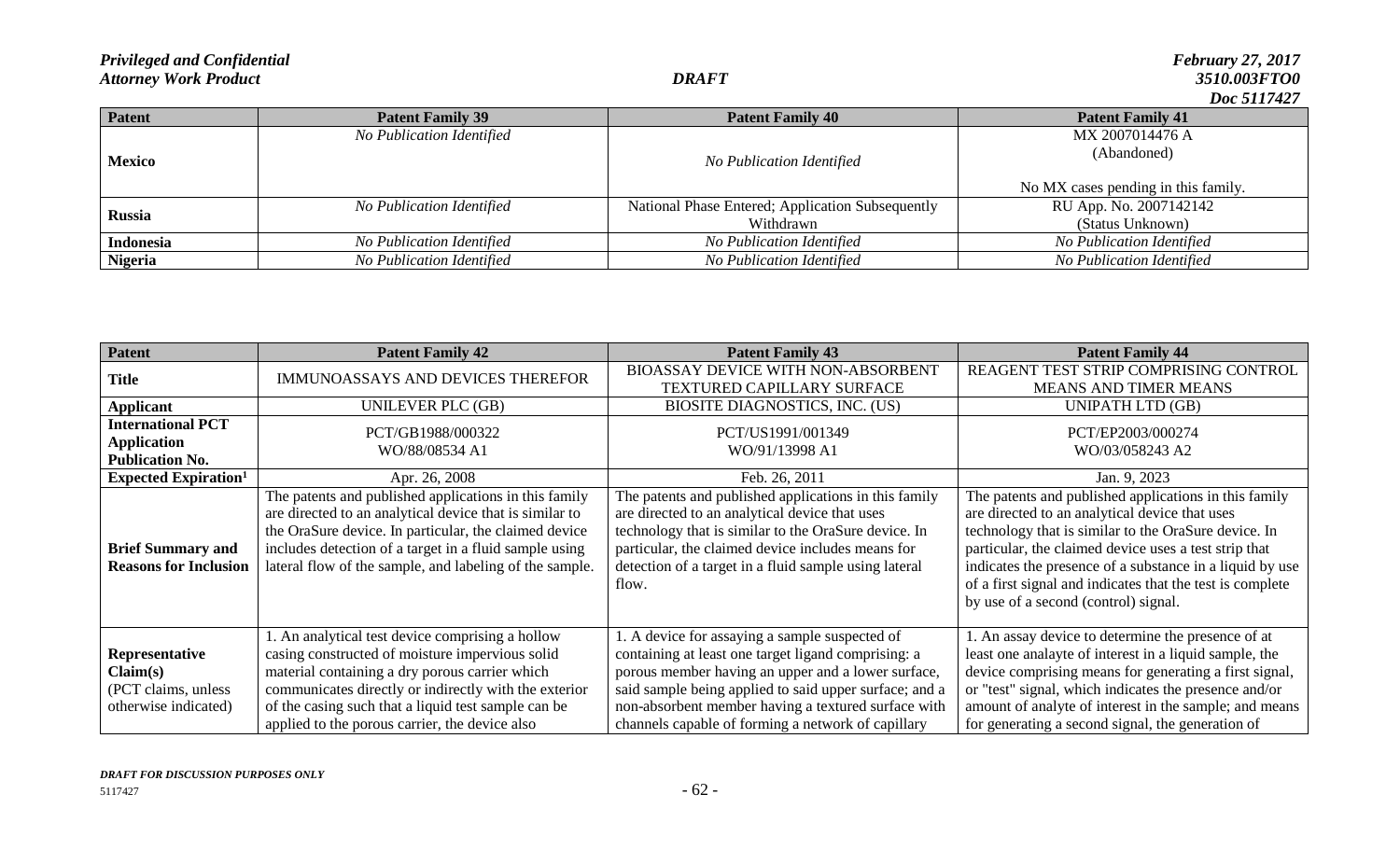| Patent                                                           | <b>Patent Family 42</b>                                                                                                                                                                                                                                                                                                                                                                                                                                                                                                                                                                                                                                                                                                                                                                | <b>Patent Family 43</b>                                                                                                                                                                                                                                                                                                                                                                                                                                                                                                                                                              | <i>D</i> vv <i>Jili 12</i><br><b>Patent Family 44</b>                                                                                                                                                                                                                                |  |
|------------------------------------------------------------------|----------------------------------------------------------------------------------------------------------------------------------------------------------------------------------------------------------------------------------------------------------------------------------------------------------------------------------------------------------------------------------------------------------------------------------------------------------------------------------------------------------------------------------------------------------------------------------------------------------------------------------------------------------------------------------------------------------------------------------------------------------------------------------------|--------------------------------------------------------------------------------------------------------------------------------------------------------------------------------------------------------------------------------------------------------------------------------------------------------------------------------------------------------------------------------------------------------------------------------------------------------------------------------------------------------------------------------------------------------------------------------------|--------------------------------------------------------------------------------------------------------------------------------------------------------------------------------------------------------------------------------------------------------------------------------------|--|
|                                                                  | containing a labelled specific binding reagent for an<br>analyte which labelled specific binding reagent is<br>freely mobile within the porous carrier when in the<br>moist state, and unlabelled specific binding reagent<br>for the same analyte which unlabelled reagent is<br>permanently immobilised in a detection zone on the<br>carrier material and is therefore not mobile in the<br>moist state, the relative positioning of the labelled<br>reagent and detection zone being such that liquid<br>sample applied to the device can pick up labelled<br>reagent and. thereafter permeate into the detection<br>zone, and the device incorporating means enabling the<br>extent (if any) to which the labelled reagent becomes<br>bound in the detection zone to be observed. | channels when placed in communication beneath or<br>around said porous member, said capillary network<br>substantially parallel to the lower surface of said<br>porous member; whereby sample, alone or in<br>combination with other fluids is drawn through said<br>porous member to said capillary network formed<br>between said porous member and said non-absorbent<br>member when substantially all the void volume of<br>said porous member is filled with said sample and/or<br>fluids and when contact is made between said porous<br>member and said non-absorbent member. | which second signal indicates both (a) the test has<br>been successfully conducted, and that (b) sufficient<br>time has elapsed following contact of the assay device<br>with the liquid sample for the test to be read and for<br>the first signal to have been properly generated. |  |
| <b>International Patents and Published Applications (Status)</b> |                                                                                                                                                                                                                                                                                                                                                                                                                                                                                                                                                                                                                                                                                                                                                                                        |                                                                                                                                                                                                                                                                                                                                                                                                                                                                                                                                                                                      |                                                                                                                                                                                                                                                                                      |  |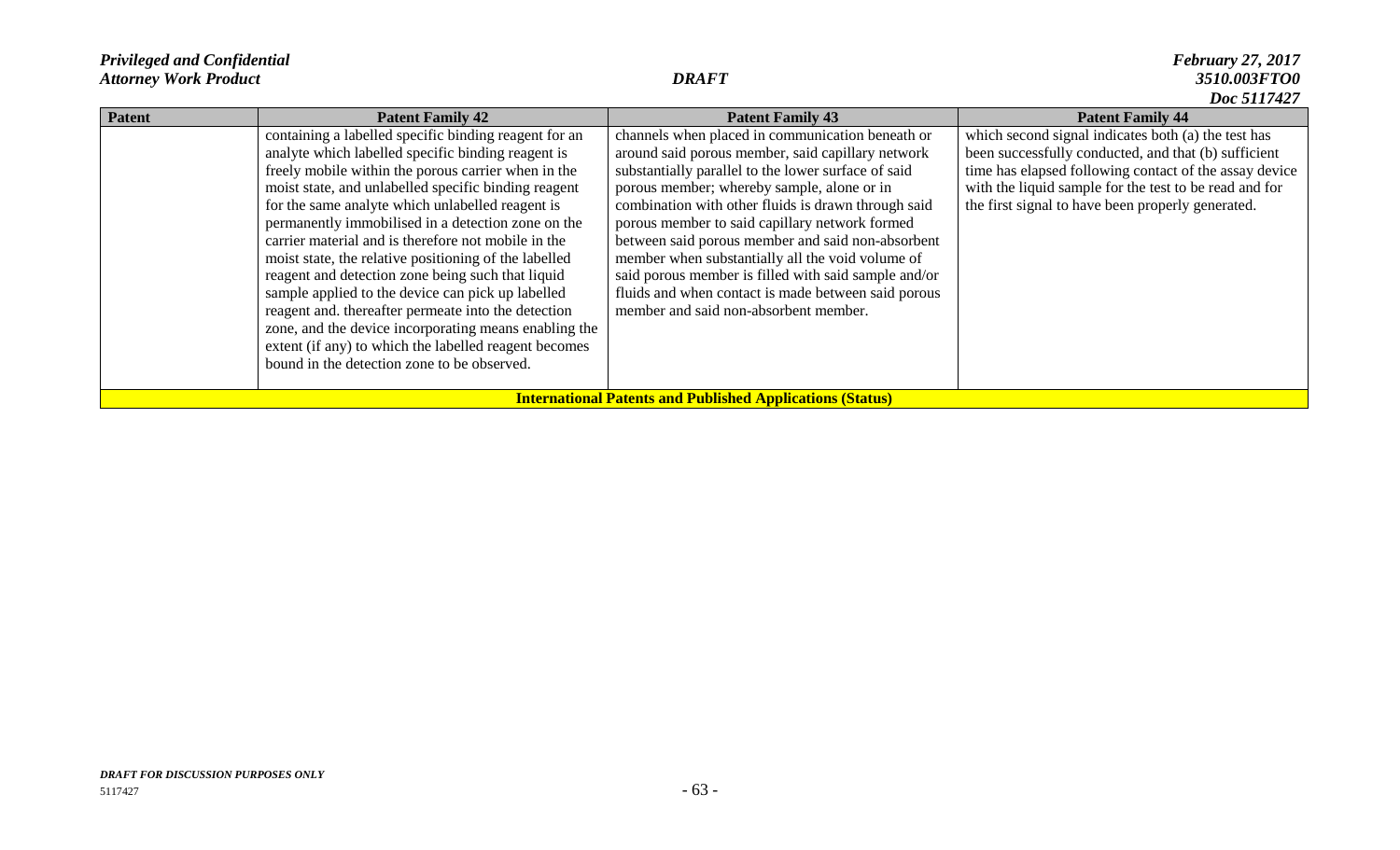| Patent                                        | <b>Patent Family 42</b>                                                                                                                                                                                                                                                                                                                          | <b>Patent Family 43</b>                                                                          | $\bm{\nu}$ vv Jiii te<br><b>Patent Family 44</b>                                                                                                                                |
|-----------------------------------------------|--------------------------------------------------------------------------------------------------------------------------------------------------------------------------------------------------------------------------------------------------------------------------------------------------------------------------------------------------|--------------------------------------------------------------------------------------------------|---------------------------------------------------------------------------------------------------------------------------------------------------------------------------------|
| <b>United States</b>                          | US 6,228,660 B1<br>(Expired)<br>US 5,602,040<br>(Expired)<br>US 5,622,871<br>(Expired)<br>US 5,656,503<br>(Expired)<br>US 6,187,598 B1<br>(Expired)<br>US 6,818,455 B2<br>(Expired)<br>US 7,109,042 B2<br>(Expired)<br>US 2005/0244986 A1<br>(Abandoned)<br>(ii)<br>US 6,228,660 B1<br>(Expired)<br>(iii)<br>No US cases pending in this family. | US 5,922,615<br>(Expired)<br>US 6,297,060 B1<br>(Expired)<br>No US cases pending in this family. | US 7,718,443 B2<br>(Issued May 18, 2010;<br>Expires Oct. 4, 2025)<br>US 9,052,311 B2<br>(Issued June 9, 2015;<br>Expires Sept. 14, 2024)<br>No US cases pending in this family. |
| <b>European Patent</b><br>Office <sup>2</sup> | EP 0291194 B8<br>(Likely Expired)<br>EP 0560410 B1<br>(Likely Expired)<br>EP 0560411 B1                                                                                                                                                                                                                                                          | EP 0447154 B1<br>(Likely Expired)<br>No EP cases pending in this family.                         | EP 1327884 B1<br>(Expires Jan. 9, 2022)<br>No EP cases pending in this family.                                                                                                  |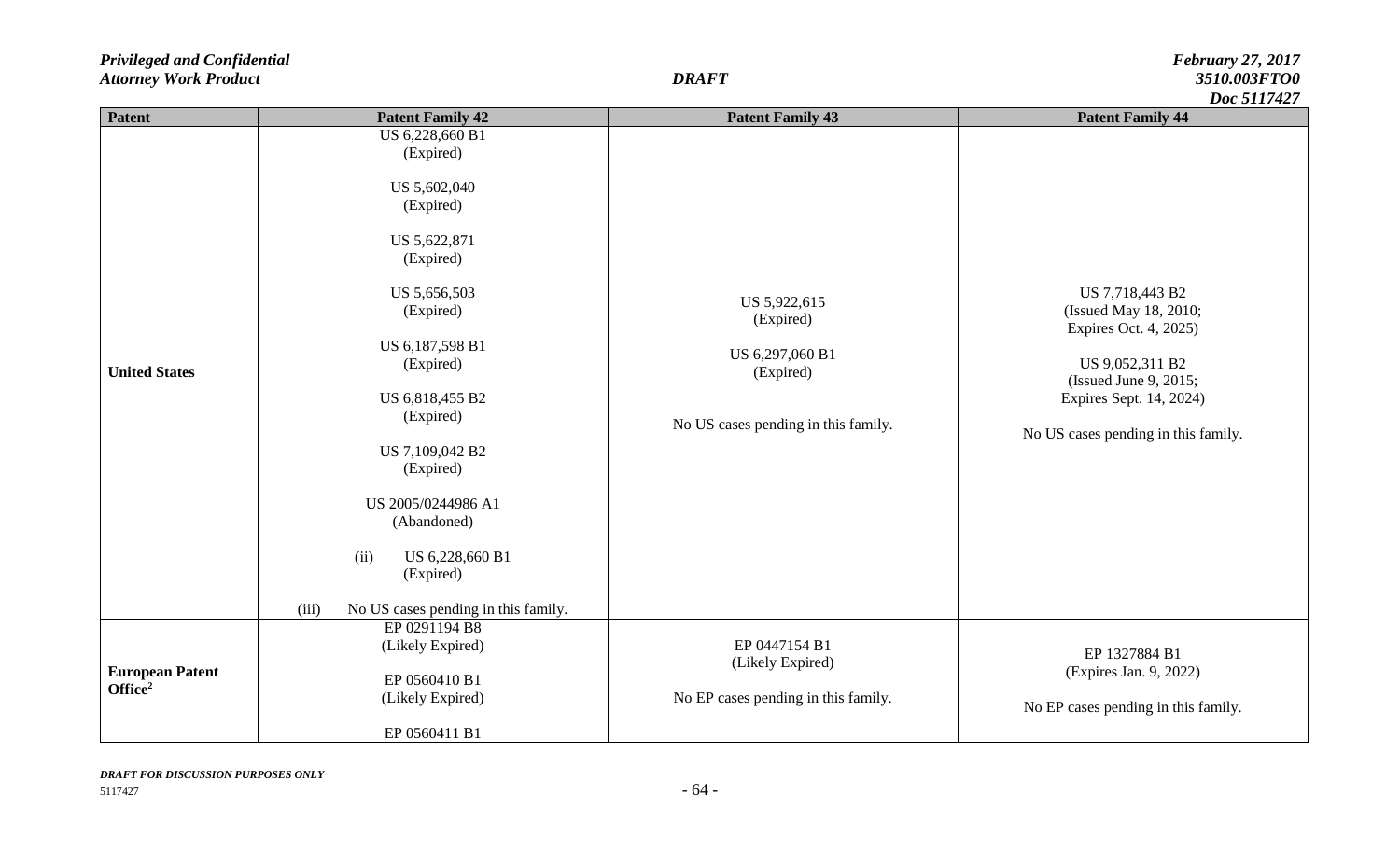|                                    |                                     |                           | <b>DUC 311/42/</b>        |
|------------------------------------|-------------------------------------|---------------------------|---------------------------|
| <b>Patent</b>                      | <b>Patent Family 42</b>             | <b>Patent Family 43</b>   | <b>Patent Family 44</b>   |
|                                    | (Likely Expired)                    |                           |                           |
|                                    |                                     |                           |                           |
|                                    | EP 1248112 A2                       |                           |                           |
|                                    | (Withdrawn)                         |                           |                           |
|                                    |                                     |                           |                           |
|                                    | EP 1555529 A2                       |                           |                           |
|                                    | (Withdrawn)                         |                           |                           |
|                                    |                                     |                           |                           |
|                                    | No EP cases pending in this family. |                           |                           |
| China                              | No Publication Identified           | No Publication Identified | No Publication Identified |
| India                              | No Publication Identified           | No Publication Identified | No Publication Identified |
| <b>South Africa</b>                | No Publication Identified           | No Publication Identified | No Publication Identified |
| <b>Brazil</b>                      | No Publication Identified           | No Publication Identified | No Publication Identified |
| <b>African Regional</b>            | No Publication Identified           | No Publication Identified | No Publication Identified |
| <b>Intellectual Property</b>       |                                     |                           |                           |
| Organization                       |                                     |                           |                           |
| (ARIPO) <sup>3</sup>               |                                     |                           |                           |
| Organisation                       | No Publication Identified           | No Publication Identified | No Publication Identified |
| Africaine de la                    |                                     |                           |                           |
| Propriété                          |                                     |                           |                           |
| Intellectuelle (OAPI) <sup>4</sup> |                                     |                           |                           |
|                                    |                                     |                           |                           |
| <b>Eurasian Patent</b>             | No Publication Identified           | No Publication Identified | No Publication Identified |
| Organization                       |                                     |                           |                           |
| (EAPO) <sup>5</sup>                |                                     |                           |                           |
| <b>Mexico</b>                      | No Publication Identified           | No Publication Identified | No Publication Identified |
| <b>Russia</b>                      | No Publication Identified           | No Publication Identified | No Publication Identified |
| <b>Indonesia</b>                   | No Publication Identified           | No Publication Identified | No Publication Identified |
| <b>Nigeria</b>                     | No Publication Identified           | No Publication Identified | No Publication Identified |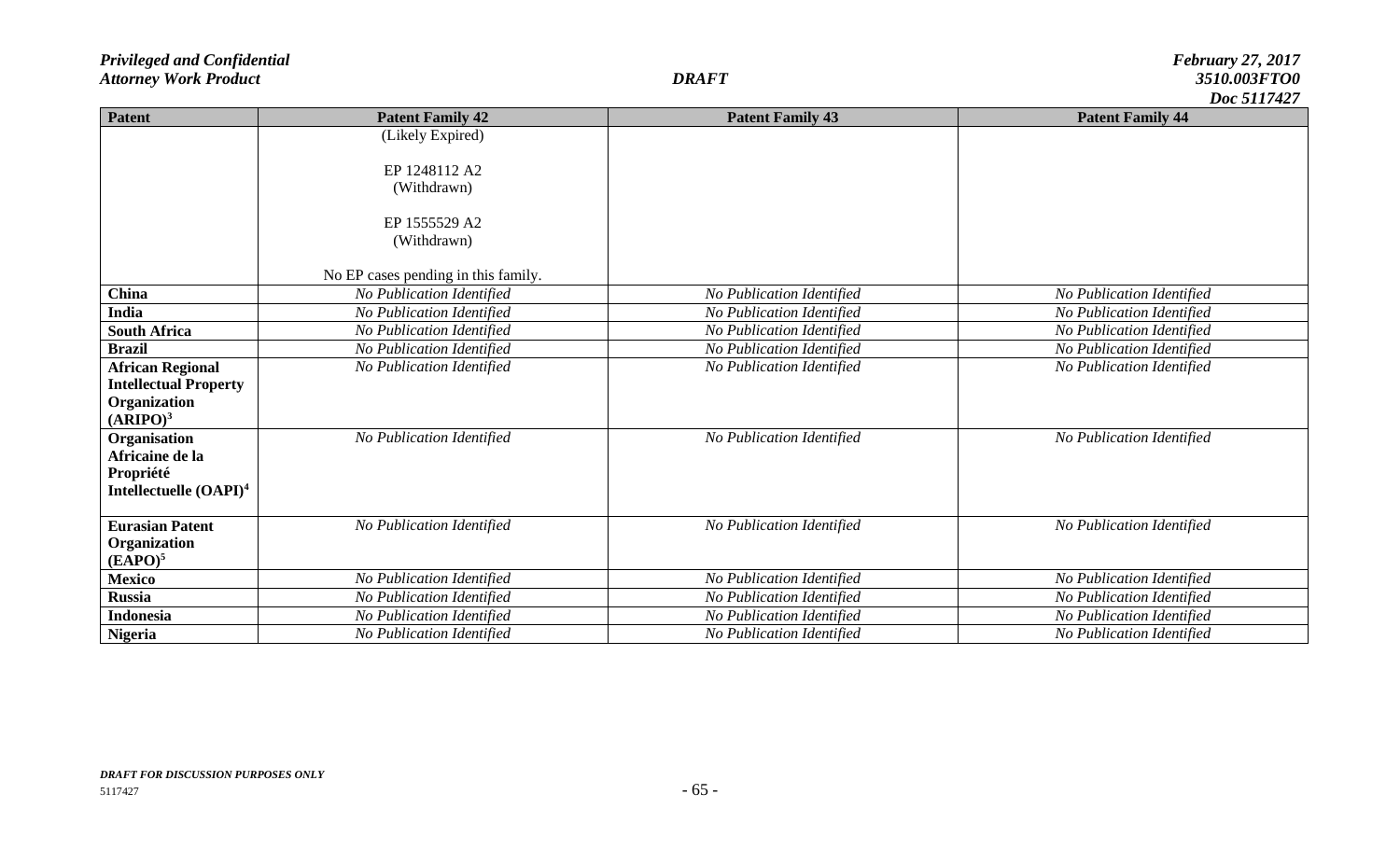## *Doc 5117427*

| Patent                                                                    | <b>Patent Family 45</b>                                                                                                                                                                                                                                                                                                                                                                | <b>Patent Family 46</b>                                                                                                                                                                                                                                                                                                                                                                                                                                                                                                                                                                                                                                                                                                                                                                                                                                                                                                                                                                                                            | <b>Patent Family 47</b>                                                                                                                                                                                                                                                                                                                                                                                                                                                                                                                                                                                                                                                                                                                                                                                                                                                                                                                                                            |
|---------------------------------------------------------------------------|----------------------------------------------------------------------------------------------------------------------------------------------------------------------------------------------------------------------------------------------------------------------------------------------------------------------------------------------------------------------------------------|------------------------------------------------------------------------------------------------------------------------------------------------------------------------------------------------------------------------------------------------------------------------------------------------------------------------------------------------------------------------------------------------------------------------------------------------------------------------------------------------------------------------------------------------------------------------------------------------------------------------------------------------------------------------------------------------------------------------------------------------------------------------------------------------------------------------------------------------------------------------------------------------------------------------------------------------------------------------------------------------------------------------------------|------------------------------------------------------------------------------------------------------------------------------------------------------------------------------------------------------------------------------------------------------------------------------------------------------------------------------------------------------------------------------------------------------------------------------------------------------------------------------------------------------------------------------------------------------------------------------------------------------------------------------------------------------------------------------------------------------------------------------------------------------------------------------------------------------------------------------------------------------------------------------------------------------------------------------------------------------------------------------------|
| <b>Title</b>                                                              | ASSAY DEVICE FOR LIQUID SAMPLE                                                                                                                                                                                                                                                                                                                                                         | <b>ASSAY</b>                                                                                                                                                                                                                                                                                                                                                                                                                                                                                                                                                                                                                                                                                                                                                                                                                                                                                                                                                                                                                       | LATERAL FLOW IMMUNOASSAY CONTROLS                                                                                                                                                                                                                                                                                                                                                                                                                                                                                                                                                                                                                                                                                                                                                                                                                                                                                                                                                  |
| <b>Applicant</b>                                                          | INVERNESS MEDICAL SWITZERLAND GMBH<br>(CH)                                                                                                                                                                                                                                                                                                                                             | INVERNESS MEDICAL SWITZERLAND GMBH<br>(CH)                                                                                                                                                                                                                                                                                                                                                                                                                                                                                                                                                                                                                                                                                                                                                                                                                                                                                                                                                                                         | ALERE SWITZERLAND GMBH (CH)                                                                                                                                                                                                                                                                                                                                                                                                                                                                                                                                                                                                                                                                                                                                                                                                                                                                                                                                                        |
| <b>International PCT</b><br><b>Application</b><br><b>Publication No.</b>  | PCT/GB2003/002765<br>WO/2004/003559 A1                                                                                                                                                                                                                                                                                                                                                 | PCT/GB2004/005146<br>WO/2005/059547 A2                                                                                                                                                                                                                                                                                                                                                                                                                                                                                                                                                                                                                                                                                                                                                                                                                                                                                                                                                                                             | N/A                                                                                                                                                                                                                                                                                                                                                                                                                                                                                                                                                                                                                                                                                                                                                                                                                                                                                                                                                                                |
| <b>Expected Expiration</b> <sup>1</sup>                                   | June 26, 2023                                                                                                                                                                                                                                                                                                                                                                          | Dec. 10, 2024                                                                                                                                                                                                                                                                                                                                                                                                                                                                                                                                                                                                                                                                                                                                                                                                                                                                                                                                                                                                                      | Feb. 10, 2024                                                                                                                                                                                                                                                                                                                                                                                                                                                                                                                                                                                                                                                                                                                                                                                                                                                                                                                                                                      |
| <b>Brief Summary and</b><br><b>Reasons for Inclusion</b>                  | The patents and published applications in this family<br>are generally directed an assay that is similar to the<br>OraSure device. In particular, the claimed device takes<br>up a liquid and generates a signal to indicate the<br>presence of a particular substance in the liquid. This<br>family is assigned to Inverness Medical Switzerland,<br>which is a predecessor to Alere. | The patents and published applications in this family<br>are directed to assays for detecting a target in a liquid<br>sample using a series of immobilized binding<br>elements. This technology is similar to the underlying<br>technology used in the OraSure device. In particular<br>the OraSure device uses immobilized binding<br>elements positioned on the test strip to capture and<br>detect a target substance is a sample. This family is<br>assigned to Inverness Medical Switzerland, which is a<br>predecessor to Alere.                                                                                                                                                                                                                                                                                                                                                                                                                                                                                             | The patents and published applications in this family<br>are directed to a lateral flow test strip that uses an<br>immobilized dye hidden beneath a barrier as an<br>indicator of the presence of a target in the sample<br>liquid. This technology is similar to the OraSure<br>device, but it is unclear whether the OraSure device<br>specifically uses this barrier-hidden dye element.                                                                                                                                                                                                                                                                                                                                                                                                                                                                                                                                                                                        |
| Representative<br>Claim(s)<br>(PCT claims, unless<br>otherwise indicated) | 1. An assay device comprising liquid transport means<br>adapted to take up a liquid sample and conduct the<br>liquid to an analyte detection region operable to<br>provide a test signal indicative of the presence and/or<br>amount of an analyte in the liquid sample;<br>characterized in that the assay device further<br>comprises a sample presence signal generation means.     | 1. An assay kit for detecting an analyte of interest in a<br>sample, comprising: a) a reporter species; b) a labeled<br>species having first and second binding regions,<br>wherein the first binding region is capable of binding<br>to the analyte of interest and the second binding<br>region is capable of binding to the reporter species; c)<br>an immobilized species capable of binding to the first<br>binding region of the labeled species; and d)<br>immobilized capture reagent capable of binding to the<br>reporter species, the arrangement being such that the<br>sample is contacted with the labeled species, is then<br>contacted with the immobilized species and is<br>subsequently contacted with the immobilized capture<br>reagent, the reporter species being added prior to<br>exposure of the sample to the immobilized capture<br>reagent, wherein if no analyte is present in the sample,<br>the labeled species becomes bound to the immobilized<br>species and is therefore unable to bind to the | 1. An analytical test device for detecting an analyte<br>suspected of being present in a liquid sample applied<br>to the device, the device comprising a test strip, the<br>test strip comprising a sample application area; a<br>mobilisable labeled specific binding reagent which<br>binds the analyte if present in the liquid sample; a test<br>result zone located downstream of the sample<br>application area, the test result zone comprising an<br>immobilized specific binding reagent which binds the<br>analyte; and a control zone located downstream of the<br>test result zone, the control zone comprising a visible<br>barrier and mobilisable control dye, wherein the<br>mobilisable control dye is covered by the visible<br>barrier and not visible to a user when the test strip is<br>in a dry state, and wherein the mobilisable control dye<br>becomes visible to a user when the liquid sample<br>contacts the control zone and the mobilisable control |

### *DRAFT FOR DISCUSSION PURPOSES ONLY*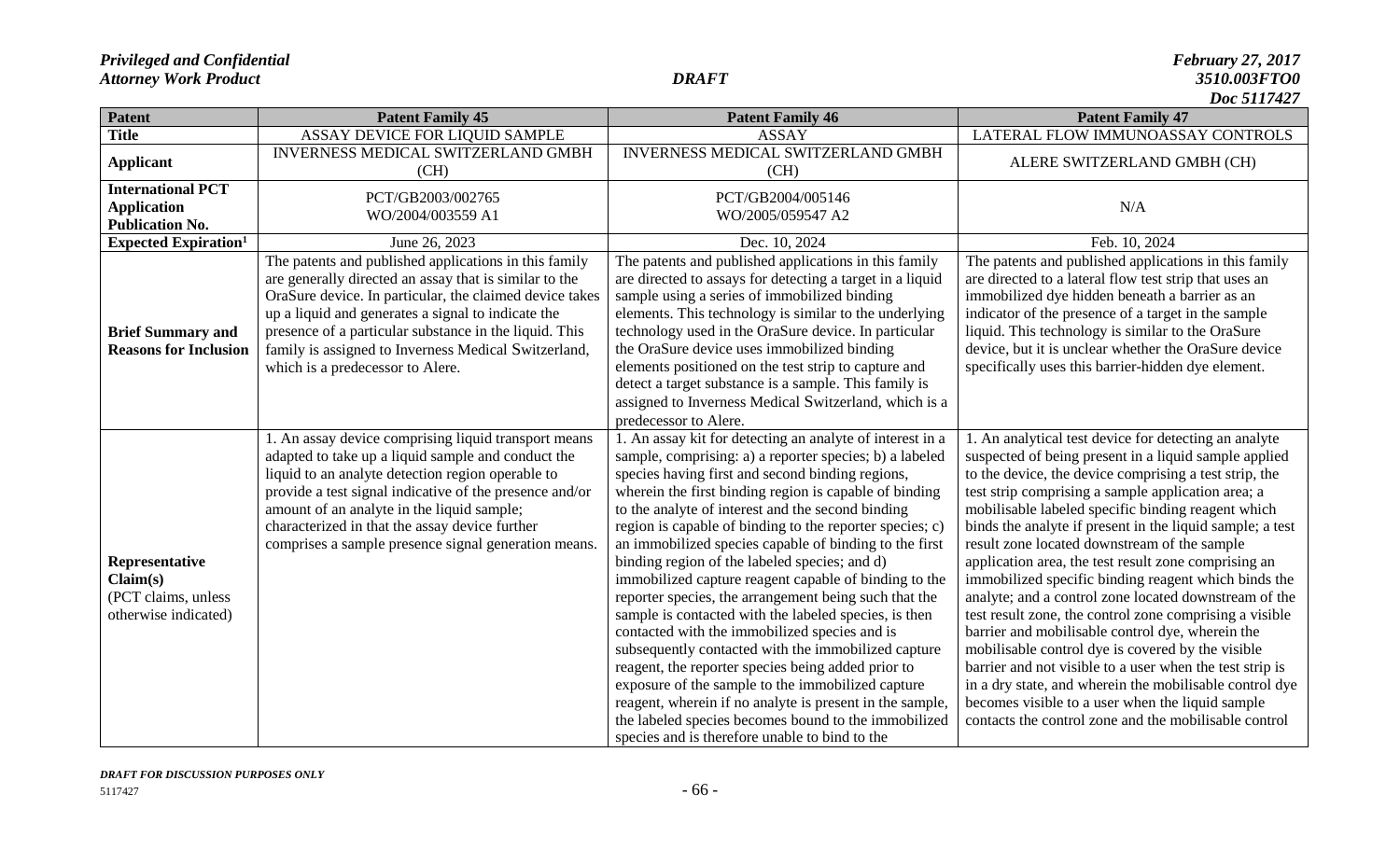| Patent                                        | <b>Patent Family 45</b>                                                                                                                                                          | <b>Patent Family 46</b>                                                                                                                                                                                                                                                                                                                                                                                                                                   | $\bm{\nu}$ vu jil $\bm{\nu}$ te<br><b>Patent Family 47</b>                                                                                                                                                                                           |
|-----------------------------------------------|----------------------------------------------------------------------------------------------------------------------------------------------------------------------------------|-----------------------------------------------------------------------------------------------------------------------------------------------------------------------------------------------------------------------------------------------------------------------------------------------------------------------------------------------------------------------------------------------------------------------------------------------------------|------------------------------------------------------------------------------------------------------------------------------------------------------------------------------------------------------------------------------------------------------|
|                                               |                                                                                                                                                                                  | immobilized capture reagent, and wherein, if analyte<br>is present in the sample, the analyte binds to the<br>labeled species such that the labeled species is unable<br>to bind to the immobilized species but can bind to the<br>immobilized capture reagent via the reporter species,<br>the presence of the analyte thus being determined by<br>the presence of labeled species bound to the<br>immobilized capture reagent via the reporter species. | dye is mobilized and moves downstream of the visible<br>barrier. (US 8,193,002 B2, below)                                                                                                                                                            |
|                                               |                                                                                                                                                                                  | <b>International Patents and Published Applications (Status)</b>                                                                                                                                                                                                                                                                                                                                                                                          |                                                                                                                                                                                                                                                      |
| <b>United States</b>                          | US 8,454,903 B2<br>(Issued June 4, 2013;<br>Expires Feb. 24, 2025)<br>US 8,992,854 B2<br>(Issued Mar. 31, 2015;<br>Expires June 26, 2023)<br>No US cases pending in this family. | US 7,901,949 B2<br>(Issued Mar. 8, 2011;<br>Expires Jan. 12, 2025)<br>US 2011/223690 A1<br>(Abandoned)<br>No US cases pending in this family.                                                                                                                                                                                                                                                                                                             | US 7,459,314 B2<br>(Issued Dec. 2, 2008;<br>Expires Jul. 4, 2025)<br>US 8,193,002 B2<br>(Issued June 5, 2012;<br>Expires Aug. 6, 2024)<br>US 8,828,739 B2<br>(Issued Sept. 9, 2014;<br>Expires Feb. 10, 2024)<br>No US cases pending in this family. |
| <b>European Patent</b><br>Office <sup>2</sup> | EP 1376131 A1<br>(Withdrawn)<br>EP 1521965 A1<br>(Withdrawn)<br>No EP cases pending in this family.<br>CN 1682114 B                                                              | EP 1706743 B1<br>(Issued Nov. 18, 2009;<br>Likely Expires Dec. 10, 2024)<br>No EP cases pending in this family.<br>CN 1894585 B                                                                                                                                                                                                                                                                                                                           | No Publication Identified<br>No Publication Identified                                                                                                                                                                                               |
| China                                         | (Issued May 26, 2010;<br>Likely Expires June 26, 2023)<br>No CN cases pending in this family.                                                                                    | (Issued June 15, 2011;<br>Likely Expires Dec. 10, 2024)<br>No CN cases pending in this family.                                                                                                                                                                                                                                                                                                                                                            |                                                                                                                                                                                                                                                      |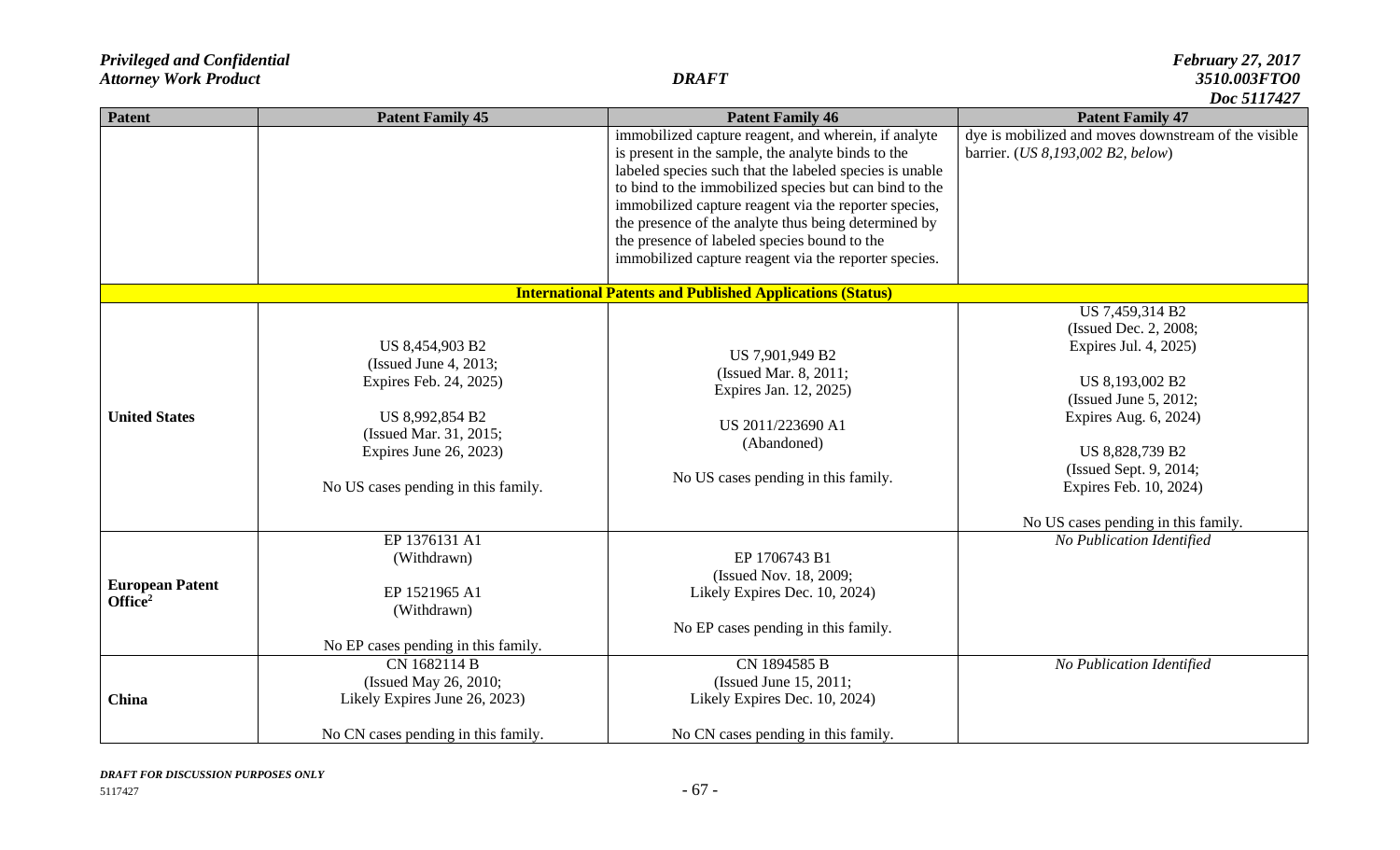|                              | DOC 311/42/               |                                     |                           |
|------------------------------|---------------------------|-------------------------------------|---------------------------|
| <b>Patent</b>                | <b>Patent Family 45</b>   | <b>Patent Family 46</b>             | <b>Patent Family 47</b>   |
|                              | No Publication Identified | IN 3347/DELNP/2006                  | No Publication Identified |
| India                        |                           | (Abandoned)                         |                           |
|                              |                           |                                     |                           |
|                              |                           | No IN cases pending in this family. |                           |
| <b>South Africa</b>          | No Publication Identified | No Publication Identified           | No Publication Identified |
| <b>Brazil</b>                | No Publication Identified | No Publication Identified           | No Publication Identified |
| <b>African Regional</b>      | No Publication Identified | No Publication Identified           | No Publication Identified |
| <b>Intellectual Property</b> |                           |                                     |                           |
| Organization                 |                           |                                     |                           |
| (ARIPO) <sup>3</sup>         |                           |                                     |                           |
| Organisation                 | No Publication Identified | No Publication Identified           | No Publication Identified |
| Africaine de la              |                           |                                     |                           |
| Propriété                    |                           |                                     |                           |
| Intellectuelle $(OAPI)^4$    |                           |                                     |                           |
|                              |                           |                                     |                           |
| <b>Eurasian Patent</b>       | No Publication Identified | No Publication Identified           | No Publication Identified |
| Organization                 |                           |                                     |                           |
| (EAPO) <sup>5</sup>          |                           |                                     |                           |
| <b>Mexico</b>                | No Publication Identified | No Publication Identified           | No Publication Identified |
| <b>Russia</b>                | No Publication Identified | No Publication Identified           | No Publication Identified |
| <b>Indonesia</b>             | No Publication Identified | No Publication Identified           | No Publication Identified |
| <b>Nigeria</b>               | No Publication Identified | No Publication Identified           | No Publication Identified |

| Patent                     | <b>Patent Family 48</b>                | <b>Patent Family 49</b>               | <b>Patent Family 50</b> |
|----------------------------|----------------------------------------|---------------------------------------|-------------------------|
|                            | DEVICES FOR ANALYTE ASSAYS WITH BUILT- | DEVICES AND METHODS FOR ANALYTE       |                         |
| <b>Title</b>               | IN RESULT REPORTING USING              | ASSAYS WITH BUILT-IN RESULT REPORTING | <b>DIAGNOSTIC KIT</b>   |
|                            | <b>RECOGNIZABLE SYMBOLS</b>            | USING RECOGNIZABLE SYMBOLS            |                         |
| <b>Applicant</b>           | ALERE SWITZERLAND GMBH (CH)            | OAKVILLE HONG KONG CO., LIMITED (CN)  | ALERE SWITZERLAND GMBH  |
| <b>International PCT</b>   |                                        | PCT/CN2006/000310                     |                         |
| <b>Application</b>         | N/A                                    | WO/2006/092103 A1                     | N/A                     |
| <b>Publication No.</b>     |                                        |                                       |                         |
| <b>Expected Expiration</b> | Jan. 11, 2026                          | Mar. 2, 2026                          | Feb. 17, 2029           |

*DRAFT FOR DISCUSSION PURPOSES ONLY*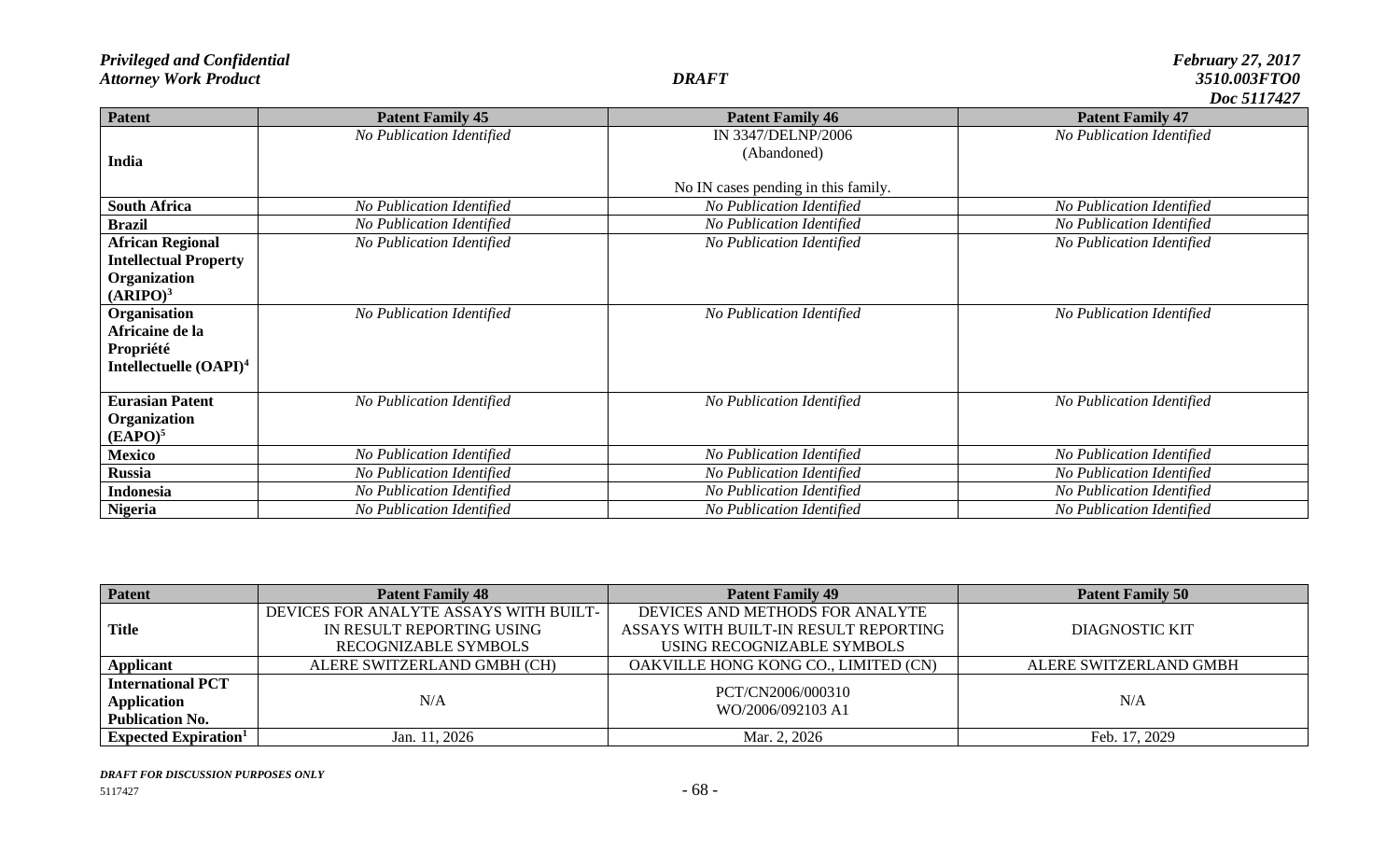| $D00 \, J11/421$<br><b>Patent Family 48</b><br><b>Patent Family 49</b><br><b>Patent Family 50</b> |                                                                                                                                                                                                                                                                                                                                                                                                                                                                                                                                                                                                                                                                                                                                                                                                           |                                                                                                                                                                                                                                                                                                                                                                                                                                                                                                                                                                                 |                                                                                                                                                                                                                                                                                                                                                                                                                                                                                                                                                                                                                                                                                                                                                                                                                                                                                                                                                                                                                                                                                                                                                                                                                                                                                                                                                                                                                                                                      |  |
|---------------------------------------------------------------------------------------------------|-----------------------------------------------------------------------------------------------------------------------------------------------------------------------------------------------------------------------------------------------------------------------------------------------------------------------------------------------------------------------------------------------------------------------------------------------------------------------------------------------------------------------------------------------------------------------------------------------------------------------------------------------------------------------------------------------------------------------------------------------------------------------------------------------------------|---------------------------------------------------------------------------------------------------------------------------------------------------------------------------------------------------------------------------------------------------------------------------------------------------------------------------------------------------------------------------------------------------------------------------------------------------------------------------------------------------------------------------------------------------------------------------------|----------------------------------------------------------------------------------------------------------------------------------------------------------------------------------------------------------------------------------------------------------------------------------------------------------------------------------------------------------------------------------------------------------------------------------------------------------------------------------------------------------------------------------------------------------------------------------------------------------------------------------------------------------------------------------------------------------------------------------------------------------------------------------------------------------------------------------------------------------------------------------------------------------------------------------------------------------------------------------------------------------------------------------------------------------------------------------------------------------------------------------------------------------------------------------------------------------------------------------------------------------------------------------------------------------------------------------------------------------------------------------------------------------------------------------------------------------------------|--|
| Patent                                                                                            |                                                                                                                                                                                                                                                                                                                                                                                                                                                                                                                                                                                                                                                                                                                                                                                                           |                                                                                                                                                                                                                                                                                                                                                                                                                                                                                                                                                                                 |                                                                                                                                                                                                                                                                                                                                                                                                                                                                                                                                                                                                                                                                                                                                                                                                                                                                                                                                                                                                                                                                                                                                                                                                                                                                                                                                                                                                                                                                      |  |
| <b>Brief Summary and</b><br><b>Reasons for Inclusion</b>                                          | The patents in this family are directed to a device for<br>detecting a substance in a liquid using lateral flow<br>technology, including visual indicators for the<br>presence of the target.                                                                                                                                                                                                                                                                                                                                                                                                                                                                                                                                                                                                             | The patents and published applications in this family<br>are directed a device for detecting a substance in a<br>liquid using lateral flow technology, including visual<br>indications for the presence of the target.                                                                                                                                                                                                                                                                                                                                                          | This patent is directed to a kit for detecting a<br>substance in a liquid using lateral flow technology,<br>wherein the components necessary for the assay are<br>included in the kit. The description of the claimed<br>device is similar to the OraSure device.                                                                                                                                                                                                                                                                                                                                                                                                                                                                                                                                                                                                                                                                                                                                                                                                                                                                                                                                                                                                                                                                                                                                                                                                    |  |
| Representative<br>Claim(s)<br>(PCT claims, unless<br>otherwise indicated)                         | 1. A device for performing an assay to detect the<br>presence or absence of an analyte in a sample<br>comprising: a matrix that supports the flow of a liquid<br>sample; an application zone on the matrix for<br>receiving the liquid sample; one or more reagent<br>zones on the matrix comprising reagents for<br>conducting the assay; a detection zone on the matrix,<br>the detection zone comprising an analyte binding area<br>and a positive control area demarcated on the matrix;<br>wherein the analyte binding area and the positive<br>control area interact to form recognizable symbols<br>indicative of the presence or absence of analyte in the<br>sample, and wherein at least a portion of detection<br>zone is covered by an opaque, water-soluble dye. (US<br>7,803,636 B2, below) | 1. A device for detecting the presence or absence of an<br>analyte in a sample comprising: a matrix that supports<br>the flow of a liquid sample; a sample application zone<br>on the matrix for receiving a liquid sample; a<br>detection zone on the matrix having a positive control<br>area comprising one or more components that exhibit<br>a first color when dry and a second color when wet,<br>and an analyte binding area comprising a specific<br>binding molecule; and one or more reagent zones on<br>the matrix comprising reagents for conducting the<br>assay. | 1. A self contained diagnostic kit for performing<br>analysis of a specimen comprising: a tubular housing<br>having a bottom end and an upper end; a sampling<br>unit removably stored within the housing, the<br>sampling unit comprising a swab mounted at one end<br>of a rod for collecting said specimen; at least one test<br>strip positioned substantially along a wall of the<br>tubular housing, the test strip having a sample<br>receiving end; at least one receptacle positioned at the<br>bottom end of said tubular body, the at least one<br>receptacle containing a fluid reagent selected for<br>extracting said specimen from said swab, the<br>receptacle having an upper opening sealed by a<br>rupturable foil; a longitudinal passage extending<br>between said upper end of the tubular housing and<br>said upper opening of said receptacle; a flexible<br>elongated wick having one end in fluid<br>communication or integrally formed with the<br>sampling receiving end of said at least one test strip<br>and a second end bent above and adjacent to said<br>rupturable foil, intersecting said longitudinal passage,<br>such that when the sampling unit is inserted into said<br>receptacle through said passage, said second end of<br>the wick is pushed down into the receptacle, thereby<br>forming a fluid communication between said at least<br>one receptacle and said at least one test strip. (US<br>8,038,965 B2, below) |  |
| <b>International Patents and Published Applications (Status)</b>                                  |                                                                                                                                                                                                                                                                                                                                                                                                                                                                                                                                                                                                                                                                                                                                                                                                           |                                                                                                                                                                                                                                                                                                                                                                                                                                                                                                                                                                                 |                                                                                                                                                                                                                                                                                                                                                                                                                                                                                                                                                                                                                                                                                                                                                                                                                                                                                                                                                                                                                                                                                                                                                                                                                                                                                                                                                                                                                                                                      |  |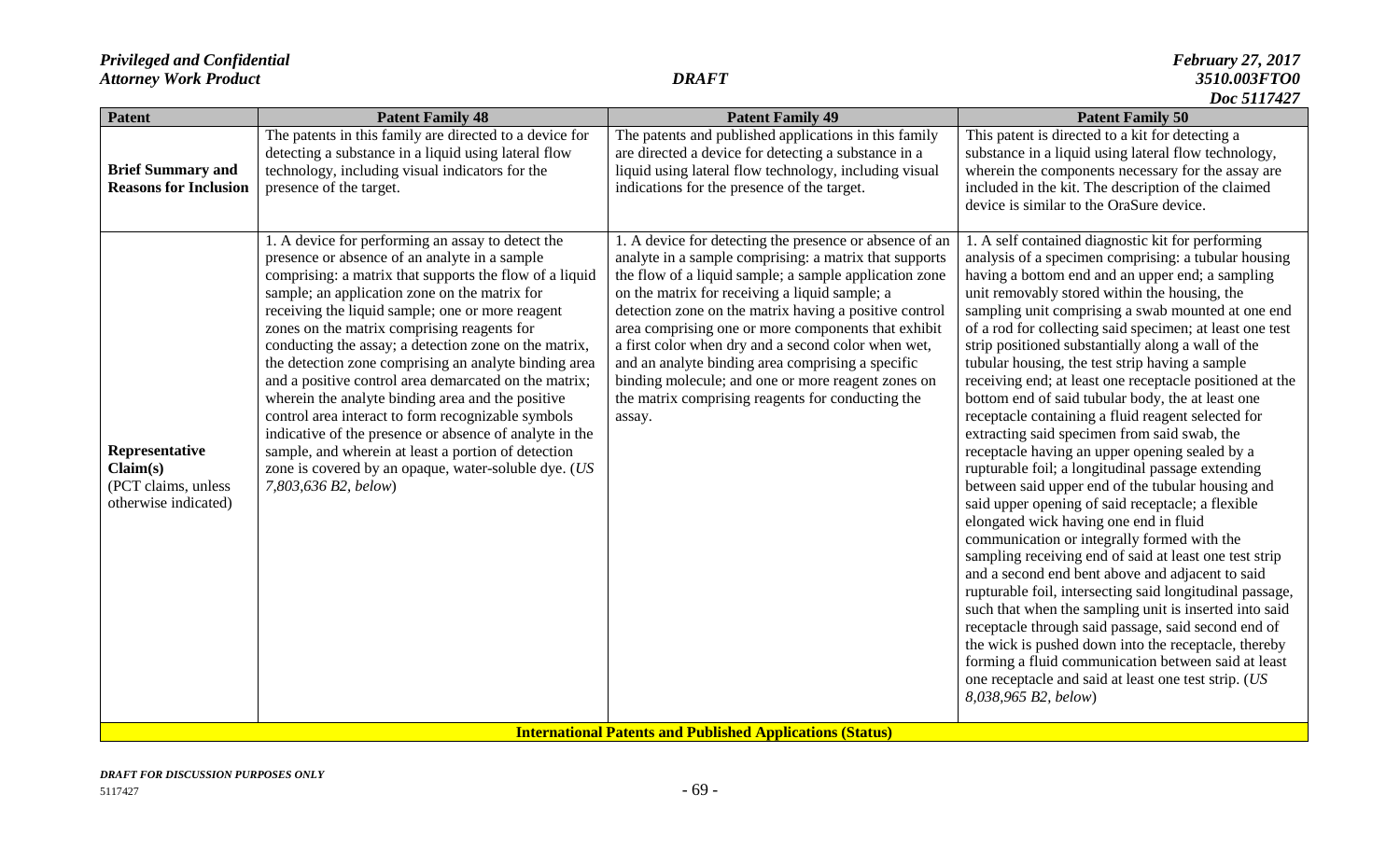| Patent                               | <b>Patent Family 48</b>             | <b>Patent Family 49</b>                            | LUU JII 174.<br><b>Patent Family 50</b> |
|--------------------------------------|-------------------------------------|----------------------------------------------------|-----------------------------------------|
|                                      | US 7,297,502 B2                     |                                                    |                                         |
|                                      | (Issued Nov. 20, 2007;              |                                                    |                                         |
|                                      | Expires Feb. 2, 2025)               | US 7,704,753 B2                                    | US 8,038,965 B2                         |
|                                      |                                     | (Issued Apr. 27, 2010;                             | (Issued Oct. 18, 2011;                  |
| <b>United States</b>                 | US 7,803,636 B2                     | Expires Feb. 2, 2025)                              | Expires Feb. 17, 2029)                  |
|                                      | (Issued Sept. 28, 2010;             |                                                    |                                         |
|                                      | Expires Jan. 11, 2026)              | No US cases pending in this family.                | No US cases pending in this family.     |
|                                      | No US cases pending in this family. |                                                    |                                         |
|                                      | No Publication Identified           | EP 1861706 B1                                      | No Publication Identified               |
|                                      |                                     | (Issued March 2, 2016;                             |                                         |
| <b>European Patent</b>               |                                     | Likely Expires Mar. 2, 2026)                       |                                         |
| Office <sup>2</sup>                  |                                     |                                                    |                                         |
|                                      |                                     | No EP cases pending in this family.                |                                         |
|                                      | No Publication Identified           | CN 1828301 B                                       | No Publication Identified               |
| China                                |                                     | (Issued Oct. 6, 2010; Likely Expires Mar. 2, 2026) |                                         |
|                                      |                                     |                                                    |                                         |
|                                      |                                     | No CN cases pending in this family.                |                                         |
| India                                | No Publication Identified           | No Publication Identified                          | No Publication Identified               |
| <b>South Africa</b>                  | No Publication Identified           | No Publication Identified                          | No Publication Identified               |
| <b>Brazil</b>                        | No Publication Identified           | No Publication Identified                          | No Publication Identified               |
| <b>African Regional</b>              | No Publication Identified           | No Publication Identified                          | No Publication Identified               |
| <b>Intellectual Property</b>         |                                     |                                                    |                                         |
| Organization<br>(ARIPO) <sup>3</sup> |                                     |                                                    |                                         |
| Organisation                         | No Publication Identified           | No Publication Identified                          | No Publication Identified               |
| Africaine de la                      |                                     |                                                    |                                         |
| Propriété                            |                                     |                                                    |                                         |
| Intellectuelle (OAPI) <sup>4</sup>   |                                     |                                                    |                                         |
|                                      |                                     |                                                    |                                         |
| <b>Eurasian Patent</b>               | No Publication Identified           | No Publication Identified                          | No Publication Identified               |
| Organization                         |                                     |                                                    |                                         |
| (EAPO) <sup>5</sup>                  |                                     |                                                    |                                         |
| <b>Mexico</b>                        | No Publication Identified           | No Publication Identified                          | No Publication Identified               |
| <b>Russia</b>                        | No Publication Identified           | No Publication Identified                          | No Publication Identified               |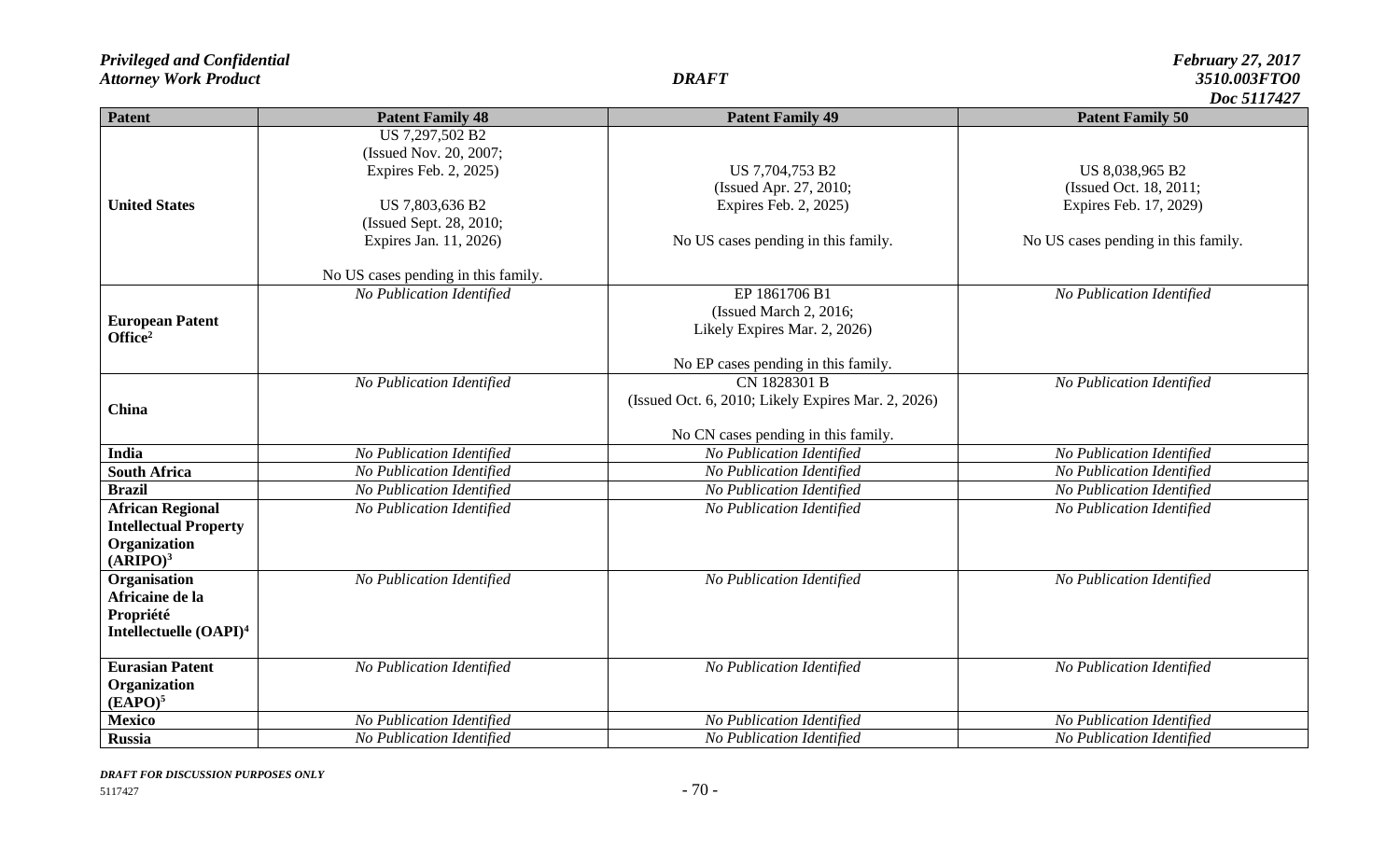# *Doc 5117427*

| <b>Patent</b>        | <b>Patent Family 48</b>                        | <b>Patent Family 49</b>                       | <b>Patent Family 50</b>       |
|----------------------|------------------------------------------------|-----------------------------------------------|-------------------------------|
| Indonesia            | $\cdot$ $\sim$<br>Publication Identified<br>Vо | $D_{11}$<br>cation Identitied<br>$\gamma$     | Publication Identified<br>VO. |
| <b>BY</b><br>Nigeria | $\cdot$ $\sim$<br>Publication Identified<br>NС | $\mathbf{D}_{11}$<br>cation Identified<br>'VG | Publication Identified<br>VO. |

| <b>Patent</b>                                                             | <b>Patent Family 51</b>                                                                                                                                                                                                                                                                                                                                                                                                                                                                                      | <b>Patent Family 52</b>                                                                                                                                                                                                                                                                                                                                                                                                                                                                                            |
|---------------------------------------------------------------------------|--------------------------------------------------------------------------------------------------------------------------------------------------------------------------------------------------------------------------------------------------------------------------------------------------------------------------------------------------------------------------------------------------------------------------------------------------------------------------------------------------------------|--------------------------------------------------------------------------------------------------------------------------------------------------------------------------------------------------------------------------------------------------------------------------------------------------------------------------------------------------------------------------------------------------------------------------------------------------------------------------------------------------------------------|
| <b>Title</b>                                                              | <b>ASSAY DEVICE</b>                                                                                                                                                                                                                                                                                                                                                                                                                                                                                          | LATERAL FLOW ASSAY DEVICE WITH<br>MULTIPLE EQUIDISTANT CAPTURE ZONES                                                                                                                                                                                                                                                                                                                                                                                                                                               |
| <b>Applicant</b>                                                          | INVERNESS MEDICAL SWITZERLAND (CH)                                                                                                                                                                                                                                                                                                                                                                                                                                                                           | ORASURE TECHNOLOGIES, INC. (US)                                                                                                                                                                                                                                                                                                                                                                                                                                                                                    |
| <b>International PCT</b><br><b>Application</b><br><b>Publication No.</b>  | PCT/GB2008/003368<br>WO/2009/044167 (A1)                                                                                                                                                                                                                                                                                                                                                                                                                                                                     | N/A                                                                                                                                                                                                                                                                                                                                                                                                                                                                                                                |
| <b>Expected Expiration</b> <sup>1</sup>                                   | Oct. 3, 2028                                                                                                                                                                                                                                                                                                                                                                                                                                                                                                 | Oct. 25, 2031                                                                                                                                                                                                                                                                                                                                                                                                                                                                                                      |
| <b>Brief Summary and</b><br><b>Reasons for Inclusion</b>                  | The published applications in this family are directed<br>to an assay for detecting a substance in a liquid<br>sample. The claimed assay includes several elements<br>that may be a part of the OraSure device, including<br>labeling the target substance, a detection zone<br>downstream from the location of the starting point of<br>the target substance, and detection of the substance.<br>Inverness Medical Switzerland is a predecessor of<br>Alere.                                                | This patent is directed to a lateral flow test strip that<br>shares many elements with the OraSure device. In<br>particular both devices include capture zones, a<br>sample receiving area, and a sample pad. Because this<br>patent is assigned to OraSure, it is possible that this<br>technology is used in the OraSure device.                                                                                                                                                                                 |
| Representative<br>Claim(s)<br>(PCT claims, unless<br>otherwise indicated) | 1. An assay device for determining the presence<br>and/or amount of an analyte of interest in a liquid<br>sample, said assay device comprising a liquid flow-<br>path comprising: (a) one or more reagents which,<br>when contacted with the liquid sample, provide the<br>analyte of interest in a detectable or more detectable<br>form; (b) a control substance, comprising a control<br>analyte, which, when contacted with said one or more<br>reagents provides the control analyte in a detectable or | 1. A lateral flow test strip comprising a sample<br>receiving area for receiving a sample for analysis, and<br>two or more analyte capture zones, wherein each of<br>said two or more analyte capture zones is substantially<br>equidistant to the sample receiving area and arranged<br>in a linear array substantially parallel to the sample<br>receiving area, wherein the sample receiving area<br>comprises a sample pad adjacently disposed along the<br>length of said linear array of the analyte capture |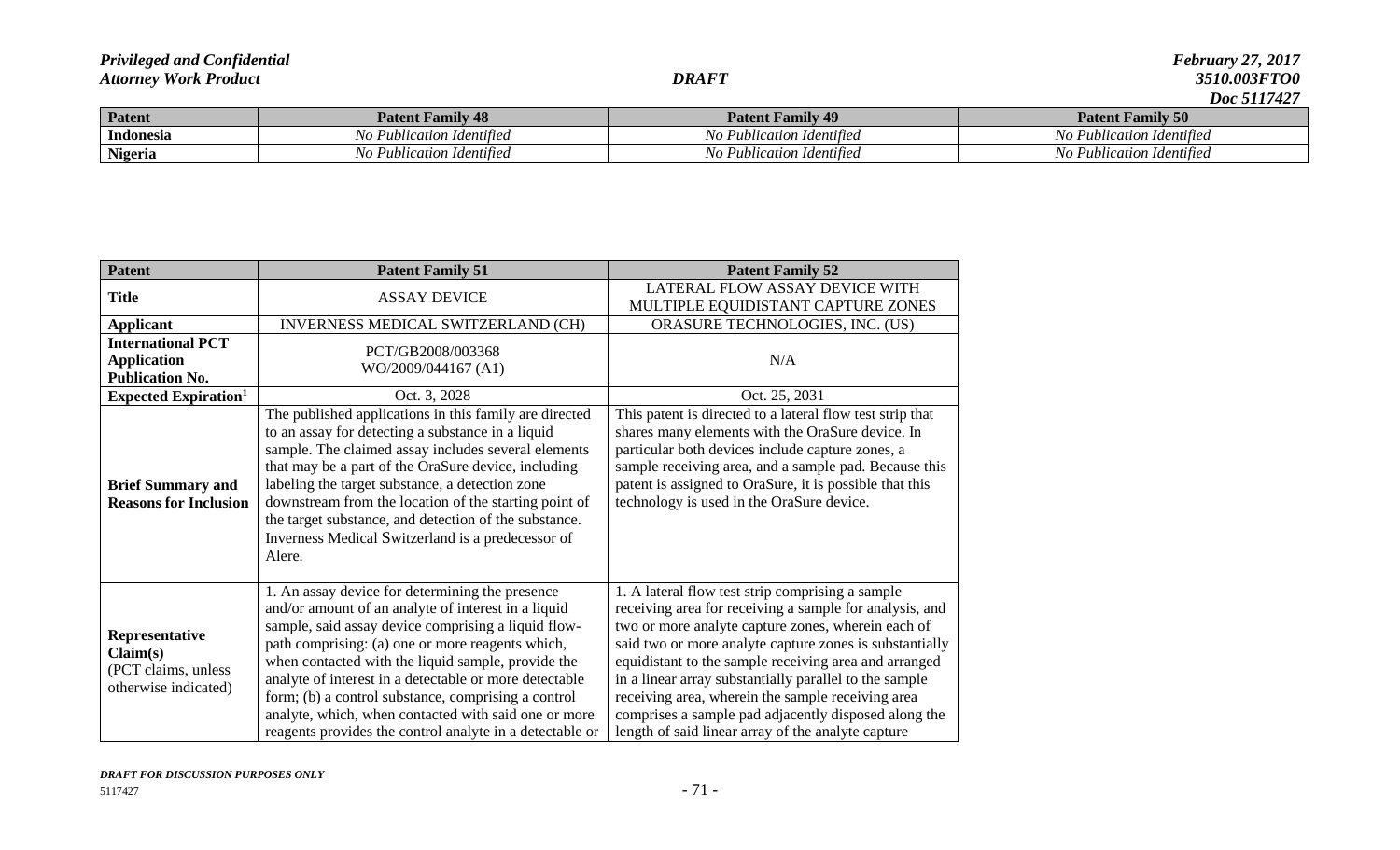*Doc 5117427*

| <b>Patent</b>                                                                                   | <b>Patent Family 51</b>                                                                                                                                                                                                                                                                                                                                                                                                                                                                                                                                                                                                                                                                                                                                                 | <b>Patent Family 52</b>                                                                                                  |
|-------------------------------------------------------------------------------------------------|-------------------------------------------------------------------------------------------------------------------------------------------------------------------------------------------------------------------------------------------------------------------------------------------------------------------------------------------------------------------------------------------------------------------------------------------------------------------------------------------------------------------------------------------------------------------------------------------------------------------------------------------------------------------------------------------------------------------------------------------------------------------------|--------------------------------------------------------------------------------------------------------------------------|
|                                                                                                 | more detectable form; (c) a detection zone for<br>detecting a first labeled binding reagent for the analyte<br>of interest, provided downstream from the one or<br>more reagents; and (d) a control zone for detecting a<br>second labeled binding reagent for the control analyte,<br>provided downstream from the control analyte and<br>from the one or more reagents; wherein detection of<br>the first labeled binding reagent at the detection zone<br>is indicative of the presence and/or amount of the<br>analyte of interest and detection of the second labeled<br>binding reagent at the control zone is indicative of the<br>effectiveness of the one or more reagents in providing<br>the analyte of interest in a detectable or more<br>detectable form. | zones, wherein said sample pad extends beyond the<br>linear array of the analyte capture zones. (US<br>7,858,396, below) |
|                                                                                                 | <b>International Patents and Published Applications (Status)</b>                                                                                                                                                                                                                                                                                                                                                                                                                                                                                                                                                                                                                                                                                                        |                                                                                                                          |
| <b>United States</b>                                                                            | US 2011/0008909 A1<br>(Abandoned)<br>No US cases pending in this family.                                                                                                                                                                                                                                                                                                                                                                                                                                                                                                                                                                                                                                                                                                | US 7,858,396 B2<br>(Issued Dec. 28, 2010;<br>Expires Oct. 25, 2031)<br>No US cases pending in this family.               |
| <b>European Patent</b><br>Office <sup>2</sup>                                                   | No Publication Identified                                                                                                                                                                                                                                                                                                                                                                                                                                                                                                                                                                                                                                                                                                                                               | No Publication Identified                                                                                                |
| China                                                                                           | CN 101861207 A<br>(Withdrawn)<br>No CN cases pending in this family.                                                                                                                                                                                                                                                                                                                                                                                                                                                                                                                                                                                                                                                                                                    | No Publication Identified                                                                                                |
| <b>India</b>                                                                                    | No Publication Identified                                                                                                                                                                                                                                                                                                                                                                                                                                                                                                                                                                                                                                                                                                                                               | No Publication Identified                                                                                                |
| <b>South Africa</b>                                                                             | No Publication Identified                                                                                                                                                                                                                                                                                                                                                                                                                                                                                                                                                                                                                                                                                                                                               | No Publication Identified                                                                                                |
| <b>Brazil</b>                                                                                   | No Publication Identified                                                                                                                                                                                                                                                                                                                                                                                                                                                                                                                                                                                                                                                                                                                                               | No Publication Identified                                                                                                |
| <b>African Regional</b><br><b>Intellectual Property</b><br>Organization<br>(ARIPO) <sup>3</sup> | No Publication Identified                                                                                                                                                                                                                                                                                                                                                                                                                                                                                                                                                                                                                                                                                                                                               | No Publication Identified                                                                                                |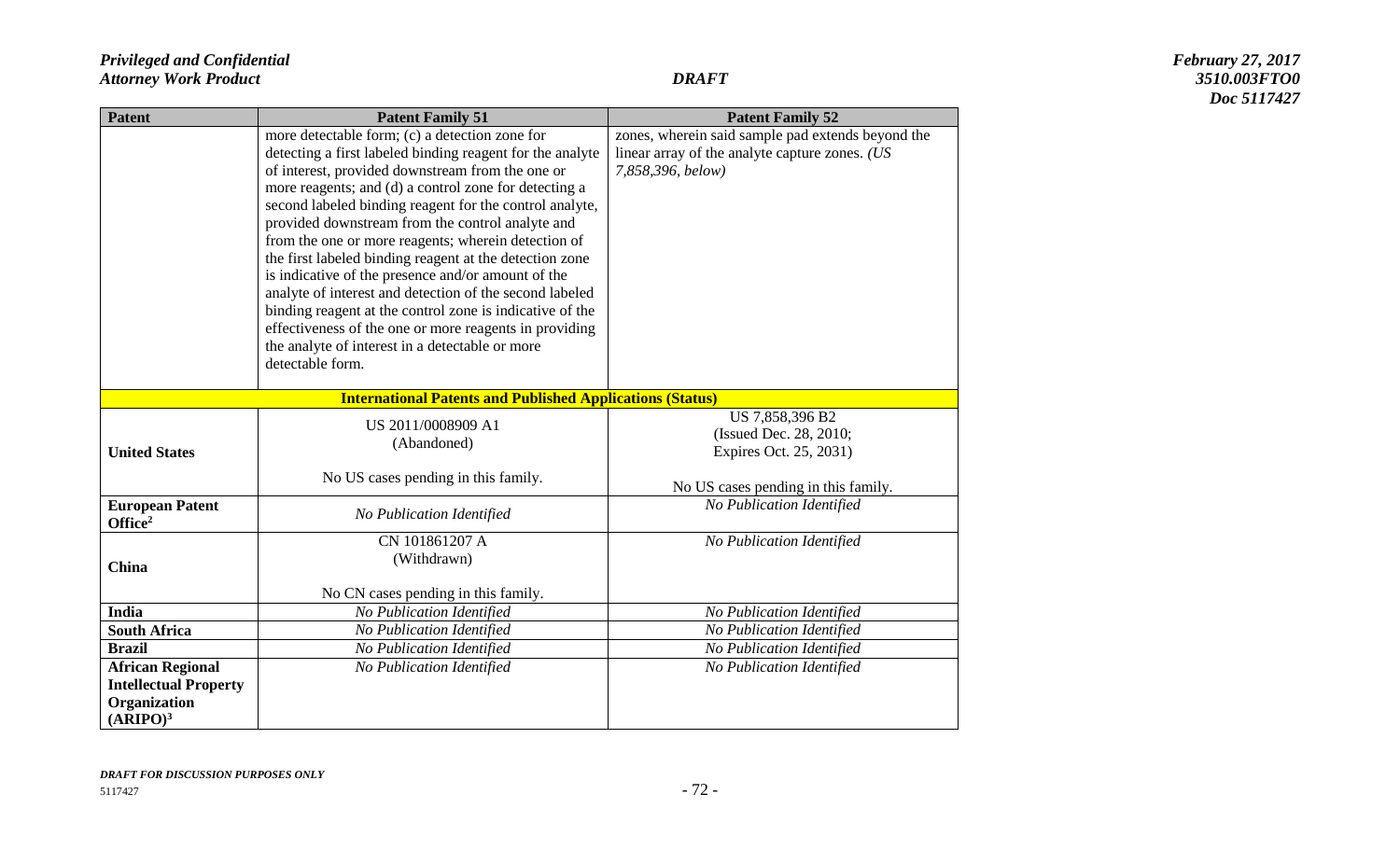*Doc 5117427*

| <b>Patent</b>                      | <b>Patent Family 51</b>   | <b>Patent Family 52</b>   |
|------------------------------------|---------------------------|---------------------------|
| Organisation                       | No Publication Identified | No Publication Identified |
| Africaine de la                    |                           |                           |
| Propriété                          |                           |                           |
| Intellectuelle (OAPI) <sup>4</sup> |                           |                           |
|                                    |                           |                           |
| <b>Eurasian Patent</b>             | No Publication Identified | No Publication Identified |
| Organization                       |                           |                           |
| (EAPO) <sup>5</sup>                |                           |                           |
| <b>Mexico</b>                      | No Publication Identified | No Publication Identified |
| <b>Russia</b>                      | No Publication Identified | No Publication Identified |
| <b>Indonesia</b>                   | No Publication Identified | No Publication Identified |
| <b>Nigeria</b>                     | No Publication Identified | No Publication Identified |